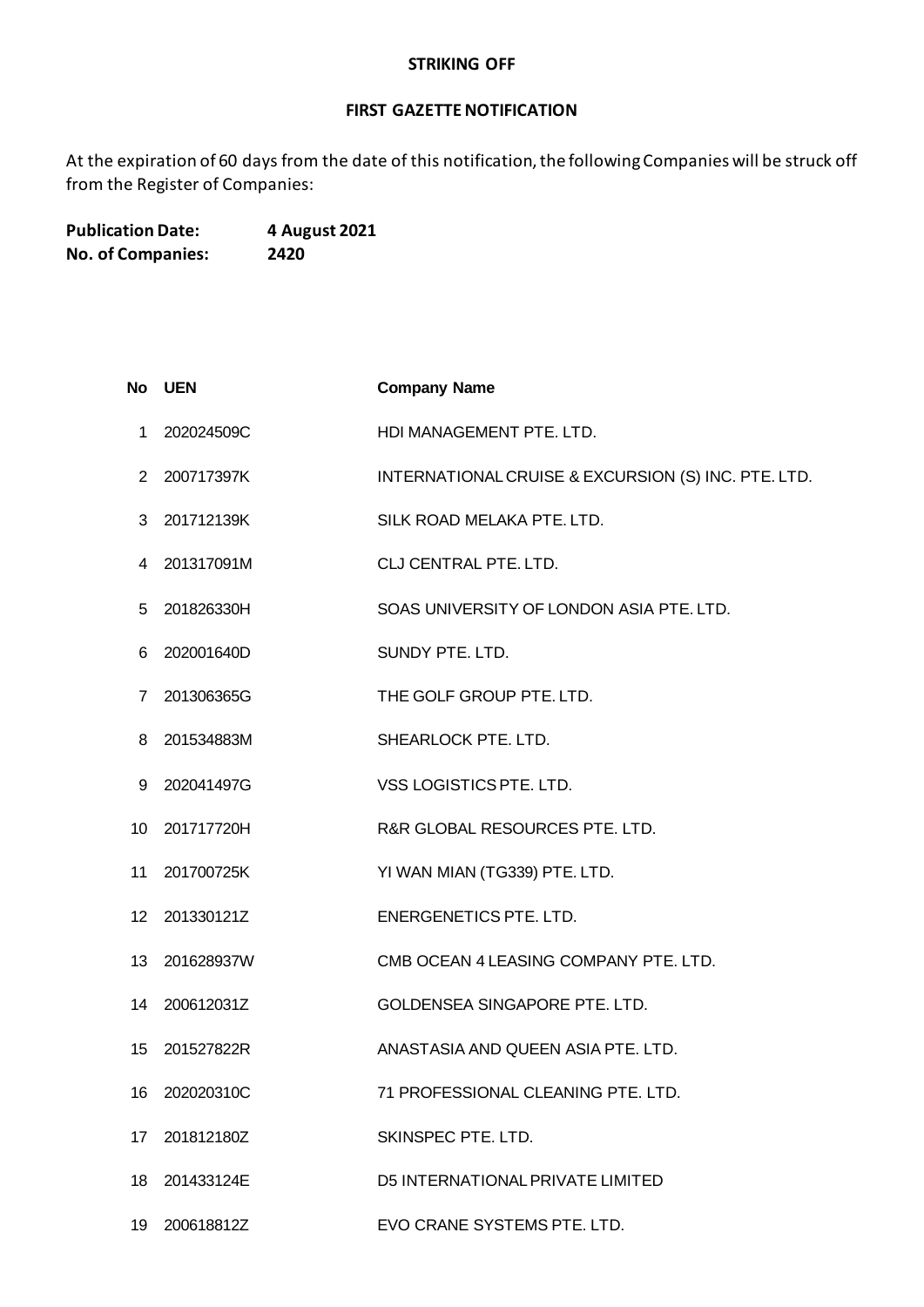| 20 | 201225224G    | IMHOMM INTERIOR STYLING PTE. LTD.             |
|----|---------------|-----------------------------------------------|
| 21 | 201721069R    | INITIAL ONE PTE. LTD.                         |
| 22 | 202008547Z    | KSVC INTERNATIONAL PTE. LTD.                  |
| 23 | 200100602K    | RIKVIN CONSULTANCY PTE LTD                    |
| 24 | 201822102W    | HELIX RE PTE, LTD.                            |
| 25 | 201887777Z    | SWITCH GLOBAL HOLDINGS PTE. LTD.              |
| 26 | 201919736G    | SVF WW PACIFICCO (SINGAPORE) PTE. LTD.        |
| 27 | 200505685C    | SAHARA SYSTEMS PRIVATE LIMITED                |
| 28 | 201020810H    | PCDS PTE. LTD.                                |
| 29 | 201802064E    | LEARNING GROUNDS HUB PTE. LTD.                |
| 30 | 201423216K    | SANDBOX PARTNERS PRIVATE LIMITED              |
| 31 | 201919093H    | TIROX PTE. LTD.                               |
| 32 | 201503642K    | THE DEZIGN PLAYGROUND PTE. LTD.               |
|    | 33 201818062Z | <b>GLITCH ASIA PRIVATE LIMITED</b>            |
| 34 | 201730628D    | YSLK DESIGN PTE. LTD.                         |
| 35 | 201305796W    | <b>JBR GLOBAL PTE, LTD.</b>                   |
| 36 | 201940733C    | <b>BLOCK TRENDING ENGINE PTE. LTD.</b>        |
|    | 37 201902185Z | A C S MARINE ENGINEERING PTE, LTD.            |
| 38 | 202039688G    | PLAY ALCOVE PTE. LTD.                         |
| 39 | 201904992H    | EXCELGLOBE HR SOLUTIONS PTE. LTD.             |
|    | 40 201416760M | PINYA INTERNATIONAL TRADING PTE. LTD.         |
|    | 41 202003132M | YOU DAO CONSTRUCTION PTE. LTD.                |
| 42 | 201540678W    | FLYING POTATO GROUP PTE. LTD.                 |
|    | 43 201812808G | INFINESYS TECHNOLOGY SOLUTIONS (PTE.) LIMITED |
|    | 44 201410062N | D&T INTERNATIONAL TRADING PTE. LTD.           |
| 45 | 201828855N    | N.K. COMMODITIES PTE. LTD.                    |
|    | 46 201528883Z | GIFTS INNOVATE PTE. LTD.                      |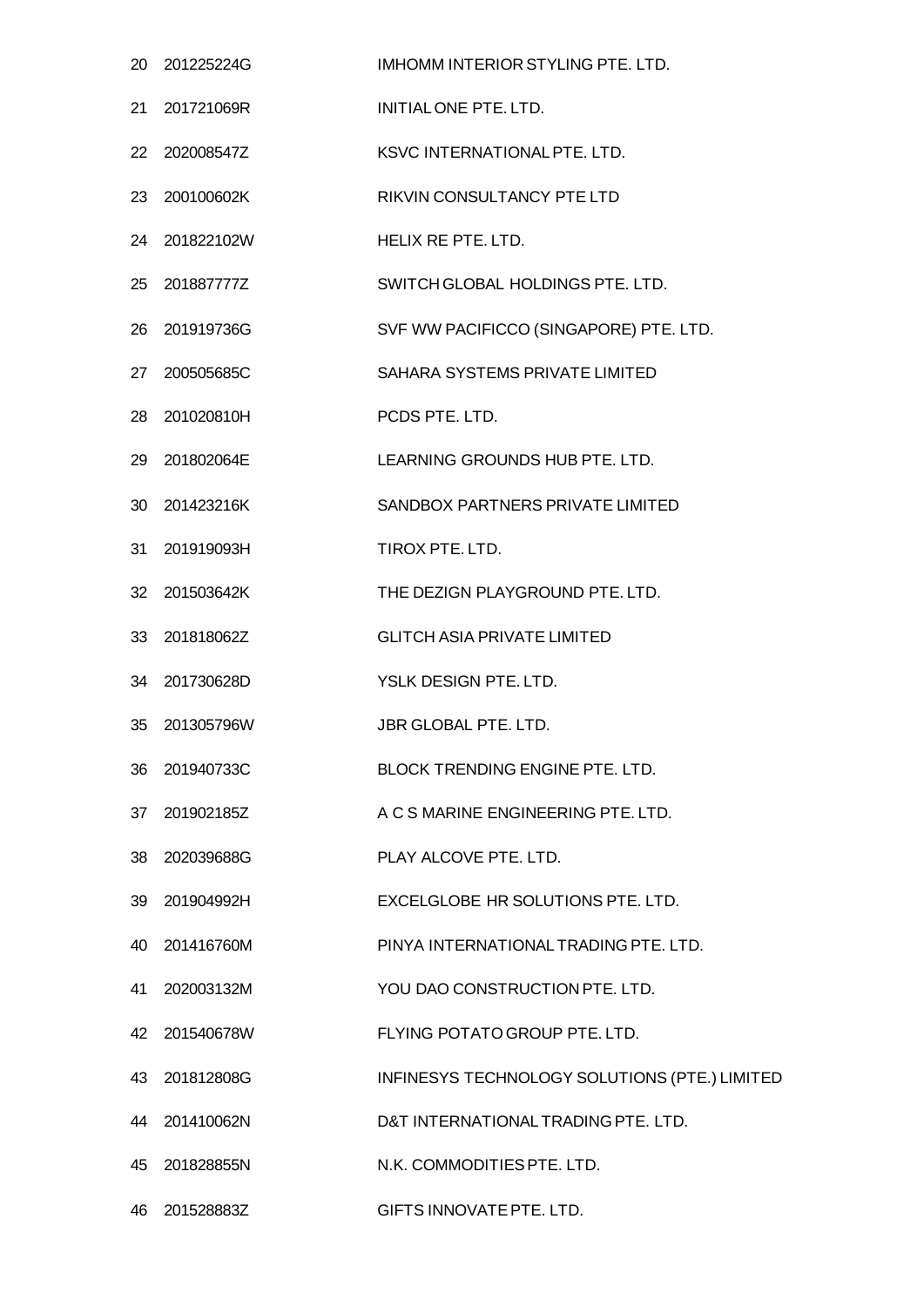|     | 47 201837331N | MON'N'DON PTE. LTD.                       |
|-----|---------------|-------------------------------------------|
| 48  | 201919462W    | APOZE PTE. LTD.                           |
| 49  | 200804895W    | LORDWAY ACCOMMODATION SINGAPORE PTE. LTD. |
| 50  | 201721403M    | KARTA HOLDINGS PTE. LTD.                  |
| 51  | 201712131D    | RIC HOLDINGS PTE. LTD.                    |
|     | 52 201941652W | ANN TRADE AND INVESTMENTS PTE. LTD.       |
| 53  | 201911609R    | GLQ INVESTMENTS (SINGAPORE) PTE. LTD.     |
| 54  | 201607074M    | ELIENAI MINISTRIES LTD.                   |
| 55  | 201119644N    | CHARTWELL INVESTMENT HOLDINGS PTE, LTD.   |
| 56  | 201819871N    | 1 AURUM PTE. LTD.                         |
| 57  | 201730815G    | CARPENTRIES IDENTITY PTE. LTD.            |
| 58  | 201608559K    | THE FREYR GRP, PTE. LTD.                  |
| 59  | 202040563D    | HC-POWER PTE. LTD.                        |
| 60  | 201621822C    | NORTH STAR INVESTMENTS PTE. LTD.          |
| 61  | 201823819E    | <b>BAKING BESTIES PTE. LTD.</b>           |
| 62  | 201921094G    | SPAQALL PTE. LTD.                         |
| 63  | 201231542G    | 8VIC SINGAPORE PTE, LTD.                  |
| 64  | 201834336Z    | SHAGGY HANGOUT PTE. LTD.                  |
| 65  | 202103165G    | APAC TREE HOUSE PTE, LTD.                 |
| 66  | 201701173C    | <b>GLOBAL FAST TRADE PTE, LTD.</b>        |
|     | 67 201728010H | FRESH HIVE PTE, LTD.                      |
| 68  | 202020398K    | LEAPFROG ED PTE. LTD.                     |
| 69  | 202021973N    | <b>GOLD METAL PTE. LTD.</b>               |
| 70. | 201839523E    | CALORIEM (PRIVATE LIMITED)                |
| 71  | 201814236H    | OWOX PTE. LTD.                            |
| 72  | 201210120H    | TIANJIN SKY FINE PTE, LTD.                |
| 73. | 201014412Z    | HONG GIAP INVESTMENT PTE. LTD.            |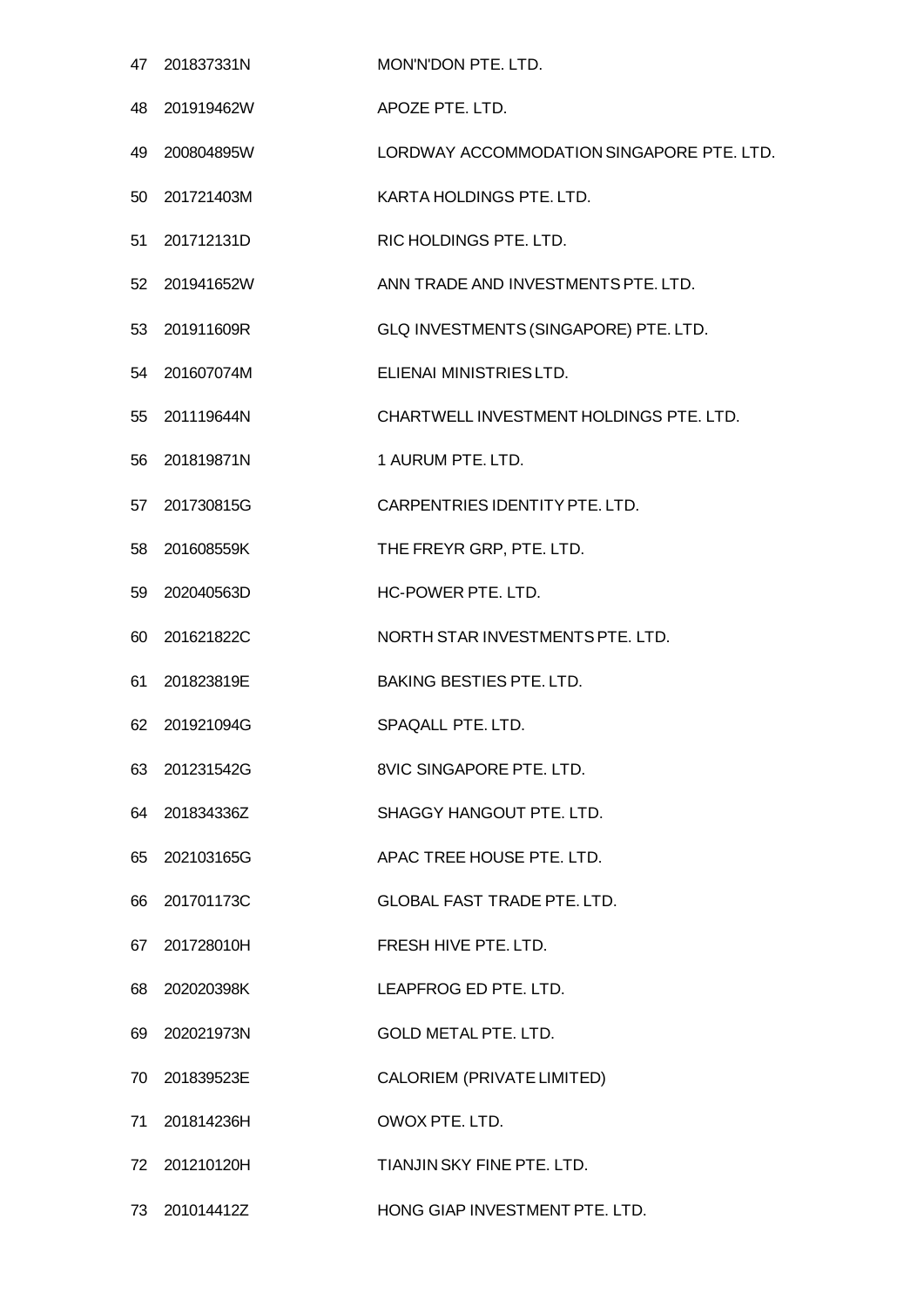|     | 74 200915394M | OXLEY & HUME BUILDERS PTE. LTD.                   |
|-----|---------------|---------------------------------------------------|
| 75  | 201932485W    | DEAN & DELUCA INTERNATIONAL (SINGAPORE) PTE. LTD. |
| 76  | 202010284C    | LS VENTURES TRADING PTE. LTD.                     |
| 77  | 200607258N    | DLN TECHNOLOGIES PTE. LTD.                        |
| 78  | 202103975R    | WISEGO TECHNOLOGY PTE. LTD.                       |
|     | 79 201334752C | HEXSTAR CAPITAL PTE. LTD.                         |
| 80  | 202008483M    | VETRANZ GLOBAL PTE. LTD.                          |
| 81  | 202026272D    | SEPAL DIGITAL PTE. LTD.                           |
|     | 82 201621540C | TWKIWI PTE. LTD.                                  |
| 83  | 201509677C    | <b>LOCAL CHAPTER LTD.</b>                         |
|     | 84 202003706E | <b>GLOBAL ESSENCE MEDIA PTE. LTD.</b>             |
| 85  | 201807625N    | ECHO ECOMMERCE PTE. LTD.                          |
| 86  | 202102123W    | LUERNS PTE. LTD.                                  |
|     | 87 202111142N | ARAP PTE. LTD.                                    |
| 88  | 198303131C    | <b>TYMA INVESTMENTS PTE LTD</b>                   |
| 89  | 201927249E    | IKIGAI INVEST PTE. LTD.                           |
| 90  | 201821617C    | <b>ICARCHAIN TECHNOLOGY PTE. LTD.</b>             |
| 91  | 201931902Z    | CIS OVERSEAS PTE. LTD.                            |
|     | 92 201906517R | AUTHENTIC BEER DISTRIBUTION PTE. LTD.             |
| 93  | 202034213D    | <b>CODIFICE BIKES PTE. LTD.</b>                   |
|     | 94 201929427Z | <b>HCA LOGISTICS PTE, LTD.</b>                    |
| 95  | 201829470D    | FUND ASIA VENTURES PTE, LTD.                      |
| 96  | 201835557C    | RAWCUBES SINGAPORE PTE. LTD.                      |
|     | 97 201938594M | WILONE INVESTMENTS PTE. LTD.                      |
| 98  | 199303734G    | <b>PACLANTIC PTE LTD</b>                          |
| 99  | 202002658Z    | EXA PREMIER PTE, LTD.                             |
| 100 | 201915950K    | D-SQUARE ASIA PTE, LTD.                           |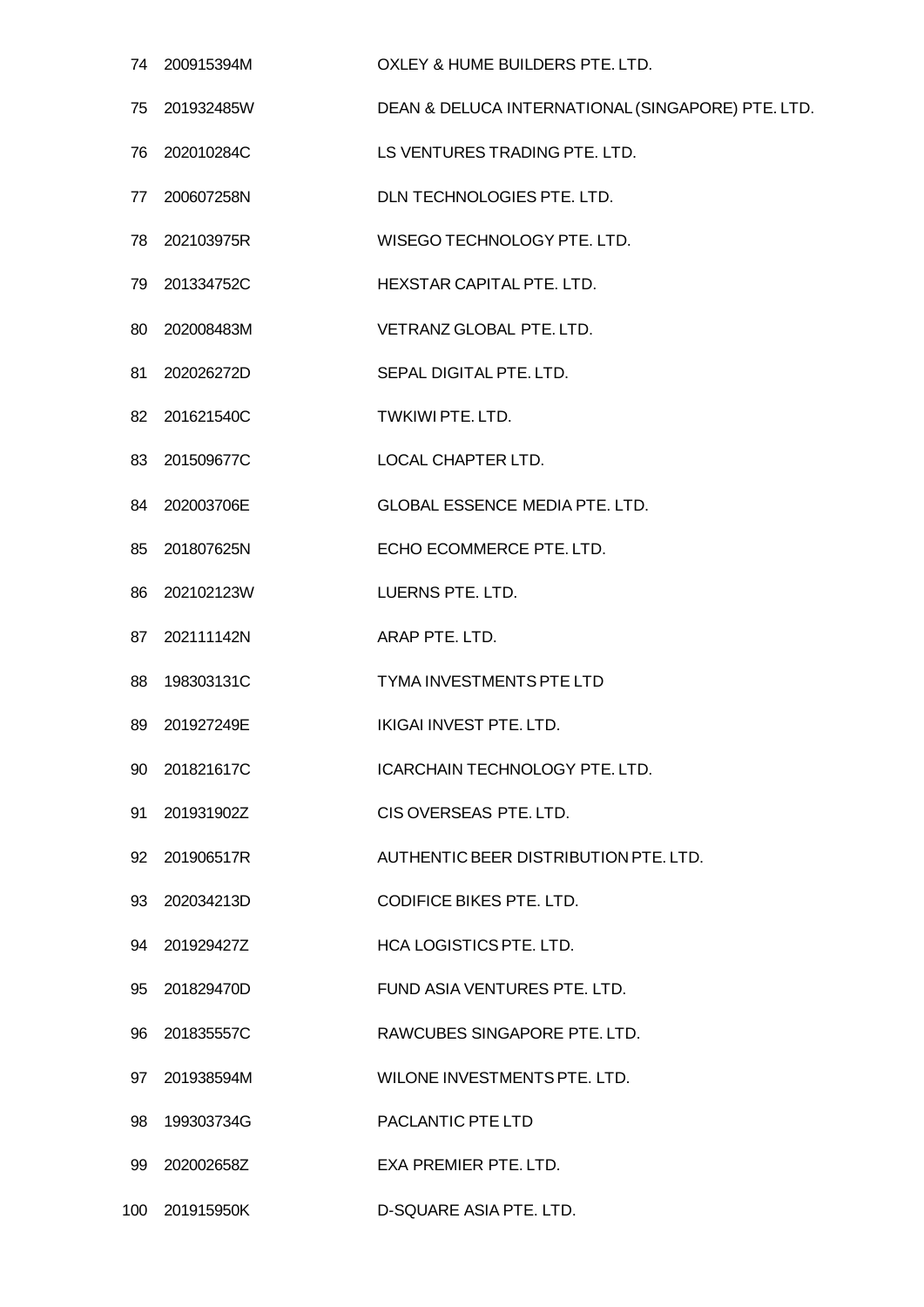|     | 101 201424260E | <b>GOBULK PTE. LTD.</b>                         |
|-----|----------------|-------------------------------------------------|
| 102 | 199904560K     | <b>AUDIODIREC PRIVATE LIMITED</b>               |
| 103 | 200811736G     | ONG & WANG PTE. LTD.                            |
| 104 | 202030321D     | <b>GOLDHILL GLOBAL PTE. LTD.</b>                |
| 105 | 202107829G     | CHUN XI FOOD CULTURE PTE. LTD.                  |
| 106 | 200907230M     | JNS BUILDER & CONSTRUCTION PTE. LTD.            |
| 107 | 201330312G     | DOMINIQUE PTE. LTD.                             |
| 108 | 201614983N     | WELL CONTRACTING SUPPLIES PTE. LTD.             |
|     | 109 202032804R | VALERIE EDUCATION PTE. LTD.                     |
| 110 | 201314974C     | HYDRO LAOS INVESTMENT PTE. LTD.                 |
| 111 | 201622523E     | <b>ISLAND PROPERTIES PTE. LTD.</b>              |
|     | 112 201926806M | BEACON CAPITAL MANAGEMENT CONSULTANTS PTE. LTD. |
| 113 | 202011204R     | ZAP MASK PTE. LTD.                              |
|     | 114 201837599G | SNEAKERCOIN FOUNDATION PTE. LTD.                |
| 115 | 201403303D     | WESTMED EAST (PTE.) LTD.                        |
|     | 116 201103828E | CHER INVESTMENTS PTE. LTD.                      |
|     | 117 198401255R | ADEN AND ASSOCIATE DESIGNERS PTE LTD            |
|     | 118 201920051G | BONUM LIFE PTE. LTD.                            |
|     | 119 201939611H | W3C PTE. LTD.                                   |
| 120 | 201728882R     | ABC IMPORT AND EXPORT PTE. LTD.                 |
|     | 121 201807088R | UTXO FOUNDATION LIMITED                         |
|     | 122 201219659E | AMAR KIDZ @ HOUGANG PTE. LTD.                   |
| 123 | 201814387W     | <b>BDK FOUNDATION LIMITED</b>                   |
|     | 124 197701780W | <b>CREACE ENTERPRISES PTE LTD</b>               |
| 125 | 201939883H     | HERITAGE INTERIORS PTE. LTD.                    |
| 126 | 201611350G     | EVENTSCAPE WORLDWIDE HOLDINGS PTE. LTD.         |
|     | 127 201600427E | DORCAS STITCH PTE. LTD.                         |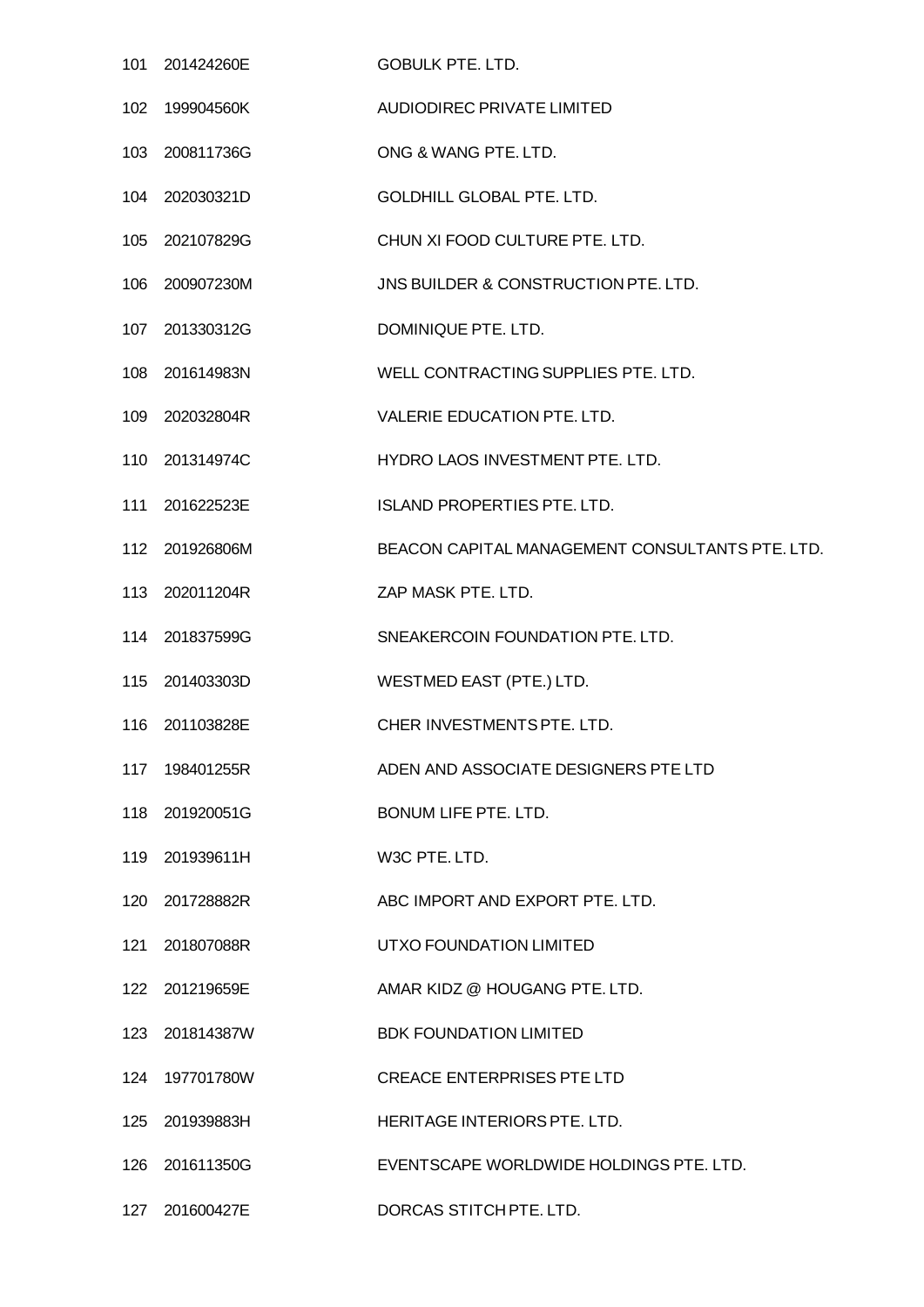|     | 128 201712401H | HAIRSTYLIST AND BEAUTY MAKEUP EVENT PTE, LTD.        |
|-----|----------------|------------------------------------------------------|
| 129 | 200920525Z     | PROPERTY TREASURES PTE. LTD.                         |
| 130 | 202035234R     | KSQUARE KITCHEN PTE. LTD.                            |
| 131 | 201940224G     | DLT6TECH PTE. LTD.                                   |
| 132 | 201532384W     | IH HOLDING (SINGAPORE) PTE. LTD.                     |
|     | 133 201713943K | PRIVAT PTE. LTD.                                     |
|     | 134 201529220Z | LXP PTE. LTD.                                        |
| 135 | 201229605R     | AT TECH PTE. LTD.                                    |
|     | 136 202109140E | BLUE WELLNESS PTE. LTD.                              |
| 137 | 202018736D     | BEAUTY SCIENCE TECHNOLOGY INTERNATIONAL PTE. LTD.    |
| 138 | 201903239K     | SGPM (PRIVATE LTD.)                                  |
|     | 139 200413901C | EWORKPLACE PTE. LTD.                                 |
| 140 | 201715109C     | NTESCO PTE. LTD.                                     |
| 141 | 201734659W     | ELLIPSIS EVENTS PTE. LTD.                            |
|     | 142 201822171R | JYW INTERNATIONAL TRADING PTE. LTD.                  |
|     | 143 201927314G | BEST WOOD WORKS PTE. LTD.                            |
|     | 144 201732123H | OYETEL SINGAPORE PTE, LTD.                           |
| 145 | 201840324W     | BORIS VALERIE AESTHETICS PTE. LTD.                   |
| 146 | 201134624D     | ROSALIE POMPON PTE, LTD.                             |
| 147 | 201924573M     | KMAC SERVICES PRIVATE LIMITED                        |
|     | 148 200102403E | NATURE DHAMMA FAMILY PTE. LTD.                       |
| 149 | 201534855R     | TELEPRO PTE. LTD.                                    |
| 150 | 202018470E     | TRANSELECTRONIX PTE. LTD.                            |
| 151 | 201622967W     | MYANMAR INVESTMENT HOLDINGS PTE. LTD.                |
| 152 | 199304448R     | ACD (S) PTE LTD                                      |
| 153 | 201940732K     | MEDELPAD DIAMONDS AND GOLD INVESTMENTS PTE. LTD.     |
|     | 154 201836089E | RAIL ENGINEERING & INTEGRATION CONSULTANTS PTE. LTD. |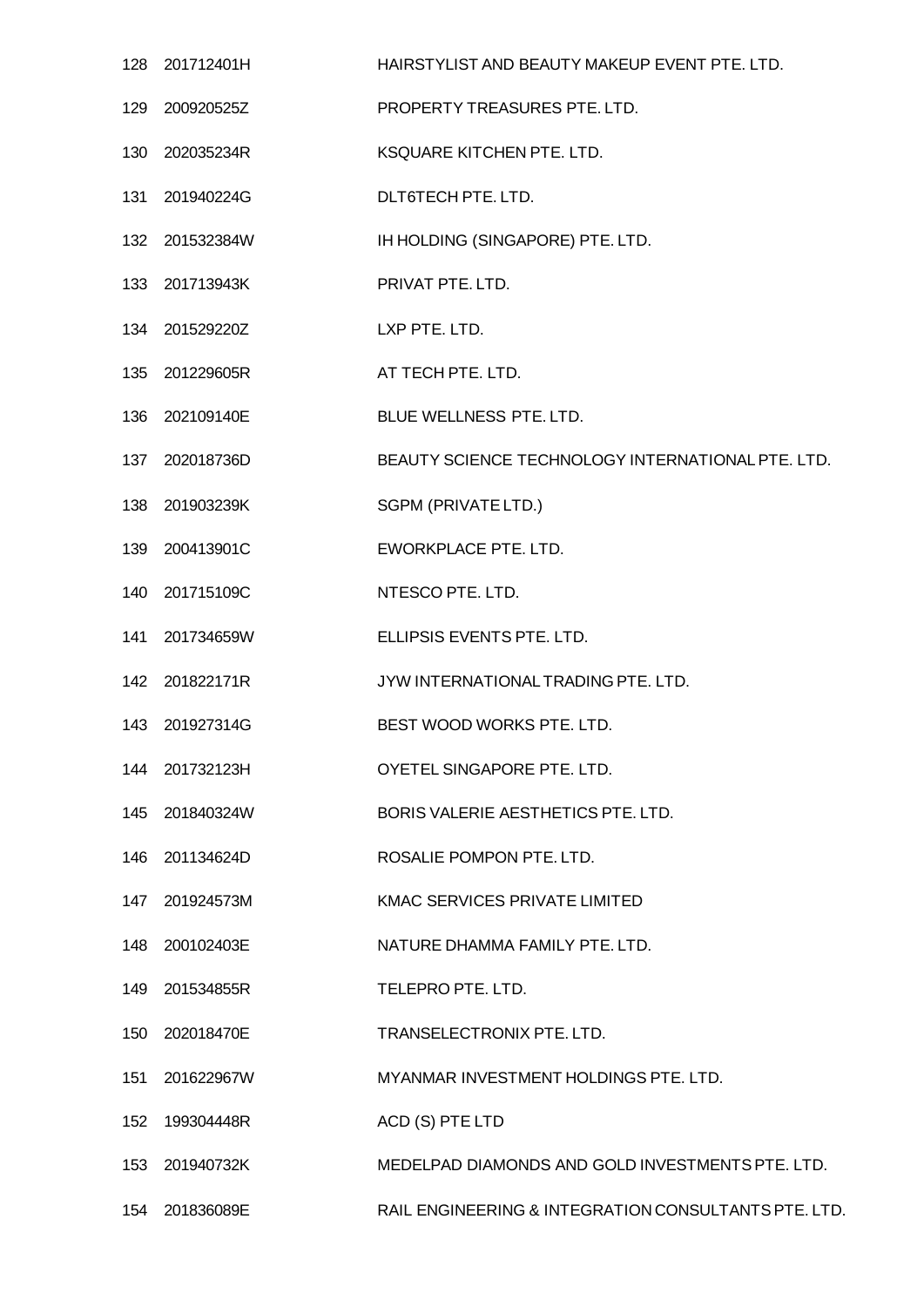| 155 | 201708237D     | LITBOXED PTE, LTD.                         |
|-----|----------------|--------------------------------------------|
| 156 | 201005740W     | <b>GREENERY LAND DEVELOPMENT PTE. LTD.</b> |
|     | 157 201835915G | STRAWEES PTE. LTD.                         |
| 158 | 201328719N     | <b>BIOTREATMENT PTE. LTD.</b>              |
| 159 | 201627900G     | U-STAR SINGAPORE PTE. LTD.                 |
|     | 160 201224821E | FEI HONG CONSTRUCTION PTE. LTD.            |
| 161 | 201930379C     | EEB CONSULTANTS PTE. LTD.                  |
| 162 | 201510214E     | SY ZITAI HOLDING PRIVATE LIMITED           |
|     | 163 201939511N | <b>JUGYO-RYO PRIVATE LIMITED</b>           |
| 164 | 201920493W     | AI ACCOUNTING PTE. LTD.                    |
|     | 165 201730455Z | CAYPSULE SOLUTIONS PTE. LTD.               |
| 166 | 201902841G     | XD PTE. LTD.                               |
| 167 | 201821741H     | X EDITION ART PTE. LTD.                    |
| 168 | 198602430H     | <b>GOODAIM INTERNATIONAL PTE LTD</b>       |
| 169 | 201218732C     | ONTRACK ADVISORY GROUP PTE, LTD.           |
| 170 | 201800541G     | SHIOK LOK PTE. LTD.                        |
|     | 171 202103187N | REGENCY MINERAL PTE. LTD.                  |
|     | 172 201808840K | <b>BIDDS PTE, LTD.</b>                     |
|     | 173 202018272W | FISHONLINE PTE. LTD.                       |
|     | 174 201229800K | <b>BAMA HOLDINGS PTE, LTD.</b>             |
|     | 175 202010146W | CHUN NGUANG PTE. LTD.                      |
|     | 176 201201507R | MIXBERRY LABS PTE. LTD.                    |
|     | 177 201842384G | S'GILT ALSACE (APAC) PTE. LTD.             |
|     | 178 201805712K | SNAPPROOM DEVELOPMENT PTE. LTD.            |
|     | 179 202016014C | PASCHAR PRIVATE LIMITED                    |
|     | 180 202001056N | THE CONGRUENCE SPACE PTE. LTD.             |
|     | 181 202031881H | ALENACSA LEONG CORPORATIONS PTE. LTD.      |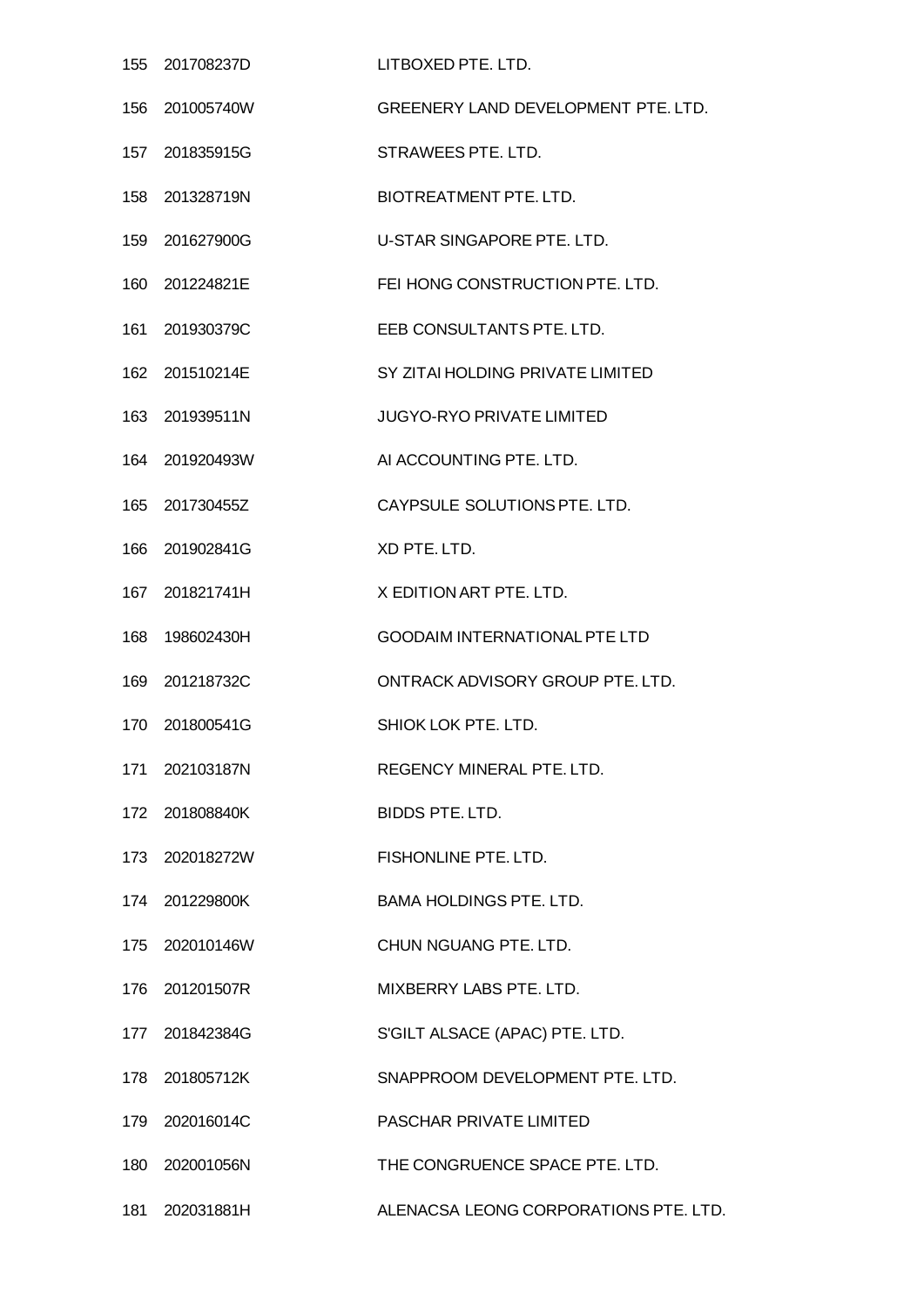|     | 182 202015482K | KING PHOENIX TRADE PTE. LTD.                      |
|-----|----------------|---------------------------------------------------|
| 183 | 202013360R     | APOLO'S KAFE@LITTLE INDIA ARCADE PTE. LTD.        |
|     | 184 201843130G | SINICLINE ENTERPRISE PTE. LTD.                    |
|     | 185 200208340K | LONG PEACE OIL PTE. LTD.                          |
| 186 | 201931225R     | <b>ERICAL PTE, LTD.</b>                           |
|     | 187 202022543N | 3D FORGE PTE. LTD.                                |
| 188 | 201416622H     | NIC GLOBAL PTE. LTD.                              |
| 189 | 201524519G     | SCALED NETWORKS PTE. LTD.                         |
|     | 190 201736306K | MUJIANG DESIGN WORKSHOP PTE. LTD.                 |
| 191 | 201715881W     | PLATINUM AERO ASIA PTE. LTD.                      |
|     | 192 201916291G | <b>EMILIO SHIPPING PTE. LTD.</b>                  |
|     | 193 202004119Z | ARKHI STUDIO DESIGN PTE. LTD.                     |
| 194 | 201901615G     | PLATINUM AUTO SERVICE PRIVATE LIMITED             |
| 195 | 200706233C     | LY CONSTRUCTION AND INTERIOR DECORATION PTE. LTD. |
| 196 | 202009880N     | YONG YI PTE. LTD.                                 |
| 197 | 201102828H     | BINTANG LAUT PTE. LTD.                            |
| 198 | 201502348R     | PRIME VALOR PTE. LTD.                             |
| 199 | 201715543E     | THE LOCAL WORD SHOP PTE. LTD.                     |
|     | 200 201827338M | INDENT HOLDINGS PTE. LTD.                         |
| 201 | 200510459N     | OBN 2016 PTE. LTD.                                |
| 202 | 199307449R     | UNIEARTH INTERNATIONAL PTE LTD                    |
| 203 | 201507283Z     | AXTERISK MEDIA PTE. LTD.                          |
| 204 | 201813697W     | TRILLIUM HUMAN CAPITAL PTE. LTD.                  |
|     | 205 201433714Z | VFS ALLIANCE PTE. LTD.                            |
| 206 | 202032631M     | RENACIMIENTO PTE. LTD.                            |
| 207 | 201700070W     | CH4 DEVELOPMENTS PTE. LTD.                        |
|     | 208 201414894R | PRINTING SOLUTIONS & DESIGN PTE. LTD.             |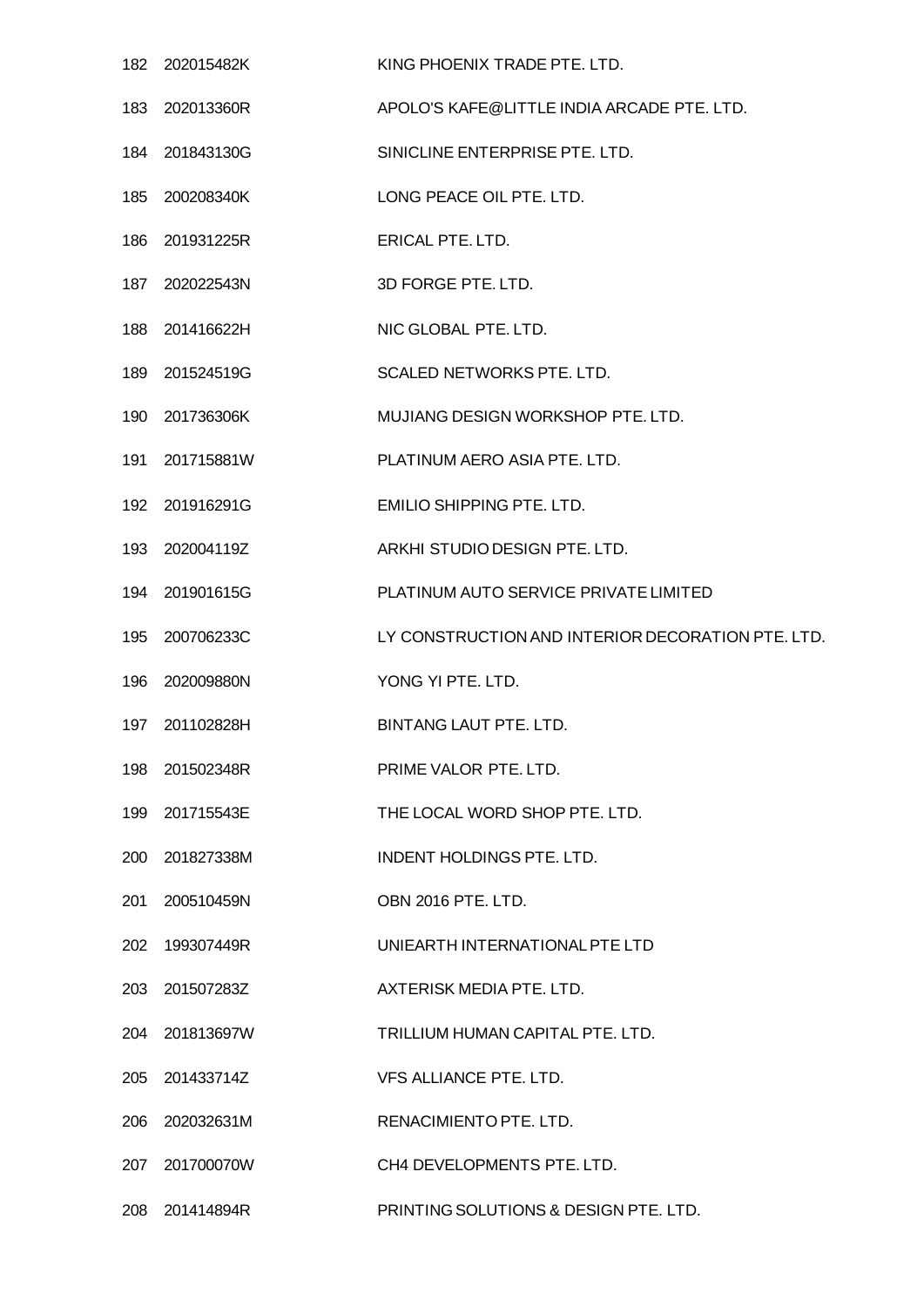|     | 209 201702503G | UNIQUE GLOBAL 1 PTE. LTD.                                                                   |
|-----|----------------|---------------------------------------------------------------------------------------------|
| 210 | 201731004D     | NATURAL GOODS TRADING PTE. LTD.                                                             |
|     | 211 201826099Z | CS8 PTE. LTD.                                                                               |
|     | 212 201919488H | ANIJA PRIVATE LTD.                                                                          |
|     | 213 201524782H | DEMARCUS INC. PTE. LTD.                                                                     |
|     | 214 201401707M | WORLD TRADE SILK ROAD PTE. LTD.                                                             |
|     | 215 201227165G | COMMUNITY CULTURAL DEVELOPMENT (SINGAPORE) LTD.                                             |
|     | 216 201942624W | TRI-CY CYBERSECURITY HOLDINGS PTE. LTD.                                                     |
|     | 217 200600462R | KARE LAB PTE. LTD.                                                                          |
| 218 | 201405758M     | RYB CORPORATION PTE. LTD.                                                                   |
|     | 219 201428525W | GOFORCLASS PTE. LTD.                                                                        |
|     | 220 201817163H | J.SINPRASEUTH HOLDINGS PTE. LTD.                                                            |
| 221 | 201817254C     | COMPASS PICTURE PTE. LTD.                                                                   |
|     | 222 200305472Z | NSI DISTRIBUTION PTE. LTD.                                                                  |
|     | 223 201729211E | ALPHA PACIFIC TRADING PTE. LTD.                                                             |
|     | 224 201909381Z | KOSI LIVING PTE. LTD.                                                                       |
| 225 | 201805654H     | OXFORD LONDON PTE. LTD.                                                                     |
| 226 | 201632102H     | RENES HOLDINGS PTE. LTD.                                                                    |
| 227 | 201527801Z     | THE WORLD EXCELLENT ENTREPRENEUR ASSOCIATION PTE.<br>LTD.                                   |
| 228 | 202032523G     | NUO BI KE PTE. LTD.                                                                         |
| 229 | 200922762Z     | WAN QI SHIPPING PTE. LTD.                                                                   |
| 230 | 201310385M     | STEP HOLDINGS PTE. LTD.                                                                     |
| 231 | 200713566E     | AQUA-TERRA LOGISTICS PTE. LTD.                                                              |
| 232 | 201525949Z     | HOFU (SINGAPORE) ENVIRONMENTAL PROTECTION ENERGY<br><b>INVESTMENT DEVELOPMENT PTE. LTD.</b> |
| 233 | 201716414Z     | FCL MANAGEMENT HOLDINGS PTE. LTD.                                                           |
| 234 | 202115231K     | EVOLUTION ENTERTAINMENT PTE. LTD.                                                           |
|     | 235 201825584H | CELESTEN PTE. LTD.                                                                          |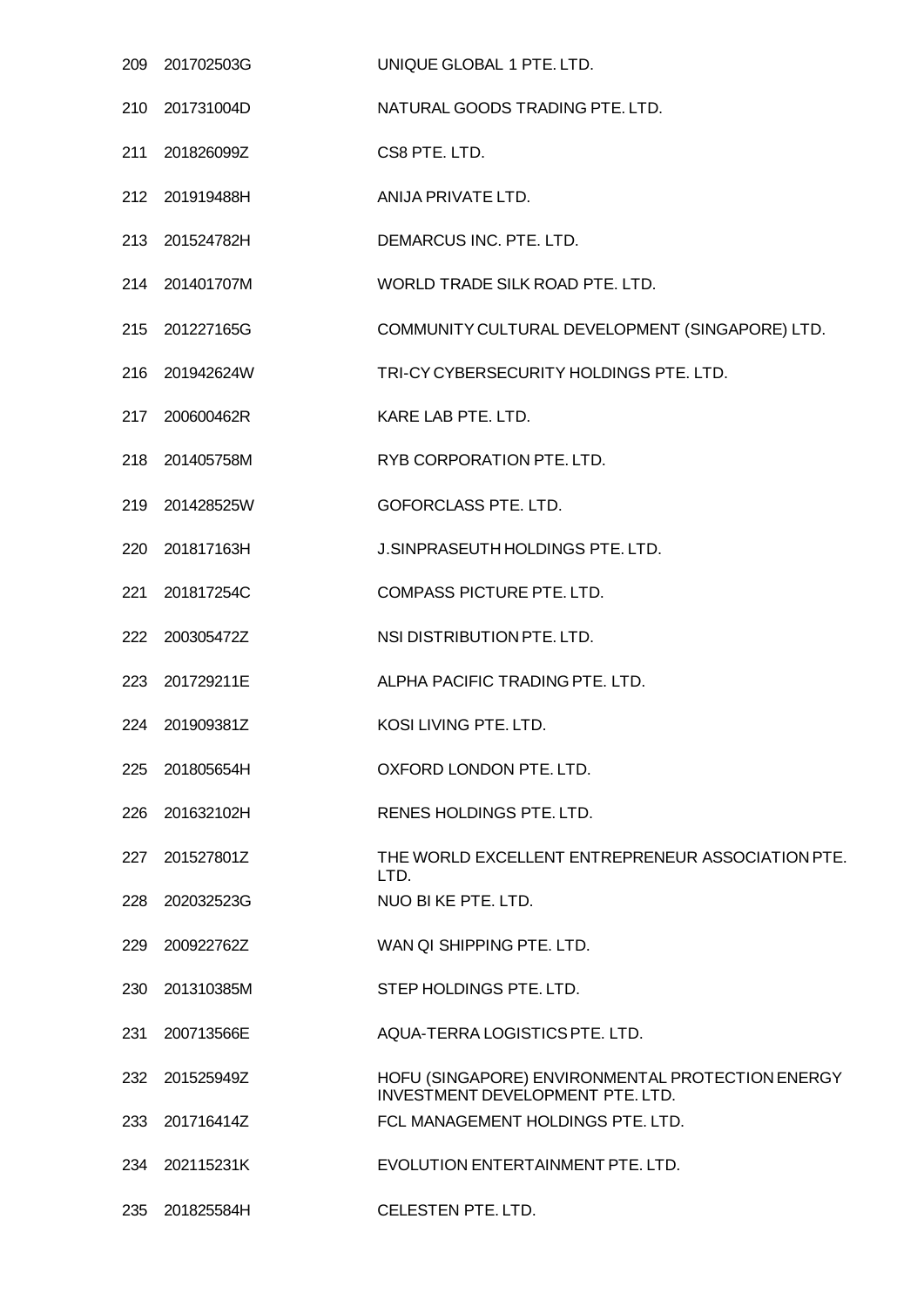|     | 236 201612972W | <b>B K LIM HOLDING PTE, LTD.</b>              |
|-----|----------------|-----------------------------------------------|
|     | 237 202118456H | GLOBAL MED SUPPLIES PTE. LTD.                 |
|     | 238 201926298C | VELVET CAPITAL PLATFORM PTE. LTD.             |
|     | 239 201814096R | INDO ASIA CARBON AND METALS TRADING PTE. LTD. |
|     | 240 201604293G | WEAVE(D) PTE. LTD.                            |
|     | 241 201222336G | INTERNATIONAL GATEWAY PTE. LTD.               |
|     | 242 201841821N | SELECT CURATE PTE. LTD.                       |
|     | 243 202114502K | ARPEGE PTE. LTD.                              |
|     | 244 201823713E | OPERA ASIANA PTE. LTD.                        |
|     | 245 202000425G | UET DEVELOPMENT PTE. LTD.                     |
|     | 246 202024579K | <b>ENRICHSG LTD.</b>                          |
|     | 247 202004458D | TERRAFORM FVCI HOLDINGS PTE. LTD.             |
|     | 248 197501029K | SIN SOON LEE MACHINERY PTE LTD                |
|     | 249 201935450N | TREE OF LIFE EDUCATION PTE. LTD.              |
|     | 250 201720977C | ARTISAN DIGITAL PTE. LTD.                     |
| 251 | 201616969G     | ZETEC SINGAPORE PTE. LTD.                     |
|     | 252 201700754W | BIG CHARLIE BBC (28 BUKIT MERAH) PTE. LTD.    |
|     | 253 201719269W | YOUNIQUE CAPITAL PTE. LTD.                    |
|     | 254 201505681D | HANWEN EDUCATION PTE. LTD.                    |
|     | 255 201941696M | MARTIAL BLOCK MEX PTE, LTD.                   |
|     | 256 201609586M | ORIGIN (S) PTE. LIMITED                       |
|     | 257 200717032R | THE FOOD CLINIC PTE. LTD.                     |
|     | 258 201838333M | RK BIOCHEM PTE. LTD.                          |
|     | 259 202004100H | AVISSOUR GLOBAL PTE. LTD.                     |
|     | 260 201300143M | ALFIRDAUS SINGAPORE PTE. LTD.                 |
| 261 | 201837882C     | NQ MINERALS PTE. LTD.                         |
|     | 262 201623877M | <b>TRAINSTATION PTE. LTD.</b>                 |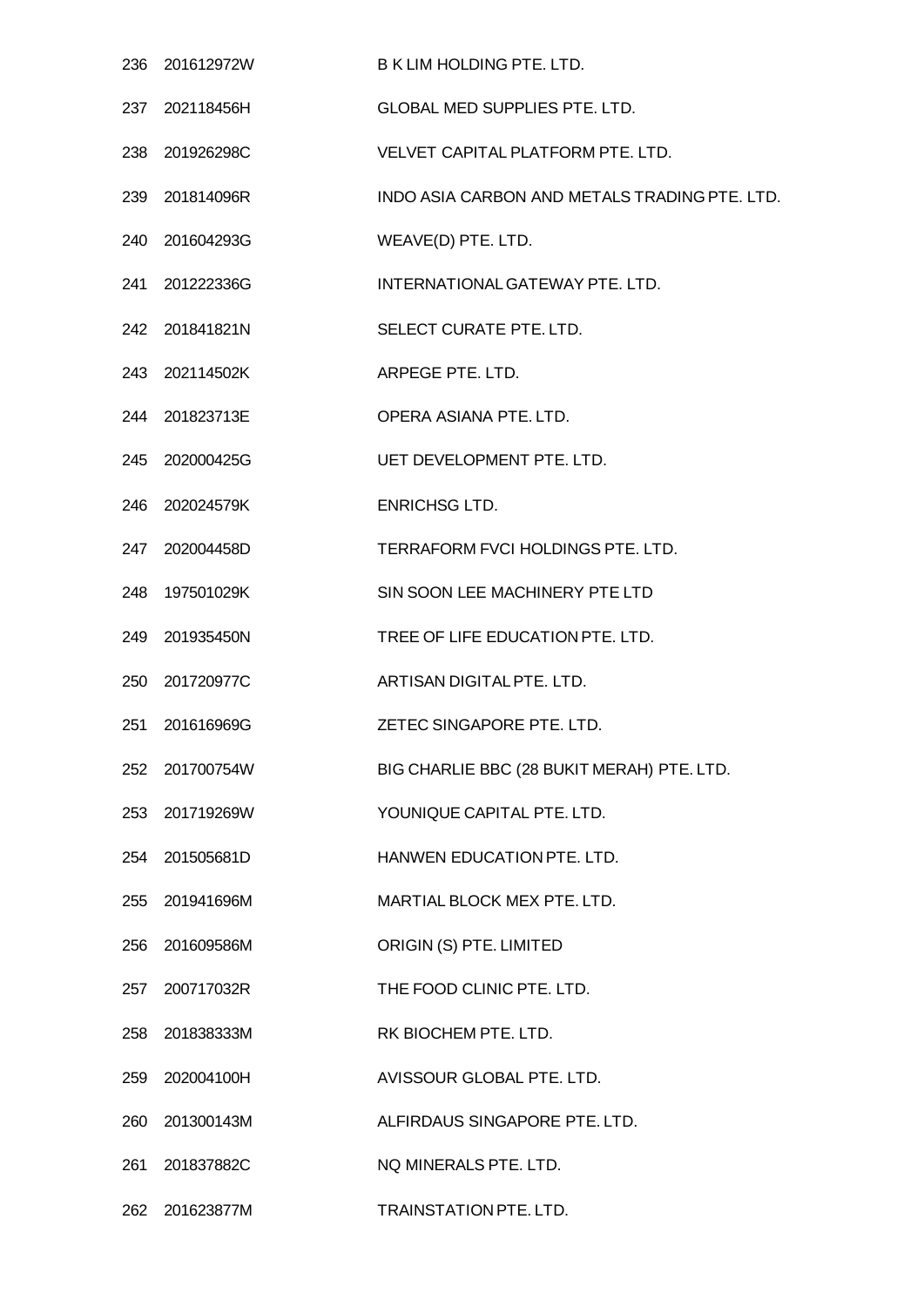| 263 | 202022368E     | THE BLESSED FOLKS PTE. LTD.                                                 |
|-----|----------------|-----------------------------------------------------------------------------|
| 264 | 201929781N     | LLOOT PTE. LTD.                                                             |
| 265 | 201905769N     | BALKAN ASIA INVESTMENT PTE. LTD.                                            |
| 266 | 202021580R     | OMNI KMP ADM PTE. LIMITED                                                   |
| 267 | 201630606M     | WOODPECKERS-CARPENTRY PTE. LTD.                                             |
| 268 | 200107849C     | PEGASUS MARKETING PTE LTD                                                   |
| 269 | 201429411D     | ACCO DESIGN & BUILD CONSULTANCY PRIVATE LIMITED                             |
| 270 | 201924634G     | SIN CHEW DEVELOPMENT PTE. LTD.                                              |
| 271 | 201608206K     | BOOTSTRAP BEVERAGES PTE. LTD.                                               |
|     | 272 201921531K | OMD CREATIONS PTE. LTD.                                                     |
| 273 | 201610915C     | I-INSPIRE INTERNATIONAL PRESCHOOL PTE. LTD.                                 |
|     | 274 201316992W | ISS INTERNATIONAL INVESTMENTS PTE. LTD.                                     |
| 275 | 200615193C     | FORTRESS INVESTMENT HOLDING PTE. LTD.                                       |
| 276 | 201903780H     | SG EXAMS SOLUTIONS PTE. LTD.                                                |
| 277 | 201629732K     | PATHFINDER AERO SVCS PTE. LTD.                                              |
| 278 | 201708523K     | DISTRICT ONE INVESTMENTS PTE. LTD.                                          |
| 279 | 201633870N     | CAPABLE SG PTE. LTD.                                                        |
| 280 | 202103615R     | TEALES PTE. LTD.                                                            |
| 281 | 202013485K     | RE4 DESIGN PTE. LTD.                                                        |
| 282 | 201901925D     | UGM AFFILIATES PTE. LTD.                                                    |
| 283 | 201705145K     | <b>ITRADAR PTE, LTD.</b>                                                    |
| 284 | 202034181R     | YUE JIA CHENG PTE. LTD.                                                     |
| 285 | 201912321G     | SINGAPORE INTERNATIONAL INVESTMENT FEDERATION FOR<br>CIVIL BUSINESSMEN LTD. |
| 286 | 202017656W     | CONTIGO PTE. LTD.                                                           |
| 287 | 199700460D     | <b>BARRACUDA PRIVATE LIMITED</b>                                            |
| 288 | 202007337C     | <b>BUSINESS SPECIALIST PTE. LTD.</b>                                        |
| 289 | 201929655E     | ZFDI HOLDING PTE. LTD.                                                      |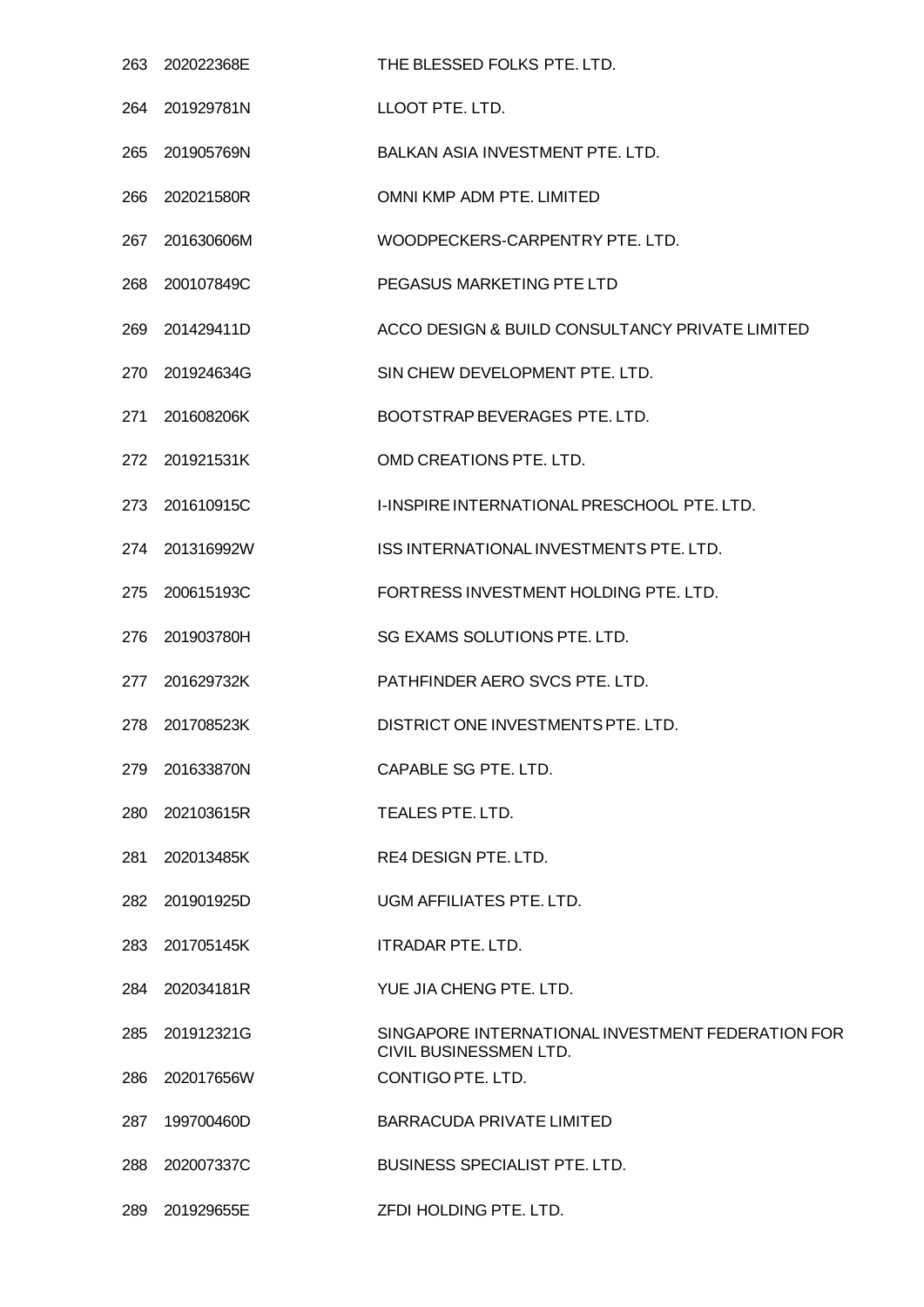|     | 290 201115530W | BLUE LEXICON PTE. LTD.                   |
|-----|----------------|------------------------------------------|
| 291 | 202018326M     | <b>GREENLIFE TOPS PTE, LTD.</b>          |
|     | 292 202011881M | FOODVIBES PTE. LTD.                      |
|     | 293 201421941D | ATHENA BUSINESS CONSULTANTS PTE. LTD.    |
| 294 | 201629881W     | TIDDLY TODD PRIVATE LIMITED              |
|     | 295 201807712D | NEXUS DATACENTER PTE. LTD.               |
| 296 | 201726414W     | ACV F&B VENTURE PTE, LTD.                |
|     | 297 201102234K | NANYANG SECURITY PTE, LTD.               |
|     | 298 201734303E | COMFORT CLOTHING PTE. LTD.               |
| 299 | 201408646M     | TQOLI PTE. LTD.                          |
|     | 300 201919067N | <b>B91 FOUNDATION LTD.</b>               |
|     | 301 201903062D | ROKA WORKS PRIVATE LIMITED               |
| 302 | 201921625R     | CMT CONSTRUCTION AND DESIGN PTE. LTD.    |
|     | 303 201722438C | FORE PTE. LTD.                           |
| 304 | 199706808K     | LEONI (S.E.A.) PTE. LTD.                 |
|     | 305 201827801K | <b>GOLDEN SCREEN PTE. LTD.</b>           |
|     | 306 201615140K | LIBERTY LIFE PTE. LTD.                   |
|     | 307 201820489G | NEOWORLD TECHNOLOGY PRIVATE LIMITED      |
|     | 308 201602149C | EXM INTERNATIONAL TRADING PTE. LTD.      |
|     | 309 201713527K | KARAOKE TIMES PTE. LTD.                  |
|     | 310 201100339G | SONAR RADIO PTE. LTD.                    |
|     | 311 201211030D | BM GROUP PTE. LTD.                       |
|     | 312 201326631E | EXPLORE LIVING DESIGN PTE. LTD.          |
|     | 313 202012057Z | EASY ROCK PTE. LTD.                      |
|     | 314 200210484G | TRISIS LOGISTICS & TRADING PTE. LTD.     |
|     | 315 201106362G | ETERNAL ASIA (RESOURCES) PTE. LTD.       |
|     | 316 202108266N | PHOENIX PLATFORM HOLDING PRIVATE LIMITED |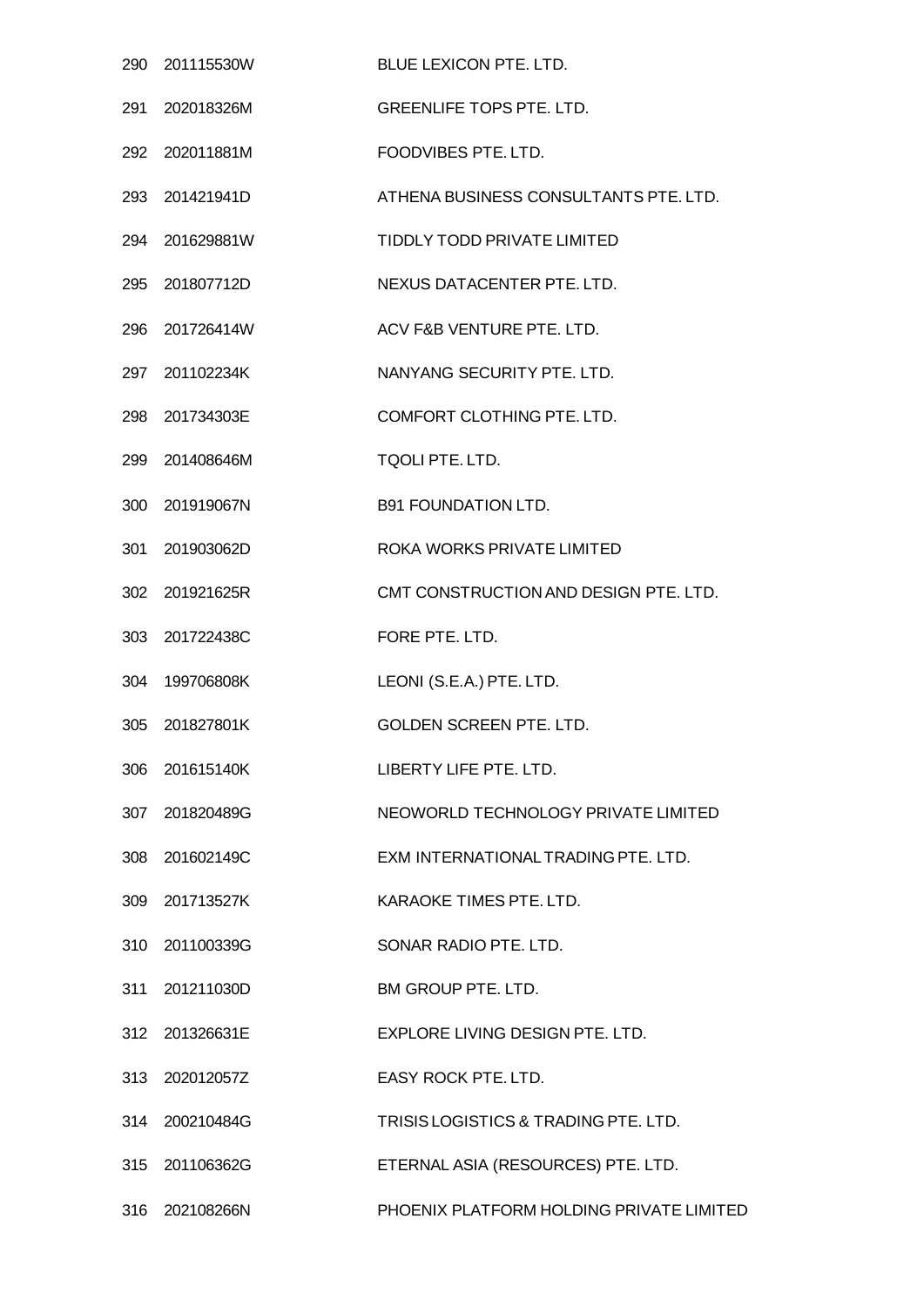|     | 317 201729459M | PRIMEIRA PTE, LTD.                              |
|-----|----------------|-------------------------------------------------|
|     | 318 201326499Z | SERLUTIONS PTE. LTD.                            |
|     | 319 201931418E | NEXT ADS PTE. LTD.                              |
|     | 320 201707801K | WIGTECH WEB SOLUTION PTE. LTD.                  |
| 321 | 201507530G     | FIRST JET PTE. LTD.                             |
|     | 322 201943122Z | 17 FLASHSTORE PTE. LTD.                         |
|     | 323 201633042C | CHANG YANG INTERNATIONAL PTE. LTD.              |
|     | 324 201808940E | INNOBEST CORPORATION PTE. LTD.                  |
|     | 325 201114202C | PALM GOLDEN OIL & FATS PTE. LTD.                |
| 326 | 201807878Z     | CHARTERED DEBT MANAGEMENT PTE. LTD.             |
|     | 327 201307047R | SOUND REPUBLIC PTE. LTD.                        |
|     | 328 201822443D | OPTICAL NETWORK FOUNDATION LTD.                 |
|     | 329 201528763Z | SAYEN GLOBAL PTE. LTD.                          |
|     | 330 201831242E | SINCHENG TRUSTED INVESTMENT PTE. LTD.           |
| 331 | 201505009C     | GLOBAL BUSINESS UNION PTE. LTD.                 |
|     | 332 200207527N | CRYSTAL JADE MY BREAD (J8) PTE. LTD.            |
|     | 333 201228943M | GAP BIOTECHNOLOGY CO. PTE. LTD.                 |
|     | 334 202104026H | KYBER-PAY PTE. LTD.                             |
|     | 335 202001945C | NUTCRACKER PTE. LTD.                            |
|     | 336 201721391K | WHOLESALE GIFTS PTE. LTD.                       |
|     | 337 201019650Z | GV ASIA HOLDINGS PTE. LTD.                      |
|     | 338 201623601H | DIGITAL CORP PTE. LIMITED                       |
|     | 339 201002808Z | ARENA CAPITAL PRIVATE LIMITED                   |
|     | 340 201735796G | BRUTAL BUT BEAUTIFUL DESIGN (HMMTECH) PTE. LTD. |
|     | 341 201111212E | MARKETS & RISK SOLUTIONS PTE. LTD.              |
|     | 342 201933687E | CHANG AN F&B MANAGEMENT PTE. LTD.               |
|     | 343 199404413G | MACK BROOKS ASIA PTE. LTD.                      |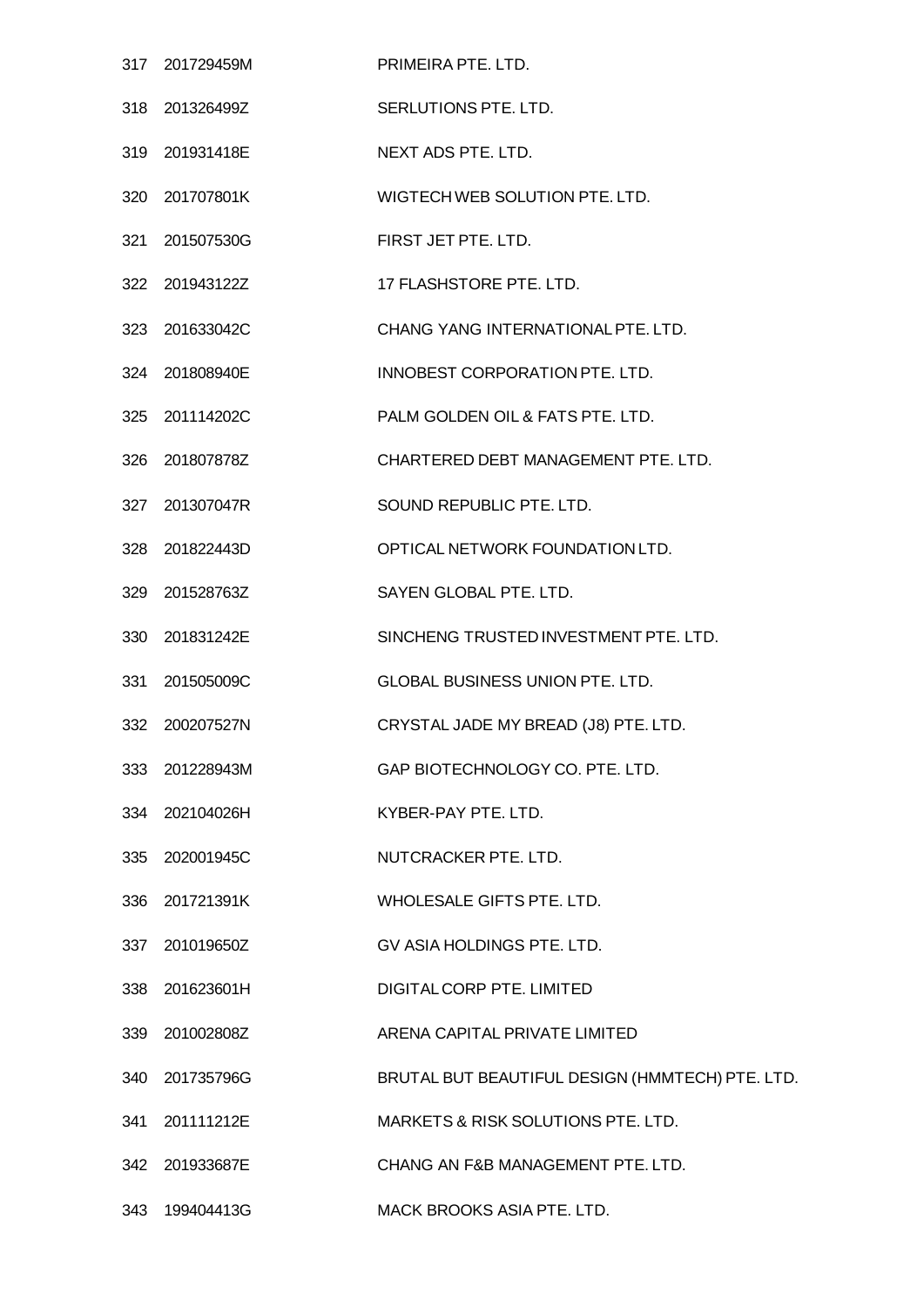|     | 344 201326621M | WTS AUTOMOTIVE SERVICES PTE. LTD.                              |
|-----|----------------|----------------------------------------------------------------|
|     | 345 201920810C | <b>GOLDEN CHICKEN ALLIANCE PTE. LTD.</b>                       |
| 346 | 201817946M     | EL VENTURE MANAGEMENT CONSULTANCY PTE. LTD.                    |
|     | 347 202014314M | ALTILIUM PTE. LTD.                                             |
| 348 | 202033877N     | CONCEPT LEADS PTE. LTD.                                        |
| 349 | 201823567D     | GOLD LUSTRE SINGAPORE PTE. LTD.                                |
| 350 | 201931752N     | <b>BUSINESS RISK PTE. LTD.</b>                                 |
| 351 | 201214768Z     | TAT COMMUNICATIONS PTE. LTD.                                   |
|     | 352 201430449Z | OCEANIC SEAFOOD PTE. LTD.                                      |
| 353 | 201832933C     | VISITE SINGAPORE PTE, LTD.                                     |
| 354 | 202018785R     | ANDERSUN (SINGAPORE) ELECTROMECHANICAL TECHNOLOGY<br>PTE. LTD. |
| 355 | 202022212C     | FRESHKIST PTE. LTD.                                            |
| 356 | 200009470M     | NEWSTART HEALTH FOOD PTE LTD                                   |
| 357 | 201719320D     | BEAUTY SPECIALIST PTE. LTD.                                    |
|     | 358 202023822W | 3F MEDIA PRIVATE LTD.                                          |
| 359 | 201817147G     | <b>GRAND LEGEND PTE, LTD.</b>                                  |
|     | 360 201435257D | STRATEGIC GROWTH FACTORS PTE. LTD.                             |
| 361 | 202020457D     | JM I-COMMERCE PRIVATE LIMITED                                  |
|     | 362 201533041G | INCITATUS PTE. LTD.                                            |
| 363 | 199001202K     | LIUTUNG INDUSTRIES PTE LTD                                     |
| 364 | 201726278H     | ESPER AGRO PTE. LTD.                                           |
| 365 | 200822082Z     | HOTELBANK PTE. LTD.                                            |
| 366 | 201632603M     | GOLDEN PATH INTERNATIONAL PTE. LTD.                            |
| 367 | 202022174E     | MIANYI PTE. LTD.                                               |
| 368 | 201937619D     | SIGA TRADING SINGAPORE PTE. LTD.                               |
| 369 | 201500581G     | VT CAPITAL PTE. LTD.                                           |
| 370 | 201540449C     | LEIROL CAPITAL HOLDINGS PRIVATE LIMITED                        |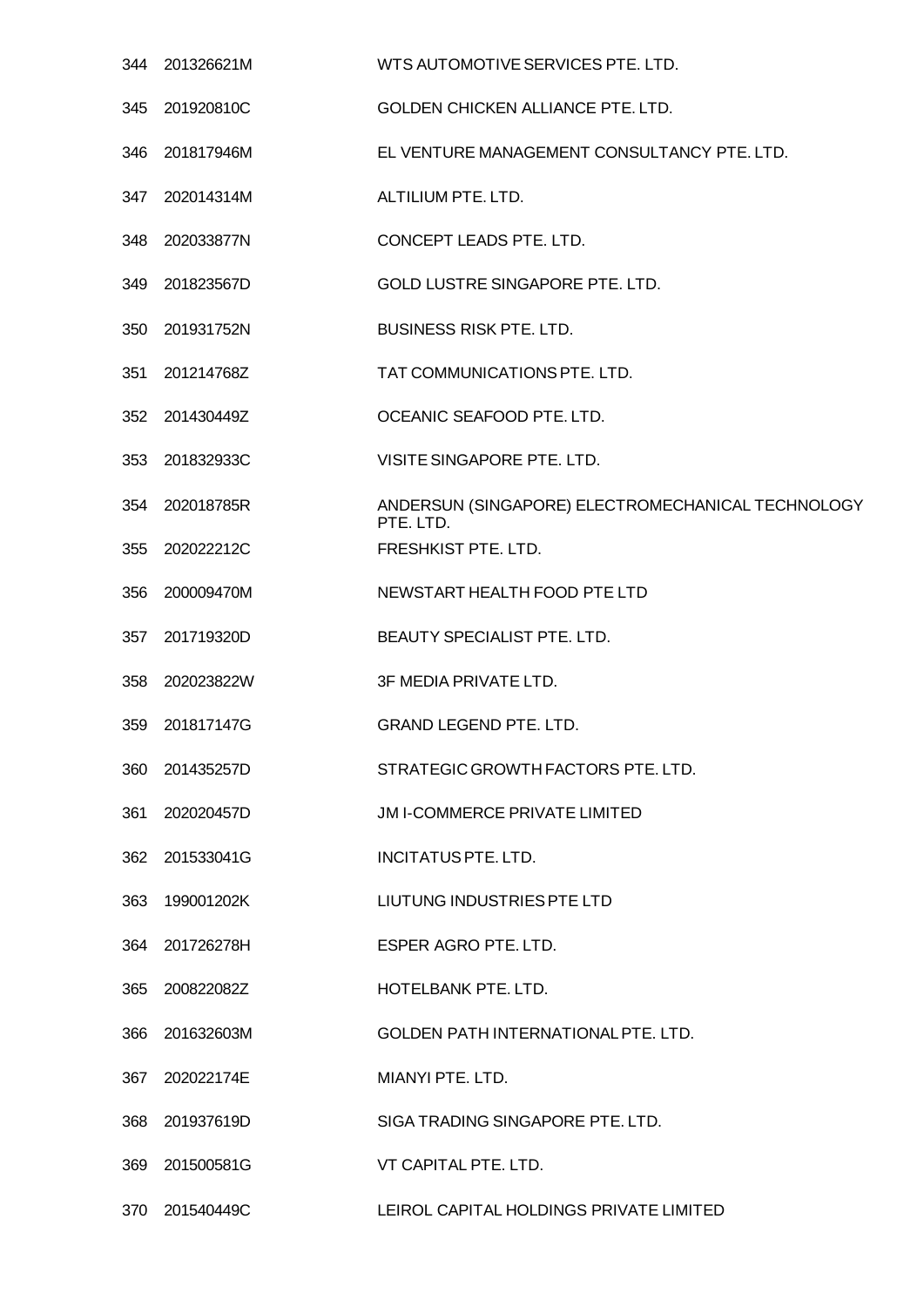|     | 371 201919654R | PEZZA PTE. LTD.                                     |
|-----|----------------|-----------------------------------------------------|
|     | 372 201605418E | ROBINSON & CO PTE. LTD.                             |
|     | 373 201719220H | KNIGHTS & STAMFORD PTE. LTD.                        |
|     | 374 201821951K | M&L MOTORING PTE. LTD.                              |
|     | 375 201832319N | PARAMOUNT ACCOM PTE. LTD.                           |
|     | 376 201841485R | LXGT PTE. LTD.                                      |
| 377 | 201909631Z     | TANG CITY SPA PTE. LTD.                             |
|     | 378 202041559M | CREATIVELY SQUARED PTE. LTD.                        |
|     | 379 200411857D | GMT CREATIONS (SINGAPORE) PTE. LTD.                 |
| 380 | 201933151H     | <b>BUZZ FINANCIAL CONSULTING ASIA PTE, LTD.</b>     |
|     | 381 201706512N | FITSPEC PTE. LTD.                                   |
|     | 382 201103044K | MOTHER BUILD PTE. LTD.                              |
| 383 | 202025836G     | WFW CONSULTANTS PTE. LTD.                           |
|     | 384 198001322E | SIN THYE LOKE MACHINERY (S) PTE LTD                 |
| 385 | 201633741M     | RMH TRADING (S) PTE. LTD.                           |
| 386 | 202012890K     | INNOTEK AUTOMATION CONTROL PTE. LTD.                |
| 387 | 201907609R     | SRI VAISHNAVI POOJA STORES PTE. LTD.                |
| 388 | 202120491M     | E-LEARNING EDUCATION TECHNOLOGY SINGAPORE PTE. LTD. |
| 389 | 201902169W     | UMA EXPORTS PTE. LTD.                               |
| 390 | 201723354E     | TAZKARA TRADERS PTE. LTD.                           |
| 391 | 200613702K     | NANFANG OCEAN SHIPPING COMPANY PTE. LTD.            |
| 392 | 201403188K     | HAUTE DECORATION PTE. LTD.                          |
| 393 | 201926449W     | SHIKA FORTUNE PTE. LTD.                             |
|     | 394 202009427R | ACCESSORIZE PTE. LTD.                               |
| 395 | 201300252H     | SWAVIT PRIVATE LIMITED                              |
| 396 | 201901506K     | TMK SOLUTIONS & SERVICES PTE. LTD.                  |
| 397 | 201202496C     | EMPIRE BUSINESS BROKERS (ASIA) PTE. LTD.            |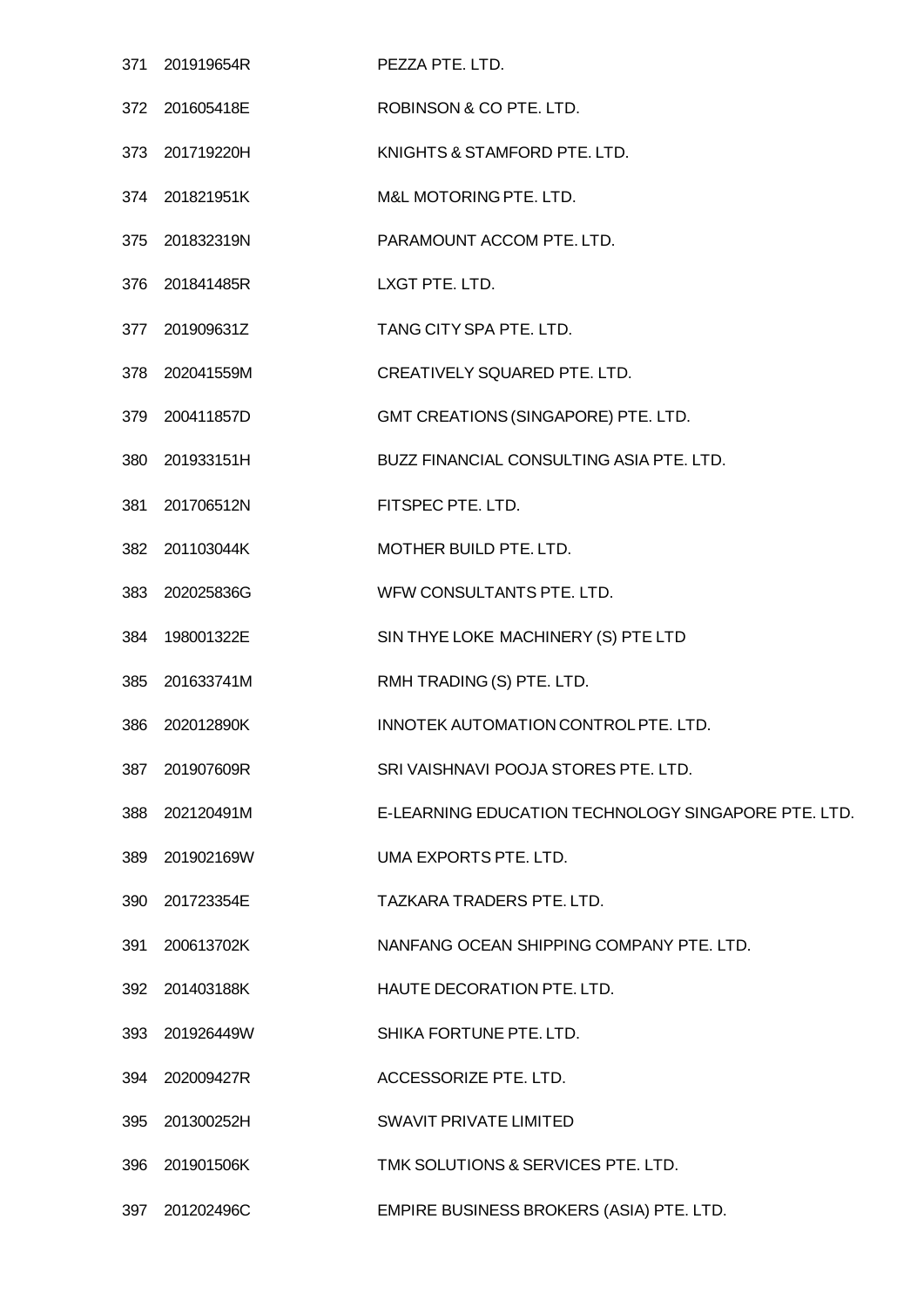|     | 398 201938976G | <b>IHOME RENOVATION WORKS PTE. LTD.</b>    |
|-----|----------------|--------------------------------------------|
|     | 399 201506927M | <b>G.R.T GLOBAL PTE. LTD.</b>              |
| 400 | 201932096D     | LEARNINGTOBE PRIVATE LIMITED               |
|     | 401 201900659E | YE CHA (SEA) PTE. LTD.                     |
| 402 | 201310354D     | <b>ROSY TERRAIN PTE, LTD.</b>              |
|     | 403 201617552R | METAWAY APPAREL PTE, LTD.                  |
|     | 404 201229816H | PTNK (S) PTE. LTD.                         |
| 405 | 201631069K     | ADAM THURLOW ARTS PTE, LTD.                |
|     | 406 201815915K | GOLD COIN DIGITAL ASSET FOUNDATION LTD.    |
|     | 407 201940753G | COCOCHOW FASHION PTE, LTD.                 |
| 408 | 201719236G     | ADP CENTURY PTE, LTD.                      |
|     | 409 201524986C | SOLARIS GLOBAL RESOURCES PTE. LTD.         |
| 410 | 201906511K     | AUTHENTIC BREWING COMPANY PTE. LTD.        |
| 411 | 201330079R     | ELIXIR JUICE PTE. LTD.                     |
|     | 412 202010434G | SINGAPORE CLOUDBASE MANAGEMENT PTE. LTD.   |
|     | 413 201803769W | M44 INTERNATIONAL GROUP PTE. LTD.          |
|     | 414 202022099K | SCHNG CHEMICAL TRADING PTE. LTD.           |
|     | 415 199503911E | ZHANSIN ENTERPRISE PTE LTD                 |
|     | 416 201116443E | <b>VIVAGREEN PTE. LTD.</b>                 |
| 417 | 201302389K     | 3BQ PTE. LTD.                              |
|     | 418 201603146E | TOPMOT VIETNAM HOLDING PTE. LTD.           |
|     | 419 198004846R | KINGSTAR PANSONIC PTE LTD                  |
|     | 420 202023609Z | CHINALINK INDUSTRIAL DEVELOPMENT PTE, LTD. |
|     | 421 201710078D | TRUCORE INTERNATIONAL PRIVATE LIMITED      |
|     | 422 201721698K | ELEGANT BEAUTY FASHION PTE. LTD.           |
|     | 423 201214772G | MEDIAPOST SERVICES PTE. LTD.               |
|     | 424 201823554W | AVON EDUTECH PTE. LTD.                     |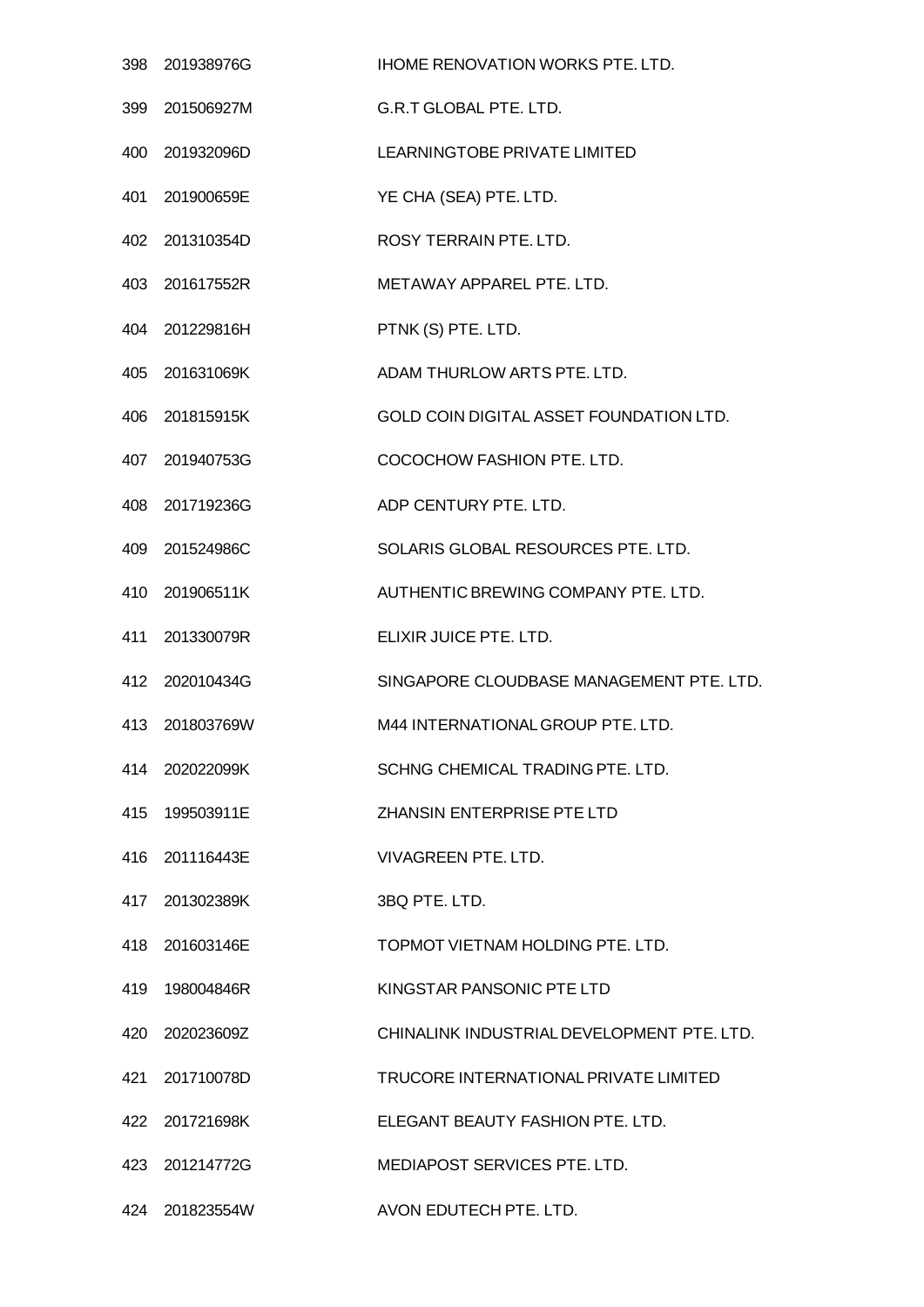|     | 425 201911068N | INFINITEA VENTURE PTE, LTD.                 |
|-----|----------------|---------------------------------------------|
|     | 426 202009259G | TEE WEARABLES PTE. LTD.                     |
|     | 427 201905606K | SOVEREIGN PACIFIC CAPITAL PTE, LTD.         |
|     | 428 201403877H | SAM RECRUIT PTE. LTD.                       |
| 429 | 202036838D     | ANNA PAVLOVA PTE. LTD.                      |
|     | 430 201628929G | CMB OCEAN 1 LEASING COMPANY PTE. LTD.       |
|     | 431 201902598D | TUDOS PTE. LTD.                             |
|     | 432 201820055G | SECURE TEAM PTE. LTD.                       |
|     | 433 201505882D | FAITH EDUCARE CENTRE @COMPASSVALE PTE, LTD. |
|     | 434 201623235M | LARRY INTERNATIONAL PTE. LTD.               |
|     | 435 202007014Z | HANAMI TECHNOLOGY PTE, LTD.                 |
|     | 436 202001758W | PRE 11 PTE. LTD.                            |
|     | 437 201130168Z | GOLDEN TRADE GROUP PTE. LTD.                |
|     | 438 201723237W | SHOWTIME THEATRE LIMITED                    |
|     | 439 200821475C | AQUA BIO-SHIELD PTE, LTD.                   |
| 440 | 201938752H     | SAMPHIRE INVESTMENTS PTE. LTD.              |
|     | 441 201936354Z | MULIAH TRADING PTE, LTD.                    |
|     | 442 201939697R | MONT2 PTE. LTD.                             |
|     | 443 201528531K | BIG BANG OCF OLIVIA PTE, LTD.               |
|     | 444 201318706K | <b>REALLY BIG STUFF PTE, LTD.</b>           |
|     | 445 201401810D | LEAD BY SAFETY PTE. LTD.                    |
|     | 446 202018703M | <b>GOOTAKE PTE. LTD.</b>                    |
|     | 447 201709286M | OHANA PTE, LTD.                             |
|     | 448 201532559D | JRQ F&B GROUP PTE. LTD.                     |
|     | 449 200913372M | SINGAPORE BUSINESS ADVISORY PTE. LTD.       |
|     | 450 201719049D | SAVERGY SOLUTIONS PTE. LTD.                 |
| 451 | 201430102H     | W TRAVEL PTE. LTD.                          |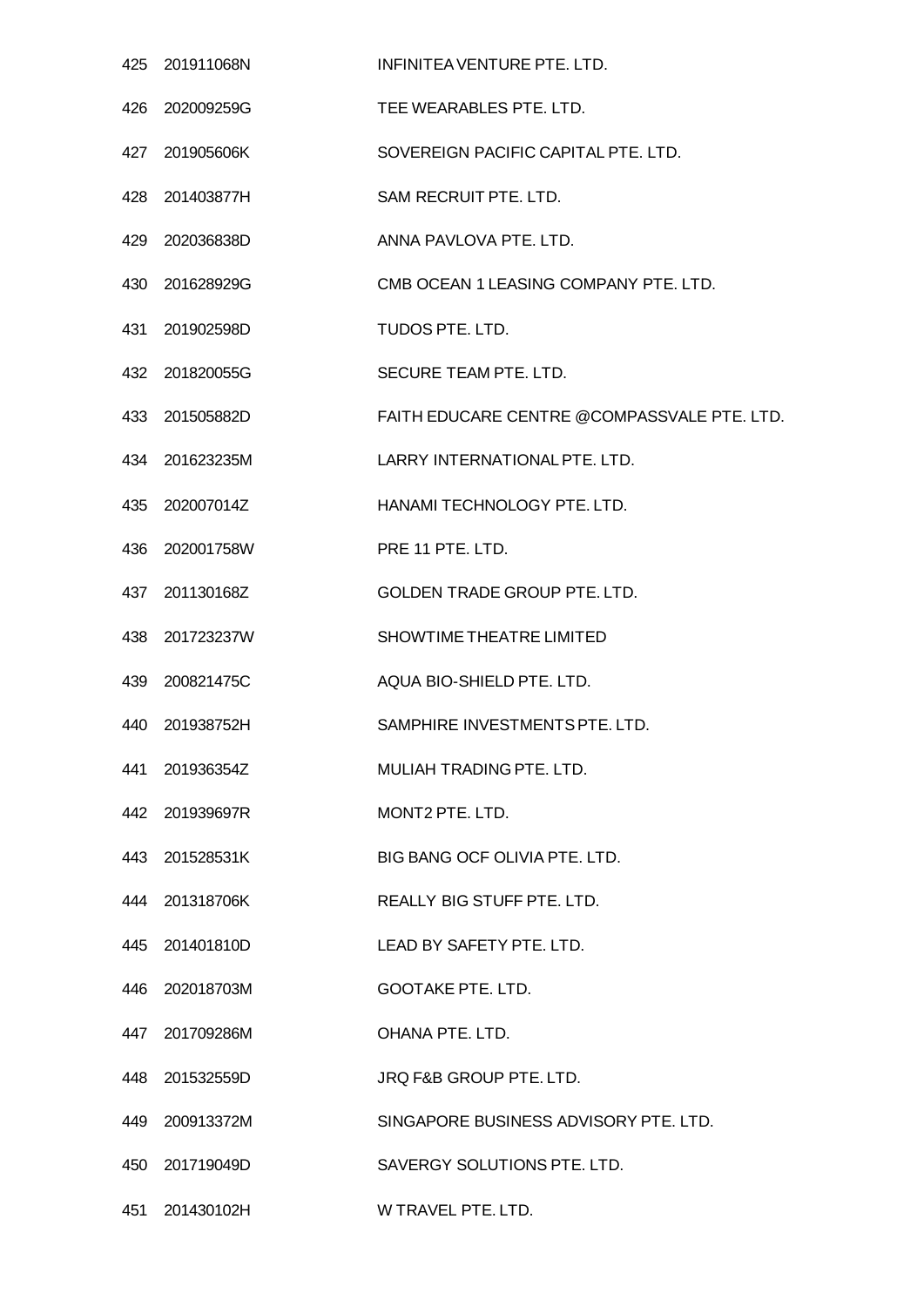|     | 452 201615709E | NICHE SPROUT PTE. LTD.                               |
|-----|----------------|------------------------------------------------------|
| 453 | 201230540H     | 818 TREASURES PTE. LTD.                              |
|     | 454 201832519D | BITANGEL LTD.                                        |
| 455 | 201934445Z     | QUANSHAN CAPITAL MANAGEMENT PTE. LTD.                |
| 456 | 202033828C     | CYBERSELF PTE. LTD.                                  |
| 457 | 200304853G     | ZED SINGAPORE PTE. LTD.                              |
| 458 | 200311613R     | GS ALLIANCE PTE. LTD.                                |
| 459 | 201331927W     | ZEUS OVERSEAS PTE. LTD.                              |
| 460 | 201532321H     | LAVA CAVA HOLDINGS PTE. LTD.                         |
| 461 | 201207990K     | AT ANAESTHESIA AND INTENSIVE CARE SERVICES PTE. LTD. |
| 462 | 201510314Z     | RAYFEN INTERNATIONAL TRADING PTE. LTD.               |
| 463 | 201107948K     | HENG RONG CONCEPTS & SOLUTIONS PTE. LTD.             |
| 464 | 202013376N     | APOLO'S@LITTLE INDIA ARCADE PTE. LTD.                |
| 465 | 200009523R     | PACIFIC MINCO PTE LTD                                |
| 466 | 201832158E     | DARSHIN'S INTERNATIONAL PTE, LTD.                    |
|     | 467 201023113H | ALLIANCE (ASIA) OFFSHORE MANAGEMENT PTE. LTD.        |
|     | 468 201836704K | HOMETOWN BITE PTE. LTD.                              |
|     | 469 201420808W | XIANG GANG JIE HE JI PTE. LTD.                       |
| 470 | 200906349C     | HRS CONSULTANCY PTE. LTD.                            |
| 471 | 200818554R     | EL-LEON PTE. LTD.                                    |
| 472 | 198900060G     | MICHIKUSA LOUNGE PTE LTD                             |
|     | 473 201711969H | ONE LIFE PTE. LTD.                                   |
| 474 | 199002257E     | AAVID THERMALLOY (S) PTE LTD                         |
|     | 475 201804219W | SKY DENVAX PTE. LTD.                                 |
| 476 | 201113294C     | HUDSON OIL (S) PTE. LTD.                             |
| 477 | 201928706K     | PERIO PRIVATE LIMITED                                |
|     | 478 199408464G | RILTON ELECTRIC MOTORS PTE LTD                       |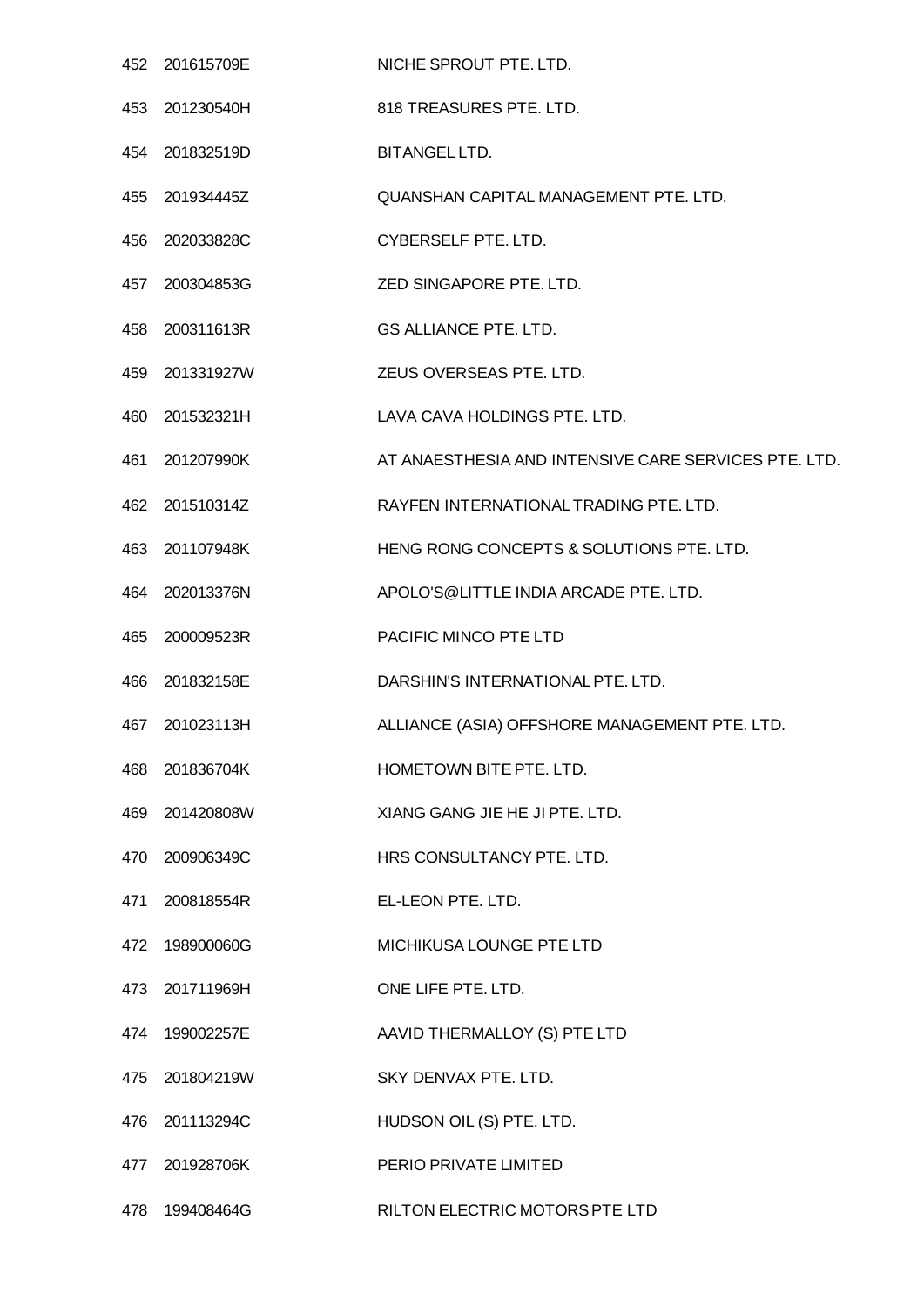|     | 479 202006052M | UBERSNAP INDONESIA PTE. LTD.                        |
|-----|----------------|-----------------------------------------------------|
| 480 | 201934346R     | PING LOUNGE PTE. LTD.                               |
| 481 | 201700152H     | GOLDEN SPIKE INTERNATIONAL PTE. LTD.                |
|     | 482 201933850Z | MONROCK PTE. LTD.                                   |
| 483 | 201625321D     | ACNODE GLOBAL PTE. LTD.                             |
|     | 484 201422968C | <b>VIETLOKS PTE. LTD.</b>                           |
| 485 | 200911907M     | AEC (SK) PTE. LTD.                                  |
| 486 | 202004804N     | CURIO STUDIO CO PTE. LTD.                           |
|     | 487 201909403N | YAS MOON PTE. LTD.                                  |
| 488 | 202015270G     | PPN GLOBAL PTE. LTD.                                |
| 489 | 202030979C     | EM WEALTH TECH PTE. LTD.                            |
| 490 | 202022369R     | NICK HO MANAGEMENT PTE. LTD.                        |
| 491 | 201509445M     | HR PLACEMENT PRIVATE LIMITED                        |
|     | 492 201926313Z | S3CORP PTE. LTD.                                    |
| 493 | 199606384M     | ROSWELL INVESTMENT PTE LTD                          |
| 494 | 202002785Z     | SUNNYRAY CAPITAL PTE. LTD.                          |
| 495 | 201539047K     | SATOR SQUARE PTE. LTD.                              |
| 496 | 202101528N     | <b>GIR TRADING PRIVATE LIMITED</b>                  |
| 497 | 200412404E     | SIN-TECH TRADING PTE. LTD.                          |
| 498 | 201525301N     | BELMONT DEVELOPMENT PTE. LTD.                       |
| 499 | 202000710D     | SMARTOPIA PTE. LTD.                                 |
| 500 | 201837149E     | AAVRI MANAGEMENT INTERNATIONAL PTE. LTD.            |
| 501 | 202019179R     | CORRIDOR BRIDGE CULTURE PTE. LTD.                   |
|     | 502 201840455C | ZHAO YUAN CONSTRUCTION PTE. LTD.                    |
| 503 | 201619023H     | PLUTOS PTE. LTD.                                    |
| 504 | 201804679M     | STRAITS POWER (SG) PTE. LTD.                        |
| 505 | 200815397C     | NEXT-GENERATION TECHNICAL GROUP SINGAPORE PTE. LTD. |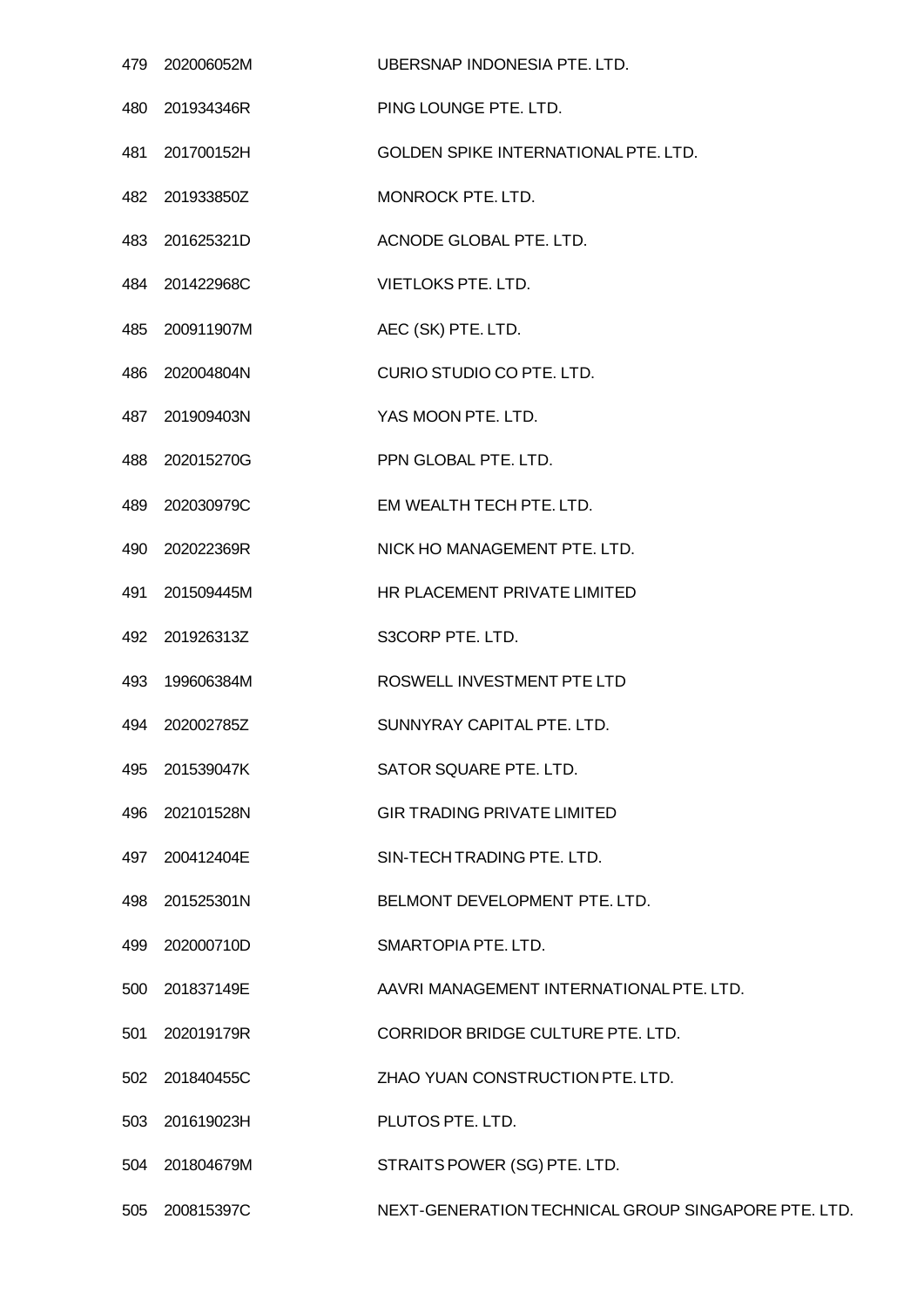|     | 506 201619636C | SIN HOE HUAT CAFE PTE. LTD.                                    |
|-----|----------------|----------------------------------------------------------------|
| 507 | 201510943N     | DYNASOURCE MARKETING PTE. LTD.                                 |
| 508 | 202009092M     | ASCENTINUM PTE. LTD.                                           |
|     | 509 201626598N | FLYING LORIS PTE. LTD.                                         |
| 510 | 201710446C     | A&F TECHNIK PTE. LTD.                                          |
|     | 511 201929256W | HITALK TECHNOLOGY PTE. LTD.                                    |
|     | 512 201631477Z | SME CENTER PTE. LTD.                                           |
|     | 513 200812892K | C T FRESH PTE, LTD.                                            |
|     | 514 202112518R | MAGNESTAR ALLIANCE PTE. LTD.                                   |
| 515 | 201925542Z     | UPVM3 ASIA PACIFIC EDUCATION CONSULTANCY SERVICES PTE.<br>LTD. |
| 516 | 201819712N     | <b>QUIKK PTE. LTD.</b>                                         |
|     | 517 201022104K | JUNIN SHIPPING PTE. LTD.                                       |
| 518 | 202037667W     | ULITE SOLUTION PTE. LTD.                                       |
| 519 | 201809987H     | ECOM LEGENDS GLOBAL PTE. LTD.                                  |
| 520 | 201435620G     | STENELLA RESOURCES PTE. LTD.                                   |
| 521 | 201932175C     | <b>TT SIGNS PTE, LTD.</b>                                      |
|     | 522 201118641E | 7154 IMPACT PTE. LTD.                                          |
| 523 | 201823562H     | INC PARTNERS PTE. LTD.                                         |
|     | 524 201201428W | R PHO HOLDINGS PTE. LTD.                                       |
| 525 | 201211124H     | MANTRAA VENTURES PTE. LTD.                                     |
| 526 | 201102210C     | VISCO METAL PTE. LTD.                                          |
| 527 | 202002225K     | TEAM8 SOLUTIONS PRIVATE LIMITED                                |
| 528 | 202031037N     | HYVHR PTE. LTD.                                                |
|     | 529 201801151W | WHITE MAGIC PTE. LTD.                                          |
| 530 | 201400378W     | ROY LIM ANAESTHESIA PTE. LTD.                                  |
| 531 | 201612722E     | MW AUTOMOBILE PTE. LTD.                                        |
|     | 532 202030999G | RAPID ENGINEERING SOLUTIONS (S) PTE. LTD.                      |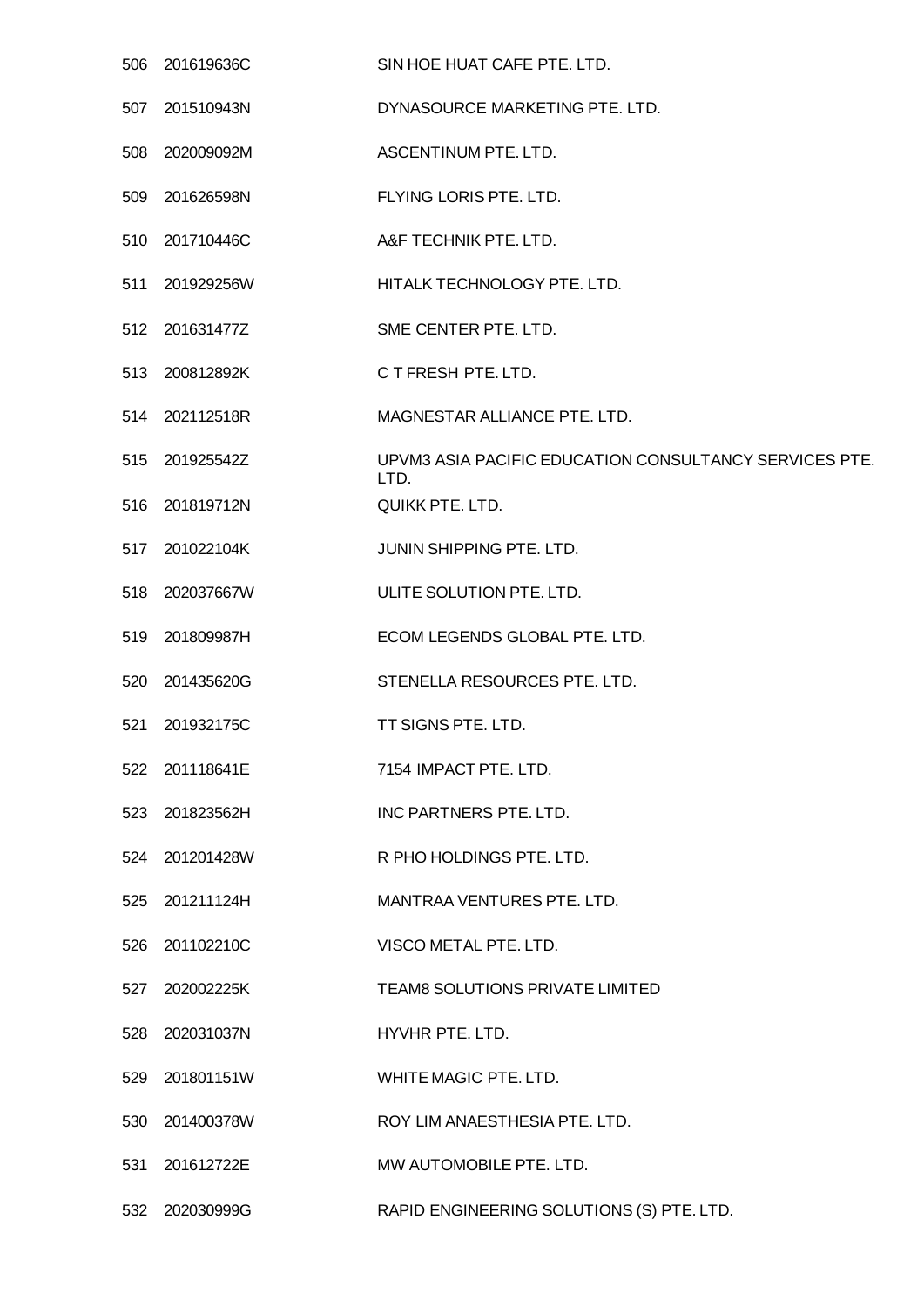|     | 533 200407135N | <b>JUZZ FOR LIFTS SERVICES PTE. LTD.</b>      |
|-----|----------------|-----------------------------------------------|
|     | 534 201735583M | TRIWAVE TECH HOLDINGS PTE. LTD.               |
| 535 | 201828755Z     | THE ORIGENE PTE, LTD.                         |
|     | 536 201435227E | CX LOYALTY PTE. LTD.                          |
| 537 | 200920556H     | FRASERS COMMERCIAL SUB NO. 3 PTE. LTD.        |
|     | 538 201133853D | PARKSON WOODS & VENEER PTE. LTD.              |
|     | 539 201533037Z | ASPECT TECHNOLOGIES (PTE. LTD.)               |
| 540 | 201222471W     | STREAMLINE GLOBAL TECHNOLOGIES PTE. LTD.      |
|     | 541 201512382Z | NEREUS ENERGY PTE. LTD.                       |
|     | 542 201500985H | EAST ASIA BAR PTE. LTD.                       |
| 543 | 201326879M     | YEAK LEE ENGINEERING PTE. LTD.                |
|     | 544 202025854K | THE AD ASSISTANT PTE. LTD.                    |
|     | 545 201708356M | ALVA SKIN PTE, LTD.                           |
|     | 546 201707552C | <b>GRAND FORTUNE STEEL TRADING PTE. LTD.</b>  |
|     | 547 200307102Z | TREADSTONE HOLDINGS PTE. LTD.                 |
| 548 | 200101368E     | ACCESS SINGAPORE DEVELOPMENT PTE. LTD.        |
|     | 549 201933311G | BOBOO TECHNOLOGY PTE. LTD.                    |
|     | 550 200613357K | <b>GLOBALTEC MARINE ENGINEERING PTE. LTD.</b> |
|     | 551 201509623N | ACE KNOWLEDGE PTE. LTD.                       |
|     | 552 200606478M | LIVE MEDIA THEATRE PTE, LTD.                  |
|     | 553 201222302E | CARROT, BANANA & PEACH PTE. LTD.              |
|     | 554 201908655M | JL GADGETS PTE. LTD.                          |
|     | 555 201927577E | PO SHING MEDICAL (SINGAPORE) PTE. LTD.        |
|     | 556 201136003M | SK LINE PTE. LTD.                             |
| 557 | 201423422H     | <b>GLOBAL LIFE BIOTECH PTE. LTD.</b>          |
|     | 558 201533919G | SPUR INFOTECH PTE. LTD.                       |
|     | 559 201540655Z | MICROCELL LANDSCAPING (ASIA) PTE. LTD.        |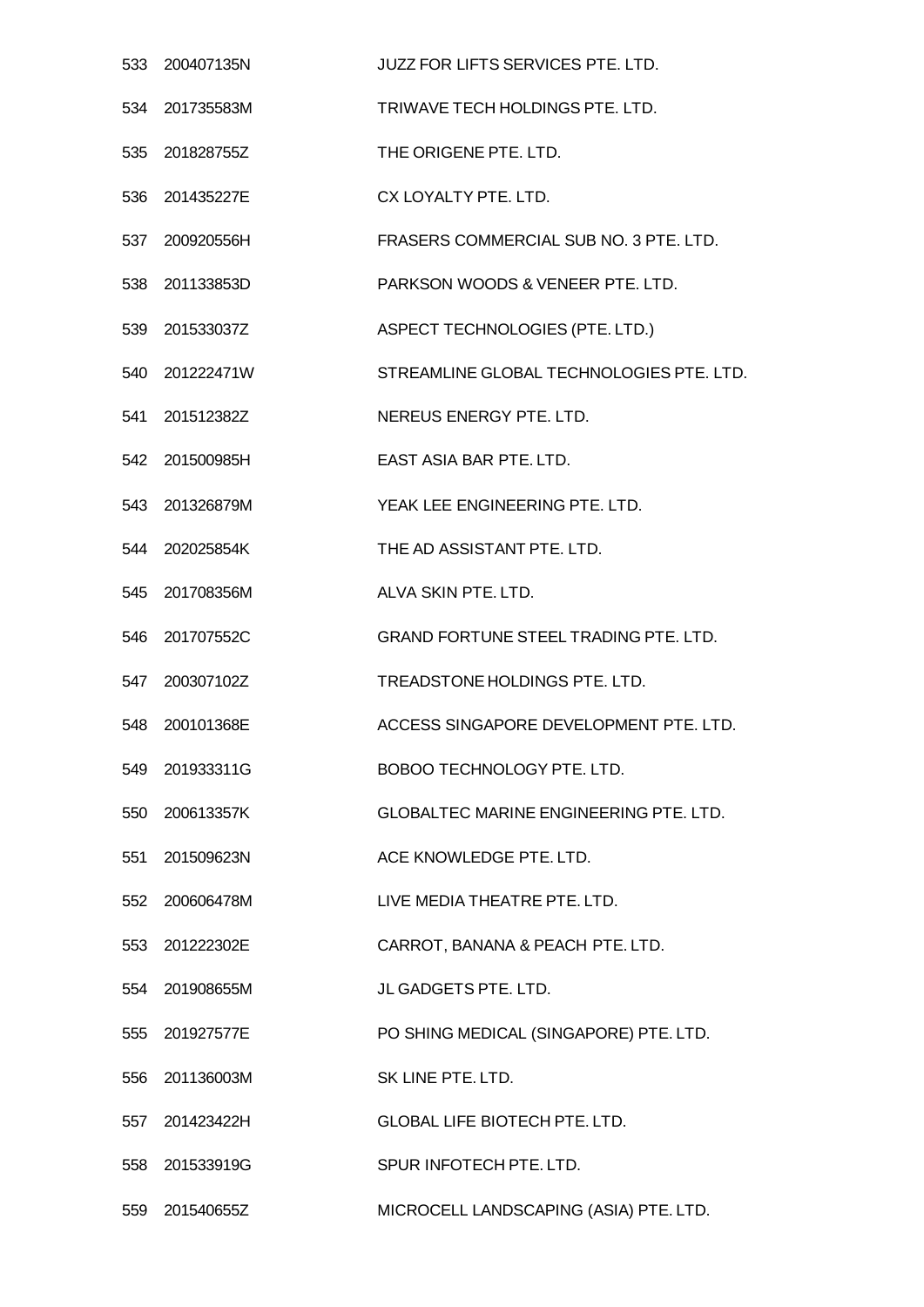| 560 | 202001760D     | HSH TRADING (S) PTE. LTD.                       |
|-----|----------------|-------------------------------------------------|
| 561 | 201603759W     | THEISTIC PTE. LTD.                              |
| 562 | 202040359G     | SGPURE GOLD ASIA PACIFIC PTE, LTD.              |
|     | 563 201909331R | REED ASIA PTE. LTD.                             |
| 564 | 195700002H     | <b>CHUA HOLDINGS PRIVATE LIMITED</b>            |
| 565 | 201430910R     | OTTICA PTE. LTD.                                |
| 566 | 202001055D     | FOREST RIDGE INTERNATIONAL TRADE PTE. LTD.      |
| 567 | 200907725G     | MRD INNOVATION PTE. LTD.                        |
| 568 | 201618561N     | SUKI DISTRIBUTION PTE. LTD.                     |
| 569 | 201700831N     | BEST FORTUNE TECHNOLOGY INVESTMENT PTE. LTD.    |
| 570 | 201631266G     | TRANS RESOURCE PTE. LTD.                        |
|     | 571 201218303R | SINGFAI PTE. LTD.                               |
| 572 | 201733942R     | CGS E-COMMERCE PTE. LTD.                        |
| 573 | 201708121K     | RUNJIANG INTERNATIONAL TRADING PTE. LTD.        |
|     | 574 201629036M | ABACUS CAPITAL BROKERAGE PTE. LTD.              |
| 575 | 201828445D     | COCKROACH INC PTE, LTD.                         |
| 576 | 202016579E     | PUSH INVESTMENT PTE, LTD.                       |
|     | 577 202005899Z | PULL & GO PTE, LTD.                             |
|     | 578 201841411D | KARS MARINE SERVICES PTE. LTD.                  |
| 579 | 201815532E     | RRC INVESTMENT PTE. LTD.                        |
|     | 580 201504126M | SINO AGRI PTE. LTD.                             |
|     | 581 200405207Z | SETTLER'S PTE. LTD.                             |
|     | 582 201013824R | SANDA TECH PTE, LTD.                            |
|     | 583 201726855W | ETERNITY ENERGY INDUSTRIES PTE. LTD.            |
| 584 | 202008946G     | JPR INTERNATIONAL SOLUTIONS PTE. LTD.           |
| 585 | 201531724D     | CRIBSOLUTION INTERNATIONAL INDUSTRIAL PTE. LTD. |
|     | 586 201222333N | DYMY PTE. LTD.                                  |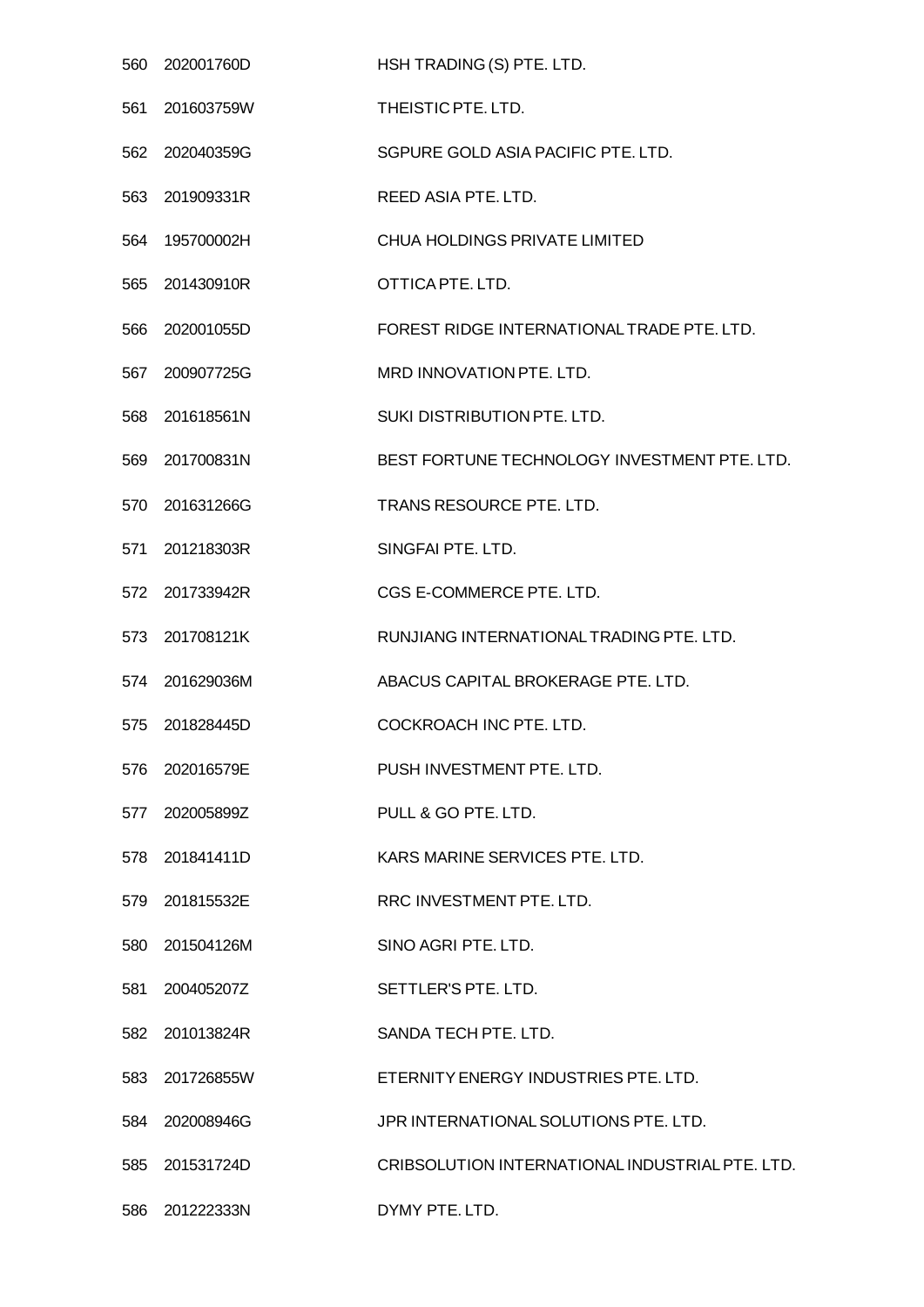| 587 | 202002188E     | KNOWLEDGE TRIANGLE SERVICES SINGAPORE PTE, LTD.                                      |
|-----|----------------|--------------------------------------------------------------------------------------|
| 588 | 201215633H     | COLOURFUL NOTES MUSIC & ART STUDIO PTE. LTD.                                         |
| 589 | 201723909D     | LILY PROPERTY MANAGEMENT PTE. LTD.                                                   |
| 590 | 201707206W     | K-TECH & NETWORK PTE. LTD.                                                           |
| 591 | 201326830D     | SINGAPORE GENTLE DENTAL PTE. LTD.                                                    |
| 592 | 201530234G     | CONTINENTAL FISHERIES PTE. LTD.                                                      |
|     | 593 201810595M | LAWLESS EDUCATION PTE. LTD.                                                          |
| 594 | 201321651H     | TINY LITTLE ONE PTE. LTD.                                                            |
| 595 | 201115704M     | EXPERTISSE TRADING & COSMETIC PTE. LTD.                                              |
| 596 | 201724744G     | CROWN LEAD PTE, LTD.                                                                 |
| 597 | 202008475C     | SCHJOETZ CONSULTING PTE, LTD.                                                        |
| 598 | 201923354M     | VAYU WELLNESS PTE. LTD.                                                              |
| 599 | 200510056D     | STT SPECIAL TRADE & TECHNOLOGIES (S) PTE. LTD.                                       |
| 600 | 201805522N     | UGC NETWORK FOUNDATION LTD.                                                          |
| 601 | 201608522R     | SUENGROUP PTE. LTD.                                                                  |
| 602 | 201803319R     | GUPASS INTERNATIONAL BLOCKCHAIN DIGIT ASSETS TRADING<br>CENTER (SINGAPORE) PTE. LTD. |
|     | 603 201942567G | LEXIUM PTE. LTD.                                                                     |
|     | 604 200505336E | FLAGSHIP ECOSYSTEMS PTE. LTD.                                                        |
|     | 605 201817512M | AARYA VENTURES PTE. LTD.                                                             |
|     | 606 201008403E | RUGGEAR SOUTH EAST ASIA PTE. LTD.                                                    |
|     | 607 202041088G | SAAD GLOBAL PTE. LTD.                                                                |
|     | 608 201821518W | TRACK MATRIX PTE. LTD.                                                               |
|     | 609 201414801H | WISEBRACE PTE. LTD.                                                                  |
|     | 610 202024415R | PACIFIC D&C PTE. LTD.                                                                |
|     | 611 201909605E | SPLENDOUR SERVICES PTE. LTD.                                                         |
|     | 612 201942331N | BLOOMING ROSE PTE. LTD.                                                              |
|     | 613 201613728G | UNIVERSAL SYSTEM PTE. LTD.                                                           |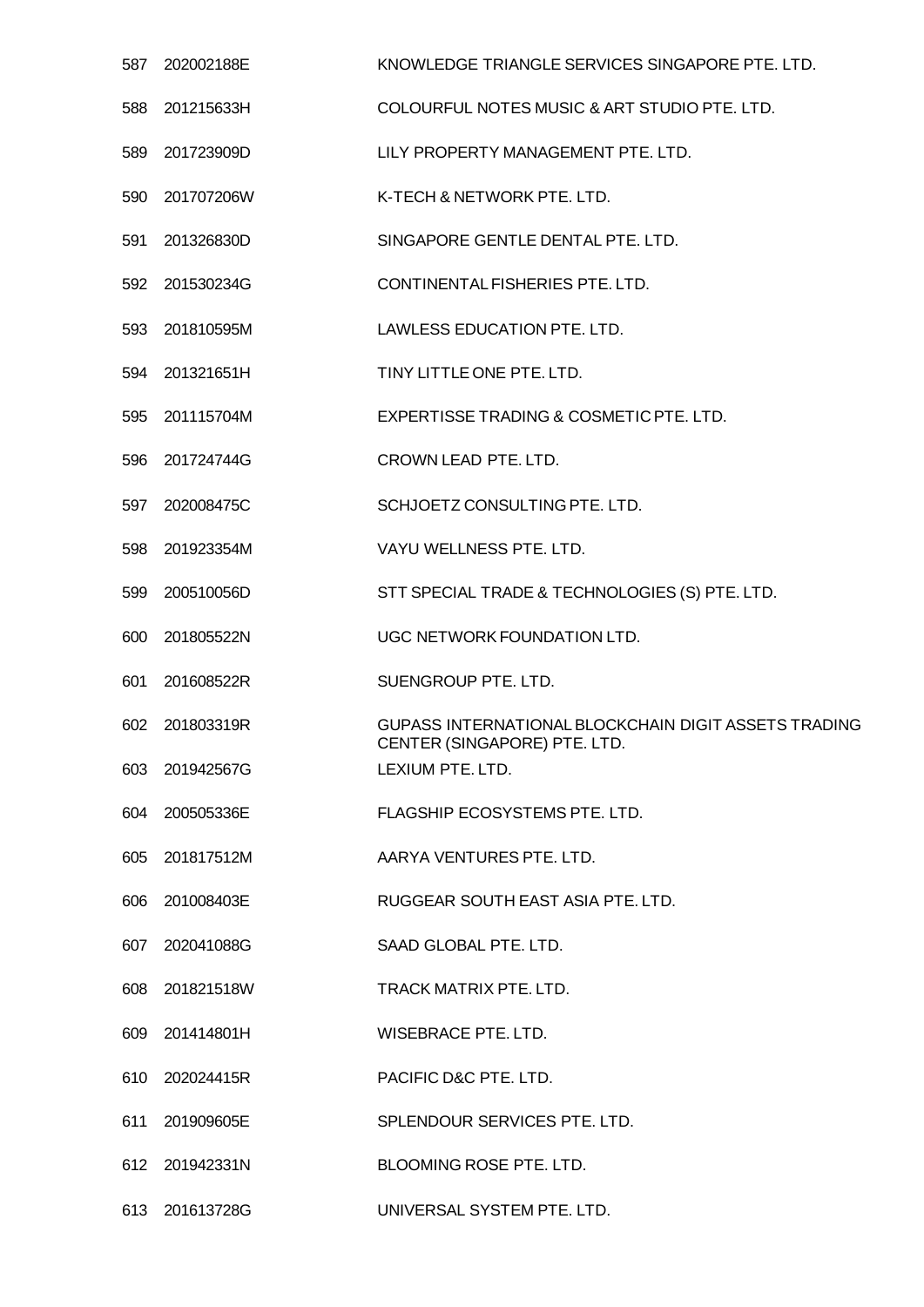|     | 614 201504902Z | SUNSET + VINE ASIA (DIGITAL) PTE. LIMITED            |
|-----|----------------|------------------------------------------------------|
|     | 615 201135690E | AMPLE COSMOS PTE. LTD.                               |
|     | 616 200616598K | KEY COMPONENT ASIA PTE, LTD.                         |
|     | 617 201913503H | JK CAPITAL AND CONSULTING PTE. LTD.                  |
|     | 618 201202500R | DELPHI COACHING PTE. LTD.                            |
|     | 619 201923340R | LAKESIDE INFOTECH PTE. LTD.                          |
|     | 620 201709652H | TECH SKILL SG PTE. LTD.                              |
| 621 | 201900175N     | ANGELUS TRAVEL PTE. LTD.                             |
|     | 622 202041313G | KMT RECYCLE PTE. LTD.                                |
|     | 623 201010504W | <b>GOLDHILL INVESTMENT HOLDINGS PTE, LTD.</b>        |
|     | 624 201938564N | FULL ONE INTERNATIONAL PTE. LTD.                     |
|     | 625 200908007W | GLOBAL OFFSHORE ENGINEERING PTE. LTD.                |
|     | 626 201927531H | BEAUTELLA ARTISTRY PTE. LTD.                         |
|     | 627 202121319Z | TEST1A PTE. LTD.                                     |
|     | 628 201829253C | TOP ABC FOUNDATION LTD.                              |
| 629 | 201729259D     | BBV PTE. LTD.                                        |
| 630 | 199708304G     | JJ (M&E) SYSTEMS PTE. LTD.                           |
| 631 | 201722781M     | VOLO MEDIA PTE. LTD.                                 |
|     | 632 201218260E | OPERATIONS AND PROPERTY PTE. LTD.                    |
|     | 633 201942610C | HOLMWOOD INVESTMENTS (SINGAPORE) PRIVATE LIMITED     |
|     | 634 201901454W | CRAFT DARTS 2 PTE. LTD.                              |
|     | 635 200922571M | JOURNEY & DISCOVERY PTE. LTD.                        |
| 636 | 202004729Z     | SINGAPORE SHANGMI NETWORK TECHNOLOGY PRIVATE LIMITED |
| 637 | 202009926W     | RAVEN FORT HOLDINGS PTE. LIMITED                     |
| 638 | 202023400M     | CHEE SUN PTE. LTD.                                   |
| 639 | 202003892K     | ANALYTRIX PTE. LIMITED                               |
| 640 | 202011001N     | SEEDS COMMODITIES PTE. LTD.                          |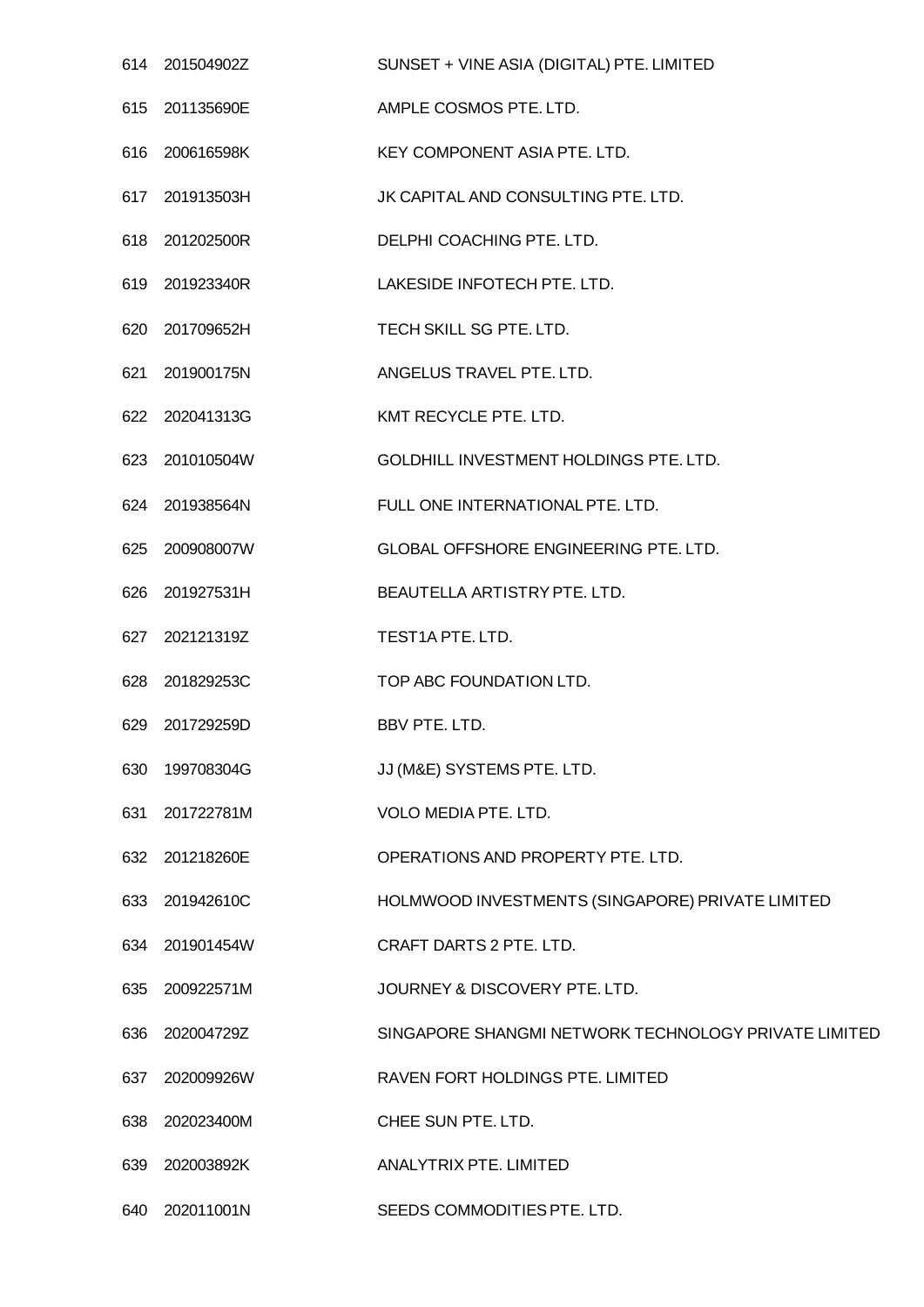|     | 641 201600080G | MEDILINE CLINICS (BUKIT TIMAH) PTE. LTD.   |
|-----|----------------|--------------------------------------------|
|     | 642 202013484Z | FAEFERON PTE. LTD.                         |
|     | 643 201924086E | <b>BAMBINI HOLDINGS PTE. LTD.</b>          |
|     | 644 201615748E | SHIVA EXPORTS AND IMPORTS PTE. LTD.        |
|     | 645 201705545H | ZHONGYIN (SINGAPORE) PTE. LTD.             |
|     | 646 201712192K | RENERTECH CONSULTING PTE. LTD.             |
|     | 647 201417814D | HOOVER GROUP PTE. LTD.                     |
| 648 | 201727681Z     | <b>BRIGHTPATH PTE. LTD.</b>                |
|     | 649 201802448C | <b>GENIUSGAM PTE. LTD.</b>                 |
|     | 650 201501389C | A.S. LOUKEN TAG PTE. LTD.                  |
|     | 651 201911790G | MIF PTE. LTD.                              |
|     | 652 201707129C | BELLA SECRETS PTE. LTD.                    |
| 653 | 201926288H     | <b>GRANTCHESTER THERAPEUTICS PTE. LTD.</b> |
|     | 654 201941562R | FIRECLAY SECURITY CONSULTING PTE. LTD.     |
|     | 655 201937471D | ASIA TECHNICAL PROVISION COMPANY PTE. LTD. |
| 656 | 201116671K     | STELLAR COMMERCIAL PTE. LTD.               |
| 657 | 200821555K     | GLORIOUS GLAMOUR HAIR DRESSING (PTE.) LTD. |
|     | 658 201939844H | LOGISTICS TRANSPORT PTE, LTD.              |
|     | 659 202103174H | CAC SOFTWARE DESIGN PTE. LTD.              |
| 660 | 201507518H     | SIONG TAI PROJECTS PTE. LTD.               |
|     | 661 201839515N | ECHOTECH PTE. LTD.                         |
|     | 662 201810425H | CTM IT TRADING PTE. LTD.                   |
|     | 663 202014033D | PEPPEREXCHANGE PTE. LTD.                   |
|     | 664 201715500C | VENKATESWARA INFRASTRUCTURE PTE. LTD.      |
| 665 | 196500206Z     | SUM CHEONG PILING PRIVATE LIMITED          |
|     | 666 201426311Z | METPRO PTE. LTD.                           |
| 667 | 200709675C     | AMIC HOLDINGS PTE. LTD.                    |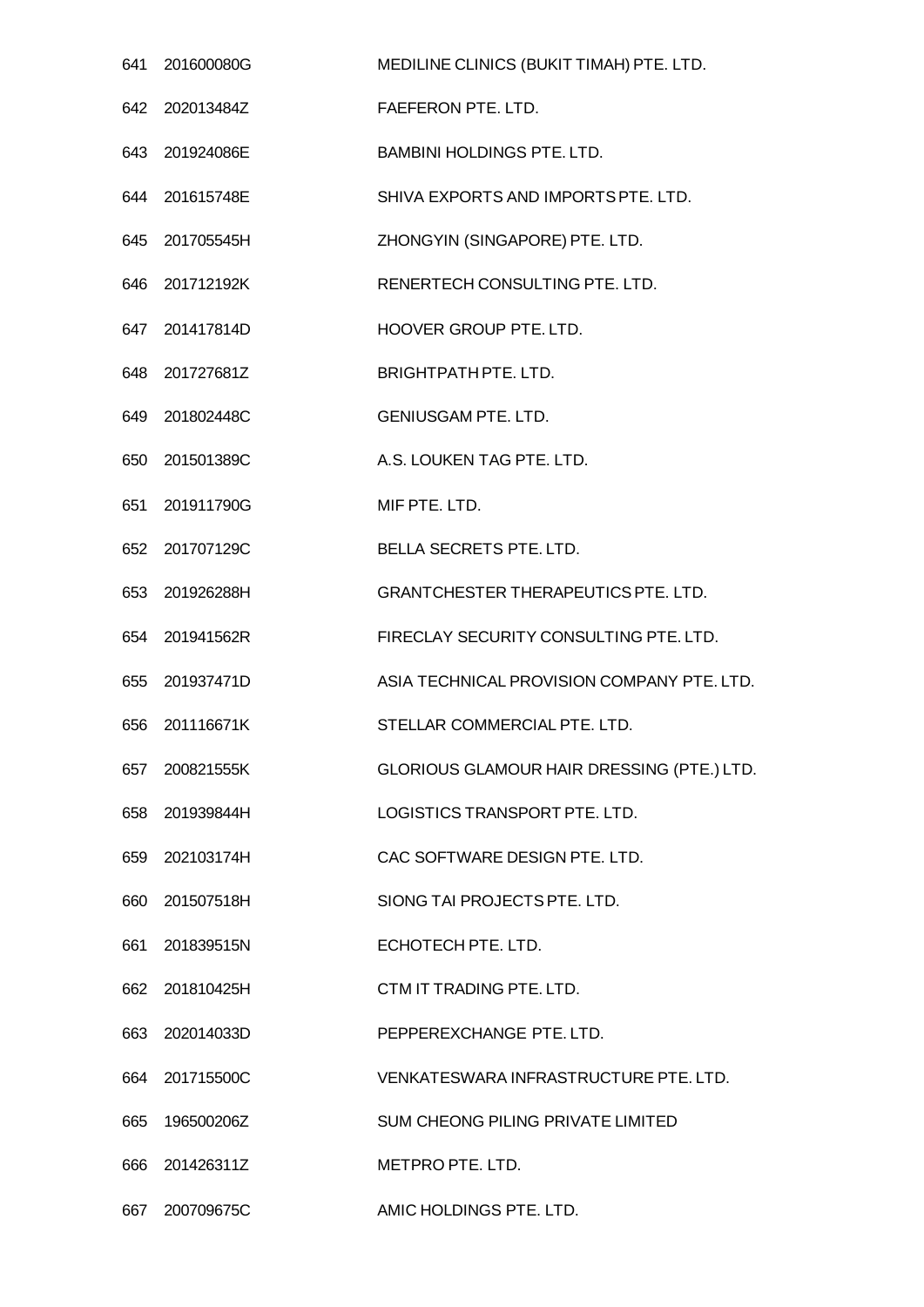|     | 668 201721503G | YOOU CONSULTING PTE. LTD.                         |
|-----|----------------|---------------------------------------------------|
|     | 669 201224136K | NETWORK ANIMUS FACILITIES PTE, LTD.               |
|     | 670 201311224G | IMPLEMENTUM AUSTRALASIA PRIVATE LTD.              |
|     | 671 202011931D | FELICE GLOBAL PTE. LTD.                           |
| 672 | 199406675G     | <b>VERANDAH ENTERPRISE PTE LTD</b>                |
|     | 673 201931487D | ROAD FOUNDATION LTD.                              |
|     | 674 201826751D | SHENG YU PTE. LTD.                                |
| 675 | 202018818N     | SENHONG MATERIAL CO., PTE. LTD.                   |
|     | 676 201937589W | UNIHUB GLOBAL PTE. LTD.                           |
|     | 677 201701821W | WEC CONTRACTORS PTE. LTD.                         |
|     | 678 201404370R | CITY SQUARE DEVELOPMENT PTE. LTD.                 |
|     | 679 201223917R | SHINETAU ASIA PTE. LTD.                           |
|     | 680 202027036D | TBVECOM PTE. LTD.                                 |
| 681 | 201500639E     | MOSHI MOSHI BOLLYWOOD PTE. LTD.                   |
|     | 682 201210658G | SINGAPORE COMMUNICATION NETWORK TRADING PTE. LTD. |
| 683 | 201603912Z     | ZEC CONSULTING PTE. LTD.                          |
| 684 | 201332393M     | CORPORATE & STYLE PTE. LTD.                       |
| 685 | 202041665R     | VENETIAN HAIR AND BEAUTY PTE, LTD.                |
| 686 | 202013926W     | TALKSOCIAL HOLDING PTE. LTD.                      |
| 687 | 201215663G     | ROCHESTER MARKET PTE. LTD.                        |
| 688 | 201922600M     | SG ARRIVA NETWORK PTE. LTD.                       |
|     | 689 201116140H | CRYSTAL JADE MANAGEMENT (SURABAYA) PTE. LTD.      |
| 690 | 201111095K     | CRYSTAL JADE MANAGEMENT (MEDAN) PTE. LTD.         |
| 691 | 202025136E     | STARTEDCO PTE. LTD.                               |
| 692 | 198300697G     | E & W OFFSHORE AND MARINE PTE. LTD.               |
| 693 | 201611026K     | ALEIA INVESTMENTS PTE. LTD.                       |
|     | 694 202017082E | POWER RECRUITER PTE. LTD.                         |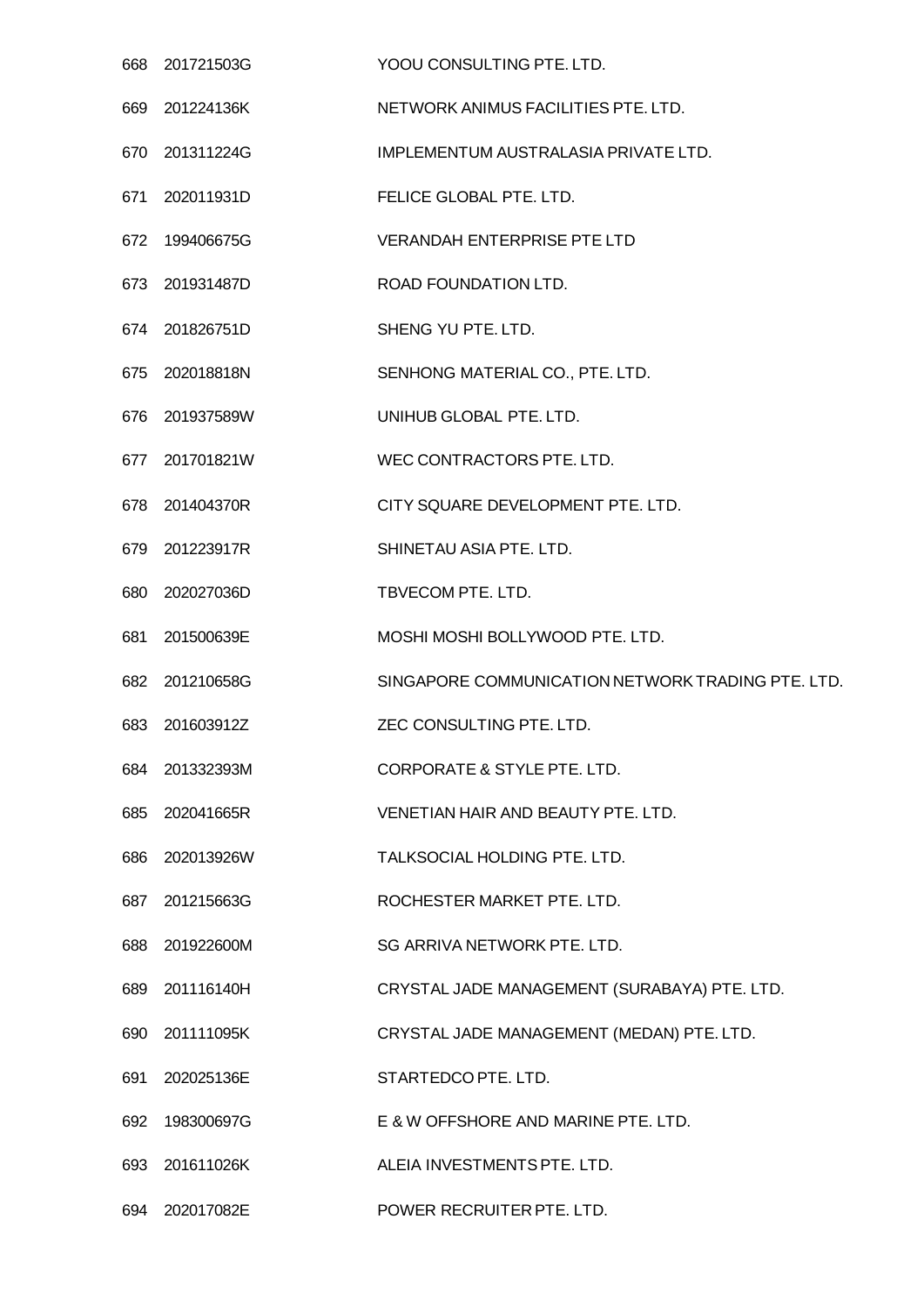| 695 | 200413137H     | KINGDOM INVESTMENT CONSULTANT PTE. LTD.       |
|-----|----------------|-----------------------------------------------|
| 696 | 198305944R     | A. LEE INTERNATIONAL PTE LTD                  |
| 697 | 200505569E     | C.F.L. ASSET MANAGEMENT (SINGAPORE) PTE. LTD. |
|     | 698 201900232E | G CREDIT (S) PTE. LTD.                        |
| 699 | 202034591G     | THORNPAN TRADING PTE. LTD.                    |
|     | 700 201704795E | SANDO DESIGN PTE. LTD.                        |
|     | 701 201821017N | STTCITW FOUNDATION LTD.                       |
|     | 702 201734998C | EVERLINK EMPLOYMENT PTE. LTD.                 |
|     | 703 201626715H | MANA EDUCATION INSTITUTE PTE. LTD.            |
|     | 704 201703085N | ANKUK VALVE PTE. LTD.                         |
| 705 | 201919068E     | TOKENTOP FOUNDATION LTD.                      |
| 706 | 202004553D     | GINGER ORCHID PTE. LTD.                       |
| 707 | 201902468K     | PETER PTE. LTD.                               |
| 708 | 202001387G     | HUCKLEBERRY SG PTE. LTD.                      |
| 709 | 201542241W     | ENTONG INTERNATIONAL PTE. LTD.                |
| 710 | 201612438Z     | SUNTAMA GROUP PTE. LTD.                       |
|     | 711 201504625N | <b>ICG OPERATIONS PTE, LTD.</b>               |
|     | 712 201907833W | IMPERIAL SPA FOOT REFLEXOLOGY PTE. LTD.       |
|     | 713 202032774K | FORUM INVESTMENT MANAGEMENT PRIVATE LIMITED   |
|     | 714 201905728M | ANTARCTICA STUDIOS PTE. LTD.                  |
|     | 715 201208763M | SMARTOFFICE INTERNATIONAL SERVICES PTE. LTD.  |
|     | 716 201214351M | TOKYO TECHNOLOGY PTE. LTD.                    |
|     | 717 201720976K | PRODIGY BALLER SPORTS PTE. LTD.               |
|     | 718 201414896W | <b>HEALTH &amp; FITNESS.COM PTE. LTD.</b>     |
| 719 | 201613917M     | DOUBLESOL PTE. LTD.                           |
|     | 720 201202758R | TBT CONSULTING PTE. LTD.                      |
| 721 | 201505902R     | FAITH EDUCARE CENTRE @EDGEFIELD PTE. LTD.     |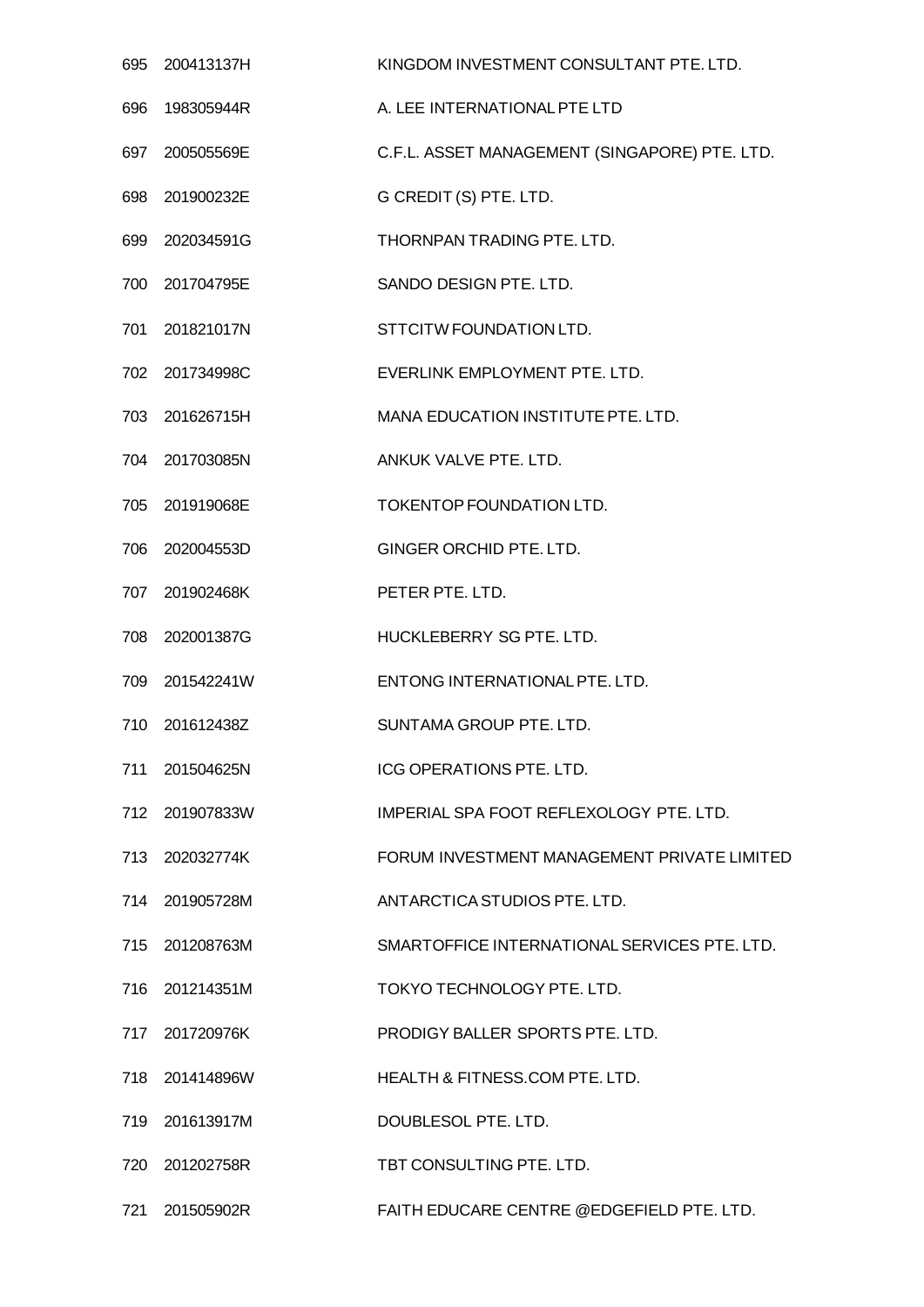|     | 722 201911083E | ADVENTURE WIZARDS PTE, LTD.                   |
|-----|----------------|-----------------------------------------------|
|     | 723 201840870K | CARWHIZ SELECTIONS PTE. LTD.                  |
|     | 724 201800138M | SWITCH GLOBAL TECHNOLOGIES PTE. LTD.          |
|     | 725 201833084C | 3 STONE PTE. LTD.                             |
|     | 726 202023882N | LINKTREND PTE, LTD.                           |
|     | 727 201914560H | LOCAL SEO PTE. LTD.                           |
|     | 728 201735945C | V A PROJECT PTE. LTD.                         |
|     | 729 201112839K | VP LOGISTICS (S) PTE. LTD.                    |
|     | 730 201817364H | BELTECH TRADING SERVICES PTE. LTD.            |
|     | 731 201711229R | AVEKO INTERACTIVE PTE, LTD.                   |
|     | 732 201717244E | ROOT REACH INTERNATIONAL TRADING PTE. LIMITED |
|     | 733 201305916E | EAST INDONESIA INVESTMENT PTE. LTD.           |
|     | 734 201804096W | LA PARIS PTE. LTD.                            |
|     | 735 201938141W | KUBA PTE. LTD.                                |
|     | 736 200611438W | SNL CONSTRUCTION PTE. LTD.                    |
| 737 | 199503891M     | SIANG LIM PARK INVESTMENTS PTE LTD            |
|     | 738 201919032C | NANYANG STARDUST PTE. LTD.                    |
| 739 | 201807268Z     | JOBTOWN PTE. LTD.                             |
|     | 740 201706296R | JIAK KOPI PTE. LTD.                           |
| 741 | 202027809N     | ENGBRO RESOURCES ASIA PTE. LTD.               |
|     | 742 201022503W | SUVITTA VRIDHHI GLOBAL (PTE.) LTD.            |
|     | 743 201523002H | SYNMEE FOOD PTE. LTD.                         |
|     | 744 202027363M | THE SZE SPA PRIVATE LIMITED                   |
|     | 745 201917296W | DJ MUSIC PTE. LTD.                            |
| 746 | 201801565M     | <b>GUAVABEAN PRIVATE LTD.</b>                 |
|     | 747 201302376E | BQ2 PTE. LTD.                                 |
|     | 748 201114185C | GOBBLER INVESTMENT HOLDING PTE. LTD.          |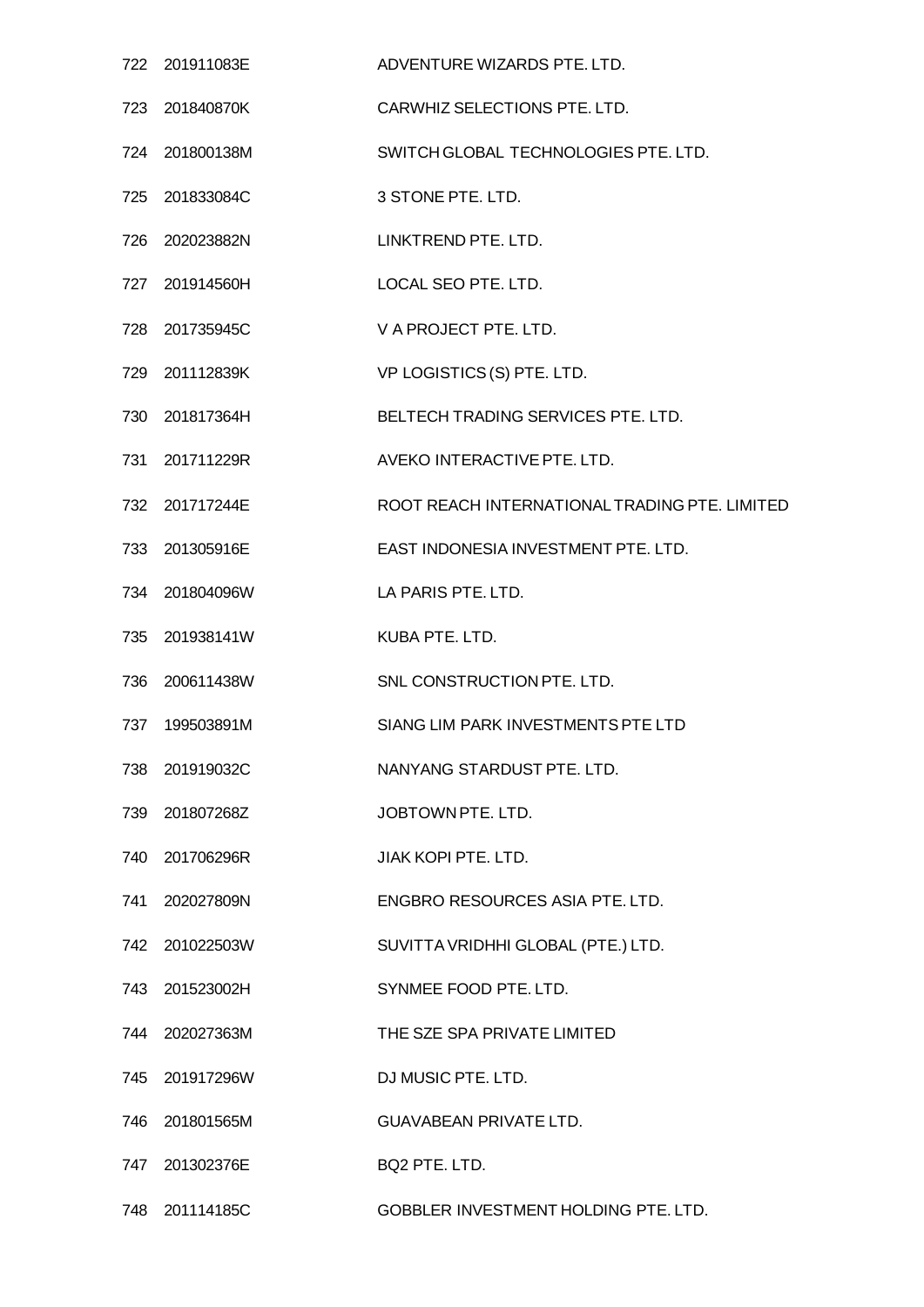|     | 749 201810488W | HAO JIA (V10) PTE. LTD.                     |
|-----|----------------|---------------------------------------------|
|     | 750 202007244G | <b>BSREP III JETSON I PTE, LTD.</b>         |
|     | 751 201802359K | PHD BY JEC INTERIOR DESIGN PTE. LTD.        |
|     | 752 202007003R | BLACKROCK IT SUPPLIES PTE. LTD.             |
|     | 753 201713164K | <b>JUZ LIGHT PTE. LTD.</b>                  |
|     | 754 201108476K | QUEENSWAY INVESTMENT FUND HOLDING PTE. LTD. |
|     | 755 201719694Z | OPT SALON PTE. LTD.                         |
| 756 | 202100606E     | DBOSS PTE. LTD.                             |
|     | 757 199706981K | THE ANIMAL RECOVERY CENTRE PTE LTD          |
| 758 | 201604443M     | CEPHERCOM PTE. LTD.                         |
| 759 | 200416081C     | HOCK HOE HENG TRADING PTE. LTD.             |
|     | 760 201820927C | MAGEN CORP PTE. LTD.                        |
| 761 | 201536574Z     | FROZENAGE PTE. LTD.                         |
|     | 762 202013038C | SINGAPORE ZHONGMENG INTERNATIONAL PTE. LTD. |
| 763 | 201702246G     | LITTLE SEED EDUCATION PTE. LTD.             |
| 764 | 202035788R     | AI WYZ PTE. LTD.                            |
|     | 765 201909463K | BLUE OCEAN INVESTMENTS PTE. LIMITED         |
|     | 766 201829607Z | SURFACE ID WORKS PTE. LTD.                  |
|     | 767 201808012W | P+S GLOBAL (SINGAPORE) PTE. LTD.            |
|     | 768 201803534R | LIAN TAT DESIGN & RENOVATION PTE. LTD.      |
|     | 769 201200995K | LIVINGSTON PTE, LTD.                        |
|     | 770 201821898D | MAIA VENTURES PTE. LTD.                     |
|     | 771 201614458W | CT CIVIL TECHNOLOGY PTE. LTD.               |
|     | 772 202016740W | LIGHT QUEEN ASIA PTE. LTD.                  |
| 773 | 201906458D     | FRIENDS OF THE FAMILY LIMITED               |
| 774 | 199005009D     | URARAKA LOUNGE PTE LTD                      |
|     | 775 202020518W | JANSAR SOLUTIONS PTE. LTD.                  |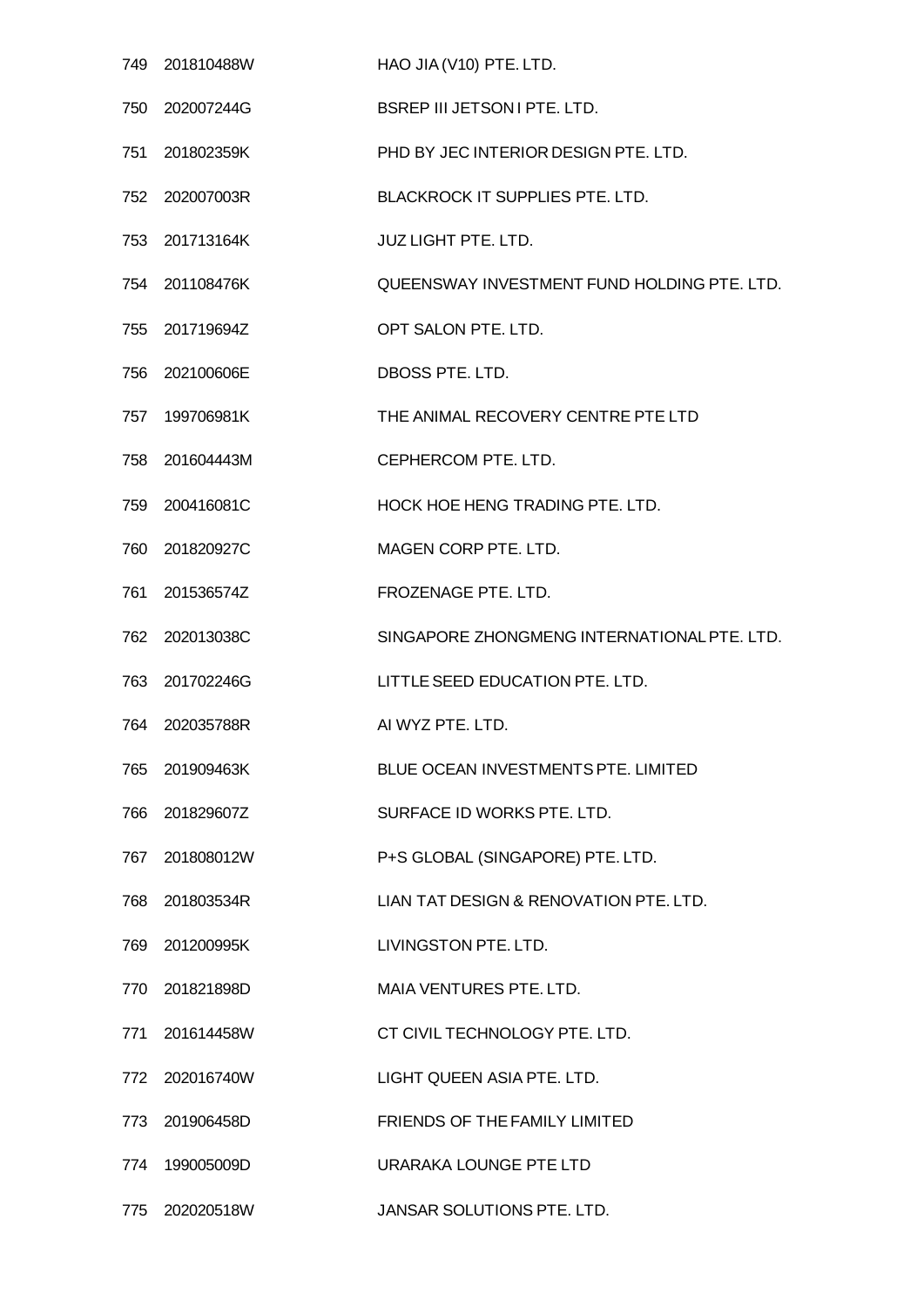| 776  | 200722276R     | JFK CONSTRUCTION PTE. LTD.                                     |
|------|----------------|----------------------------------------------------------------|
| 777. | 201921575E     | FACILITY SOLUTIONS PTE. LTD.                                   |
| 778  | 201836017N     | SUNSHINE NOBLE INTERNATIONAL EDUCATION TECHNOLOGY<br>PTE. LTD. |
| 779  | 201608381M     | E-KARZ RENTAL PTE. LTD.                                        |
| 780  | 201903834D     | LIM FAMILY TRADING PTE. LTD.                                   |
| 781  | 202037783N     | JAZZ TRANSPORT SERVICE PTE. LTD.                               |
| 782  | 201827384M     | RS GLOBAL EDUCATION PRIVATE LIMITED                            |
| 783  | 201909799W     | BMFA NEXTAN TECH PTE. LTD.                                     |
|      | 784 201007839K | SUN INVESTMENT DEVELOPMENT PTE. LTD.                           |
| 785  | 201628932D     | CMB OCEAN 3 LEASING COMPANY PTE, LTD.                          |
| 786  | 201114460E     | CN LOGISTICS & SERVICES PTE. LTD.                              |
| 787  | 201929564M     | K DIAMOND STAR COUTURE PTE. LTD.                               |
| 788  | 201534117E     | GOLDEN TROOPS INTERNATIONAL PTE. LTD.                          |
| 789  | 201832361K     | K.K. BEANS FOOD PTE. LTD.                                      |
| 790  | 202000606C     | FORTUNE SKY DEVELOPMENT PTE. LTD.                              |
| 791  | 201720558H     | AFC HOLDING SINGAPORE PTE. LTD.                                |
|      | 792 201327092C | GP DNP & SG PTE. LTD.                                          |
| 793  | 200610930G     | LC TECHNOLOGY (SINGAPORE) PTE. LTD.                            |
| 794  | 201316970K     | SKYLI PTE. LTD.                                                |
| 795  | 201821398K     | GOLDEN BLOCKO PTE. LTD.                                        |
| 796  | 201430989D     | <b>WEGOGO PRIVATE LIMITED</b>                                  |
| 797  | 200102855H     | HEALTHSTATS INSTRUMENTS PTE LTD                                |
| 798  | 201411458C     | THE EXPLICIT LINK PTE. LTD.                                    |
| 799  | 201912120G     | THETA CAP PTE. LTD.                                            |
| 800  | 202019816H     | <b>QIPAL MARKETING PTE. LTD.</b>                               |
| 801  | 201810702N     | ERAY PETROCHEM PTE. LTD.                                       |
|      | 802 201416761D | GOLDEN PINYA INTERNATIONAL INVESTMENT PTE. LTD.                |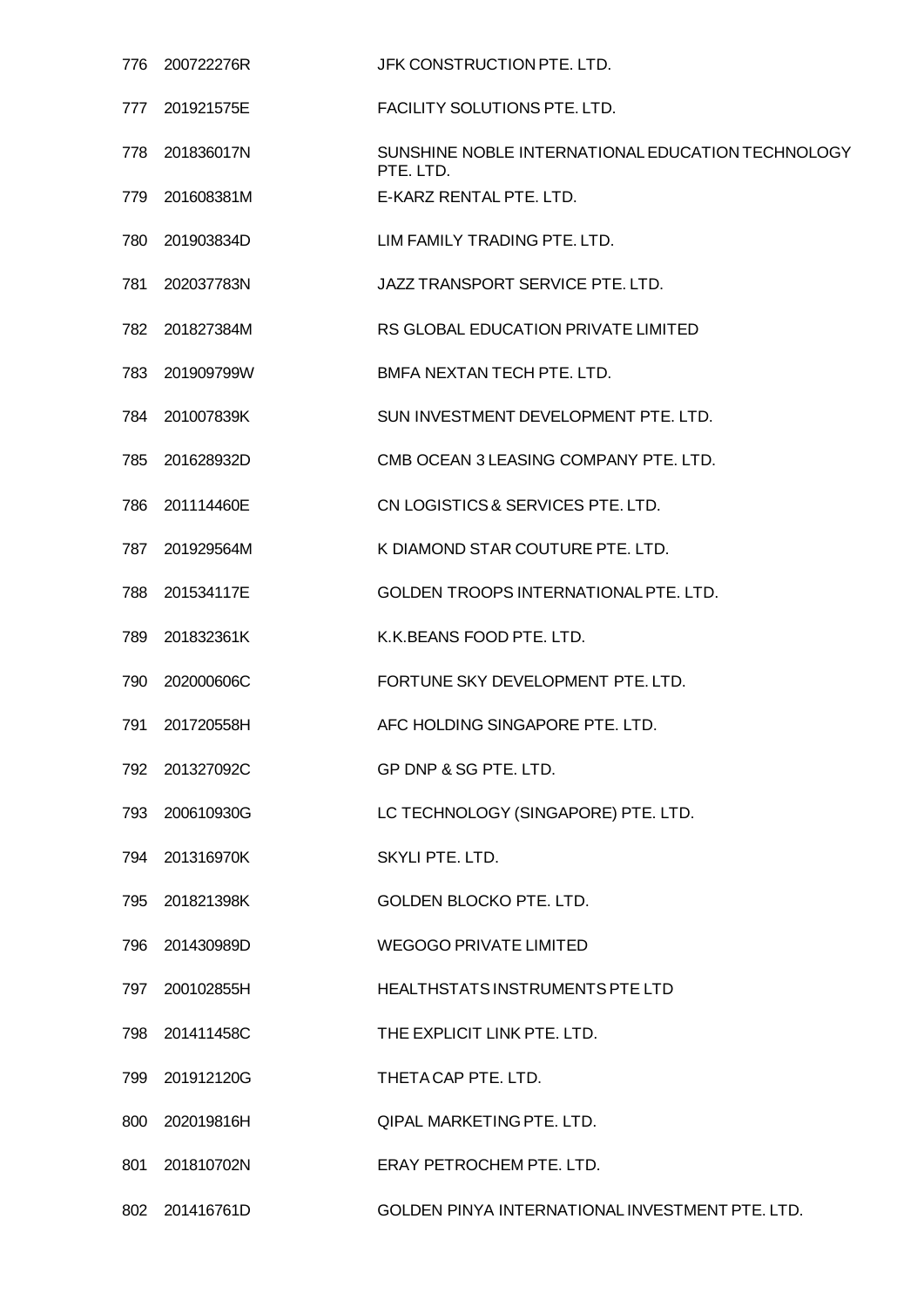| 803 | 201700794H     | <b>MOO INTERIOR DESIGN PRIVATE LIMITED</b> |
|-----|----------------|--------------------------------------------|
| 804 | 201013211D     | ALLIANCE VENTURE GROUP PRIVATE LIMITED     |
|     | 805 201943218G | EARTHWING SERVICES PTE, LTD.               |
|     | 806 201940159E | <b>GEMM INTERPACIFIC PTE. LTD.</b>         |
| 807 | 201218662E     | SOPRA ASIA PACIFIC PTE. LTD.               |
|     | 808 201413491H | EXPEDEN FREIGHT PTE. LTD.                  |
|     | 809 201921181R | WILD FOODS PTE. LTD.                       |
|     | 810 201823326M | <b>WISTARION PTE. LTD.</b>                 |
|     | 811 201700992R | ASHBURTEN PTE. LTD.                        |
|     | 812 201705936E | WHYRE PTE, LTD.                            |
|     | 813 201010589N | ONEDREAM HOLDING PTE. LTD.                 |
|     | 814 201215025K | WINTEC INDUSTRIES, INC. PTE. LTD.          |
|     | 815 201020181G | FRESHBOX SEAFOOD PTE. LTD.                 |
|     | 816 201409904Z | IMAGE SCIENCE PTE. LTD.                    |
|     | 817 201611782E | AGNA HEALTH PTE. LTD.                      |
| 818 | 200809728H     | VALSPEC ASIA PTE. LTD.                     |
|     | 819 201022102H | BOYACA SHIPPING PTE. LTD.                  |
|     | 820 201809191Z | SRI ESWARA FUNERAL SERVICES PTE. LTD.      |
|     | 821 201735081W | 118 COFFEE PTE. LTD.                       |
| 822 | 202040694G     | BAILI HOLDING (SG) PTE. LTD.               |
|     | 823 201840466E | QI XIANG CONSTRUCTION PTE, LTD.            |
|     | 824 201814087N | INTUITIVE TRAINING SOLUTIONS PTE. LTD.     |
|     | 825 202022245M | THERAMCO PTE. LTD.                         |
|     | 826 201821404G | PELITA TRANS RESOURCES PTE. LTD.           |
| 827 | 202023899D     | BETAGENX PTE. LTD.                         |
|     | 828 201628684E | 28 HR PTE, LTD.                            |
|     | 829 201634325H | CHANCE F&B PTE. LTD.                       |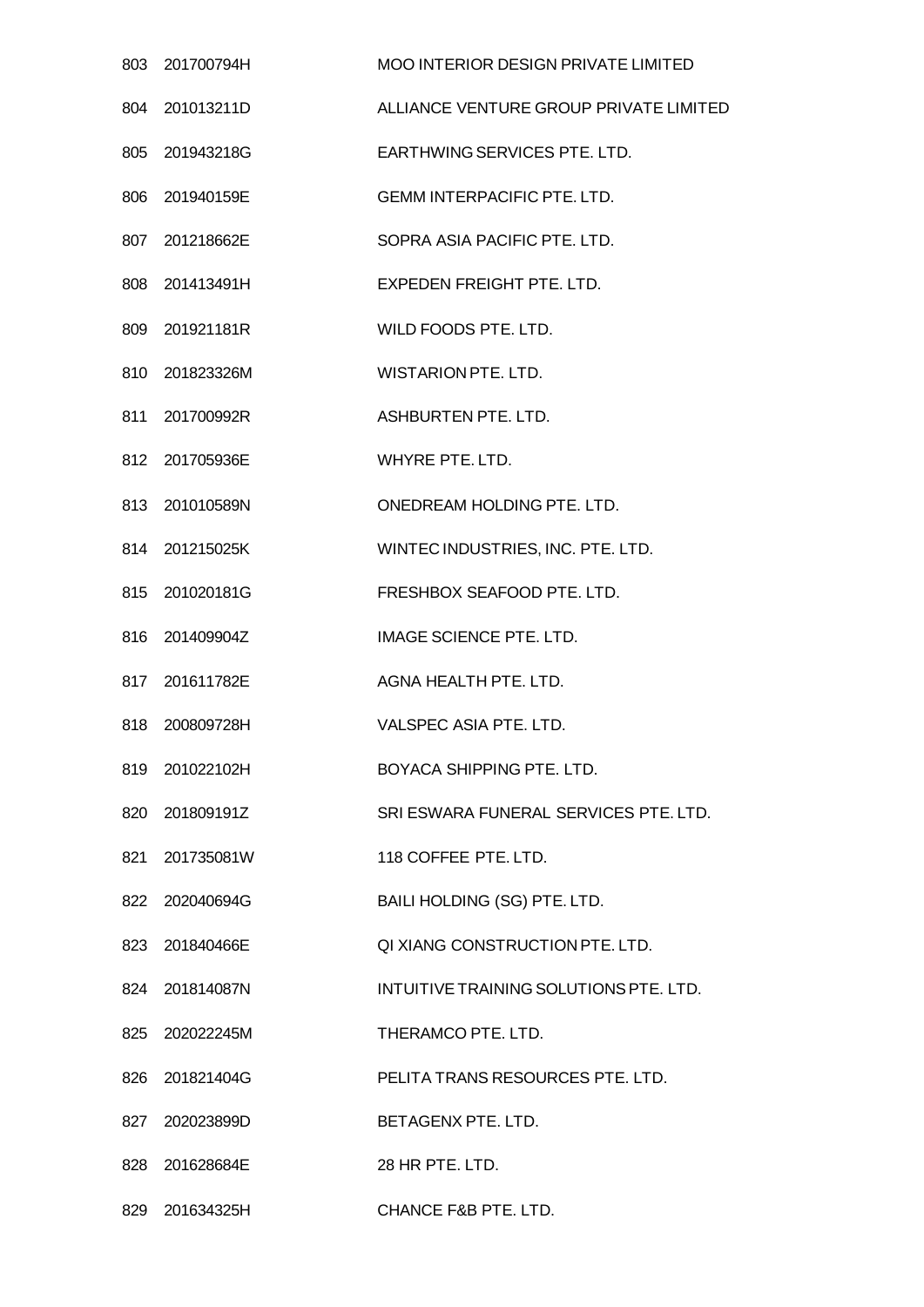| 830 201712780D | LALAMUA VIETNAM PTE, LTD.                 |
|----------------|-------------------------------------------|
| 831 200209897Z | NAI INVESTMENT PTE. LTD.                  |
| 832 202016465N | DIGIFARI SOFTWARE PTE. LTD.               |
| 833 201410351N | TECHS RADIOGRAPHY CENTER PRIVATE LIMITED  |
| 834 201719800K | HAN DIAN TCM SG PRIVATE LIMITED           |
| 835 201908817M | TINREAT PTE. LTD.                         |
| 836 201533817K | SEAFOOD SHIFU PTE. LTD.                   |
| 837 201819004C | <b>GIBTECH PTE, LTD.</b>                  |
| 838 202030717N | CAPITAL SOLUTIONS PTE. LTD.               |
| 839 198401672G | TRIDENT BIO PRODUCTS PTE LTD              |
| 840 201701907M | ADANSONIA PTE. LTD.                       |
| 841 201928044W | <b>IDEA EIGHT PTE. LTD.</b>               |
| 842 200722326G | SHIPADS PTE. LTD.                         |
| 843 201943039N | <b>CSLA FOUNDATION LTD.</b>               |
| 844 201509379Z | SAUDADE PTE. LTD.                         |
| 845 201708934M | AGRI-MFC PTE, LTD.                        |
| 846 202031066C | KAYABUM PTE. LTD.                         |
| 847 201903503K | FIRST 11 CAPITAL PTE, LTD.                |
| 848 201826408M | AY GLOBAL ENTERPRISE PTE. LTD.            |
| 849 201428864C | DOCUPHARM PTE. LTD.                       |
| 850 201136184Z | HAMOR PTE. LTD.                           |
| 851 201837184C | AAVRI VENTURES INTERNATIONAL PTE. LTD.    |
| 852 201206052N | IMPERIAL HEALTHCARE GROUP PTE. LTD.       |
| 853 201603656K | ENIGMA GLOBAL CAPITAL PTE. LTD.           |
| 854 201718232G | OSI ENERGY AUTOMATION SINGAPORE PTE. LTD. |
| 855 200005632G | SHARK'S FIN INVESTMENTS PTE LTD           |
| 856 201327306N | JIA WEI HOLDINGS PTE. LTD.                |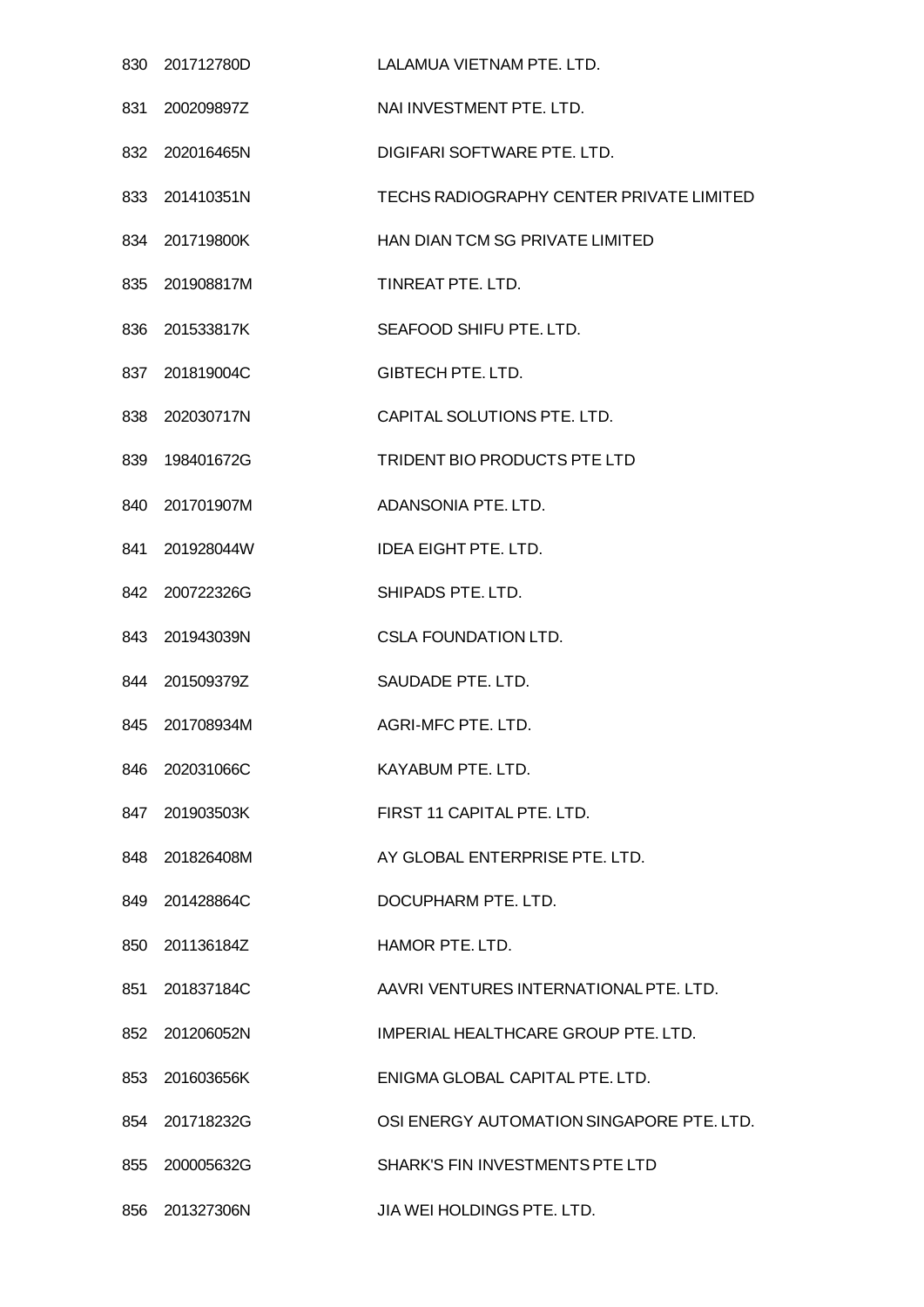| 857 | 198001450R     | K S YEO INVESTMENTS PTE LTD          |
|-----|----------------|--------------------------------------|
| 858 | 201106559Z     | ESVARA INTERNATIONAL PTE. LTD.       |
| 859 | 201939499H     | Q & T (SINGAPORE) PRIVATE LIMITED    |
| 860 | 201709136N     | PEREA HOLDINGS PTE. LTD.             |
| 861 | 201024172K     | WONDER ORCHARDS PTE. LTD.            |
|     | 862 201731246E | DOU FU CO PTE. LTD.                  |
| 863 | 201720033R     | ASIA ENPRIME PTE, LTD.               |
| 864 | 201827749N     | AUGACES PTE. LTD.                    |
|     | 865 201707389G | AUSTEX PHARMACEUTICAL PTE. LTD.      |
| 866 | 201926242M     | SUPERCAR GROUP PTE. LTD.             |
| 867 | 201208802Z     | EVENTIVE ASIA PTE. LTD.              |
|     | 868 202015966C | KIYA PTE. LTD.                       |
| 869 | 200910534D     | VALYOUZ PTE. LTD.                    |
|     | 870 202015478D | <b>GALAXY FLY PTE. LTD.</b>          |
| 871 | 200515165C     | P.U.S.HMUSIC PTE. LTD.               |
| 872 | 201424307Z     | D'AMOUR BEAUTY & WELLNESS PTE. LTD.  |
|     | 873 201938127W | REALSEC ASIA PACIFIC PTE. LTD.       |
|     | 874 202003034Z | TD TRADING PTE, LTD.                 |
|     | 875 200914522N | RICHWOOD II (PTE.) LTD.              |
|     | 876 200613508G | ACCOR INTER-TRADE PTE. LTD.          |
|     | 877 201523277C | COST BUSINESS MANAGEMENT PTE. LTD.   |
|     | 878 201816633G | LUDOS FOUNDATION LTD.                |
|     | 879 202013393G | BROCAST INDUSTRIES CO., PTE. LTD.    |
|     | 880 201832281C | TONG HUAT IMP & EXP PTE. LTD.        |
| 881 | 201733445R     | PT DESIGN STUDIO 2 PTE. LTD.         |
|     | 882 201735821W | <b>BLUE PHISH PTE, LTD.</b>          |
| 883 | 201302951M     | DIRECTSTREAMS ASIA PACIFIC PTE. LTD. |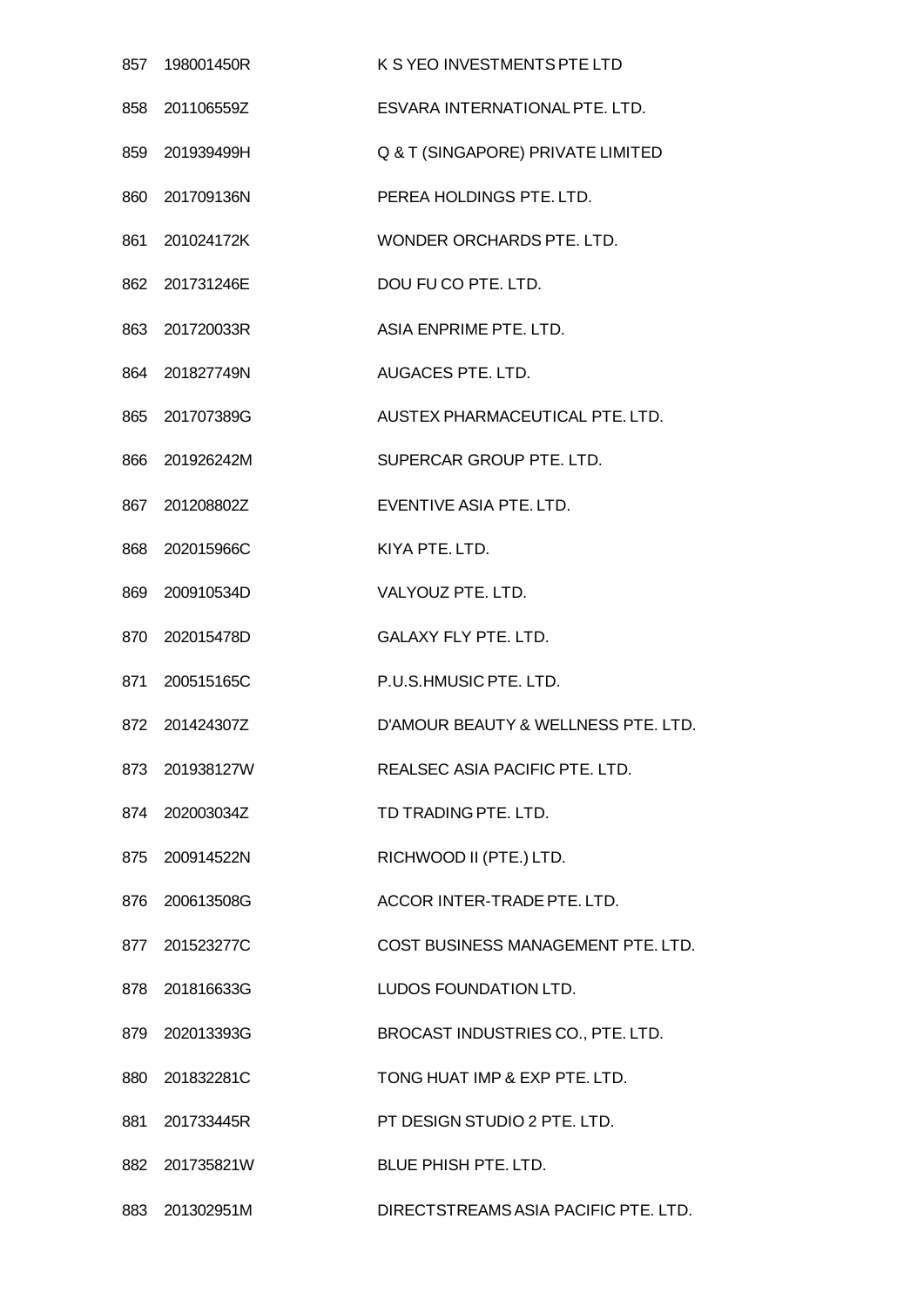|     | 884 201828763K | BOKE TECHNOLOGY LTD.                  |
|-----|----------------|---------------------------------------|
|     | 885 201818785Z | SHENGDA TRADING (SG) PTE. LTD.        |
|     | 886 201831879G | EMBODHI (SINGAPORE) LIMITED           |
|     | 887 202101287R | ARES TECHNOLOGY PTE. LTD.             |
| 888 | 201916423H     | SINDOSING TIKI PTE. LTD.              |
|     | 889 201822172G | YAN GENERAL TRADING PTE. LTD.         |
|     | 890 201920767G | SOON SENG KIM ENGINEERING PTE. LTD.   |
| 891 | 201014166D     | AIONA PTE. LTD.                       |
|     | 892 202111552E | <b>ACTVISOR PTE. LTD.</b>             |
|     | 893 201405700C | SUNSET + VINE ASIA (PTE.) LIMITED     |
|     | 894 201628942R | CMB OCEAN 6 LEASING COMPANY PTE. LTD. |
|     | 895 202017468D | HERME SPA PTE. LTD.                   |
| 896 | 201412990N     | HIGHLAND LEGACY PTE. LTD.             |
|     | 897 201229419D | LOWENTECH PTE. LTD.                   |
| 898 | 201817871C     | SUNNY CITY PTE. LTD.                  |
| 899 | 201839049D     | PANDA F&B PTE, LTD.                   |
| 900 | 202017242D     | MIZAH B PTE, LTD.                     |
| 901 | 201814687C     | CL MANUFACTURING SOLUTIONS PTE. LTD.  |
|     | 902 201909661W | SHADES IMPEX PTE. LTD.                |
| 903 | 202022203Z     | UMEDDEX PTE, LTD.                     |
|     | 904 201919363N | NTG INTERNATIONAL PTE, LTD.           |
|     | 905 201705630R | ASSOCIATED COACHES NETWORK PTE. LTD.  |
|     | 906 201730458M | SHRI RAJA'S CURRY PTE. LTD.           |
|     | 907 201934122W | ASAVIE PTE, LTD.                      |
| 908 | 202013756G     | E&T EXPRESS PTE. LTD.                 |
|     | 909 201816780M | PANS & WOKS PTE, LTD.                 |
| 910 | 200812652K     | HKK CAPITAL PRIVATE LIMITED           |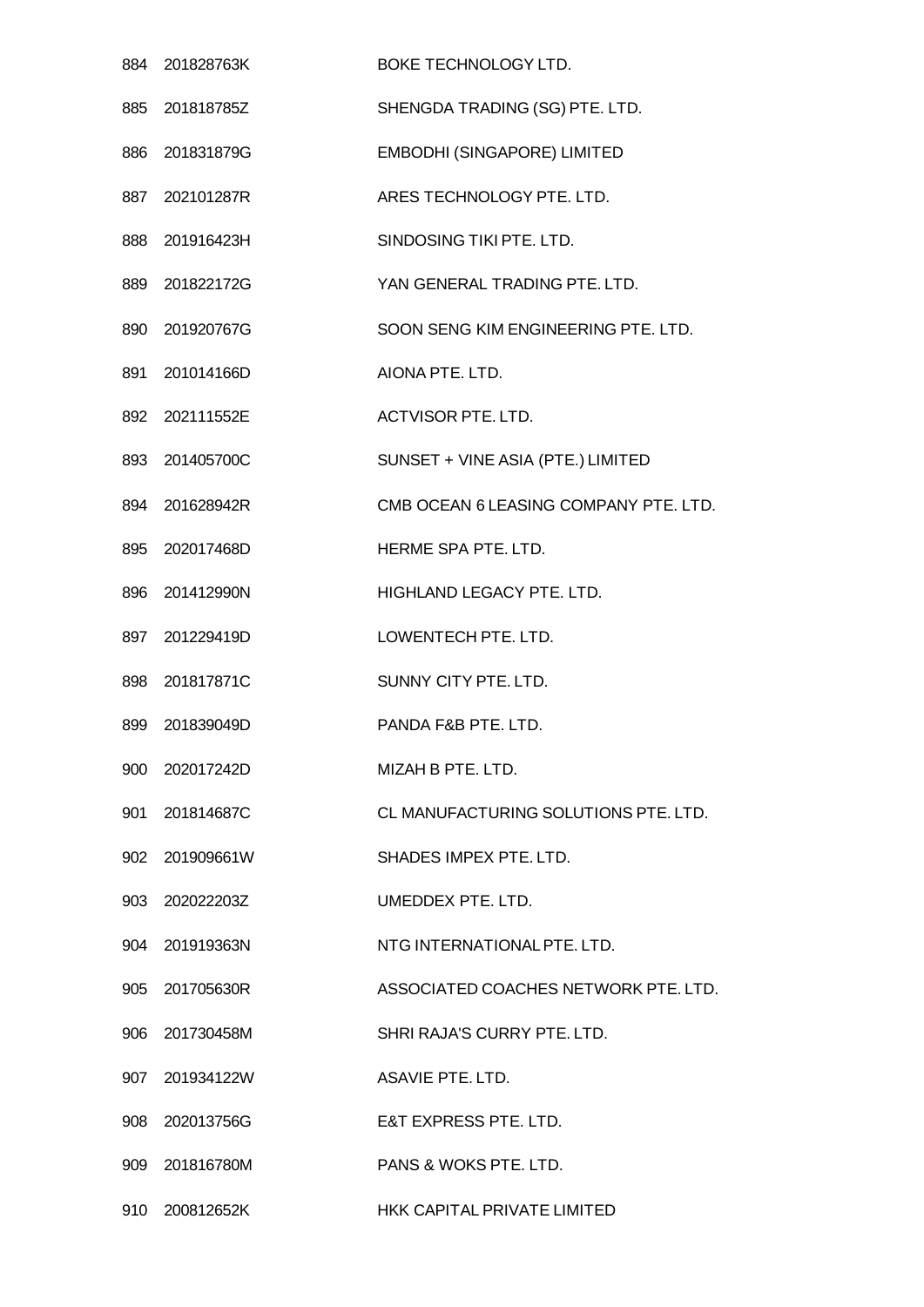|     | 911 202013854Z | MACKENZIE CONSULTING PTE. LTD.                   |
|-----|----------------|--------------------------------------------------|
|     | 912 201909245W | REAL RESULTS CONSULTING PTE. LTD.                |
|     | 913 201107300E | GANADA KOREAN LANGUAGE CENTRE PTE. LTD.          |
|     | 914 201410630C | SIGN HUB PRIVATE LIMITED                         |
|     | 915 201808016C | MARINA BAY STORE PTE. LTD.                       |
| 916 | 202002635C     | TROVESCAPE PTE. LTD.                             |
|     | 917 201733491R | ONIKS PTE. LTD.                                  |
| 918 | 201604932C     | MUJI INTERNATIONAL PTE. LTD.                     |
|     | 919 201405077E | <b>GLOBAL CARMART PTE. LTD.</b>                  |
|     | 920 201825338Z | LUCKY FOOD 88 PTE. LTD.                          |
| 921 | 201507061D     | TOP LINK CONSULTANTS PTE. LTD.                   |
|     | 922 202026565G | VASTNESS INVESTMENT PTE. LTD.                    |
|     | 923 202011386N | EDTHOS PTE. LTD.                                 |
|     | 924 201935922K | HAVANNA PTE. LTD.                                |
|     | 925 201840707D | OMNISPHERE SINGAPORE PTE. LTD.                   |
| 926 | 201529712C     | ATMU PTE. LTD.                                   |
|     | 927 202003565C | SAI KIRAN PTE. LTD.                              |
| 928 | 200810460Z     | EARTH ARTS (FS) PTE. LTD.                        |
| 929 | 201400730W     | WHITE SAKURA PTE. LTD.                           |
| 930 | 201843182M     | <b>BRACHA PTE. LTD.</b>                          |
| 931 | 200001971E     | CRYSTAL JADE PALACE RESTAURANT (VIETNAM) PTE LTD |
|     | 932 201201662M | BRILLIANT DRAGON SHIPPING PTE. LTD.              |
| 933 | 201726141Z     | EATSY TECHNOLOGIES PTE. LTD.                     |
|     | 934 201830091M | MATTERS CUSTOM PTE. LTD.                         |
| 935 | 201020889R     | ASIA MSI PTE. LTD.                               |
| 936 | 202001744C     | VANFOANKANG INVESTMENT PTE. LTD.                 |
| 937 | 200504647R     | HEALTHWELL INTERNATIONAL PTE. LTD.               |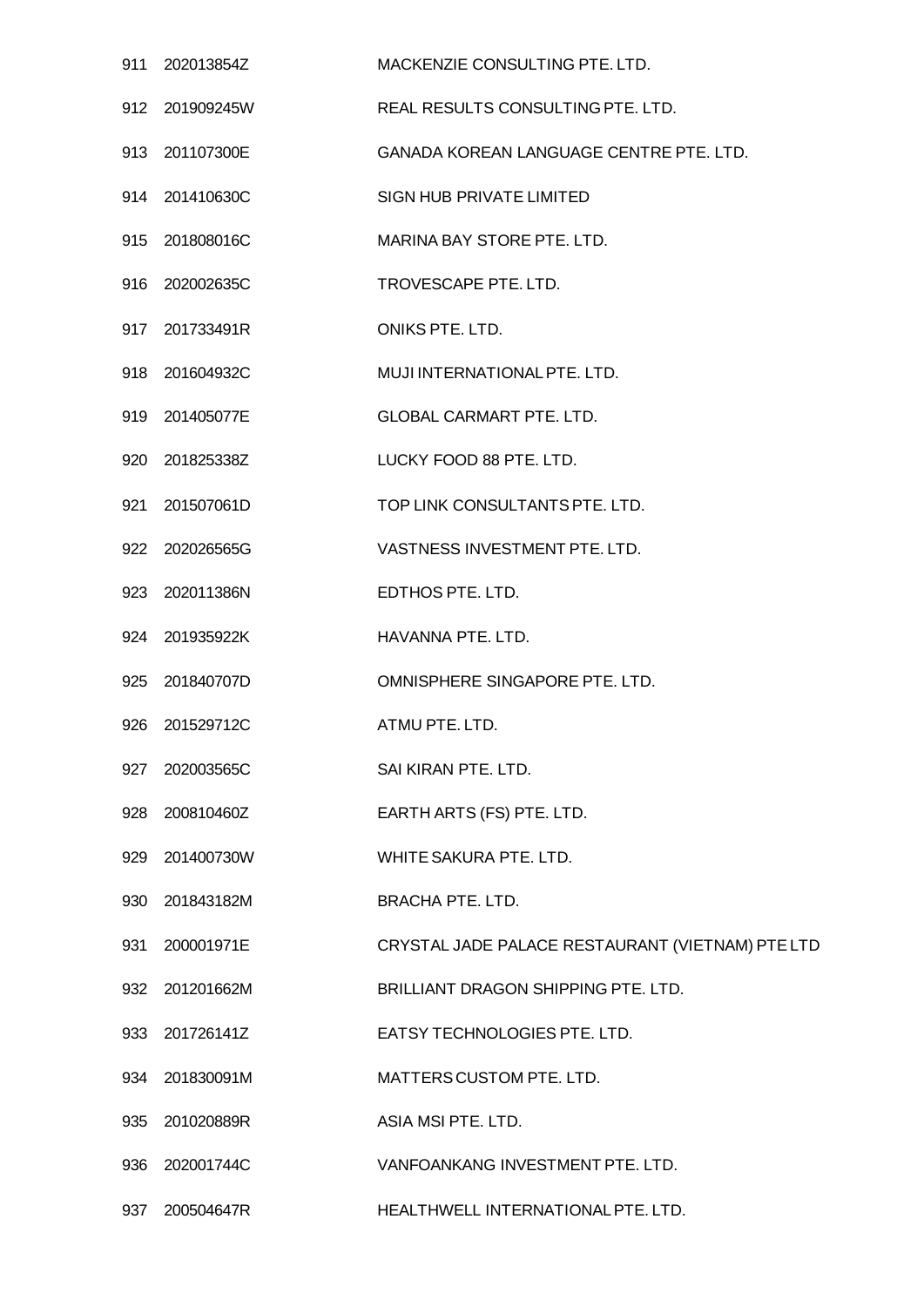| 938 | 202104667W     | MOJO CAFE PTE. LTD.                      |
|-----|----------------|------------------------------------------|
| 939 | 201716280R     | <b>BRINQ PTE, LTD.</b>                   |
|     | 940 201830060D | ONE CARD CLOSER PRIVATE LIMITED          |
| 941 | 202004118H     | HOT SAUCE! PTE. LTD.                     |
| 942 | 201842317K     | SHAAN RABIHAH RESTAURANT PTE. LTD.       |
|     | 943 201938651D | BLUEWAY SHIPPING AND LOGISTICS PTE. LTD. |
| 944 | 199406698E     | SPACE LASER CENTRE PTE LTD               |
| 945 | 201812085Z     | <b>VANKIA FOUNDATION LTD.</b>            |
|     | 946 201933948H | AYUSHPATHI SINGAPORE PTE. LTD.           |
| 947 | 201909878R     | ARIEL ONE PTE. LTD.                      |
| 948 | 201902849N     | EC MANAGEMENT SERVICES PTE. LTD.         |
| 949 | 200913555H     | MKE PTE. LTD.                            |
| 950 | 200919100K     | AGS BTP ASIA PTE. LTD.                   |
| 951 | 201835476C     | RICHVOM INTERNATIONAL PTE. LTD.          |
| 952 | 201417711R     | ALUGLAZ PTE. LTD.                        |
| 953 | 202016779N     | INDIGO SHIPPING PTE, LTD.                |
| 954 | 202106032K     | PACIFICA CLEAR PTE, LTD.                 |
|     | 955 202010033W | <b>VETRO GLASS PTE. LTD.</b>             |
|     | 956 201820560W | EVERIT TECHNOLOGIES PTE. LTD.            |
| 957 | 202102877G     | YUANHE MARINE SERVICE PTE, LTD.          |
|     | 958 202002439R | SOONOS PTE. LTD.                         |
| 959 | 201724570M     | LYDIANCOIN PTE. LTD.                     |
|     | 960 200924155E | KDC (JOO CHIAT) DEVELOPMENT PTE. LTD.    |
|     | 961 201931480G | DIGITAL LUMIX PRIVATE LIMITED            |
| 962 | 201928443E     | SHO HU CAPITAL PTE, LTD.                 |
|     | 963 202001791M | HAIWEI MARINE ENGINEERING PTE, LTD.      |
| 964 | 201809570C     | SUN HOPE PTE. LTD.                       |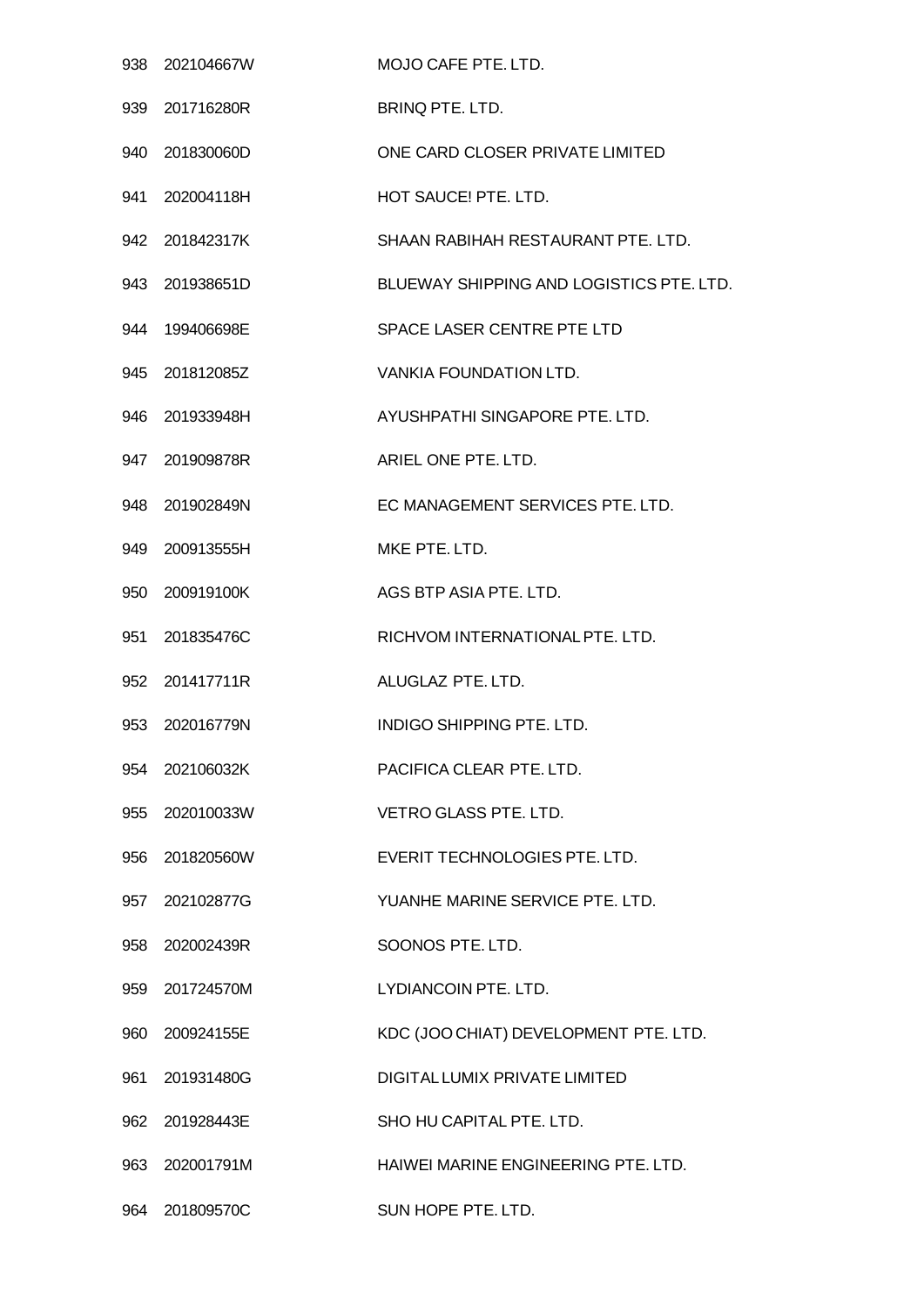| 965 | 201937860W     | RIMMI INTERNATIONAL TRADING PTE. LTD.          |
|-----|----------------|------------------------------------------------|
| 966 | 201704176D     | SAND HILL PALMER PTE. LTD.                     |
| 967 | 202018547W     | RZEKI MAKANFM PTE. LTD.                        |
|     | 968 201917340D | LUCKY DANA PTE. LTD.                           |
| 969 | 201334760M     | HEXSTAR PTE, LTD.                              |
| 970 | 200207343G     | CHEMPATRADE PTE. LTD.                          |
| 971 | 202002546K     | AITU FOUNDATION PTE. LTD.                      |
| 972 | 201105909W     | CRESCENT ENERGY HOLDINGS PTE. LTD.             |
|     | 973 202024018K | LIFESTYLE VENTURES PRIVATE LIMITED             |
|     | 974 201837770M | OFF-WHITE BAR PTE, LTD.                        |
| 975 | 202020346E     | JIANGTE INDUSTRIAL COMPANY PTE. LTD.           |
| 976 | 201814488D     | SATHORN CAPITAL PTE. LTD.                      |
| 977 | 201909974G     | <b>JSL MOBILE PTE. LTD.</b>                    |
| 978 | 201813829Z     | DAKA CAPITAL PTE. LTD.                         |
|     | 979 201726296M | SG GLOBAL GECHENG DEVELOPMENT PTE, LTD.        |
| 980 | 198602152M     | <b>MADOKA LOUNGE PTE LTD</b>                   |
| 981 | 202021410M     | OPQ SYSTEMS & SERVICES PTE. LTD.               |
| 982 | 200815275Z     | IRODORI JAPANESE RESTAURANT PTE. LTD.          |
|     | 983 200922385Z | JHK PROFESSIONAL PTE. LTD.                     |
| 984 | 202000707G     | FINTOPIA PTE. LTD.                             |
| 985 | 201940260N     | RIGGING SOLUTIONS PTE. LTD.                    |
|     | 986 201213549Z | BLOSSOM TECHNOLOGIES PTE. LTD.                 |
| 987 | 200008380N     | ALL SEAS TECHNOLOGY & CONSTRUCTION (S) PTE LTD |
|     | 988 201226891G | ADKAR PTE. LTD.                                |
| 989 | 201819248E     | <b>TIANSHIN PRIVATE LIMITED</b>                |
| 990 | 202104010K     | OPK TRADING PTE. LTD.                          |
|     | 991 200010825M | EAGLE CONSTELLATION FUND (CLASS C) PTE LTD     |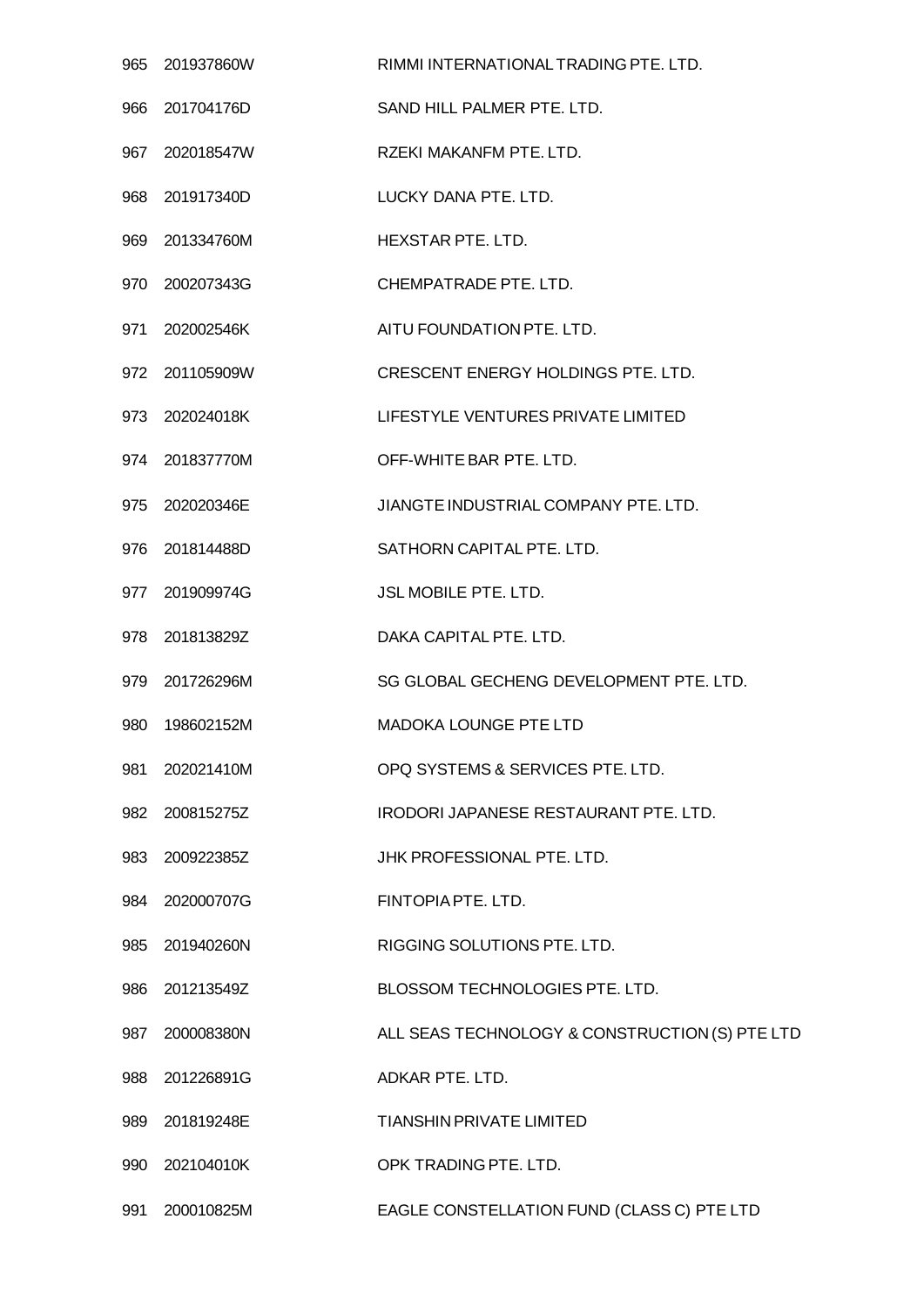| 992  | 201804256R      | TENYUN BLOCKCHAIN TECHNOLOGY INVESTMENT FOUNDATION<br><b>LIMITED</b> |
|------|-----------------|----------------------------------------------------------------------|
| 993  | 201943040H      | HEALTH MEDICINE CHAIN FOUNDATION LTD.                                |
| 994  | 201736095K      | OU YUE PTE, LTD.                                                     |
| 995  | 202008558D      | ONYX DIGITAL PTE. LTD.                                               |
| 996  | 202114384E      | HOPEE PTE. LTD.                                                      |
|      | 997 202040301R  | BESPOKE HABITAT DL PTE. LTD.                                         |
|      | 998 201434519C  | URBAN HABITAT INTERIOR DECOR PTE. LTD.                               |
| 999  | 200713140R      | <b>OXLEY CAPITAL PARTNERS LIMITED</b>                                |
| 1000 | 201501129R      | TCR MEDICAL SERVICES PTE. LTD.                                       |
| 1001 | 200506787N      | <b>FRANKLIN EDUCATION GROUP PTE. LTD.</b>                            |
| 1002 | 201100173D      | APEXID PTE, LTD.                                                     |
| 1003 | 201008743Z      | EG MARINE PTE. LTD.                                                  |
|      | 1004 201543212G | LIFESBOX MODULAR PTE. LTD.                                           |
| 1005 | 200810851R      | ZENER INCORPORATION PTE. LTD.                                        |
| 1006 | 202020906C      | BIZGO (SG) PTE. LTD.                                                 |
| 1007 | 201936352W      | DATA FORM PTE, LTD.                                                  |
|      | 1008 201813913R | JINDUN TECHNOLOGY PTE. LTD.                                          |
| 1009 | 202020063N      | ZHENJIN TECHNOLOGY PTE. LTD.                                         |
|      | 1010 201823289G | HYPERION FOUNDATION LTD.                                             |
| 1011 | 201843249M      | MOTU INTERNATIONAL INDUSTRIAL PTE. LTD.                              |
|      | 1012 201102484D | DIVERSIFIED AERO SERVICES SINGAPORE PTE. LTD.                        |
|      | 1013 201918253K | ADVANCER DATA PTE. LTD.                                              |
| 1014 | 201923890M      | EGQ TECHNOLOGY PTE. LTD.                                             |
|      | 1015 201834567W | HAO JIA (V13) PTE. LTD.                                              |
|      | 1016 201911085G | TRAVEL INTL PTE. LTD.                                                |
| 1017 | 202036670W      | <b>ENGAGING MINERALS PTE. LTD.</b>                                   |
| 1018 | 202036673K      | INTERNET DATA TECHNOLOGY PTE. LTD.                                   |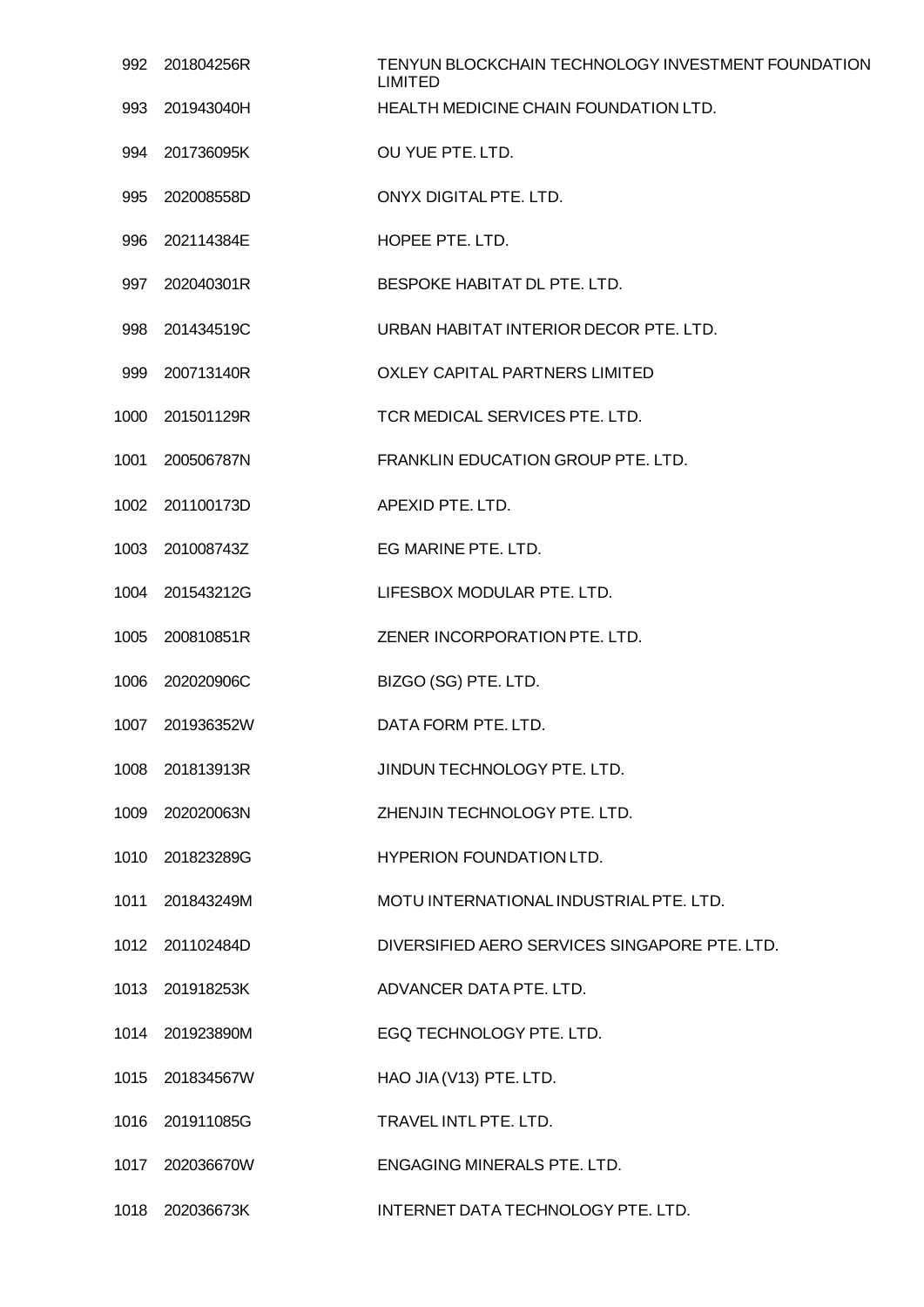| 1019 200704705E | ZINC EXCLUSIVES PTE. LTD.                 |
|-----------------|-------------------------------------------|
| 1020 201716355G | LUXURIE INSURE HUB PTE. LTD.              |
| 1021 201200736R | TRIOCORE INVESTMENTS PTE. LTD.            |
| 1022 201735591D | JADE JETS MANAGEMENT PTE. LTD.            |
| 1023 202002357E | SINGASHOW INTERNATIONAL PTE, LTD.         |
| 1024 201626431G | PRO GSA NETWORK (S) PTE. LTD.             |
| 1025 200722730M | SINGAPORE DONG YUN TAI PTE. LTD.          |
| 1026 201616532N | XIAN NONG TAN HOLDINGS PTE. LTD.          |
| 1027 200912879E | TECHNOLOGY SEARCH PTE. LIMITED            |
| 1028 201807733Z | HAKKO HERB PTE. LTD.                      |
| 1029 201414886E | EDU-CARE@SG PTE. LTD.                     |
| 1030 201917479N | WE-EDU PTE. LTD.                          |
| 1031 201842105G | FOOD HAVEN (F&B) PTE. LTD.                |
| 1032 201834391C | JSW GREEN LABEL PTE. LTD.                 |
| 1033 201842916G | ELECTROWOLF BATTERY CORPORATION PTE. LTD. |
| 1034 201806578Z | 6X TECH PTE, LTD.                         |
| 1035 201917742D | <b>EMINER FOUNDATION LTD.</b>             |
| 1036 199802290H | CANTON 21 PTE, LTD.                       |
| 1037 201604632W | UUS & PARTNERS PTE. LTD.                  |
| 1038 202030516N | SKY PROSPERITY PTE. LTD.                  |
| 1039 201021278C | OMEGA TINTWERKS PTE. LTD.                 |
| 1040 201828389D | TRILLIUM DIGITAL CAPITAL PTE. LTD.        |
| 1041 201109028G | SELAT OFFSHORE PTE. LTD.                  |
| 1042 201540243G | COCONUT GAMES PTE. LTD.                   |
| 1043 201837774R | EO FOUNDATION LTD.                        |
| 1044 200810370W | <b>3R CAPITAL PRIVATE LIMITED</b>         |
| 1045 201813407N | <b>INSPIREI PTE. LTD.</b>                 |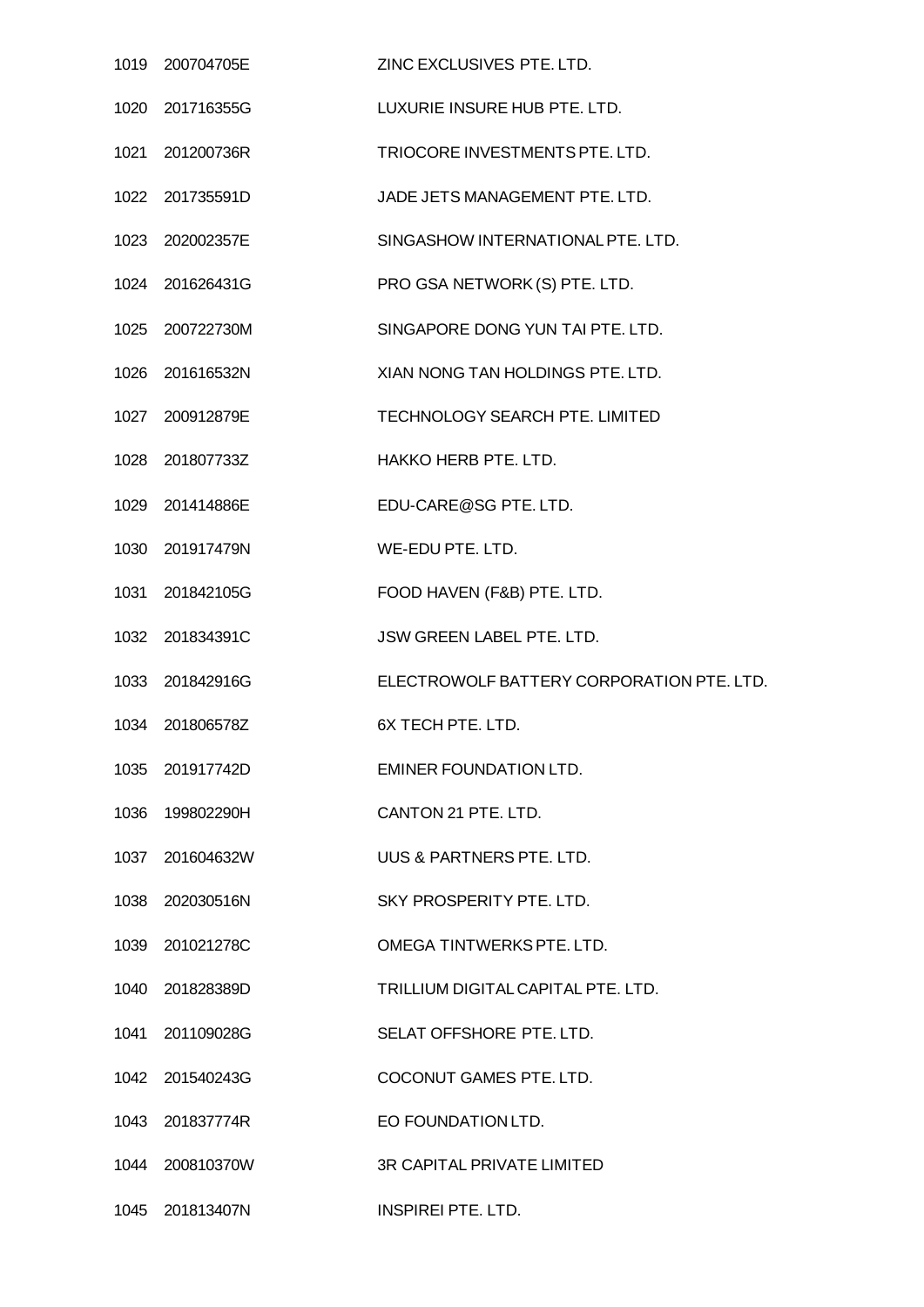|      | 1046 202000452M | SME CONNEXIONS PTE. LTD.                   |
|------|-----------------|--------------------------------------------|
|      | 1047 201903873D | PAPER CUTS PTE. LTD.                       |
|      | 1048 201716036H | VISION PLUS+ PTE. LTD.                     |
|      | 1049 201209885K | LAND DEVELOPMENTS AUSTRALIA PTE. LTD.      |
|      | 1050 201938605D | GK TR. PTE. LTD.                           |
|      | 1051 201903690G | SINGA PROFESSOR ACADEMY PTE. LTD.          |
|      | 1052 201215345Z | EMS ASIA PACIFIC PTE, LTD.                 |
|      | 1053 201821850E | AN NAM MEDIA PTE. LTD.                     |
|      | 1054 201935762M | CROWDNET PTE. LTD.                         |
|      | 1055 201839442E | AKA BRAND DESIGN PTE, LTD.                 |
|      | 1056 202009600D | A PLUMBER PTE. LTD.                        |
|      | 1057 202104008E | <b>GPK TRADING PTE. LTD.</b>               |
|      | 1058 200808181E | SUNARC TECHNOLOGIES PTE. LTD.              |
|      | 1059 200300322Z | LEVANTE FURNISHING PTE. LTD.               |
|      | 1060 200009879H | <b>GINOSKO VENTURE MANAGEMENT PTE LTD</b>  |
|      | 1061 201732187H | KHEOW BENG EIEN PTE, LTD.                  |
|      | 1062 201839901R | SOLAR GARD SG PTE. LTD.                    |
|      | 1063 197702713W | ROBERTSON AUDIO PTE LTD                    |
|      | 1064 201728608K | FIDELITY MARINE PTE. LTD.                  |
|      | 1065 202108719R | MINDLAB NEUROPLASTICITY SERVICES PTE. LTD. |
|      | 1066 202014082R | <b>UDAAN PTE, LTD.</b>                     |
|      | 1067 198000110E | K K TAN ENTERPRISES PTE LTD                |
|      | 1068 200619367C | SHENGRUI INTERNATIONAL PTE, LTD.           |
|      | 1069 201935440C | DNL HEALTH & LIFE ENRICHMENT PTE. LTD.     |
|      | 1070 200605086H | PACIS INTERNATIONAL PTE. LTD.              |
| 1071 | 200211076N      | PALAIS ENTERPRISE PTE. LTD.                |
|      | 1072 201927667G | GRACIA BAKES AND CAKES PTE. LTD.           |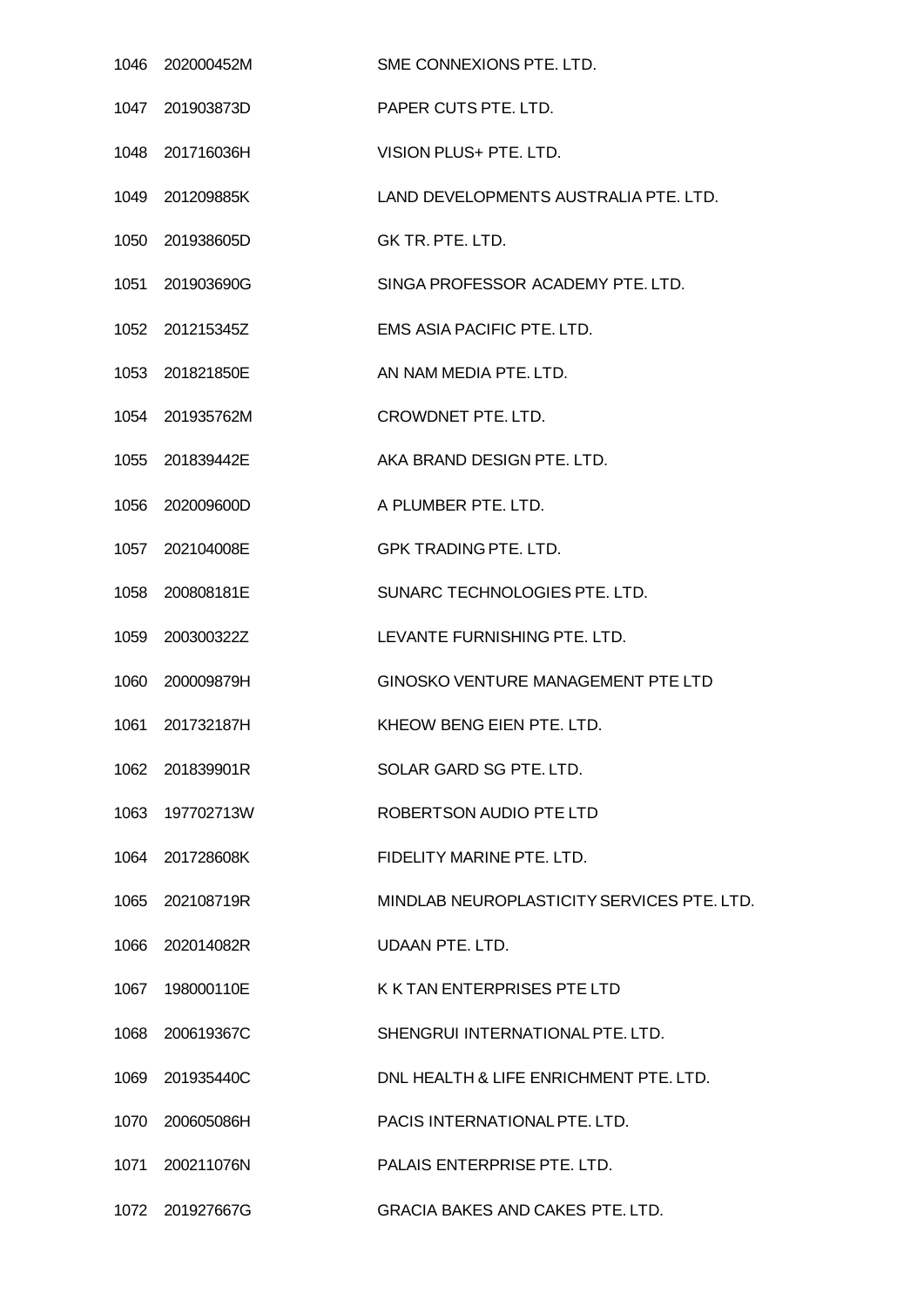|      | 1073 202018910C | <b>GLOBAL ANT TRADING PTE. LTD.</b>                   |
|------|-----------------|-------------------------------------------------------|
|      | 1074 202000252D | AZYGOS PTE. LTD.                                      |
|      | 1075 201832384H | HOTMAN CHAIN FOUNDATION LTD.                          |
|      | 1076 201202499N | XTENDED PTE. LTD.                                     |
|      | 1077 201924796Z | PACIFIC SHOPHOUSE OPPORTUNITIES PTE. LTD.             |
|      | 1078 201226631C | TQUILA INTERNATIONAL PTE. LTD.                        |
|      | 1079 201327620W | KINGMAKER ACADEMY PTE. LTD.                           |
|      | 1080 200501321M | WINSTON POH & ASSOCIATES PTE. LTD.                    |
|      | 1081 201618333H | KAYLI LUM PRODUCTIONS PTE. LTD.                       |
|      | 1082 200804691E | TS OEN PTE, LTD.                                      |
|      | 1083 201823638K | <b>EASYFARES SG PTE, LTD.</b>                         |
|      | 1084 201705760H | PROVISIONS FOOD PTE. LTD.                             |
|      | 1085 201412360H | DAKER PRIVATE LIMITED                                 |
| 1086 | 201922067W      | DAX ASSET MGT PTE. LTD.                               |
|      | 1087 201314343E | NARA CUISINE PTE. LTD.                                |
| 1088 | 202023456C      | PEPU TECHNOLOGY PTE, LTD.                             |
|      | 1089 201331379R | GOLDEN BIRDNEST TRADING PTE. LTD.                     |
| 1090 | 200003635G      | <b>GCS MANAGEMENT PTE LTD</b>                         |
|      | 1091 201131908R | THE CONCEPT ROOM PTE. LTD.                            |
|      | 1092 202033140W | M.R TOKKONG PTE. LTD.                                 |
|      | 1093 201632946Z | HALAXY PTE. LTD.                                      |
|      | 1094 201736021W | ELIM ARTS PTE. LTD.                                   |
|      | 1095 202012104W | HENLEY AND FROST PTE. LTD.                            |
|      | 1096 200704605K | EAST COAST CONSTRUCTION COMPANY (SINGAPORE) PTE. LTD. |
| 1097 | 201501784E      | C P EXCEL AUTO TECH PTE. LTD.                         |
| 1098 | 201816959C      | SINPRASEUTH HOLDINGS PTE. LTD.                        |
|      | 1099 200709905R | M & D SPECIALIST PTE. LTD.                            |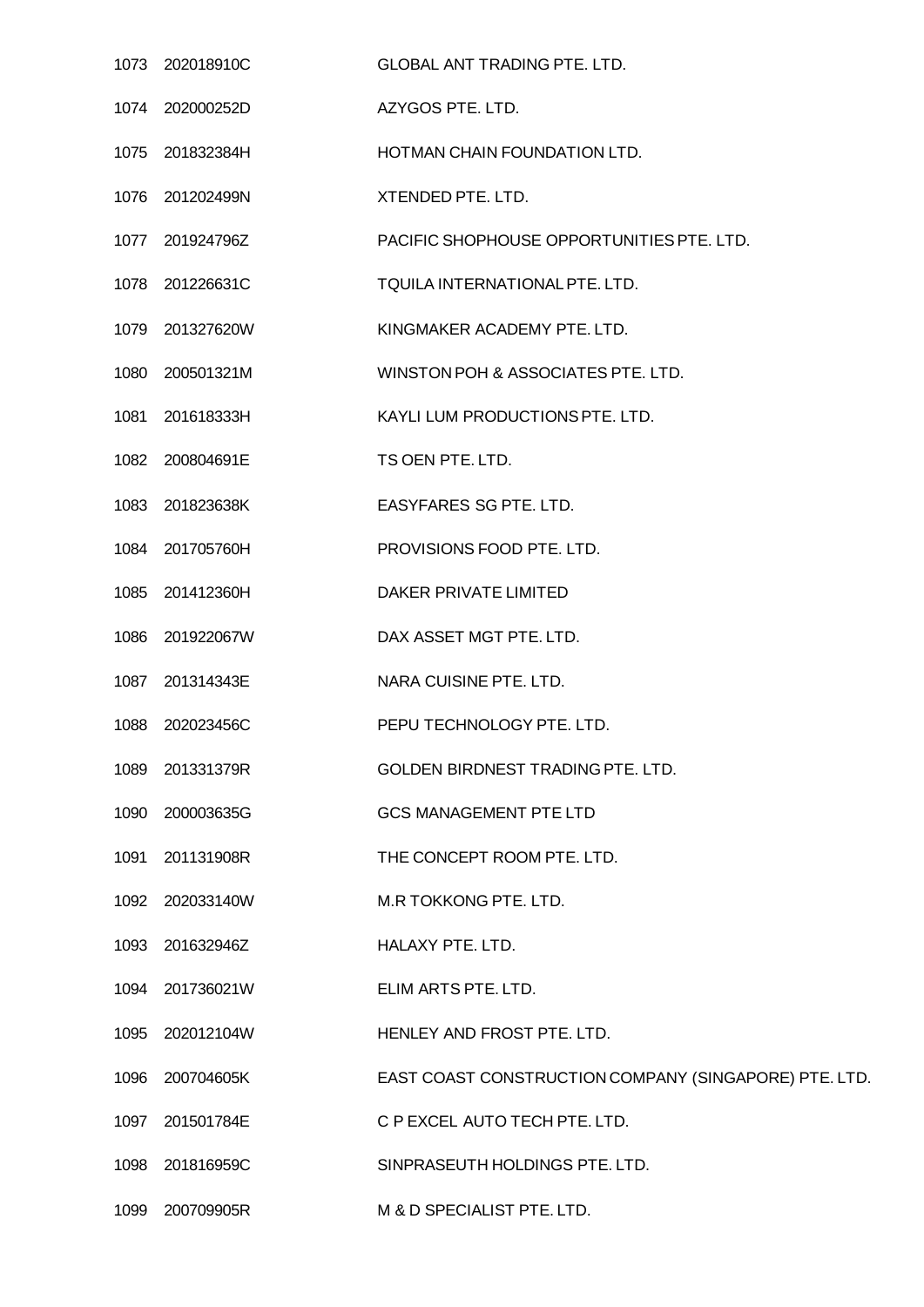|      | 1100 201004839C | SINGAPORE TELECOM CONSULTING GROUP PTE. LTD.          |
|------|-----------------|-------------------------------------------------------|
|      | 1101 201722769N | XIPMAX.COM PTE. LTD.                                  |
|      | 1102 201108071W | SOLOMON GENESIS SINGAPORE HOLDINGS PTE. LTD.          |
|      | 1103 201921485D | ROTATION ENERGY RESOURCES PTE. LTD.                   |
|      | 1104 202008654N | SYSSENSOR.COM PTE. LTD.                               |
|      | 1105 201704680D | BE & Z SPACE INTERIOR PTE. LTD.                       |
|      | 1106 201833128D | SUPERSTAR BC-EXPRESS PTE. LTD.                        |
|      | 1107 201409334K | NEXT SEVEN GENERATIONS PTE. LTD.                      |
|      | 1108 201703075C | WU FU (GAMBAS) PTE. LTD.                              |
|      | 1109 201805614W | SREE MURUGAN TRADERS PTE. LTD.                        |
|      | 1110 201902596C | VELBERG INTERNATIONAL HOLIDAYS PTE, LTD.              |
|      | 1111 201212556D | BE AQUA PTE. LTD.                                     |
|      | 1112 202033370E | QIAO WANG LIN PTE. LTD.                               |
|      | 1113 202033368Z | JUHE JIN PTE. LTD.                                    |
|      | 1114 201314763H | AVIATION LOGISTICS AND PROCUREMENT SERVICES PTE. LTD. |
| 1115 | 201804879C      | PUSH ENVELOPE PTE. LTD.                               |
|      | 1116 201725583N | KARATS PTE. LTD.                                      |
|      | 1117 200204407E | <b>GLOBALTECH OFFSHORE &amp; MARINE PTE, LTD.</b>     |
|      | 1118 201027514D | ASEAN FEDERATION OF TEXTILE INDUSTRIES LTD.           |
|      | 1119 201934453K | RVI ENTERPRISE PTE. LTD.                              |
|      | 1120 202102431M | TIMBERSTRY PTE. LTD.                                  |
|      | 1121 201613795D | GEEKS ON A BEACH PTE. LTD.                            |
|      | 1122 201227918M | REACH SURE SINGAPORE PTE. LTD.                        |
|      | 1123 202016304M | DCASIA PTE. LTD.                                      |
|      | 1124 201222096Z | KSJ HOLDINGS PTE. LTD.                                |
|      | 1125 202021257K | SINGAPORE SOOUYA TECHNOLOGY PTE. LTD.                 |
|      | 1126 201824838R | COLDHARBOUR ASIA PTE. LTD.                            |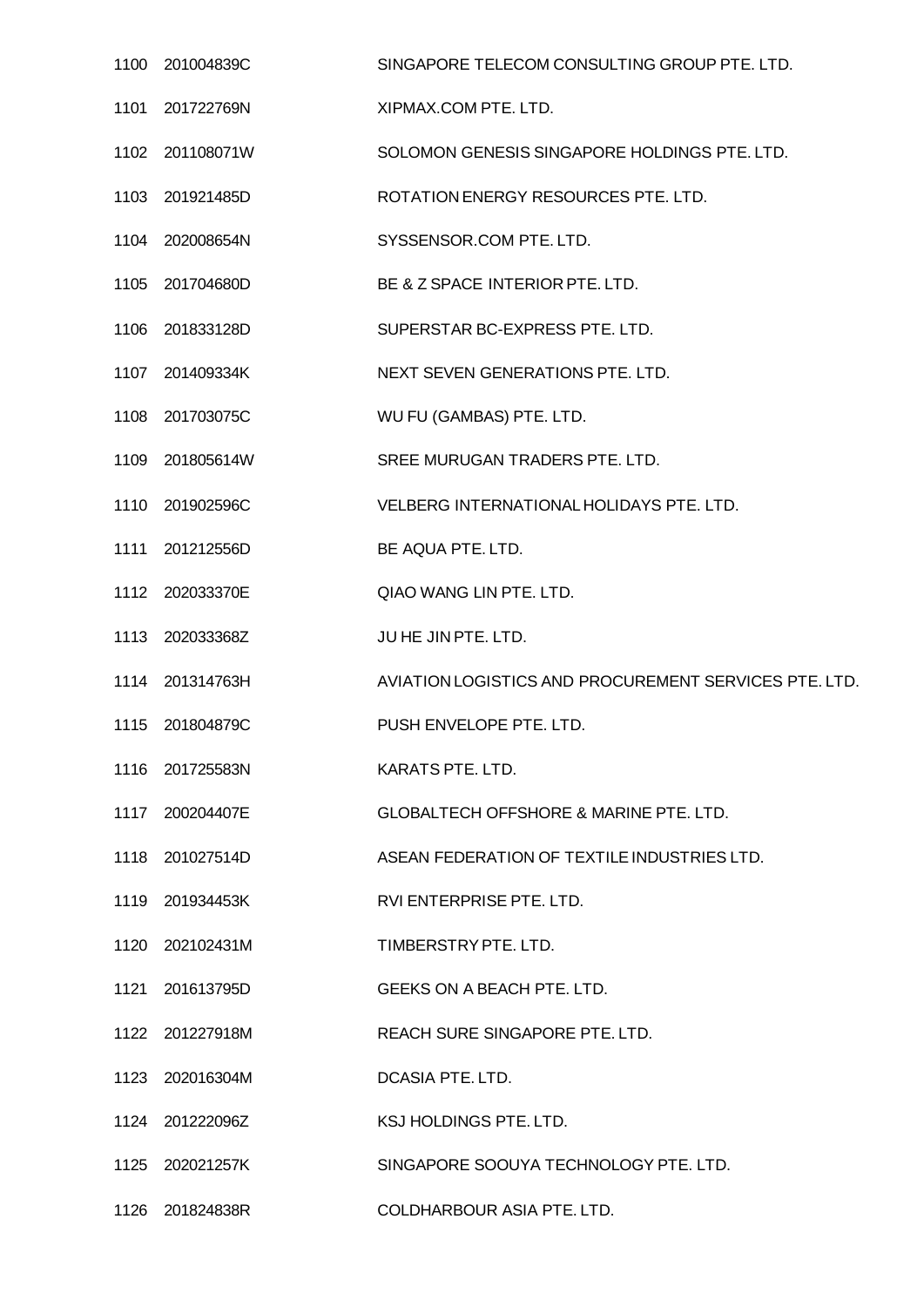| 1127 201926135W  | KL LOGISTICS AND SERVICES PTE. LTD.      |
|------------------|------------------------------------------|
| 1128 200301226E  | DRUSILLA INTERNATIONAL PTE. LTD.         |
| 1129 202001043H  | ALTHEA FAYE PTE, LTD.                    |
| 1130 201930266C  | PENTRIX DSI PTE. LTD.                    |
| 1131 201942501E  | HWM TRADING PTE, LTD.                    |
| 1132 199506667Z  | <b>MEDIPEARL PTE LTD</b>                 |
| 1133 201937461K  | INTERNATIONAL E-PAYMENT SYSTEM PTE. LTD. |
| 1134 201512725N  | <b>EXCELSIUS PTE. LTD.</b>               |
| 1135 201829965W  | FORWARD EVENTS AND CONSULTING PTE, LTD.  |
| 1136 201926201K  | VEARY GOOD PTE. LTD.                     |
| 1137 200400554M  | CONCORDE COMMODITIES PTE. LTD.           |
| 1138  198203678W | JELITA TRANSPORTATION PTE. LTD.          |
| 1139 201818310W  | CHEX FOUNDATION LTD.                     |
| 1140 201540340H  | <b>IABM PTE, LTD.</b>                    |
| 1141 201918930N  | CK FITNESS VENTURES PTE. LTD.            |
| 1142 201525979W  | ELTSAC PANELS PTE. LTD.                  |
| 1143 201437825D  | SYNCSOFT TECHNOLOGIES PTE. LTD.          |
| 1144 201408442Z  | REACTIVE! ECONOMICS PTE. LTD.            |
| 1145 200310965H  | BOTTEGA PTE. LTD.                        |
| 1146 201918493K  | CONNECT SINGAPORE ACCOUNTING PTE. LTD.   |
| 1147 202036661R  | APAC GOLDEN VALLEY PTE. LTD.             |
| 1148 202019221Z  | HEALTH SPECTRUM LABORATORIES PTE. LTD.   |
| 1149 200810366K  | MSN LOGISTICS PTE. LTD.                  |
| 1150 201923675M  | MOBILE ERA PTE. LTD.                     |
| 1151 201204272R  | AZURE SKY INVESTMENTS 31 PTE. LTD.       |
| 1152 202001976K  | HOYDEN (PTE. LTD.)                       |
| 1153 201501707R  | ASIA FORMULA PTE. LTD.                   |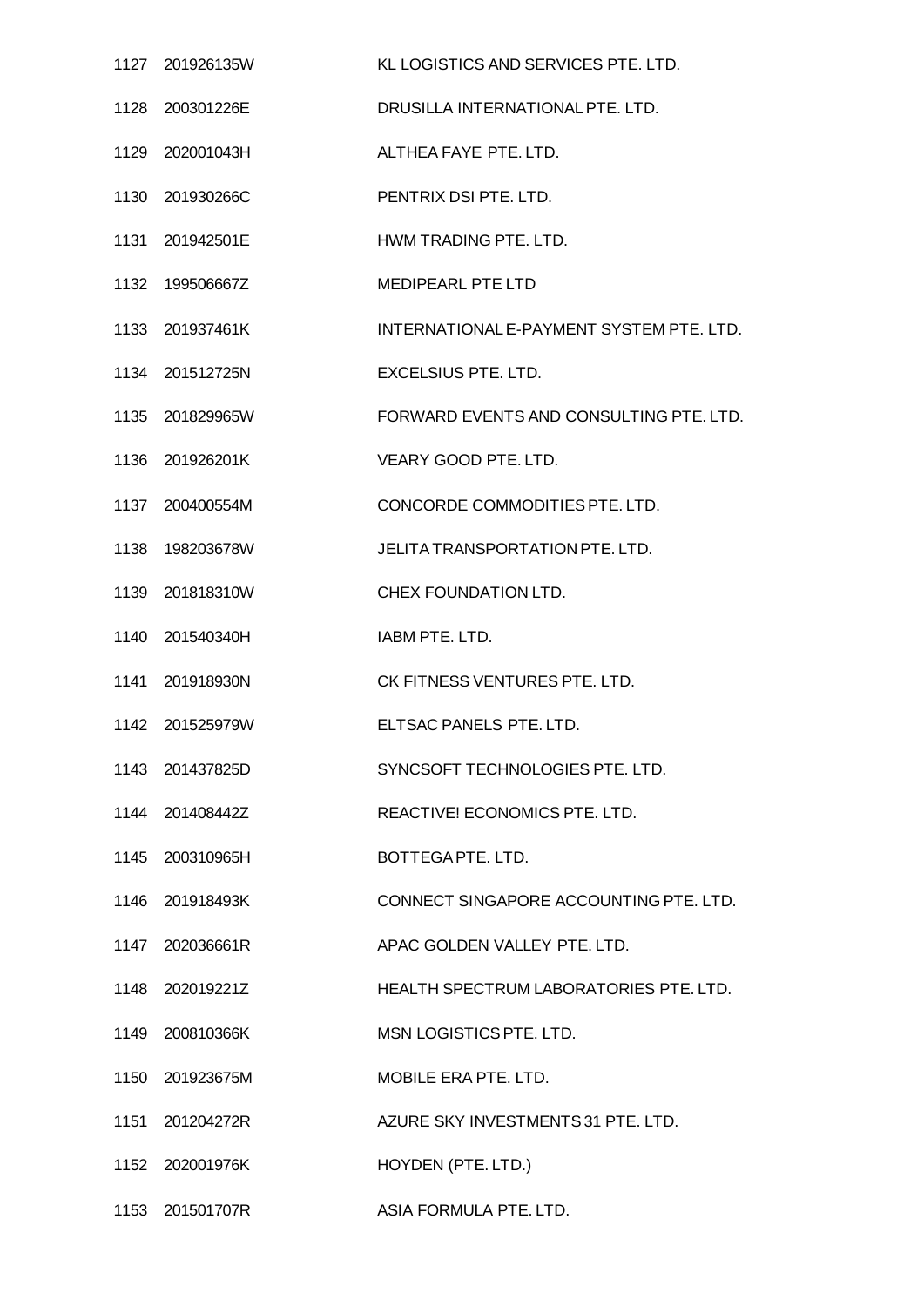|      | 1154 201721815E | <b>GLOBUS INTERNATIONAL MARINE SERVICES PTE. LTD.</b> |
|------|-----------------|-------------------------------------------------------|
|      | 1155 201911488W | ANVE PTE. LTD.                                        |
|      | 1156 200509754M | HIPS TECHNOLOGY PRIVATE LIMITED                       |
|      | 1157 201917003C | JK RECYCLING PTE. LTD.                                |
|      | 1158 201933849E | MONSENT PTE. LTD.                                     |
|      | 1159 201329290C | JIMS E-COMMERCE (SINGAPORE) PTE. LTD.                 |
|      | 1160 201608207C | TEF ASIA PTE. LTD.                                    |
|      | 1161 201524906Z | HYCLEAN SERVICES PTE. LTD.                            |
|      | 1162 201834638E | WEI LU ENTERPRISE PRIVATE LIMITED                     |
|      | 1163 201437749W | SCOOOBY PTE. LTD.                                     |
|      | 1164 201942632H | TRI-CY CYBERSECURITY (SINGAPORE) PTE. LTD.            |
|      | 1165 201939945N | BUILDSTREAM COMMODITIES PTE. LTD.                     |
|      | 1166 201823711D | EDEN RESEARCH AND DEVELOPMENT PTE. LTD.               |
|      | 1167 201815892E | CAPITAL PEAK ASSET MANAGEMENT PTE. LTD.               |
|      | 1168 201023582E | JINQIAO HUI PTE. LTD.                                 |
| 1169 | 201523875G      | CEREBRUM TECHNOLOGY PTE. LTD.                         |
|      | 1170 202027762Z | OKS-ABI PTE. LTD.                                     |
|      | 1171 202027048W | HEUSX PTE. LTD.                                       |
|      | 1172 202011767W | JYS TRADING & SERVICES PTE. LTD.                      |
|      | 1173 201306842C | <b>J&amp;R CURTAINBLIND CONCEPT PRIVATE LIMITED</b>   |
|      | 1174 201809901C | STUDIO 197A PTE, LTD.                                 |
|      | 1175 201131344R | INTEGRITAS SERVICES PTE. LTD.                         |
|      | 1176 202017597E | ORANGREEN TECHNOLOGY PTE. LTD.                        |
|      | 1177 202020842N | OKAYSAN PTE, LTD.                                     |
|      | 1178 201110239K | <b>GUTEN PROPERTY PTE, LTD.</b>                       |
|      | 1179 202005416G | NILAM PTE, LTD.                                       |
|      | 1180 200715841C | CAVIUM NETWORKS SINGAPORE PTE. LTD.                   |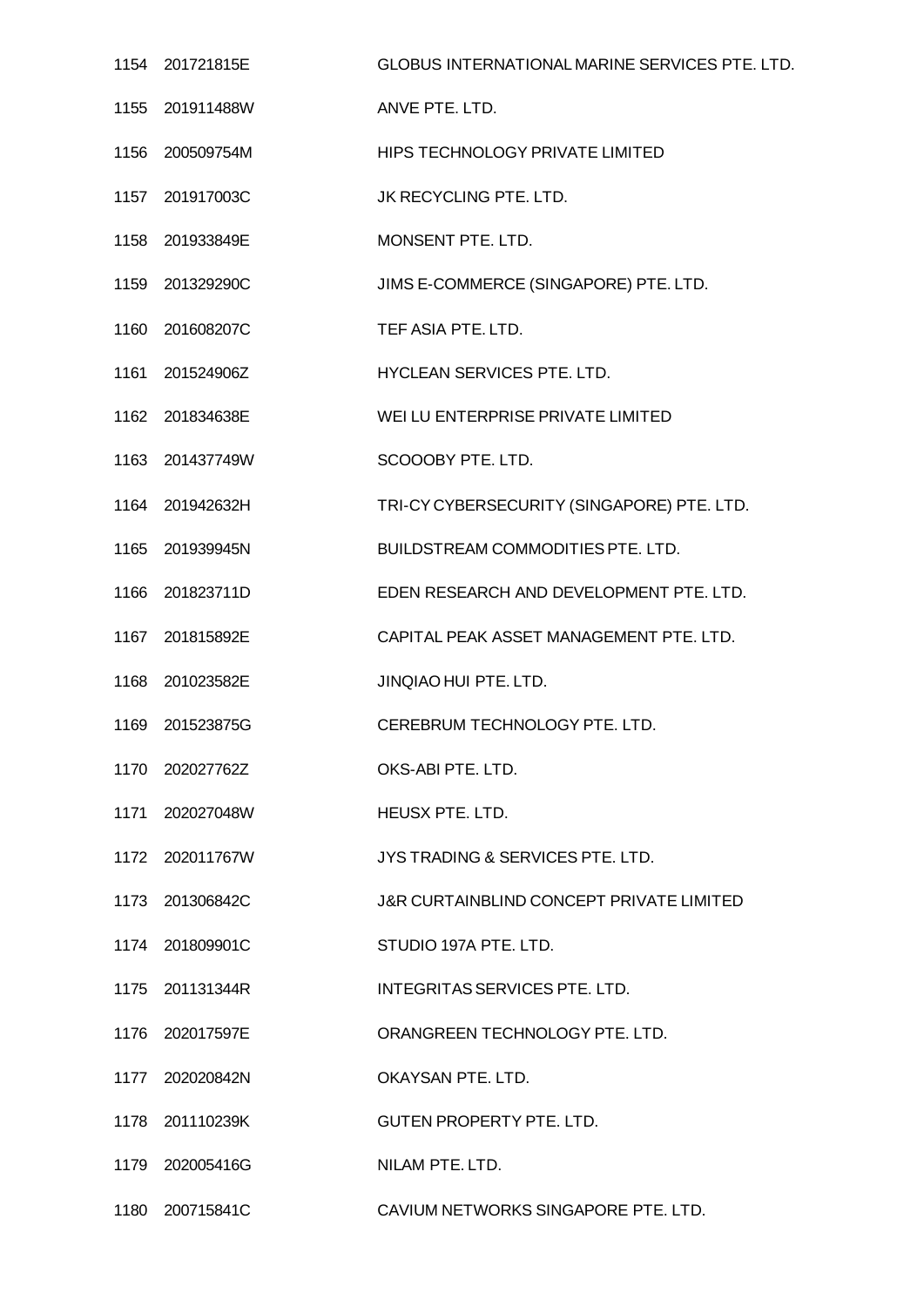|      | 1181 201914773D | OMARI TRADING PTE. LTD.                                    |
|------|-----------------|------------------------------------------------------------|
|      | 1182 201914258Z | ACTZERO TECHNOLOGIES PTE. LTD.                             |
|      | 1183 201900144E | NW REMITTANCE PTE. LTD.                                    |
|      | 1184 202023120N | PROJECT PENNY PTE. LTD.                                    |
|      | 1185 201709083K | MASTER MART CORPORATION PTE. LTD.                          |
|      | 1186 201916533R | LANDMARK GOLD PTE. LTD.                                    |
|      | 1187 201000893G | FORTRESS RECRUITMENT SERVICES PTE. LTD.                    |
|      | 1188 201305192G | HONGYUAN GLOBAL PTE. LTD.                                  |
|      | 1189 201539921K | TBC MAINTENANCE SERVICES PTE. LTD.                         |
|      | 1190 202100960Z | SMALL SUN SPA PRIVATE LIMITED                              |
|      | 1191 201907888R | EVERBRIGHT INVESTMENT PTE. LTD.                            |
|      | 1192 201903746D | UUC DECENTRALIZED CAPITAL FOUNDATION LTD.                  |
|      | 1193 201735681E | MUNK INTERNATIONAL PTE. LTD.                               |
|      | 1194 200902642D | <b>CUCKOO PTE. LTD.</b>                                    |
|      | 1195 201815601K | 12M CONSULTING PTE. LTD.                                   |
|      | 1196 201934448M | QUANSHAN INVESTMENT & DEVELOPMENT (SINGAPORE) PTE.<br>LTD. |
|      | 1197 202022938N | CRESA SINGAPORE PTE. LTD.                                  |
|      | 1198 201619302R | RICH AND BOB HOLDINGS PTE. LTD.                            |
|      | 1199 202009622K | LEMONPURA PTE. LTD.                                        |
|      | 1200 202008331M | FINGATOKU PTE. LTD.                                        |
|      | 1201 201906679H | SAFFRON JADE INVESTMENTS PTE, LTD.                         |
|      | 1202 201317398M | PJ RESOURCES PTE. LTD.                                     |
|      | 1203 201823614C | FUTUREMO PTE. LTD.                                         |
|      | 1204 201707656Z | RICHING POWER HOLDINGS PTE. LTD.                           |
| 1205 | 199307205M      | PRECISION MAGNETICS TUAS PTE. LTD.                         |
|      | 1206 201303146N | VENTURE REPUBLIC GLOBAL PTE. LTD.                          |
|      | 1207 200922134R | LUCA'S FOUNDATION LIMITED                                  |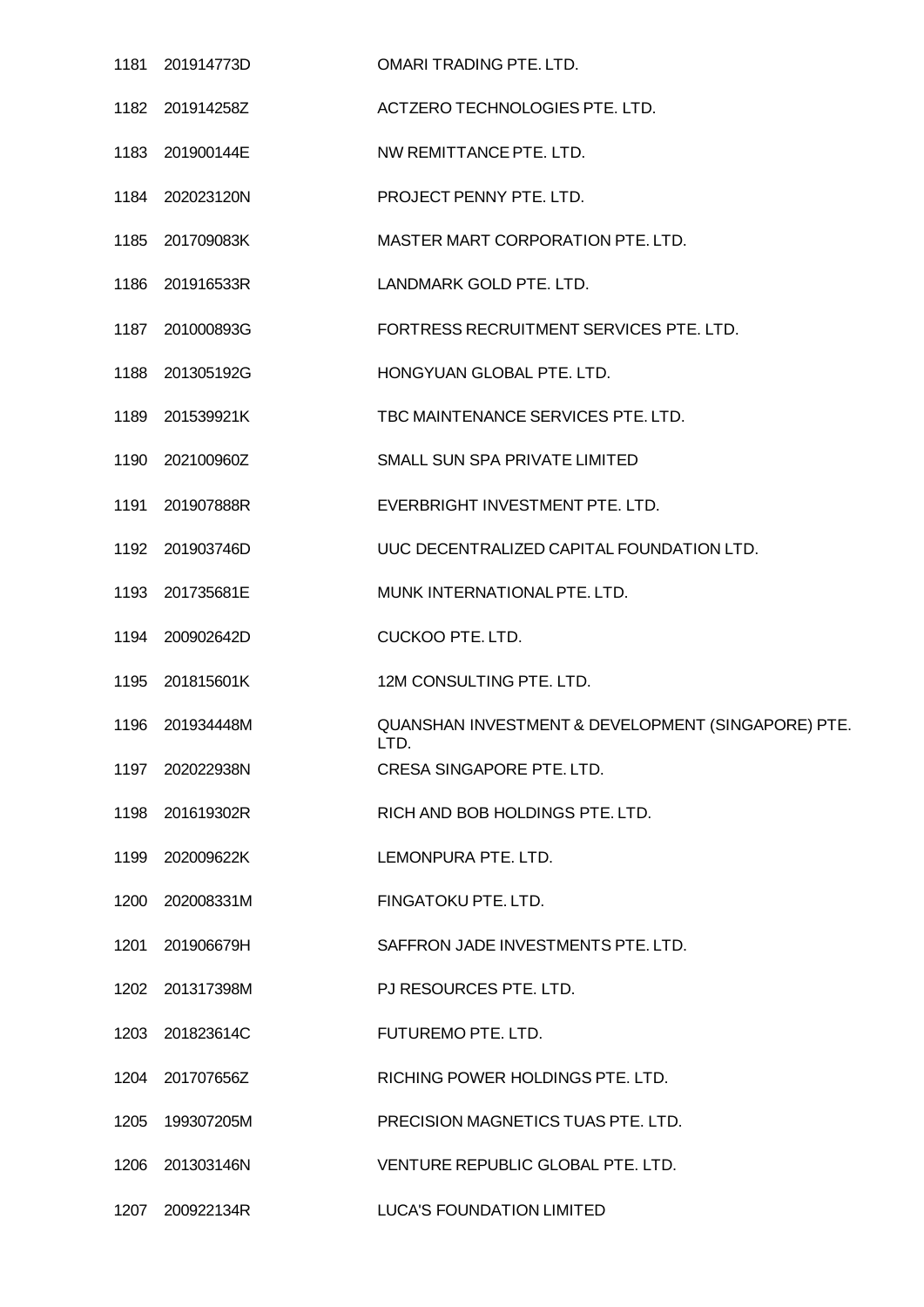| 1208 201906852R | ADEPT ASSET MANAGEMENT PTE. LTD.               |
|-----------------|------------------------------------------------|
| 1209 202019107E | UNIVERSAL CEILING & PARTITION PTE. LTD.        |
| 1210 201734361Z | <b>EXPERT WINES PTE, LTD.</b>                  |
| 1211 202007248K | BSREP III JETSON II PTE. LTD.                  |
| 1212 201808328Z | FUSION BISTRO BAR PTE. LTD.                    |
| 1213 200006398C | <b>INOFF PTE LTD</b>                           |
| 1214 201942566R | SYT OIL PTE. LTD.                              |
| 1215 202017382H | AMERICA INVESTMENT AND IMPORT EXPORT PTE. LTD. |
| 1216 202022074K | BRIDGE UNION PTE. LTD.                         |
| 1217 201913408H | LOGCATER PTE. LTD.                             |
| 1218 201603645G | VENTURE SKY INTERNATIONAL PTE. LTD.            |
| 1219 201523165M | GO CLOUD IT PTE. LTD.                          |
| 1220 201939725Z | SG BUTCHERY PTE. LTD.                          |
| 1221 201307681H | LKL (F&B) PTE. LTD.                            |
| 1222 201936351G | SEEYON SOFTWARE PTE. LTD.                      |
| 1223 201834057M | MIN HEN FURNITURE & RENOVATION PTE. LTD.       |
| 1224 201225120H | ISLAND ASSET MANAGEMENT PTE. LTD.              |
| 1225 200411110N | LIFEWORKZ PTE, LTD.                            |
| 1226 201721780E | BEAUTYSOURCE PTE. LTD.                         |
| 1227 201728614Z | DRSG CELLULAR WELLNESS PTE. LTD.               |
| 1228 201110025E | BEAVERLOFT PTE. LTD.                           |
| 1229 201209804W | GOGANGA RESOURCES PTE. LTD.                    |
| 1230 201542733Z | XUANDY SBB PTE. LTD.                           |
| 1231 201525323C | FUKOUFU FOOD COMPANY PTE. LTD.                 |
| 1232 201418236Z | EZY CORPORATE SOLUTIONS PTE. LTD.              |
| 1233 202020030D | TRINITY HOUSE TECHNOLOGIES PRIVATE LIMITED     |
| 1234 201820260N | KYMFOUNDERS PRIVATE LTD.                       |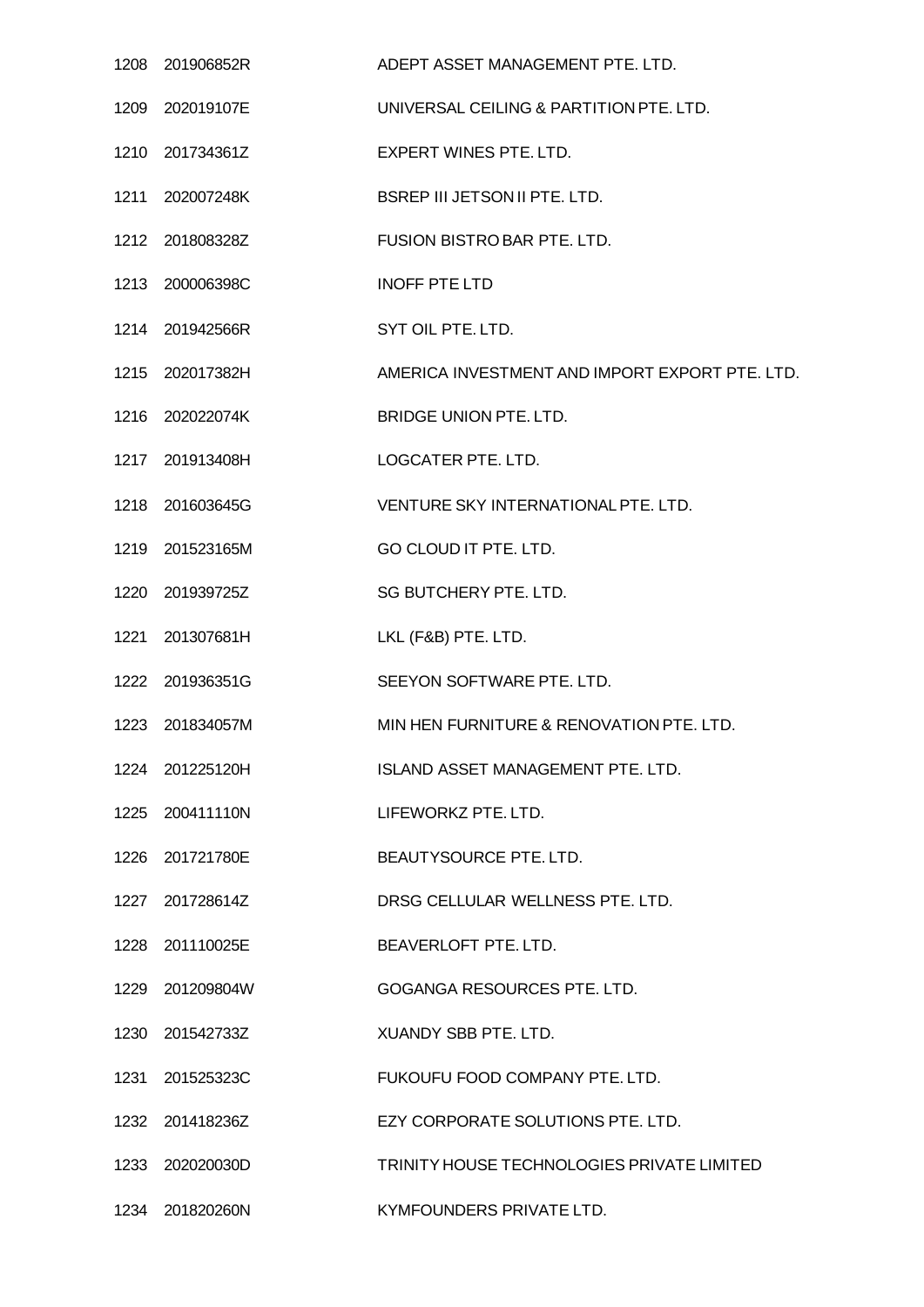|      | 1235 201318545C | DAEDALUS PTE. LTD.                             |
|------|-----------------|------------------------------------------------|
|      | 1236 201508117R | SNACKS OF ASIA PTE. LTD.                       |
|      | 1237 200610409N | STERLING LUXURY GOODS PTE. LTD.                |
|      | 1238 198204890C | T. T. YANG INVESTMENT & TRADIN G PTE LTD       |
|      | 1239 201822054H | <b>INCLUSION TECH PTE. LTD.</b>                |
|      | 1240 201815685R | TREE STARS TRADING PTE. LTD.                   |
|      | 1241 202036053W | 8 SECONDS STORIES PTE. LTD.                    |
|      | 1242 201501731H | ONG CAR RENTAL PTE. LTD.                       |
|      | 1243 201734986G | QUANTA INTERNATIONAL PTE. LTD.                 |
|      | 1244 201941203G | LEGEND DIGITAL ASSETS EXCHANGE FOUNDATION LTD. |
|      | 1245 200915937R | SINGAPORE HUANGDAO PTE. LTD.                   |
|      | 1246 201604368W | EMERGENT PAYMENTS SINGAPORE PTE. LTD.          |
|      | 1247 201413946M | IMAGE NOTES SOLUTIONS PTE. LTD.                |
|      | 1248 201820274K | SNUGGLEBUG LACTATION SERVICES PTE. LTD.        |
|      | 1249 202003160H | EATING & MOVING PTE. LTD.                      |
|      | 1250 201103150N | ONE HORIZON PTE. LTD.                          |
| 1251 | 201838529N      | LHD AU HOLDINGS PTE. LTD.                      |
|      | 1252 201633152H | ZIPTRAK BLINDS (S) PTE. LTD.                   |
|      | 1253 200303920N | CHRONOFREIGHT INTERNATIONAL PTE, LTD.          |
|      | 1254 200718052W | THERAPEIA PTE, LTD.                            |
|      | 1255 201808339D | ORIGO FOUNDATION LIMITED                       |
|      | 1256 201932646G | <b>ISO FOUNDATION LTD.</b>                     |
|      | 1257 202020016D | NOBADADDICTION.COM PTE. LTD.                   |
|      | 1258 202110303G | EKKPAY PTE. LTD.                               |
|      | 1259 200414341C | XCELTECH INTERNATIONAL PTE. LTD.               |
|      | 1260 201916374H | KOSPIN LYNX SHARIA INVESTMENTS PTE. LTD.       |
| 1261 | 201328113C      | SINGAPORE ROPE ACCESS PTE. LTD.                |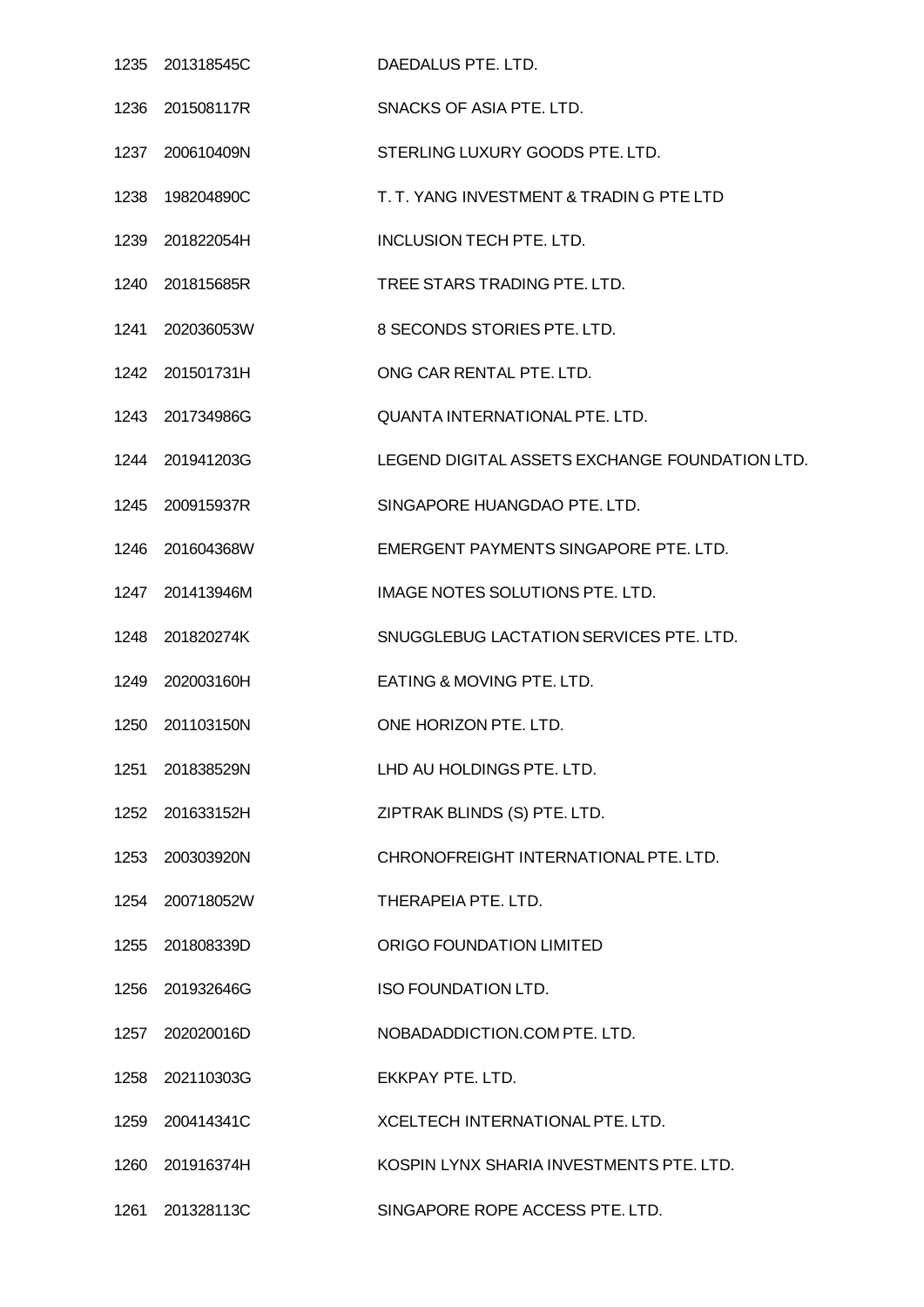| 1262 202100471K  | PYRIMID STUDIOS PRIVATE LIMITED                  |
|------------------|--------------------------------------------------|
|                  | WHITE ART CREATIONS PTE. LTD.                    |
| 1264 202001722N  | C&Y PTE. LTD.                                    |
|                  | KIN ATHLETICA PTE. LTD.                          |
| 1266 201926325N  | URSA CONSTELLATION CAPITAL PTE. LTD.             |
| 1267 201839195W  | SC JOHN & PARTNERS PTE. LTD.                     |
| 1268 202003501C  | MOEDA PTE. LTD.                                  |
| 1269  199005573Z | <b>CORMIC TECHNOLOGY PTE LTD</b>                 |
| 1270 201800153D  | BYTE PATH PTE. LTD.                              |
| 1271 201806080M  | THE BUSYBODY SPACE PTE, LTD.                     |
| 1272 201301514Z  | RELIANCE CAPITAL GROUP PTE. LTD.                 |
| 1273 201312016D  | ORIENTAL PROPERTIES PTE. LTD.                    |
| 1274 200401898G  | <b>VCIDEX SINGAPORE PTE, LTD.</b>                |
| 1275 201511892H  | MAGNUM DEVELOPMENTS PTE. LTD.                    |
| 1276 201823065H  | <b>ICERTIS PTE. LTD.</b>                         |
| 1277 202019743Z  | WINEER INDUSTRY PTE, LTD.                        |
| 1278 201533030D  | OMNAMOV GLOBAL PTE. LTD.                         |
| 1279 201911018K  | INTERIOR INFORMATION MODEL (SINGAPORE) PTE. LTD. |
| 1280 201925709N  | FGLC PTE. LTD.                                   |
| 1281 201527431Z  | <b>INERGIA PRIVATE LIMITED</b>                   |
| 1282 201222571M  | THINKTANK LEARNING CENTRE PTE. LTD.              |
| 1283 202002862R  | ATHENALLY PTE. LTD.                              |
| 1284 201934750C  | EVERBRIGHT WAVE PTE. LTD.                        |
| 1285 201824698D  | POINTSET (SINGAPORE) PTE. LTD.                   |
| 1286 201811797Z  | SYMPHONIC CAPITAL PTE. LTD.                      |
| 1287 201813009W  | SING CHAMPION PTE. LIMITED                       |
| 1288 201002763G  | FRENCH EXPRESS PTE. LTD.                         |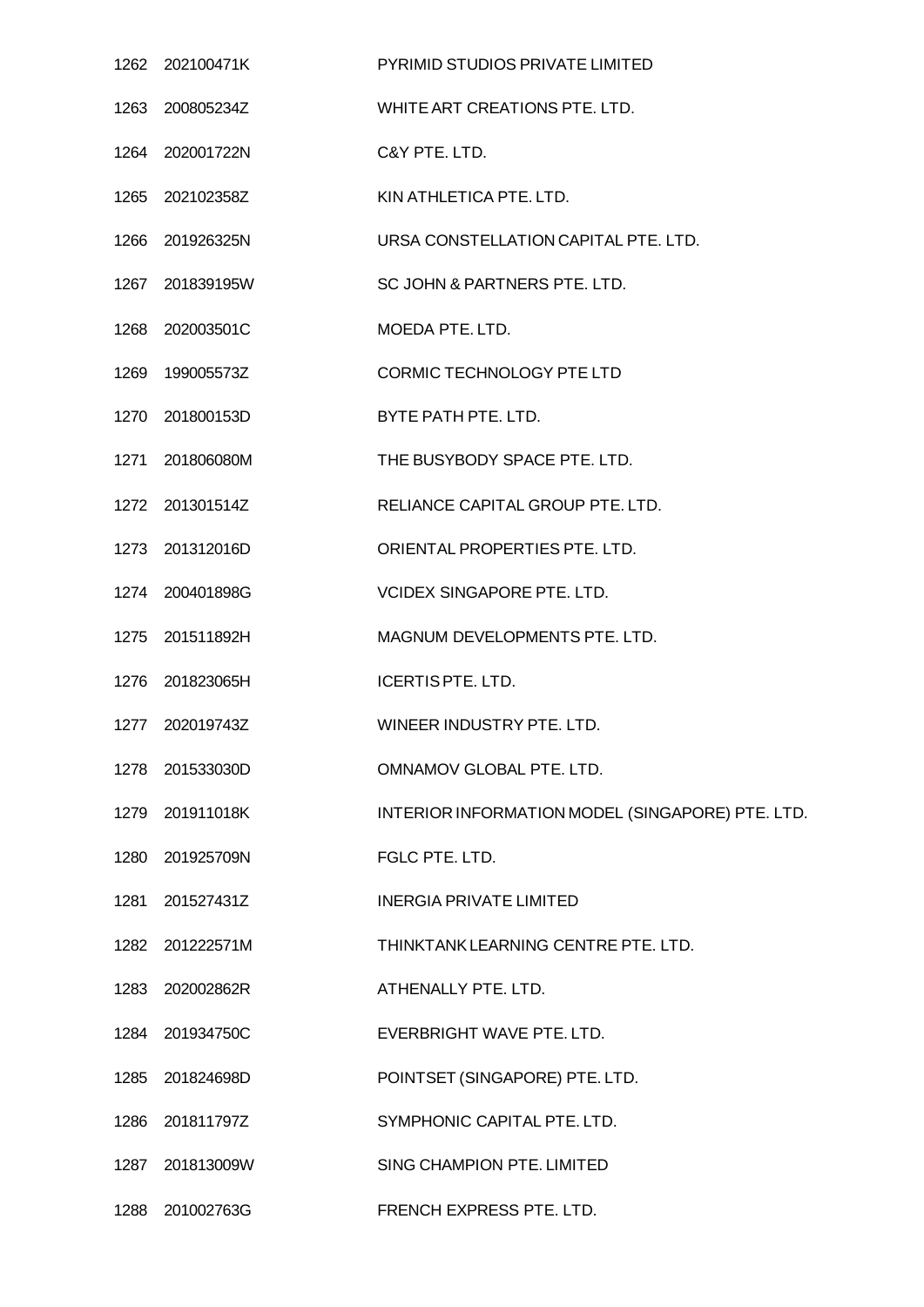| 1289 202016074W | OFFIRMIT GLOBAL PTE. LTD.                     |
|-----------------|-----------------------------------------------|
| 1290 201927785E | EUQEE PTE. LTD.                               |
| 1291 202029936G | SAVERSECRETS PTE. LTD.                        |
| 1292 201840828N | WIRTH TECH PTE. LTD.                          |
| 1293 202000366N | SABO PTE. LTD.                                |
| 1294 201828750E | HORNET TECHNOLOGY PTE, LTD.                   |
| 1295 201840001R | BINYU TRADING PTE. LTD.                       |
| 1296 201725390E | PREMIUM RESOURCES SERVICE PTE, LTD.           |
| 1297 201807528M | YUN WANG TECHNOLOGY PTE. LTD.                 |
| 1298 201925863Z | ALOTAIBI INTERNATIONAL TRADING PTE. LTD.      |
| 1299 202023917N | YEA'S PTE. LTD.                               |
| 1300 201842584R | HEDLEY CHASE PTE. LTD.                        |
| 1301 201705395D | KAILASH UNAVAGAM PTE. LTD.                    |
| 1302 201334396W | PORRIDGE PARADISE PTE. LTD.                   |
| 1303 202018292D | BAYAJTATU PTE. LTD.                           |
| 1304 201222787Z | FIRST HR PTE, LTD.                            |
| 1305 202028754E | SUNGLO PTE. LTD.                              |
| 1306 201108290C | EURSGD PTE. LTD.                              |
| 1307 201901807E | GAEA MEDIA PTE. LTD.                          |
| 1308 201719877R | 1872 INTERNATIONAL PTE. LTD.                  |
| 1309 201734342E | SOMA GREEN SINGAPORE PTE. LTD.                |
| 1310 202004045Z | LEONAUS PTE. LTD.                             |
| 1311 201932825Z | EURO GLOBAL ENGINEERING CONSULTANCY PTE. LTD. |
| 1312 200803886Z | SNOW BIRD CAPITAL MANAGEMENT PTE. LTD.        |
| 1313 202000216R | QUANSHAN TOURISM DEVELOPMENT PTE. LTD.        |
| 1314 201703918H | WESTGASOIL PTE. LTD.                          |
| 1315 201618498N | <b>BEL AVENIR PTE. LTD.</b>                   |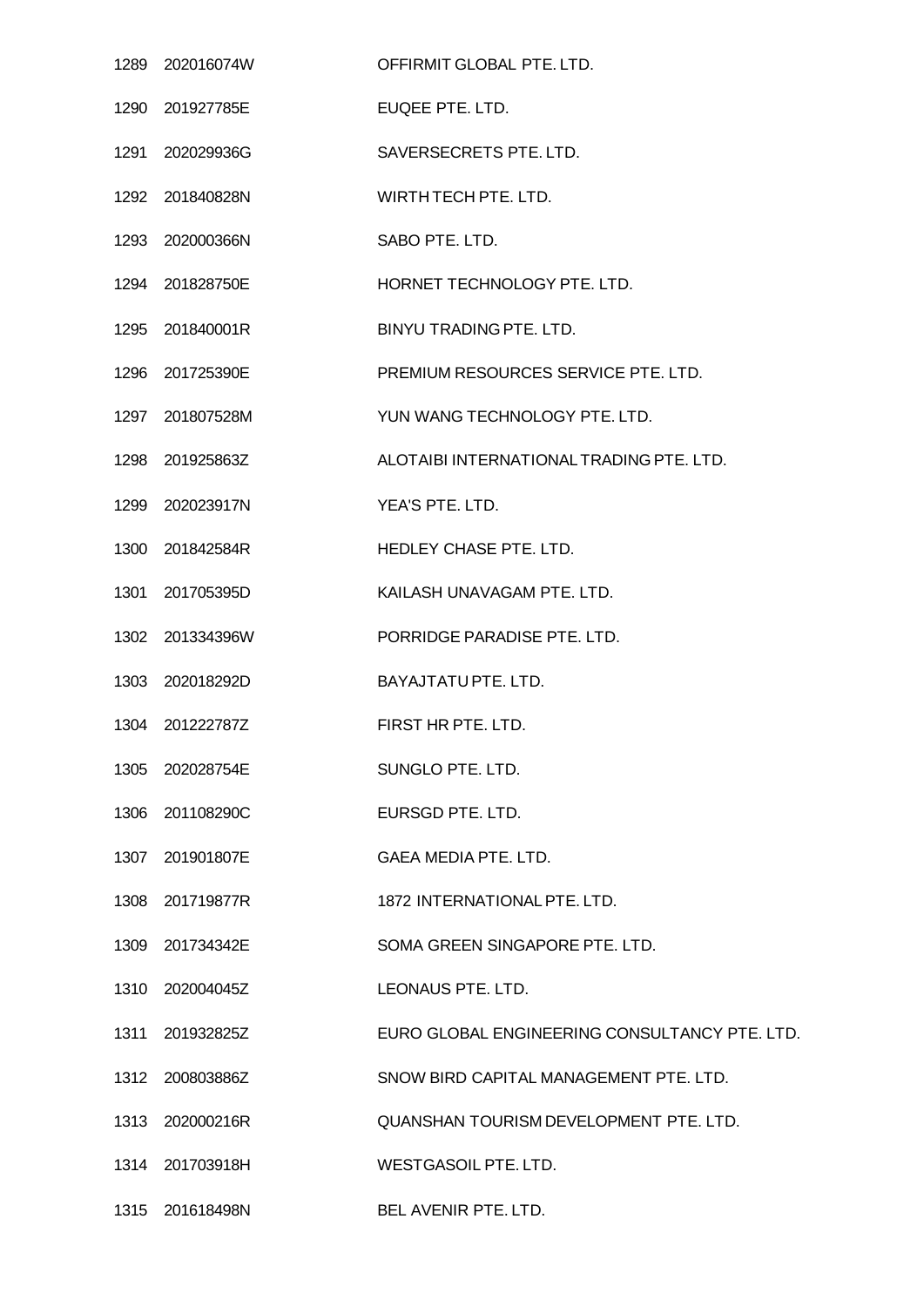| 1316 201021952M  | ASIAN TRUCKER SINGAPORE PTE, LTD.           |
|------------------|---------------------------------------------|
| 1317 201231547C  | BULL DRAGON INVESTMENTS PTE. LTD.           |
| 1318  198704050M | UNICON MANAGEMENT & CONSULTANTS (S) PTE LTD |
| 1319 201437256E  | TAAMKRU PTE. LTD.                           |
| 1320 201827398H  | MAX INNOVATECH PTE. LTD.                    |
| 1321 201529002G  | SAVOURING PTE. LTD.                         |
| 1322 201725968C  | BR PLEXUS PTE. LTD.                         |
| 1323 201918945C  | CK ENTERPRISE PTE. LTD.                     |
| 1324 201823050C  | CRE8 HAIR STUDIO PTE. LTD.                  |
| 1325 200817638M  | FRIDGE MAKER (S) PTE. LTD.                  |
| 1326 201935845N  | BRIG SHIPPING PTE. LTD.                     |
| 1327 202031753W  | PINE CABLE PTE. LTD.                        |
| 1328 201809669C  | TORQ-COMM ASIA PTE. LTD.                    |
| 1329 200808768D  | HEALTH SERVICES INTERNATIONAL PTE. LTD.     |
| 1330 201920868M  | VERGETECH PTE. LTD.                         |
| 1331 201634516R  | MR J DINER PTE. LTD.                        |
| 1332 201812202N  | <b>HOOAH FOUNDATION LTD.</b>                |
| 1333 201504422M  | ALTIS GLOBAL ENGINEERING PTE. LTD.          |
| 1334 201816197N  | DESIGN DEVELOP PTE. LTD.                    |
| 1335 201815246W  | SOUTH FRONTIER PTE. LTD.                    |
| 1336 201734658G  | ONE INTERNATIONAL HEAVY EQUIPMENT PTE. LTD. |
| 1337 201810802H  | KAD STUDIO PTE. LTD.                        |
| 1338 201621005M  | <b>GRAVITON TECHNOLOGY PTE. LTD.</b>        |
| 1339 201721309D  | BOTTOS FOUNDATION LTD.                      |
| 1340 202025910K  | SHANDONG YIJIA SMART HOME PTE, LTD.         |
| 1341 201113124W  | TSOPOT PTE. LTD.                            |
| 1342 201902124M  | PLASTICASH PTE. LTD.                        |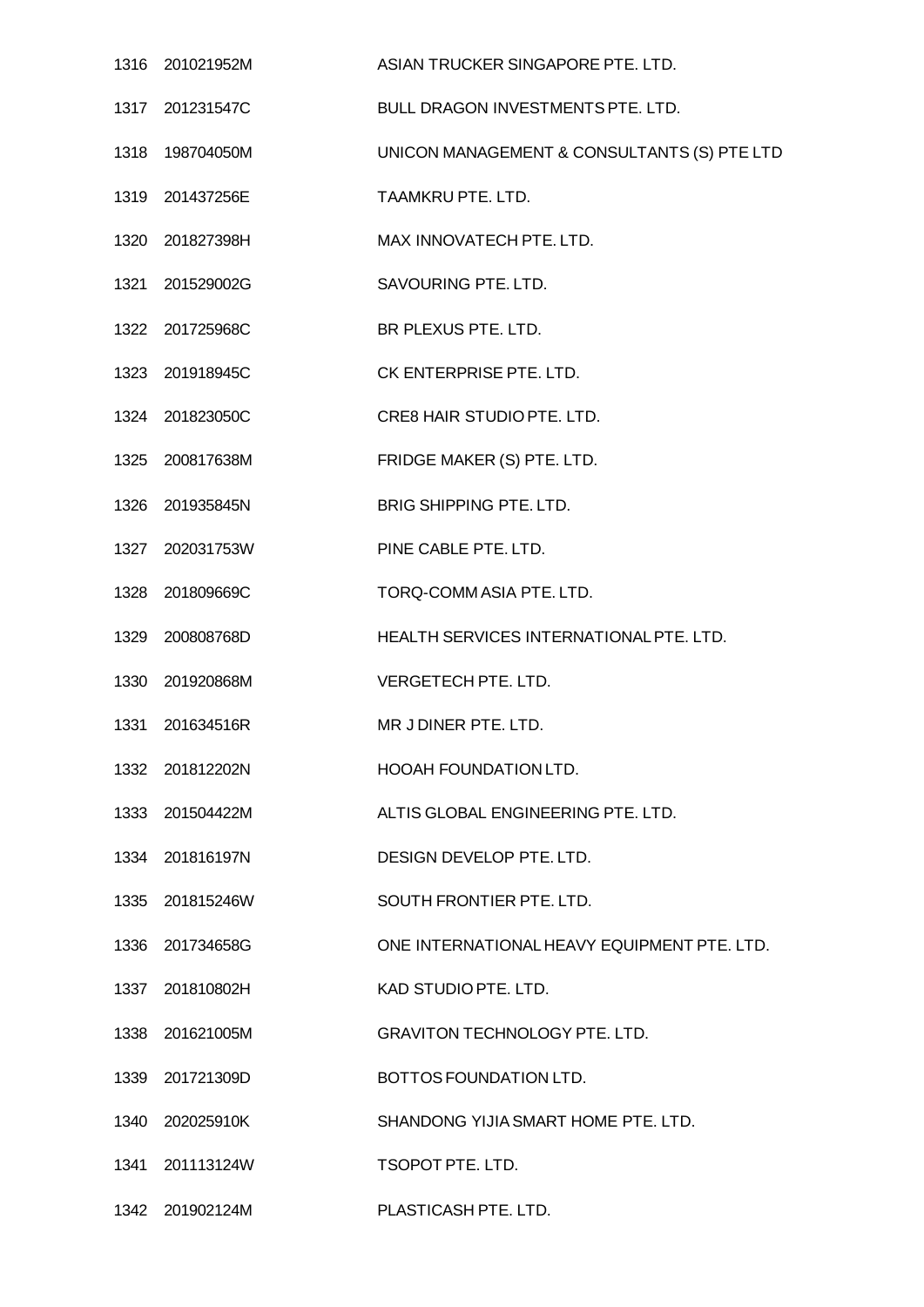| 1343 201826564Z | <b>VOLITUDE PTE. LTD.</b>               |
|-----------------|-----------------------------------------|
| 1344 201932255K | THECHARTS PTE. LTD.                     |
| 1345 201430670H | NED SET PTE. LTD.                       |
| 1346 201822902N | BRANWOOD (V08) PTE. LTD.                |
| 1347 201534286W | AIRVIEW PTE, LTD.                       |
| 1348 201835064H | MENG GU DA YING PTE. LTD.               |
| 1349 201003182K | ONTRACK ADVISORY PTE, LTD.              |
| 1350 201003488Z | AXIS CONNECT MANAGEMENT PTE. LTD.       |
| 1351 201821400D | CEN FOUNDATION LTD.                     |
| 1352 201201543D | YHP PTE. LTD.                           |
| 1353 198804199Z | <b>SAGER PTE LTD</b>                    |
| 1354 201831391M | VIVAGREEN GLOBAL PTE. LTD.              |
| 1355 201942768G | INNOFLEET SOLUTIONS PTE. LTD.           |
| 1356 202006936C | AQUADIBLES PTE. LTD.                    |
| 1357 201914983E | THE EVENT FOLKS PTE. LTD.               |
| 1358 201729361D | MARVIL56 PTE, LTD.                      |
| 1359 201203921G | SOUTH NATURAL INTERNATIONAL PTE. LTD.   |
| 1360 201917713R | D LIT REAL ESTATE PTE. LTD.             |
| 1361 201941937K | BROTHERS SEAFOOD PTE. LTD.              |
| 1362 201813389D | STRATEGIC BUSINESS GLOBAL PTE. LTD.     |
| 1363 201620349N | <b>BARIS BISTRO &amp; BAR PTE. LTD.</b> |
| 1364 200916426R | EMERGER PTE, LTD.                       |
| 1365 200611552M | SMARTTECH PTE. LTD.                     |
| 1366 202106252E | DAUNTLESS INSURANCE PTE. LTD.           |
| 1367 200707393H | KINGSHIP RESOURCES PTE. LTD.            |
| 1368 201608800M | S & S FAR EAST (S) PTE. LTD.            |
| 1369 201831231C | TOGETHER ALL SINGAPORE (TAS) PTE. LTD.  |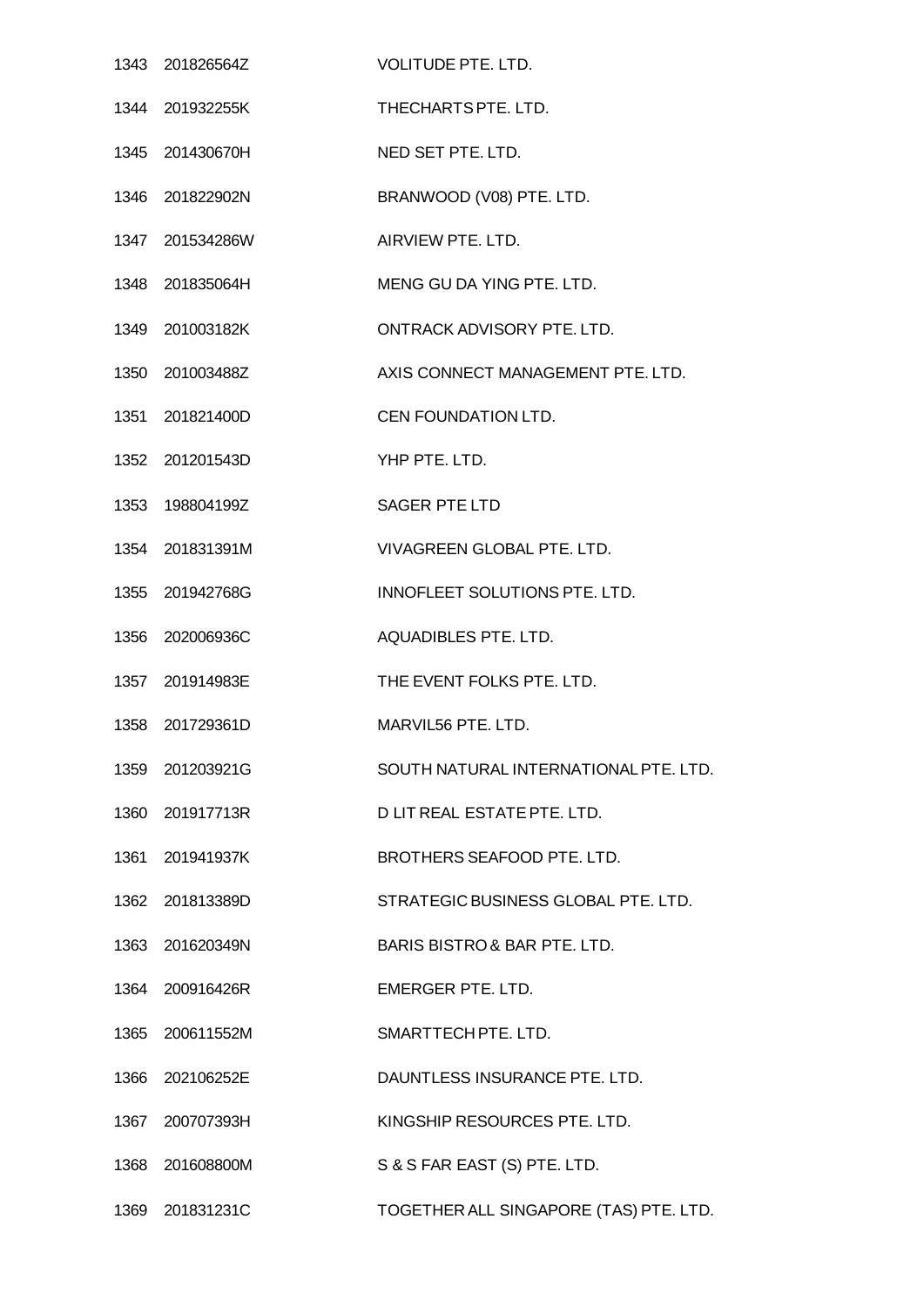| 1370 200605637D | ARTOS VENTURES PTE, LTD.                  |
|-----------------|-------------------------------------------|
| 1371 200913517Z | MEDSOCIETY PTE. LTD.                      |
| 1372 201834455H | <b>HASHED AUDIENCES PTE, LTD.</b>         |
| 1373 201830763W | APSPLUS PTE. LTD.                         |
| 1374 201202857Z | THE INK ROOM PTE. LTD.                    |
| 1375 202032521E | <b>GU JIA KO PTE. LTD.</b>                |
| 1376 200811967E | <b>GREEDYGUMS PTE. LTD.</b>               |
| 1377 202021804C | WOLFAMILY PTE. LTD.                       |
| 1378 200915209W | IPS SEARCH PTE. LTD.                      |
| 1379 201602209E | MONEY N MIND PTE. LTD.                    |
| 1380 201531051G | LINZ CONSULTANCY PTE, LTD.                |
| 1381 202032601N | DING FENG XIANG CATERING PTE. LTD.        |
| 1382 201905163C | EAGLESFORD ENTERTAINMENT PTE. LTD.        |
| 1383 201322617Z | DOEMYANMAR PTE, LTD.                      |
| 1384 202002524D | PINEDESK (S) PTE. LTD.                    |
| 1385 200604422K | <b>3LASER PTE, LTD.</b>                   |
| 1386 201814664D | AMBROSIA FOOD PRIVATE LIMITED             |
| 1387 201608210W | STUDY QUERY PTE. LTD.                     |
| 1388 201613392M | SING SULSEL INVESTMENT HOLDINGS PTE. LTD. |
| 1389 201815981R | HUA TING CULTURE PTE. LTD.                |
| 1390 201933988Z | SNNA PTE, LTD.                            |
| 1391 201816848D | IMAGE GLOBAL PTE. LTD.                    |
| 1392 201836513D | AIRGATE LOGISTICS SG PTE. LTD.            |
| 1393 201841420E | MOTION MARKETING SERVICES PTE. LTD.       |
| 1394 201723169D | EURO MULTI TRADING PTE. LTD.              |
| 1395 201831885R | LEARN ANYWHERE PTE, LTD.                  |
| 1396 202000421D | H & T HOLDINGS (PTE. LTD.)                |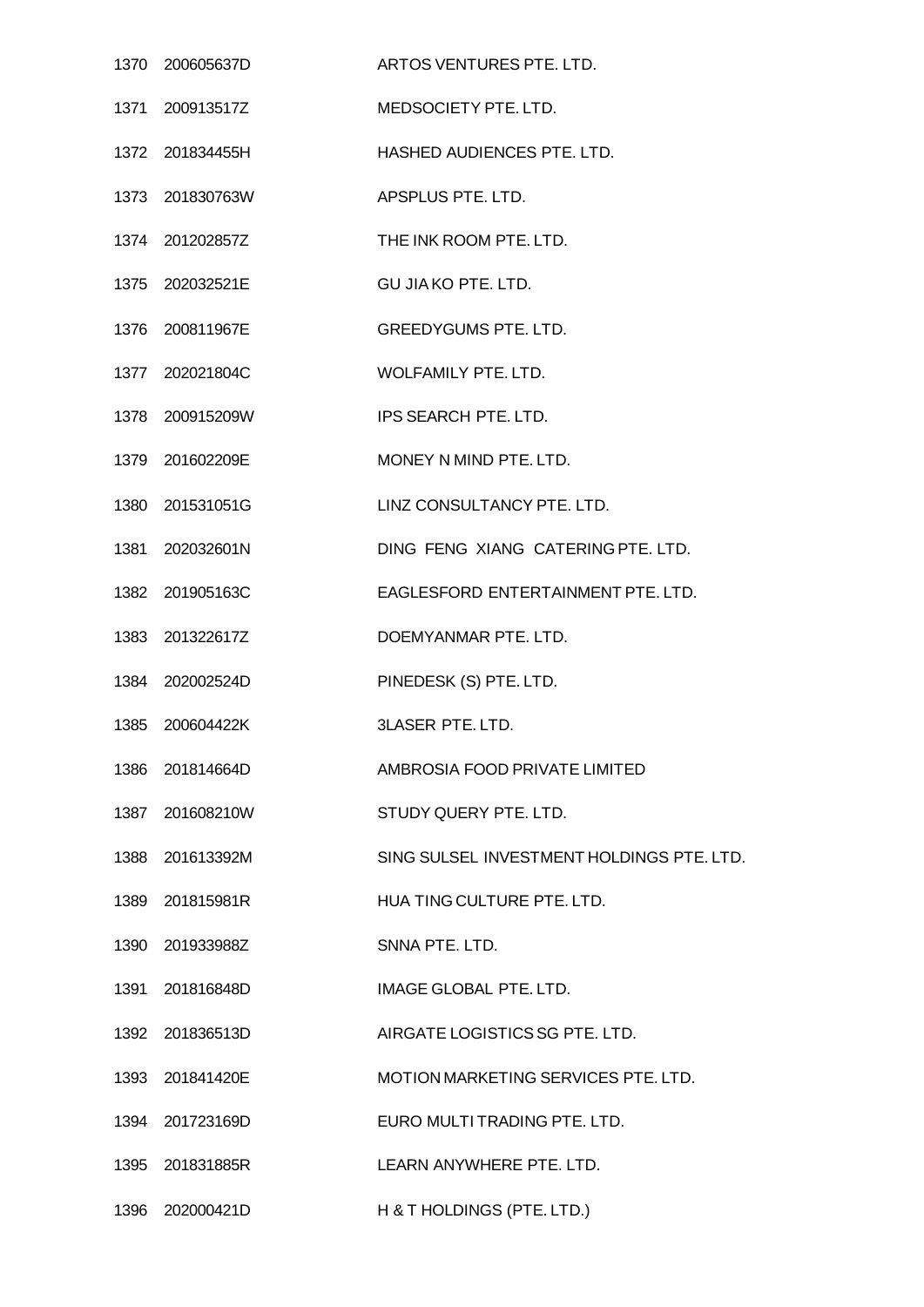|      | 1397 201920887G | TAN ZAN PTE, LTD.                                |
|------|-----------------|--------------------------------------------------|
|      | 1398 201226431M | EVERGREEN BUILDERS & SECURITY PTE. LTD.          |
|      | 1399 201721893E | RISING SPARKS LEARNING PTE. LTD.                 |
|      | 1400 201500934N | GLOBAL ALLIANCE RESOURCE PTE. LTD.               |
| 1401 | 200619500W      | OCEAN SHIPPING PTE. LTD.                         |
|      | 1402 201601050E | ACCXEC MANAGEMENT SERVICES PTE. LTD.             |
|      | 1403 202118069R | ADELLAR CONSULTANTS PTE. LTD.                    |
|      | 1404 202033378M | XIN WEN LAN PTE. LTD.                            |
|      | 1405 201616245R | FAITH EDUCARE CENTRE @RIVERVALE PTE. LTD.        |
|      | 1406 201022808R | ROSEWOOD PTE. LTD.                               |
|      | 1407 202023479Z | REVELATION LOGISTICS PTE. LTD.                   |
|      | 1408 201200236D | IMAG GLOBAL RESOURCES PTE. LTD.                  |
|      | 1409 201822146M | SRI ESWARA TRANSPORT PTE. LTD.                   |
|      | 1410 201308349W | WATER COLOURS EDUCATION PTE. LTD.                |
|      | 1411 201908217E | <b>VB2U SINGAPORE PTE. LTD.</b>                  |
| 1412 | 202030685G      | GLO WORKS PTE. LTD.                              |
|      | 1413 201814353R | RAJA AMPAT CAPITAL PTE. LTD.                     |
|      | 1414 202015745R | REALWOOKS PTE. LTD.                              |
|      | 1415 201715438M | TORA PTE. LTD.                                   |
|      | 1416 201503911E | FIGHTKRU INTERNATIONAL PTE. LTD.                 |
|      | 1417 201719920K | RAPID HOLDINGS 3 PTE. LTD.                       |
|      | 1418 201317349Z | RENAIS CHAMP PTE. LTD.                           |
|      | 1419 201840584D | TEA.BOX PTE. LTD.                                |
|      | 1420 201920592C | SINGAPORE SUNSHINE INTERNATIONAL TRADE PTE. LTD. |
|      | 1421 202103180W | FUNDACION OSB PTE. LTD.                          |
|      | 1422 198001785M | SYSTEMS STRATEGIES & SOLUTIONS (S) PTE. LTD.     |
|      | 1423 201807087E | TRAVEL FOUNDATION LIMITED                        |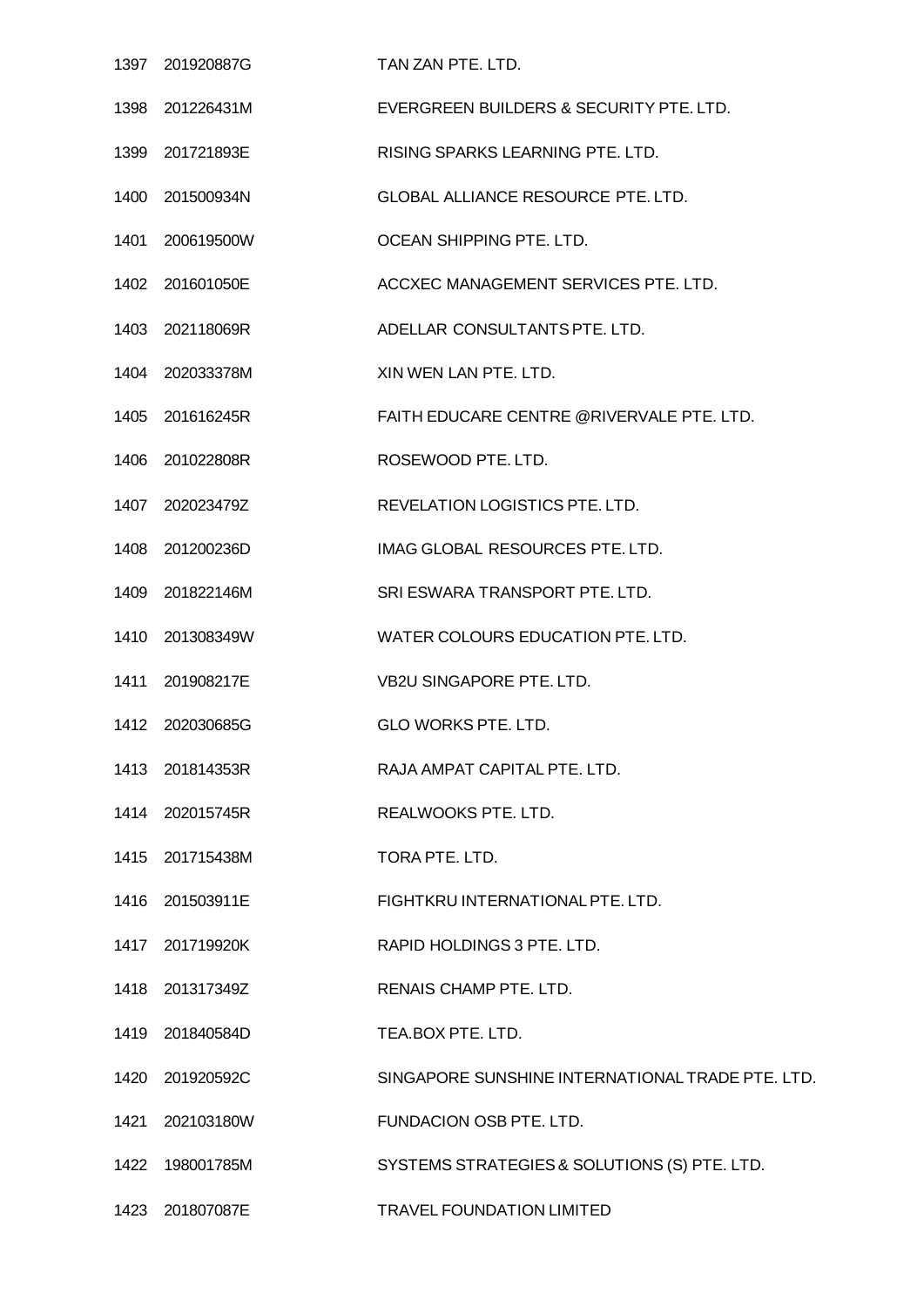|      | 1424 201205448H | EXITO (PTE.) LTD.                   |
|------|-----------------|-------------------------------------|
|      | 1425 201906305M | MOOOFARM PTE. LTD.                  |
|      | 1426 201801364M | RETAIL ARBITRAGEURS PRIVATE LIMITED |
|      | 1427 198905471K | SIGMOID SYSTEMS (S) PTE LTD         |
|      | 1428 201407335H | SUCCESSSINGAPORE (PTE. LTD.)        |
|      | 1429 201132855H | <b>GRID CONNECT PRIVATE LIMITED</b> |
|      | 1430 201615358Z | AWARD ATELIER PTE, LTD.             |
|      | 1431 201630646D | JAN HOSPITALITY PTE, LTD.           |
|      | 1432 202011354N | DELONIX REGIA TRADING PTE. LTD.     |
|      | 1433 201434492M | URBAN CARPENTERS PTE. LTD.          |
|      | 1434 202111100C | BREAKTHRUSELF PTE. LTD.             |
| 1435 | 200505705N      | WORLD BRAND PTE. LTD.               |
| 1436 | 201706577E      | YUNKE PTE. LTD.                     |
|      | 1437 201838999C | STARTING LINE EDUTEC PTE. LTD.      |
|      | 1438 201918276H | ULTRANET COACHING PTE. LTD.         |
|      | 1439 201926994Z | AARIEN PTE, LTD.                    |
| 1440 | 201302738N      | W2MOBILE PTE, LTD.                  |
|      | 1441 201420693H | HWEE HONG ENTERPRISE PTE. LTD.      |
| 1442 | 202018365M      | PRIME INSIGHTS PTE, LTD.            |
| 1443 | 201324406Z      | MILAN ECO WOOD PTE, LTD.            |
|      | 1444 198501678R | BARBARELLA ENTERTAINMENT PTE LTD    |
|      | 1445 201906099G | SINO GENERAL TRADING PTE, LTD.      |
| 1446 | 200816872K      | CRYSTAL PUB ENTERTAINMENT PTE. LTD. |
|      | 1447 200516649H | AOSAI DIGITAL TECHNOLOGY PTE. LTD.  |
| 1448 | 201900601N      | THINKWARE DASH CAM PTE, LTD.        |
|      | 1449 201900342M | CLOUD INTERNATIONAL PTE. LTD.       |
| 1450 | 201939826E      | ASIA GLOBAL LOGISTICS PTE. LTD.     |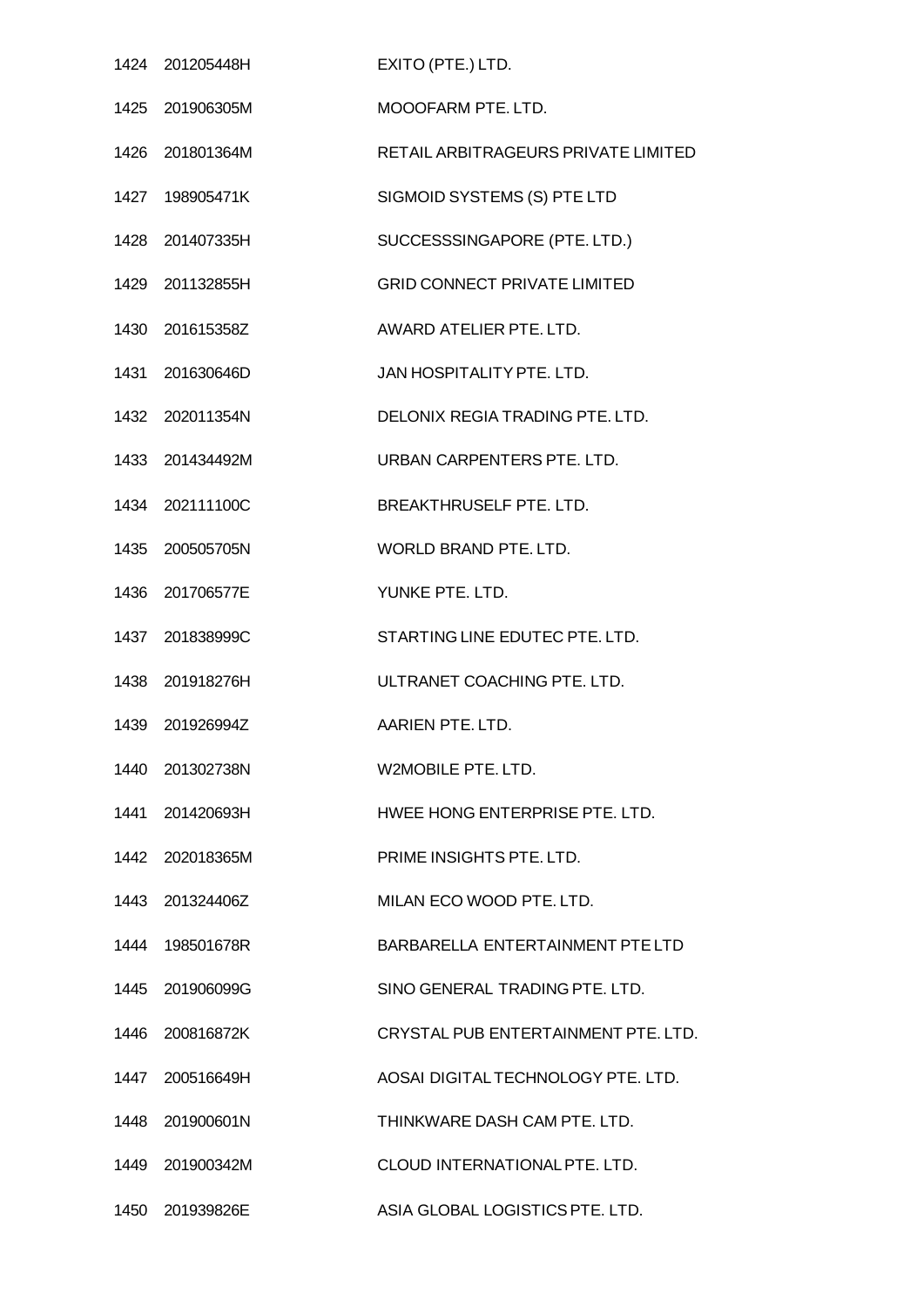|      | 1451 201705615E | MAURICE PAUL ENTERPRISE PRIVATE LIMITED |
|------|-----------------|-----------------------------------------|
|      | 1452 201925134K | ONBRAND PTE. LTD.                       |
|      | 1453 202019822W | 64TI PTE. LTD.                          |
|      | 1454 201725558K | HANTIAN INTERNATIONAL TRADING PTE. LTD. |
|      | 1455 201420356G | ILLMER MEDIA CONSULTING PTE. LTD.       |
|      | 1456 201017453K | SIM LIAN (TAMPINES CENTRAL) PTE. LTD.   |
|      | 1457 202010082K | COSIGN & TRUST LOGISTICS PTE. LTD.      |
|      | 1458 201624394H | SREE LOTUS PTE. LTD.                    |
|      | 1459 201732149Z | RIGZONE PTE LTD PTE. LTD.               |
|      | 1460 201509444C | TECH SECURE PTE. LTD.                   |
|      | 1461 200000723W | ITT GLOBAL LEARNING PTE. LTD.           |
|      | 1462 202010584E | VENCIS (SINGAPORE) PTE. LTD.            |
|      | 1463 201022105C | CARABOBO SHIPPING PTE. LTD.             |
|      | 1464 202033198H | LI TANSI PTE. LTD.                      |
|      | 1465 201600377N | CSEC ASIA PTE. LTD.                     |
| 1466 | 201934004Z      | REGIANCE CORP PTE. LTD.                 |
|      | 1467 201321558K | RED PLANET HOLDINGS (KOREA) PTE. LTD.   |
|      | 1468 201712223G | A5KYOO PTE. LTD.                        |
|      | 1469 202012495G | ROSEWOOD GIFT & HAMPER PTE. LTD.        |
|      | 1470 201416396W | AZURE SKY INVESTMENTS 23 PTE. LTD.      |
|      | 1471 201729109E | KALOS TECH PTE, LTD.                    |
|      | 1472 201022169C | QINGJIAN REALTY (PUNGGOL) PTE. LTD.     |
|      | 1473 201812239H | ALTERED STATE INDUSTRIES PTE. LTD.      |
|      | 1474 201831769Z | KINGLY HOLDINGS PTE. LTD.               |
|      | 1475 201720297E | BARCOVA 9 PTE. LTD.                     |
|      | 1476 201330539W | ML RECOVERY PTE. LTD.                   |
|      | 1477 201735943Z | FLIBAS PTE. LTD.                        |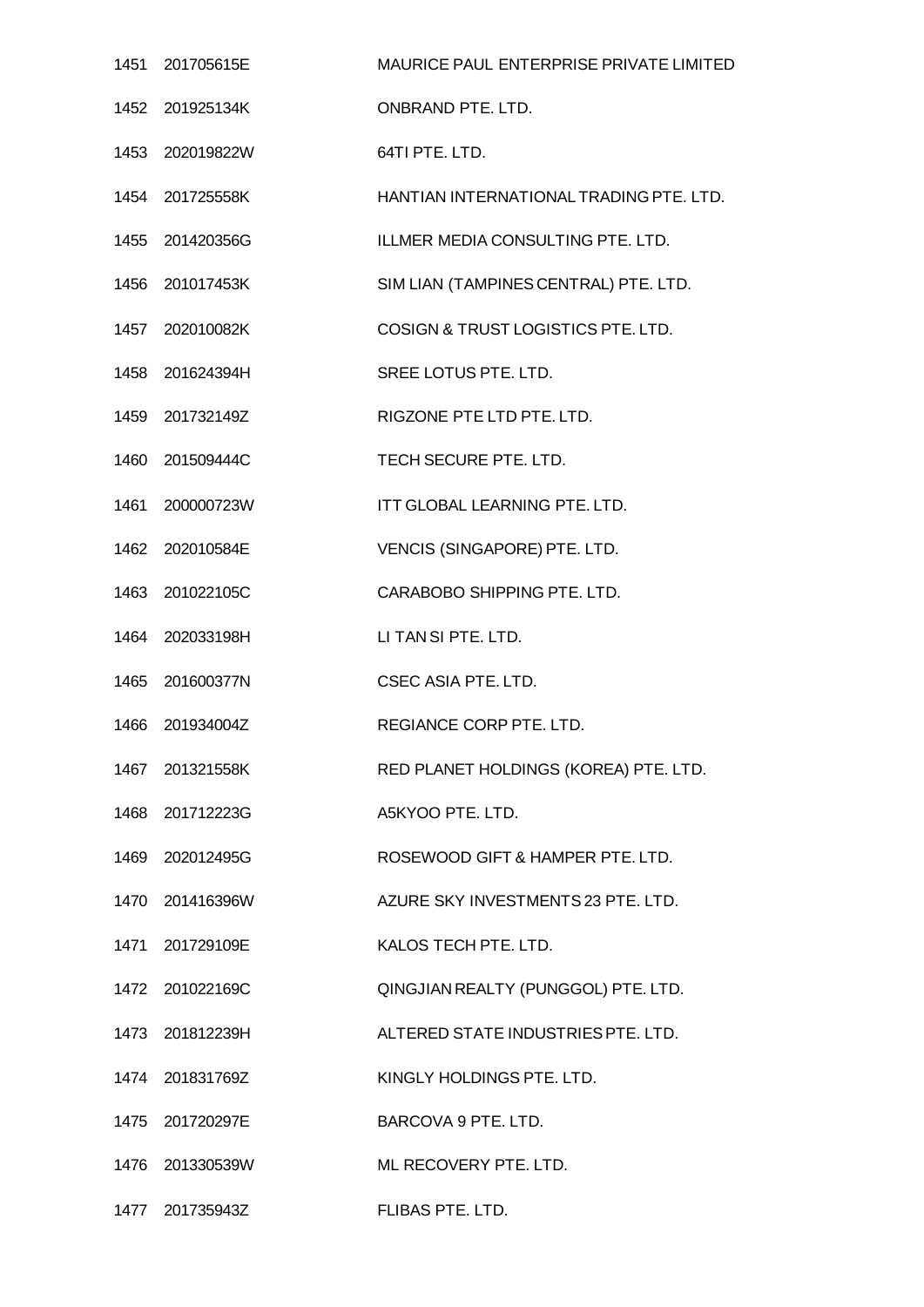| 1478 201802123W | CW PROPERTY MANAGEMENT PTE. LTD.       |
|-----------------|----------------------------------------|
| 1479 201941552D | BITWATCH FOUNDATION LTD.               |
| 1480 201702384K | RAMPART INVESTMENTS PTE. LTD.          |
| 1481 201920540R | <b>GROWING BEANS PTE. LTD.</b>         |
| 1482 201613948C | D'ARTIST PTE. LTD.                     |
| 1483 201315128C | OHAIRTODAY PTE. LTD.                   |
| 1484 201910848H | FONODIO PTE. LTD.                      |
| 1485 201941140K | PEACE ASSETS PTE. LTD.                 |
| 1486 201223201R | BERKSHIRE INVESTMENT PTE, LTD.         |
| 1487 201728032R | HOSTOON TRADING PTE. LTD.              |
| 1488 201917982D | <b>GOLD STAR MINING PTE, LTD.</b>      |
| 1489 201628943G | CMB OCEAN 7 LEASING COMPANY PTE. LTD.  |
| 1490 202023337M | <b>ECOMM SUPP PTE. LIMITED</b>         |
| 1491 201901501R | DROOL PTE. LTD.                        |
| 1492 199409597H | <b>CASTLEMAINE PTE, LTD.</b>           |
| 1493 202027085R | WARDEN HEALTH TECHNOLOGIES PTE, LTD.   |
| 1494 201013665H | RJ KIMBELLE PTE. LTD.                  |
| 1495 202116698W | SHAOFEN STUDIOS PTE. LTD.              |
| 1496 201808735W | AAVRI MANAGEMENT PTE. LTD.             |
| 1497 201407991H | MAKAN BUDDIES PTE. LTD.                |
| 1498 201940964Z | BTFUN FOUNDATION LTD.                  |
| 1499 201916741R | HERITAGE CAPITAL VENTURE PTE. LTD.     |
| 1500 201629381E | INSIGATE PTE, LTD.                     |
| 1501 201909750H | FIVE G CLOUD FOUNDATION LTD.           |
| 1502 197500658H | WONDERLAND CHILDREN'S CLINIC PTE. LTD. |
| 1503 201328784H | CYRUS PROJECT PTE. LTD.                |
| 1504 201229822W | HAUTE ATELIER GROUP PTE. LTD.          |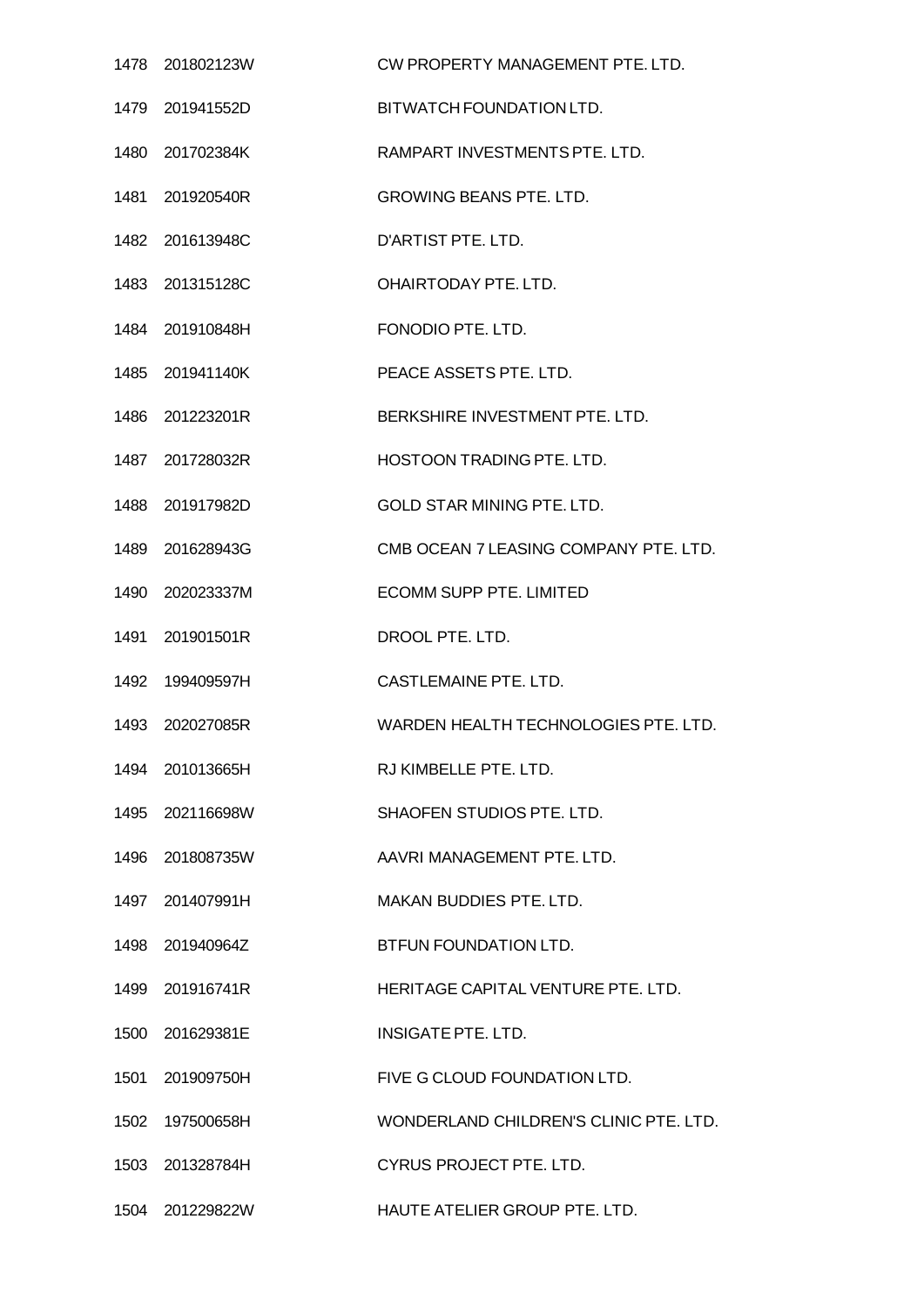| 1505 201626935D  | KS GLOBAL PTE. LTD.                                           |
|------------------|---------------------------------------------------------------|
| 1506 201604737G  | INITIATE COMMUNICATIONS PTE. LTD.                             |
| 1507 202017472K  | MODERNITY PTE, LTD.                                           |
| 1508 202021258C  | SINGAPORE TRANYA TECHNOLOGY PTE. LTD.                         |
| 1509 201320152K  | BRANU SINGAPORE PTE. LTD.                                     |
| 1510  197300247Z | LIVING CONCEPT PTE LTD                                        |
| 1511 201226737C  | THE WELL MEDIA GROUP PTE. LTD.                                |
| 1512 200806718G  | GOLDENFIELD DEVELOPMENT COMPANY PTE. LTD.                     |
| 1513 201837954Z  | NICHE DATA NETWORKS PTE. LTD.                                 |
| 1514 200703338C  | SUNSTAR INVESTMENTS PTE. LTD.                                 |
| 1515 201804297W  | MBS UNITED CONTRACTORS PTE. LTD.                              |
| 1516 199906812E  | CRYSTAL JADE (LA MIAN XIAO LONG BAO) PTE LTD                  |
| 1517 202015595K  | YAOFA SINGAPORE TRADING PTE. LTD.                             |
| 1518 201819025W  | DIVERSITEAM PTE. LTD.                                         |
| 1519 201921317C  | BMT FOUNDATION LTD.                                           |
| 1520 201921743N  | ALINDIA PHOTOGRAPHY PTE. LTD.                                 |
| 1521 201814061D  | THE CHINESE ELDERLY CULTURAL INDUSTRY FOUNDATION PTE.<br>LTD. |
| 1522 198903468C  | SZU I FASTENERS (S) PTE LTD                                   |
| 1523 201111904R  | THE RICE TABLE I PTE. LTD.                                    |
| 1524 201716943Z  | WORLD TOP ADVISORS PTE. LTD.                                  |
| 1525 202001971R  | BRIGHT MOON INDUSTRY TRADE PTE. LTD.                          |
| 1526 201929289H  | ESCUELA TRAVEL HACKING PTE. LTD.                              |
| 1527 201802076Z  | AAYAN ELECTRICAL & ENGINEERING PTE. LTD.                      |
| 1528 202016233E  | DOSE SG PTE. LTD.                                             |
| 1529 201536602D  | BOOKKEEPING COLLEGE PTE. LTD.                                 |
| 1530 201407405E  | BESTYLE COLLECTIONS PTE. LTD.                                 |
| 1531 201817454K  | PLATINUM SHENG PTE. LTD.                                      |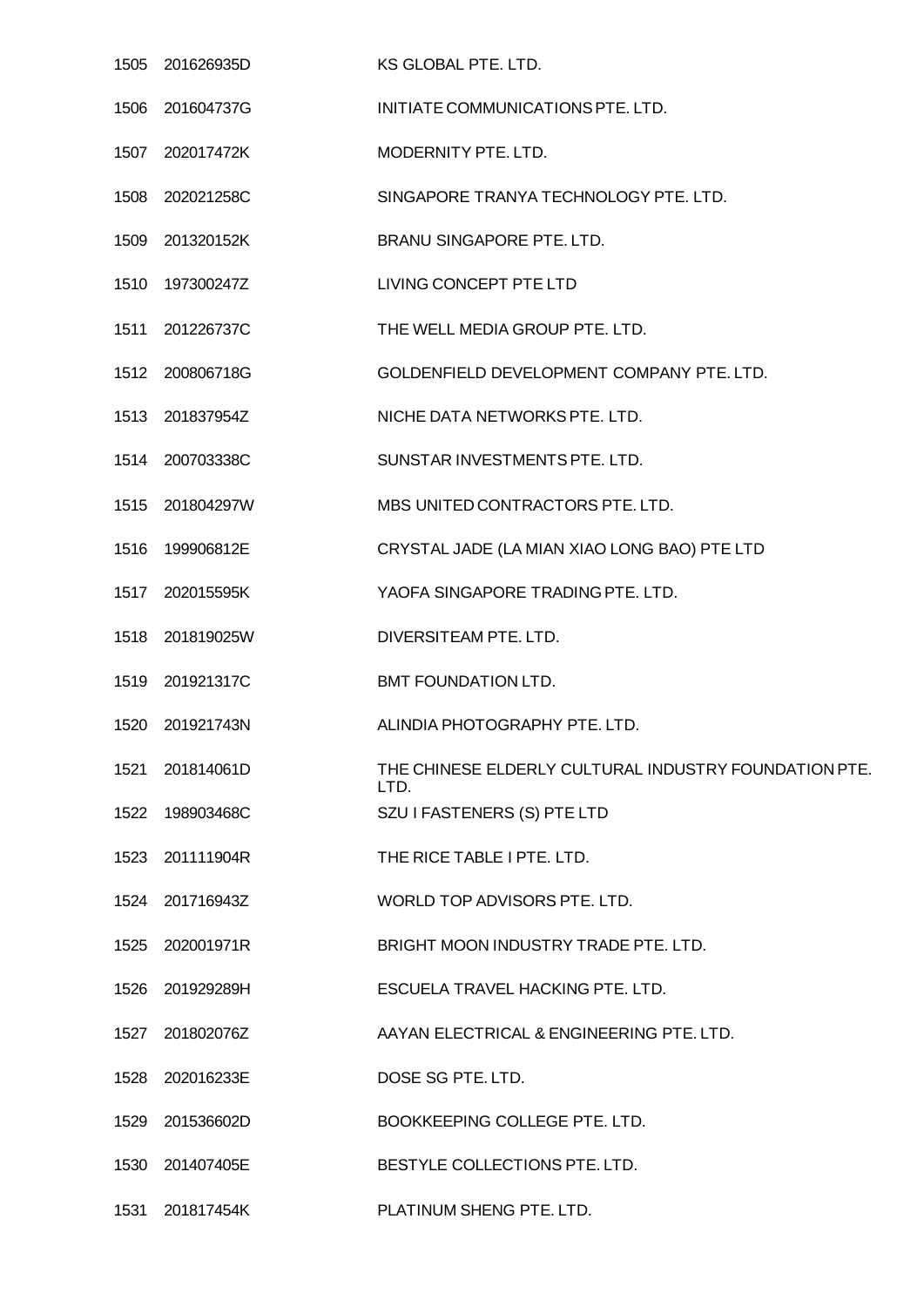|      | 1532 201726312C | SG GLOBAL TERRA DEVELOPMENT (PTE. LTD.)     |
|------|-----------------|---------------------------------------------|
|      | 1533 200721597Z | EAST STAR GLOBAL PTE. LTD.                  |
|      | 1534 201423248K | THREE X MEDIA PRODUCTION PTE. LTD.          |
|      | 1535 201532871E | CHIZZLE PTE. LTD.                           |
|      | 1536 202004734W | XINCHENG DAMEI PTE, LTD.                    |
|      | 1537 201927584E | SMILE HOMESHOPPING PTE. LTD.                |
|      | 1538 201618854W | VON AND ROM BABIES PRIVATE LIMITED          |
|      | 1539 201823707R | EDEN BDM PTE, LTD.                          |
|      | 1540 200813649K | STARASIA CAPITAL PTE. LTD.                  |
|      | 1541 201228869H | REINA MARINE SINGAPORE PTE. LTD.            |
|      | 1542 199505716D | <b>LEX LOCI PTE LTD</b>                     |
|      | 1543 201603755N | MIINY HOLDINGS PTE. LTD.                    |
|      | 1544 200409088H | JANTZEN SALON (CITY) PTE. LTD.              |
|      | 1545 201210271W | MASSFORD TRADING PTE. LTD.                  |
|      | 1546 201901417Z | SMART BRAND MANAGEMENT PTE. LTD.            |
|      | 1547 202031092R | <b>BUKIT BATOK 164 PTE, LTD.</b>            |
|      | 1548 201924321W | SD LOGISTICS PTE. LTD.                      |
|      | 1549 200205037C | MIAN ZHONG MIAN PTE. LTD.                   |
|      | 1550 201941979D | DEFINING IMPACT PTE. LTD.                   |
|      | 1551 201500370N | <b>GLORIOUS SEED PTE. LTD.</b>              |
|      | 1552 201312384N | QUBE GLOBAL SOFTWARE ASIA PACIFIC PTE. LTD. |
|      | 1553 201504960N | GOLDEN WAY GLOBAL SOLUTIONS PTE. LTD.       |
|      | 1554 198702174D | PACIFIC (IMP & EXP) PTE LTD                 |
|      | 1555 201723889K | SD TRADING & DISTRIBUTION PTE. LTD.         |
|      | 1556 199703038D | <b>KIRKLAND TRADING PTE LTD</b>             |
| 1557 | 201819836W      | EMBEDDED LEARNING PTE. LTD.                 |
|      | 1558 199600551M | UNI-LINK ENGINEERING PTE LTD                |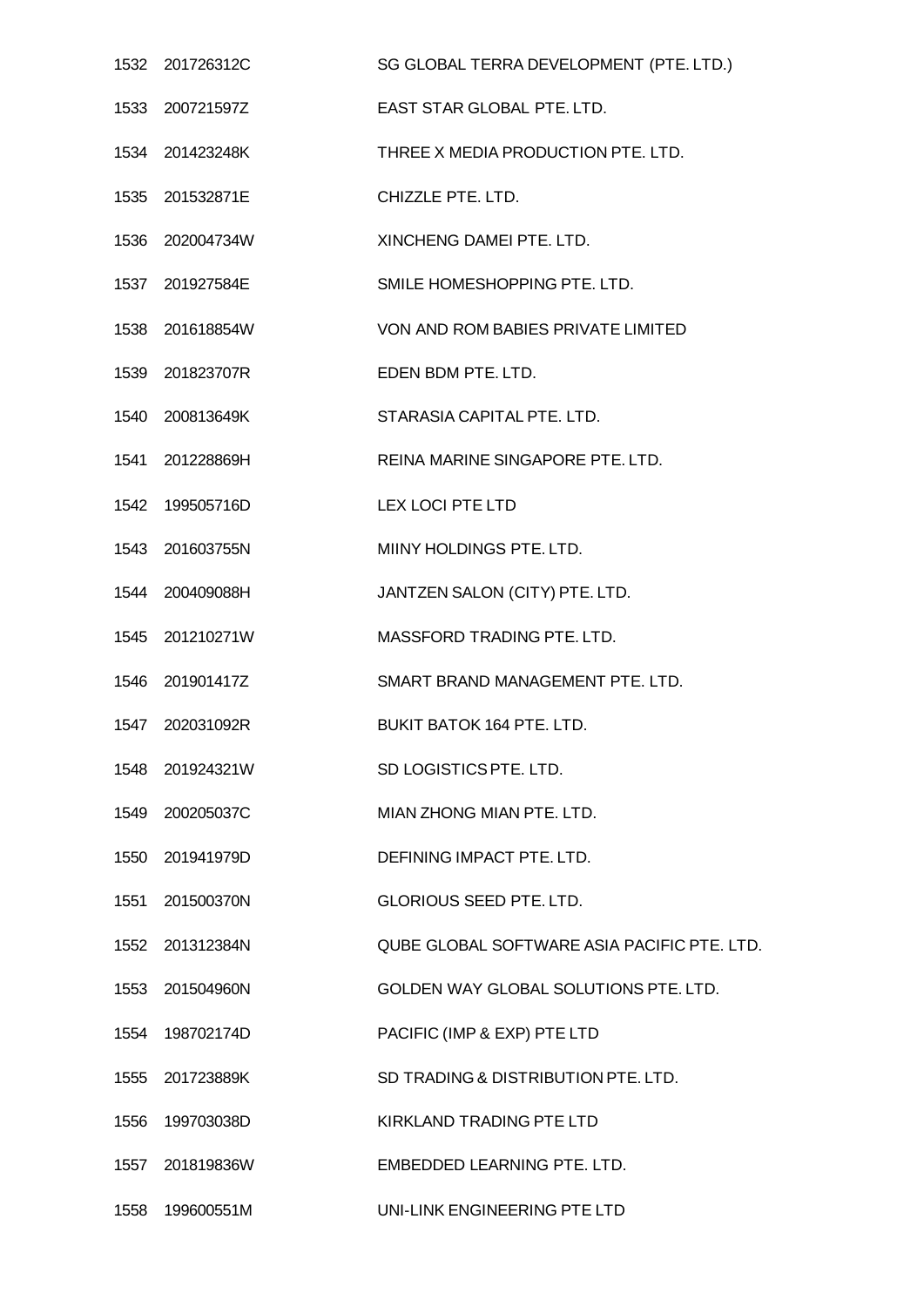|      | 1559 201720445H | SPA GLOBAL TRADE PTE. LTD.                       |
|------|-----------------|--------------------------------------------------|
|      | 1560 201108471R | ADCEM ASIA PTE. LTD.                             |
|      | 1561 202036664H | APAC TOMAHAWK PTE. LTD.                          |
|      | 1562 201724291E | VIGNESH TRADE PTE. LTD.                          |
|      | 1563 200709180G | QIAN WANG GENERAL CONTRACTOR & TRADING PTE. LTD. |
|      | 1564 201708391H | COOKIE DROP PTE. LTD.                            |
|      | 1565 201508172W | BRAND ACTION PTE. LTD.                           |
|      | 1566 201541470W | STAY VISTA SINGAPORE PTE. LTD.                   |
|      | 1567 201924348Z | WKM PTE. LTD.                                    |
|      | 1568 201230985M | JAS BURGER PTE. LTD.                             |
|      | 1569 201921268C | CMGV PTE. LTD.                                   |
|      | 1570 201911093W | TUITION PAPA PTE. LTD.                           |
|      | 1571 201818947Z | CRESCENT OFFSHORE PTE. LTD.                      |
|      | 1572 201306028E | GS F&B PTE. LTD.                                 |
|      | 1573 201814524W | SIPAS PTE. LTD.                                  |
|      | 1574 201724835Z | STRATCOMM SERVICES PTE. LTD.                     |
|      | 1575 201932086K | DIAMOND APPLE CO. PTE. LTD.                      |
|      | 1576 200812612Z | SAMSKARA PTE. LTD.                               |
|      | 1577 197401812N | K C MANAGEMENT PTE LTD                           |
|      | 1578 201840697D | <b>ENVISIGE PTE. LTD.</b>                        |
|      | 1579 201724498K | EBUSINESS GURU PTE. LTD.                         |
|      | 1580 202038617K | ARTHURAYS PTE. LTD.                              |
| 1581 | 202032003H      | <b>GOZILA PTE. LTD.</b>                          |
|      | 1582 201003404N | A CONTINUUM PTE. LTD.                            |
|      | 1583 201725479M | EXCEL CLAIMS CONSULTANCY PRIVATE LIMITED         |
|      | 1584 202007548N | SMARTSCAN MACHINE PTE. LTD.                      |
|      | 1585 201728055N | FAITH EDUCARE CENTRE @JURONG WEST PTE. LTD.      |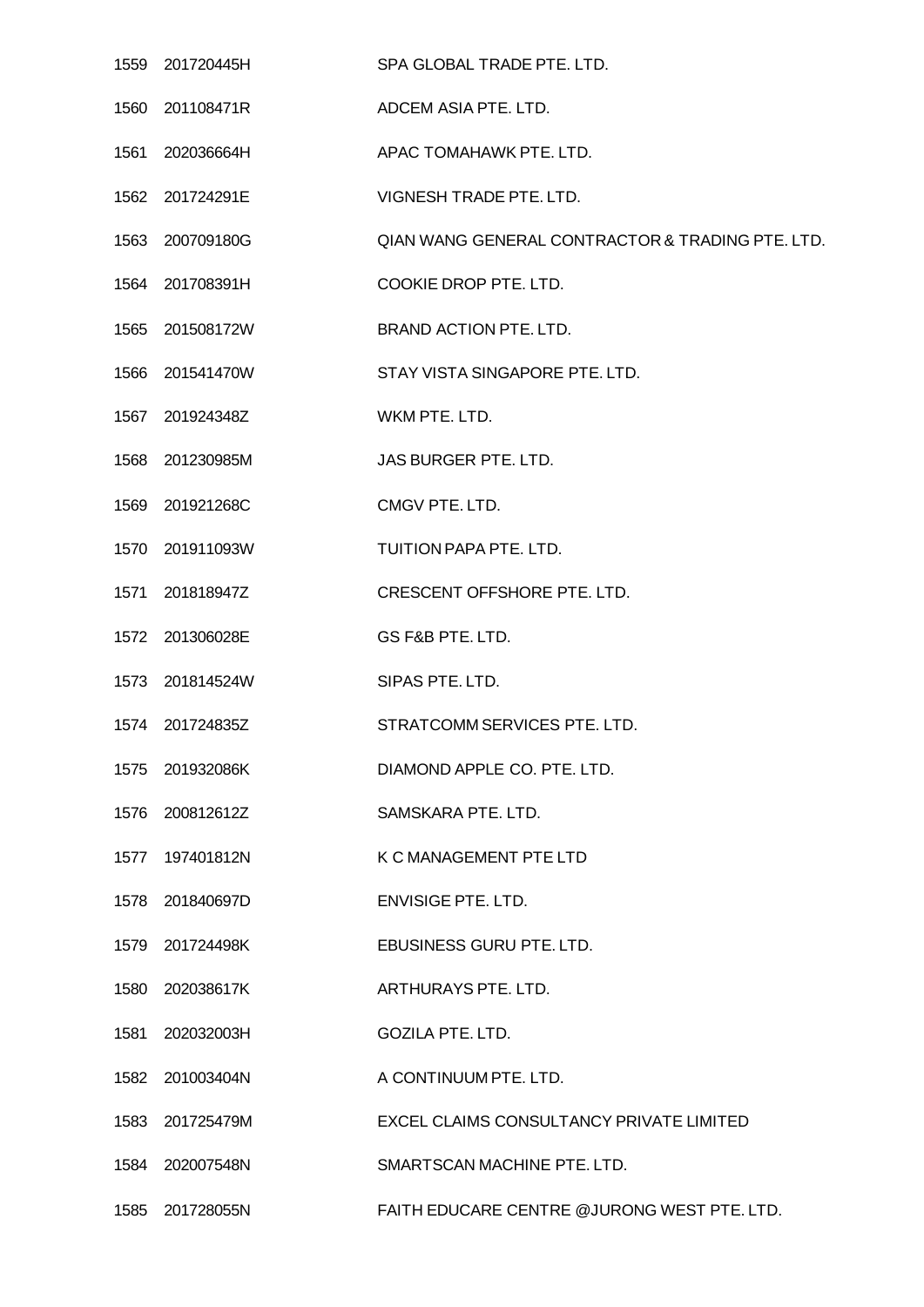|      | 1586 200813121E | SYNERGY SOLUTION ASIA PTE. LTD.                   |
|------|-----------------|---------------------------------------------------|
|      | 1587 201841223H | <b>BUILD BLOCKS PTE. LTD.</b>                     |
|      | 1588 201837133G | AAVRI GROUP PTE. LTD.                             |
|      | 1589 201913974G | HJS KE PTE. LTD.                                  |
|      | 1590 201307875H | HAPPY DOGCARE PTE, LTD.                           |
|      | 1591 201811456N | BSREP II INDIA OFFICE BUNGALOW II PTE. LTD.       |
|      | 1592 202107953N | HAPPY BAKERS CAFE PTE. LTD.                       |
|      | 1593 201910668E | GFBH PTE. LTD.                                    |
|      | 1594 200512990M | ALIXIR INTERNATIONAL PTE. LTD.                    |
|      | 1595 201827900N | <b>IGJX TRADING PTE, LTD.</b>                     |
|      | 1596 200722600Z | QI SHIA HING FOOD HOLDINGS PTE. LTD.              |
|      | 1597 201822052G | ECS CAPITAL PTE. LTD.                             |
|      | 1598 201318669E | ONE DEV MEDIA PTE. LTD.                           |
|      | 1599 202013324H | FOXMEDIA PTE. LTD.                                |
|      | 1600 201412723H | RAINBOW PACIFIC PTE, LTD.                         |
|      | 1601 201626153K | SUN FARMERS PTE. LTD.                             |
| 1602 | 201627468W      | REGAL GLOBAL LOGISTICS PTE. LTD.                  |
| 1603 | 202035914M      | EARTH VENTURES PTE. LTD.                          |
|      | 1604 201808160N | GOOD OLD DAYS BISTRO PTE. LTD.                    |
| 1605 | 202003873R      | 138 HARVEST TEA PTE, LTD.                         |
|      | 1606 202026138D | CREATIVE WEARABLES PTE. LTD.                      |
| 1607 | 201135051W      | GOKILA INTERNATIONAL PTE. LTD.                    |
| 1608 | 201905086E      | IBLITZ CONTRACTORS PTE. LTD.                      |
|      | 1609 201542282Z | HEALTH XTENSION SCIENCE SWITZERLAND PTE. LTD.     |
| 1610 | 200614887W      | ISAGENIX (ASIA PACIFIC) SINGAPORE, (PTE.) LIMITED |
| 1611 | 202009072G      | CARVON ENTERPRISE PTE. LTD.                       |
|      | 1612 201922635E | HOPPKING PTE. LTD.                                |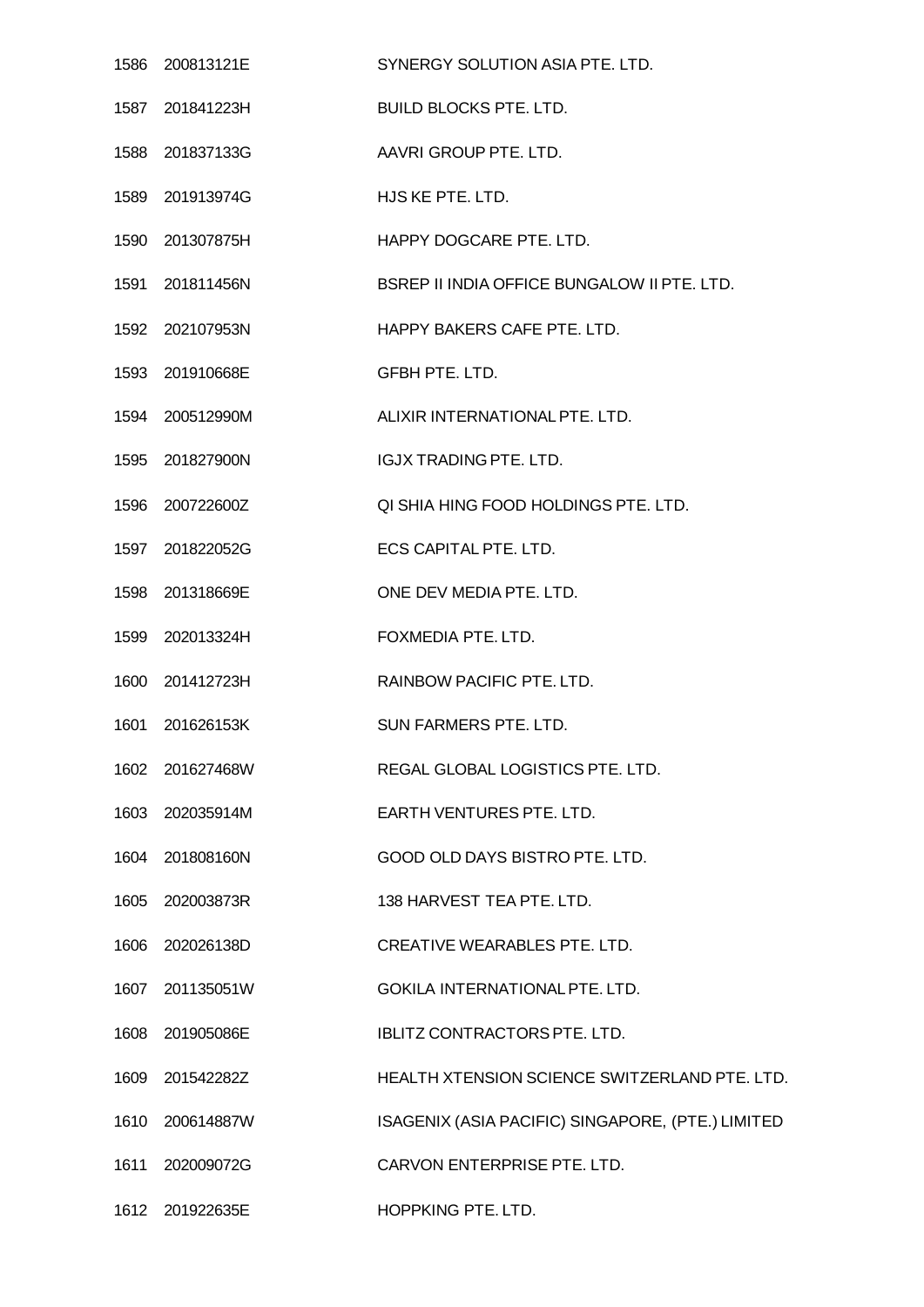| 1613 201511496N | ABLY CARBON PTE, LTD.                      |
|-----------------|--------------------------------------------|
| 1614 201224708C | RUVENTO (SEED) PTE. LTD.                   |
| 1615 201934913M | SOL & LUNA (PTE. LTD.)                     |
| 1616 201628498M | BUILD-A-BEAR WORKSHOP SINGAPORE PTE. LTD.  |
| 1617 202021406E | WANKOKO PTE. LTD.                          |
| 1618 202007273N | RAVE EATS PTE. LTD.                        |
| 1619 202040699C | BAILI MANAGEMENT PTE. LTD.                 |
| 1620 201908491K | MKV HOLDINGS PTE. LTD.                     |
| 1621 201544048W | DCIT CONSULTING PTE. LTD.                  |
| 1622 201114434K | ELDRIDGE PTE. LTD.                         |
| 1623 201834568H | BRANWOOD (V11) PTE. LTD.                   |
| 1624 201810887E | <b>BRICKTREE PTE. LTD.</b>                 |
| 1625 201322644E | MMARINERS PIMO SUPPORT SOLUTIONS PTE. LTD. |
| 1626 200814247G | DORIAN MEDICAL PTE. LTD.                   |
| 1627 201830752N | BLUE DOLPHINS SG PTE. LTD.                 |
| 1628 201895959K | <b>EXECUTION EXECUTE: LTD.</b>             |
| 1629 201225749Z | ASIA WELLNESS PTE. LTD.                    |
| 1630 201921854M | BINWAN SINGAPORE PTE. LTD.                 |
| 1631 201110235G | <b>GUTEN ESTATE PTE. LTD.</b>              |
| 1632 202104070G | BAMBINO SOLUTIONS PTE. LTD.                |
| 1633 201915089R | SKYLINE STREAM PTE. LTD.                   |
| 1634 201510793H | BIZCONNECT CORPORATE SERVICES PTE. LTD.    |
| 1635 202041235Z | CASPIAN INDUSTRIAL PTE. LTD.               |
| 1636 202001349W | MICRO MAX SOLUTIONS PTE. LTD.              |
| 1637 201704569C | 6FIVE PTE, LTD.                            |
| 1638 201200484N | AAB SINGAPORE PTE. LTD.                    |
| 1639 201529883R | TRADYNE WORLD PTE. LTD.                    |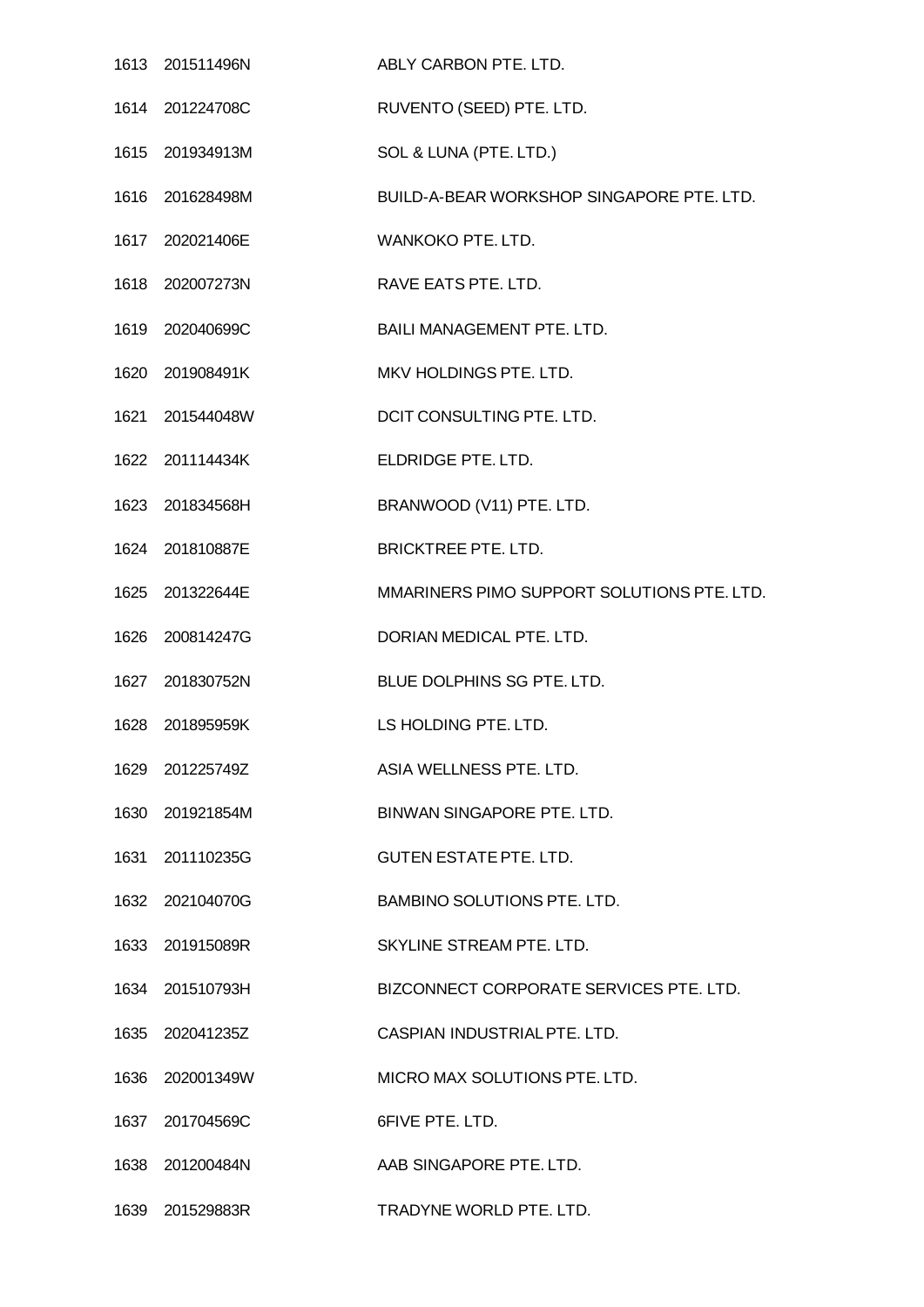| 1640 201000058N | PHE (S) PTE. LTD.                           |
|-----------------|---------------------------------------------|
| 1641 201806757M | MARCHE ETHIQUE PTE. LTD.                    |
| 1642 201219852W | NEXWAVE TEC PTE. LTD.                       |
| 1643 202041655D | JAYDENOLOGY PTE. LTD.                       |
| 1644 202013563W | WYDNHAM PTE, LTD.                           |
| 1645 201225991E | STARK HOLDINGS INDUSTRIES (PRIVATE LIMITED) |
| 1646 200614177D | AMACASA SINGAPORE PTE. LTD.                 |
| 1647 201716045K | BLU ELLIPSIS CONSULTANCY PTE. LTD.          |
| 1648 201712072K | SEOUL SHIOK PTE, LTD.                       |
| 1649 199908102D | <b>GRIFINS DOMAIN PTE. LTD.</b>             |
| 1650 201716406H | BIG AIDEAS PTE. LTD.                        |
| 1651 201634083Z | SPOTLIGHT IDEAS PTE. LTD.                   |
| 1652 201423938Z | <b>IDATA FIVE PTE, LTD.</b>                 |
| 1653 201913257M | EVEREST EXPRESS SERVICES PTE. LTD.          |
| 1654 202013258R | BIEN CAPITAL PTE. LTD.                      |
| 1655 201633312G | BWT INVESTMENT PTE. LTD.                    |
| 1656 201603410E | TRINAV SURVEYS PTE. LTD.                    |
| 1657 201901008Z | PRECIOUS WELLNESS CLINIC PTE, LTD.          |
| 1658 202003879C | SOLUTION TECHNOLOGY PTE. LTD.               |
| 1659 201710746E | WOODBRIDGE ELECTRONICS PTE. LTD.            |
| 1660 201929359E | H2H MANUFACTURING PTE. LTD.                 |
| 1661 198602051G | MOYA ASIA PTE, LTD.                         |
| 1662 200919780Z | NETMOBIUS PTE. LTD.                         |
| 1663 201820132D | ATDT AUTO PTE. LTD.                         |
| 1664 201713345E | CHITCHAT PRIVATE LIMITED                    |
| 1665 201908875G | SAMI ACCOUNTING PTE. LTD.                   |
| 1666 201819459W | SHREE YATHARTH ENTERPRISES PTE. LTD.        |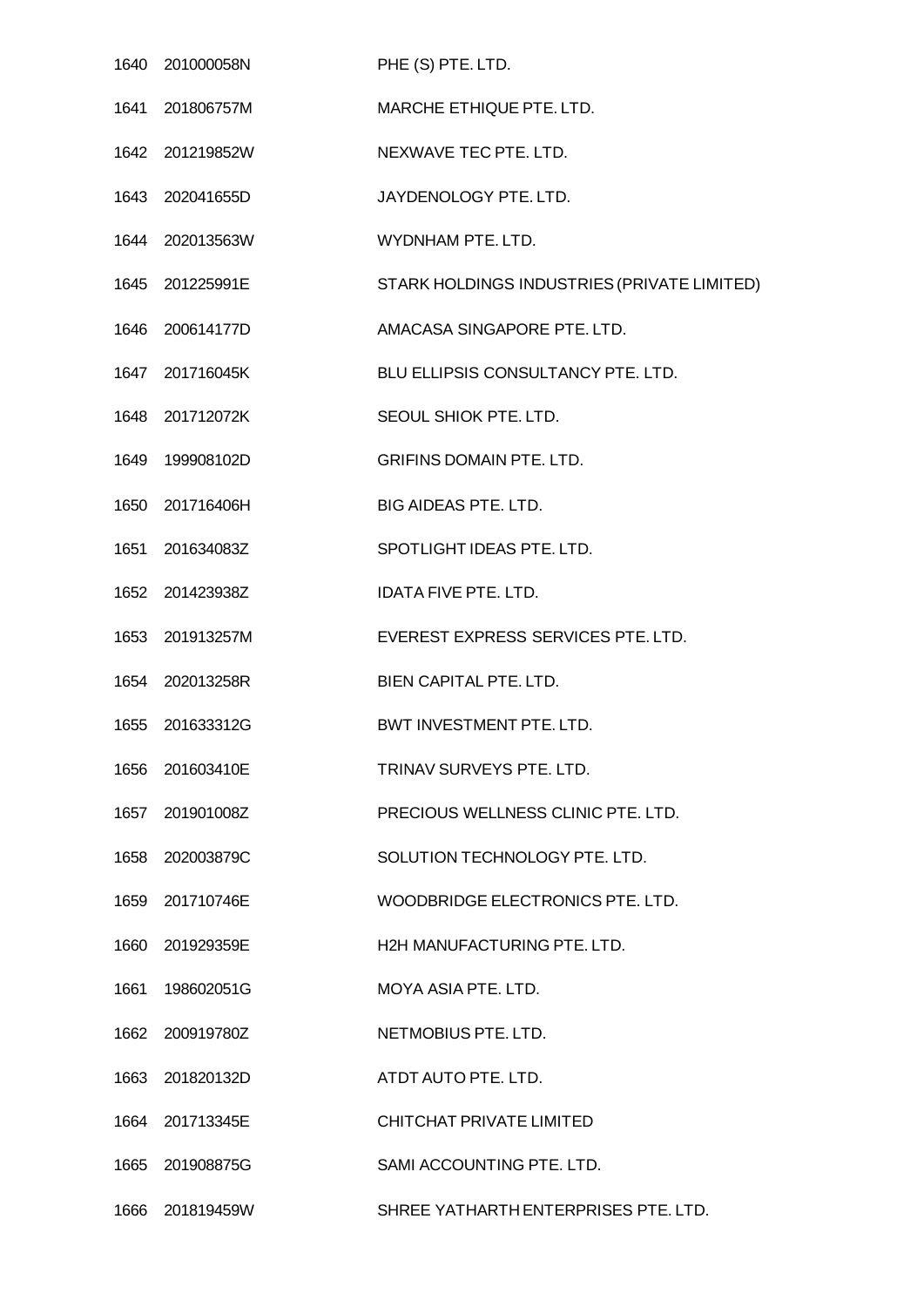| 1667 202021662G | HEILOPETS PTE. LTD.                          |
|-----------------|----------------------------------------------|
| 1668 201934106R | BEBETOUR GLOBAL PTE. LTD.                    |
| 1669 201803010N | TRAFOL PTE. LTD.                             |
| 1670 201223709R | <b>KEPRIS GROUP PTE. LTD.</b>                |
| 1671 201736724M | WHITE UNICORN PTE. LTD.                      |
| 1672 202003053N | CAROLINE PTE. LTD.                           |
| 1673 202018553G | F1 AUTOMOTIVE SERVICE PTE. LTD.              |
| 1674 201807479M | M FINANCIAL SERVICES PTE, LTD.               |
| 1675 202012857R | FRESH STASH PTE. LTD.                        |
| 1676 200516152M | NAVTEX INTERNATIONAL PTE. LTD.               |
| 1677 201714637N | WONG & MAK PTE. LTD.                         |
| 1678 201505645R | BLISS PRODUCTS PTE. LTD.                     |
| 1679 201006910E | AKIMARU INVESTMENT PTE. LTD.                 |
| 1680 198700059E | YONG CHUAN HOCK TRADING PTE LTD              |
| 1681 201432035W | <b>BUSYBOARDIES PTE. LTD.</b>                |
| 1682 201921228K | AHOP PTE, LTD.                               |
| 1683 201732000R | KING & CINNAMON PRIVATE LIMITED              |
| 1684 202017930K | HERON SEAFOOD PTE. LTD.                      |
| 1685 201841994K | FORE OAKS PTE. LTD.                          |
| 1686 201804709W | TINYSHAN ELECTRICAL & ELECTRONICS PTE, LTD.  |
| 1687 200803301K | NETBIZZ & KC PRINTS PTE. LTD.                |
| 1688 201300345D | GREENLIFE DENTAL CLINIC (CLEMENTI) PTE. LTD. |
| 1689 201008788E | MMI PRECISION FORMING PTE. LTD.              |
| 1690 201836419N | FULL COME INTERNATIONAL PTE. LTD.            |
| 1691 202004189H | GD PROPERTY HOLDINGS PTE. LTD.               |
| 1692 201617406C | VENTURE NEXUS TRADING PTE. LTD.              |
| 1693 200616592E | KCM MANAGEMENT SERVICES PTE. LTD.            |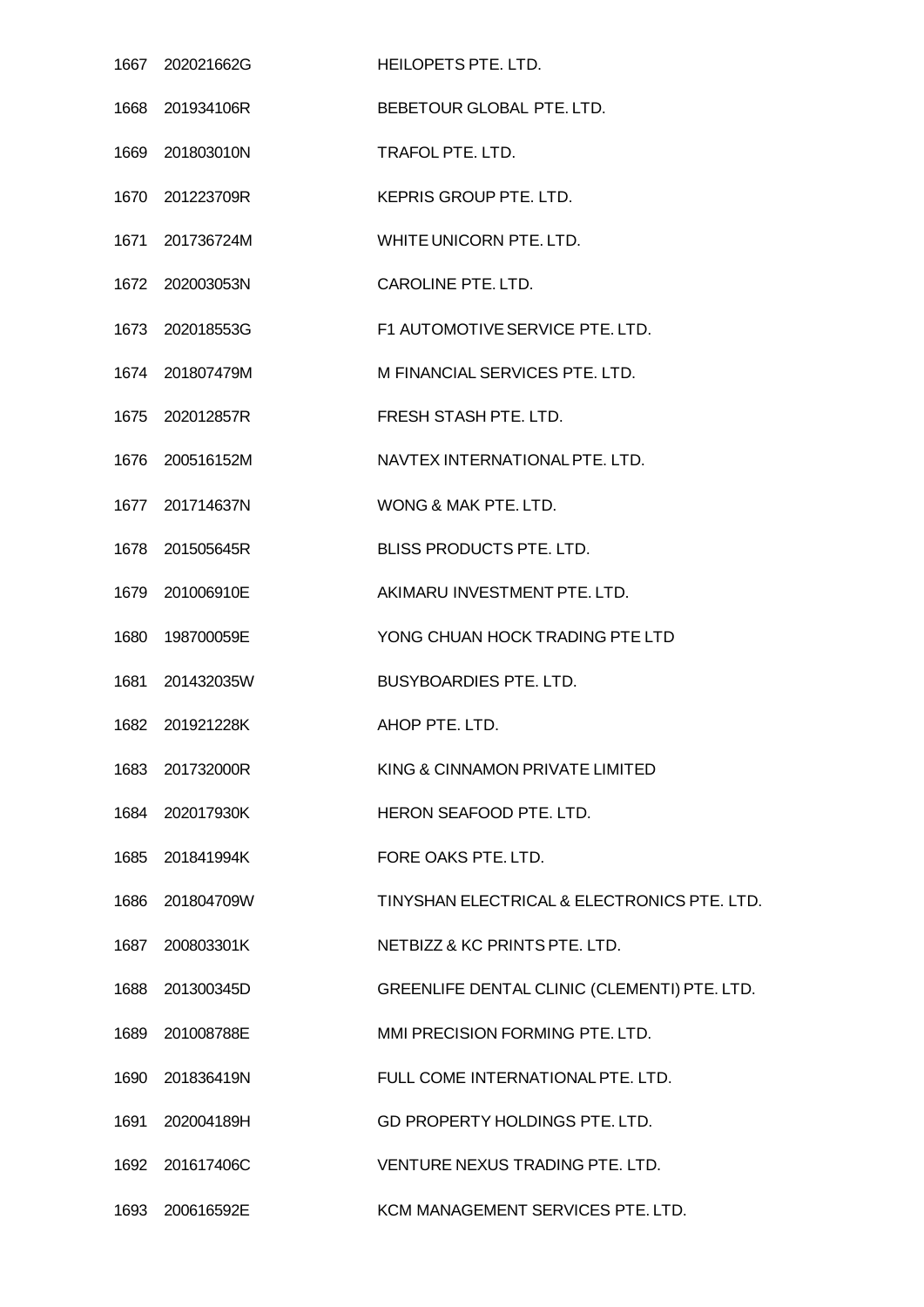| 1694 202037791E | SINGTECHNO ASIA PTE. LTD.                       |
|-----------------|-------------------------------------------------|
| 1695 201900915N | SEVA SEED LTD.                                  |
| 1696 201205579M | VONTELL GLOBAL PTE. LTD.                        |
| 1697 201726622W | EMAYAM TRADING & CONTRACTOR PTE. LTD.           |
| 1698 201000159Z | PREMIERE LOGISTICS (S) PTE. LTD.                |
| 1699 202032755R | WE-DIGITAL PTE. LTD.                            |
| 1700 200822695M | NEOLINK WORLD (S) PTE. LTD.                     |
| 1701 201702723C | STONE EXIM HOUSE PTE, LTD.                      |
| 1702 201806939W | PRO PALMA CONSULT PRIVATE LIMITED               |
| 1703 202009736C | TEE SLEEVES TRADING PTE. LTD.                   |
| 1704 199004761W | SHINYO ENGINEERING & CONSTRUCTION PTE LTD       |
| 1705 201720662K | SINEGY (SG) PTE. LTD.                           |
| 1706 201837688W | SINOPAC RESOURCES PTE. LTD.                     |
| 1707 200910239N | ENNOTECH PTE. LTD.                              |
| 1708 201408204C | 7SCUBA PTE. LTD.                                |
| 1709 202108632K | ED ACCELERATOR PTE. LTD.                        |
| 1710 202005774E | THRIVEFULLY PTE. LTD.                           |
| 1711 201831408H | YOUNG GENIUS CONSULTANCY PTE, LTD.              |
| 1712 201805872C | AVID READERS CONSULTING PTE. LTD.               |
| 1713 201910980G | <b>GAIA POINT PTE. LTD.</b>                     |
| 1714 201608605W | JINKO POWER INTERNATIONAL (SINGAPORE) PTE. LTD. |
| 1715 201633504E | ARBC SERVICE EXCELLENCE PTE. LTD.               |
| 1716 202005122M | VICTORY HERBAL SOUP PTE. LTD.                   |
| 1717 201926954H | SME (M) PTE. LTD.                               |
| 1718 202033590Z | YI BEI WEI PTE. LTD.                            |
| 1719 202105447Z | RENOBLACK PTE. LTD.                             |
| 1720 202010336N | GOLDMASTER HOLDINGS PTE. LTD.                   |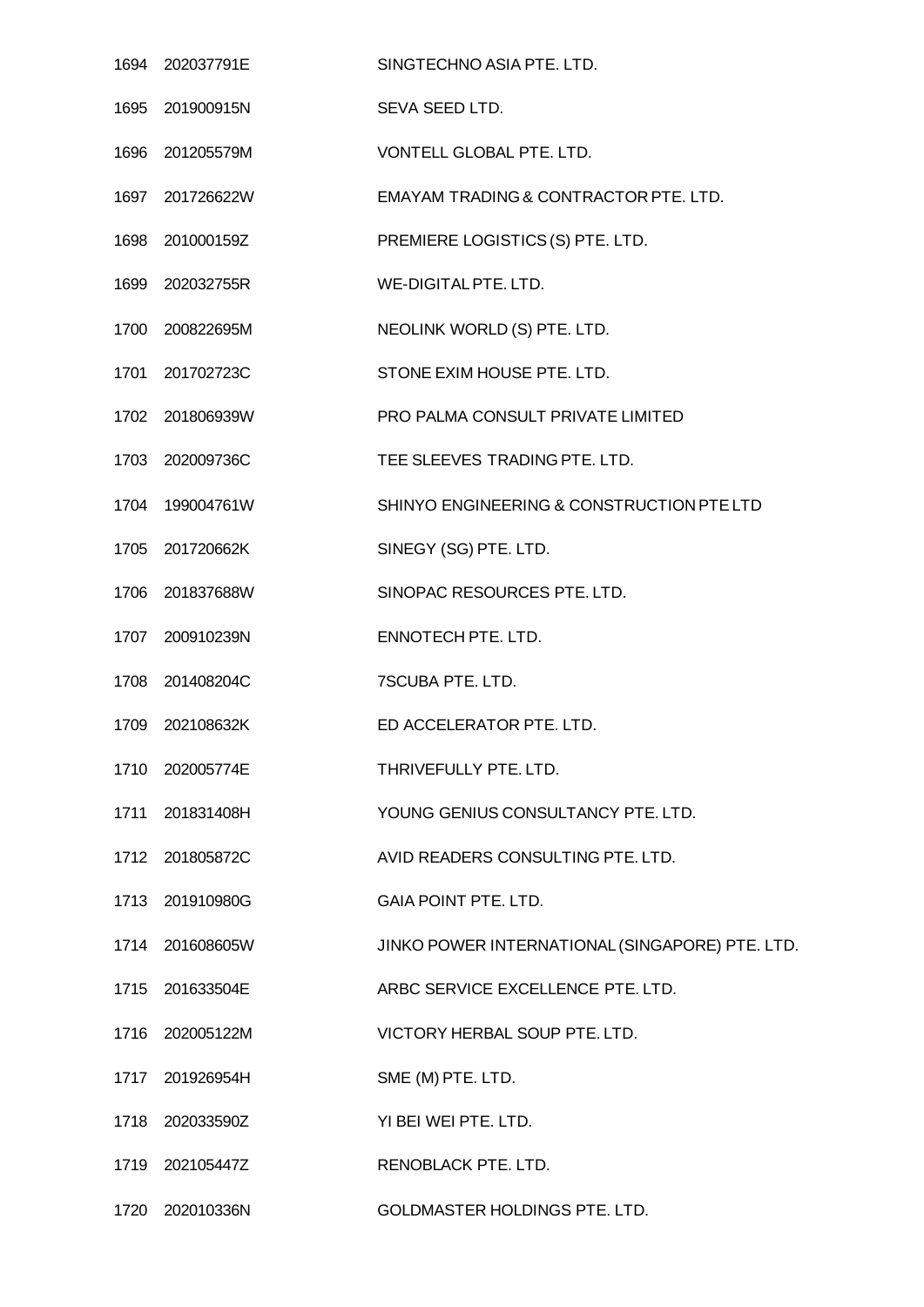|      | 1721 201220813H | <b>CURA NOBIS PTE, LTD.</b>              |
|------|-----------------|------------------------------------------|
| 1722 | 201710470N      | ALGOHYBRID PTE, LTD.                     |
|      | 1723 201830793R | ALPHA OMEGA GREENLAND PTE. LTD.          |
|      | 1724 201833798Z | LUXURY INDULGENCE PTE. LTD.              |
| 1725 | 201907347C      | NEWX SERVICES PTE. LTD.                  |
|      | 1726 201930706W | BIOMEDLEY HEALTH PTE. LTD.               |
| 1727 | 199307918Z      | KIDS PLAYWAY PTE LTD                     |
| 1728 | 201128320D      | FLAIR ENTERTAINMENT PTE. LTD.            |
|      | 1729 202106074D | BETTER MANGOES PTE, LTD.                 |
| 1730 | 201734097Z      | <b>BALDWIN ASIA PACIFIC PTE, LTD.</b>    |
|      | 1731 202013517W | SINGROW SOLUTION PTE. LTD.               |
|      | 1732 202009478K | AAA HEALTHCARE PTE, LTD.                 |
| 1733 | 201823702C      | INFINITY FOUNDATION LTD.                 |
|      | 1734 200403053W | MUSHROOOM PTE. LTD.                      |
| 1735 | 202018360W      | PRIME CONSULTING PTE. LTD.               |
| 1736 | 201431096H      | <b>BLACK FOREST DISTILLERS PTE, LTD.</b> |
|      | 1737 202008852C | <b>I-TEST PTE. LTD.</b>                  |
|      | 1738 202024720W | XPS LOGISTICS PTE. LTD.                  |
|      | 1739 201529109W | FOOD PLACE 25 PTE. LTD.                  |
|      | 1740 202031762Z | APACLE PTE, LTD.                         |
|      | 1741 201734193K | M3 F&B PTE. LTD.                         |
|      | 1742 201002331H | S.S. SPORTS PTE. LTD.                    |
|      | 1743 201911376H | <b>CLERBY PTE, LTD.</b>                  |
|      | 1744 201827893G | WJM DRAGON TRADING PTE. LTD.             |
|      | 1745 201105828W | J. HANG INVESTMENT PTE. LTD.             |
|      | 1746 200817161C | ARSH PTE, LTD.                           |
|      | 1747 201900912C | APL INTERIOR PTE. LTD.                   |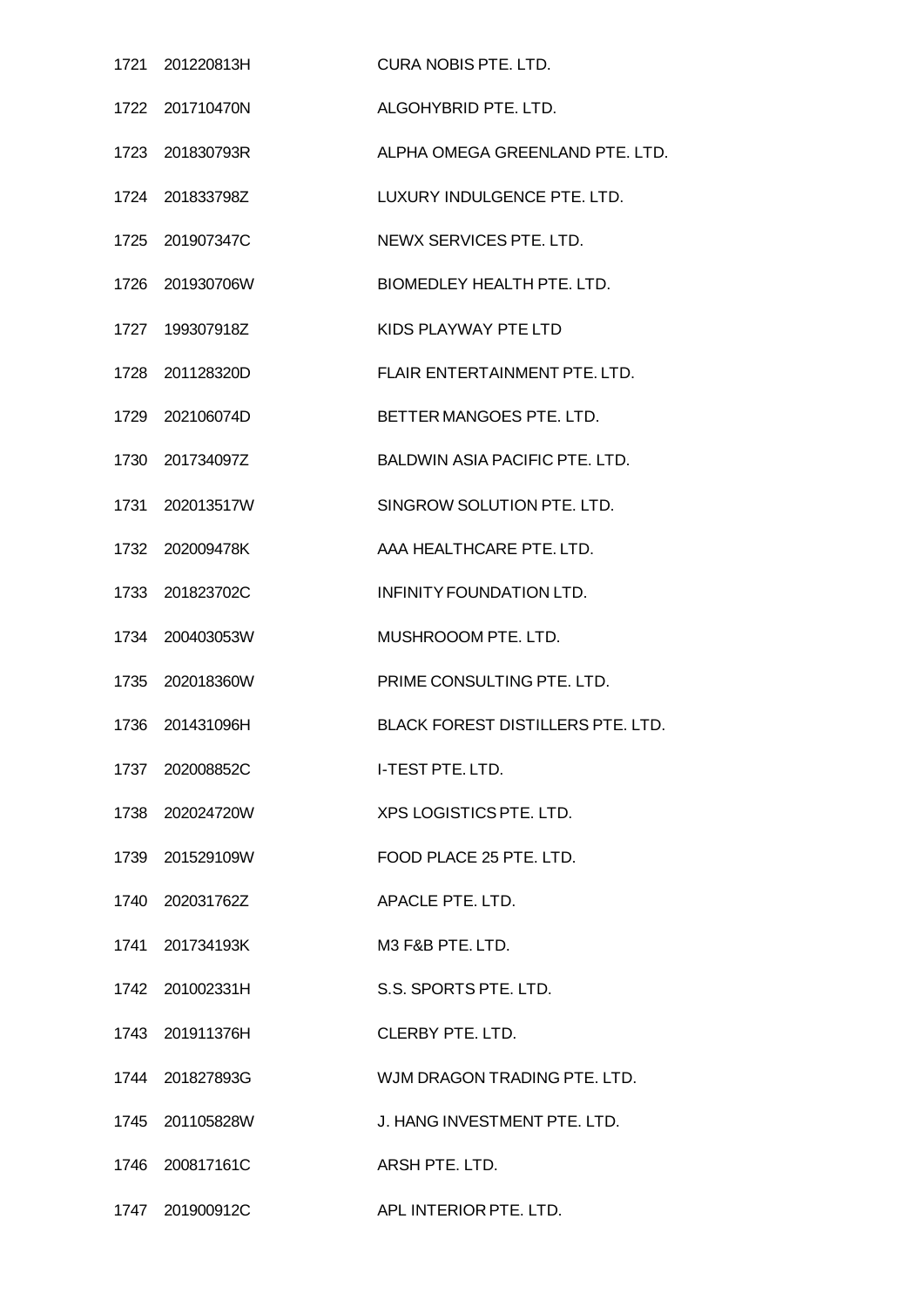| 1748 201904283E | AT THE ABODE PTE. LTD.                       |
|-----------------|----------------------------------------------|
| 1749 201406009N | IZAP BUSINESS SOLUTIONS PTE. LTD.            |
| 1750 202005137Z | <b>GLOBAL PETROLEUM TECHNOLOGY PTE. LTD.</b> |
| 1751 202018059Z | CONG ZHONG HOLDINGS PTE. LTD.                |
| 1752 201816948W | <b>BLOCKSHOW PTE. LTD.</b>                   |
| 1753 201836508E | JIN LONG LOGISTICS PTE. LTD.                 |
| 1754 201716190N | CYBER ADVISORY SERVICES PTE. LTD.            |
| 1755 201808364G | SG LOGISTIC SOLUTIONS PTE. LTD.              |
| 1756 201132975H | LOTTIE PTE, LTD.                             |
| 1757 202006091M | <b>GLOBAL PAY SUCCESS PTE. LTD.</b>          |
| 1758 201229140Z | EAST GAGNANT PTE. LTD.                       |
| 1759 201904070K | PROVNEST CAPITAL PTE, LTD.                   |
| 1760 202012968N | ALANO ASIA (S) PTE. LTD.                     |
| 1761 202032528C | HUANG JI XIN PTE. LTD.                       |
| 1762 201416954M | PORT ELIZABETH PTE, LTD.                     |
| 1763 201633599N | PATRICIA SANDS VOICE STUDIO PTE. LTD.        |
| 1764 201927356Z | YONG MEDIA PTE, LTD.                         |
| 1765 202033197W | HE HE YAN PTE, LTD.                          |
| 1766 201721923K | SKQ SPORTS COACHING PTE. LTD.                |
| 1767 202037505E | MANEKI OSAKA PTE. LTD.                       |
| 1768 201824109G | BRANWOOD (H02) PTE. LTD.                     |
| 1769 198703975G | ALLISWELL TRADING PTE LTD                    |
| 1770 200404051M | DR. AMIN CONTROLLERS (SINGAPORE) PTE. LTD.   |
| 1771 201619649G | CONNECTCARDZ PTE. LTD.                       |
| 1772 202030318G | CP LIVING PTE. LTD.                          |
| 1773 202010355H | VALOUR CLEANING PTE. LTD.                    |
| 1774 201130703R | BEAR DATA SOLUTIONS SINGAPORE PTE. LTD.      |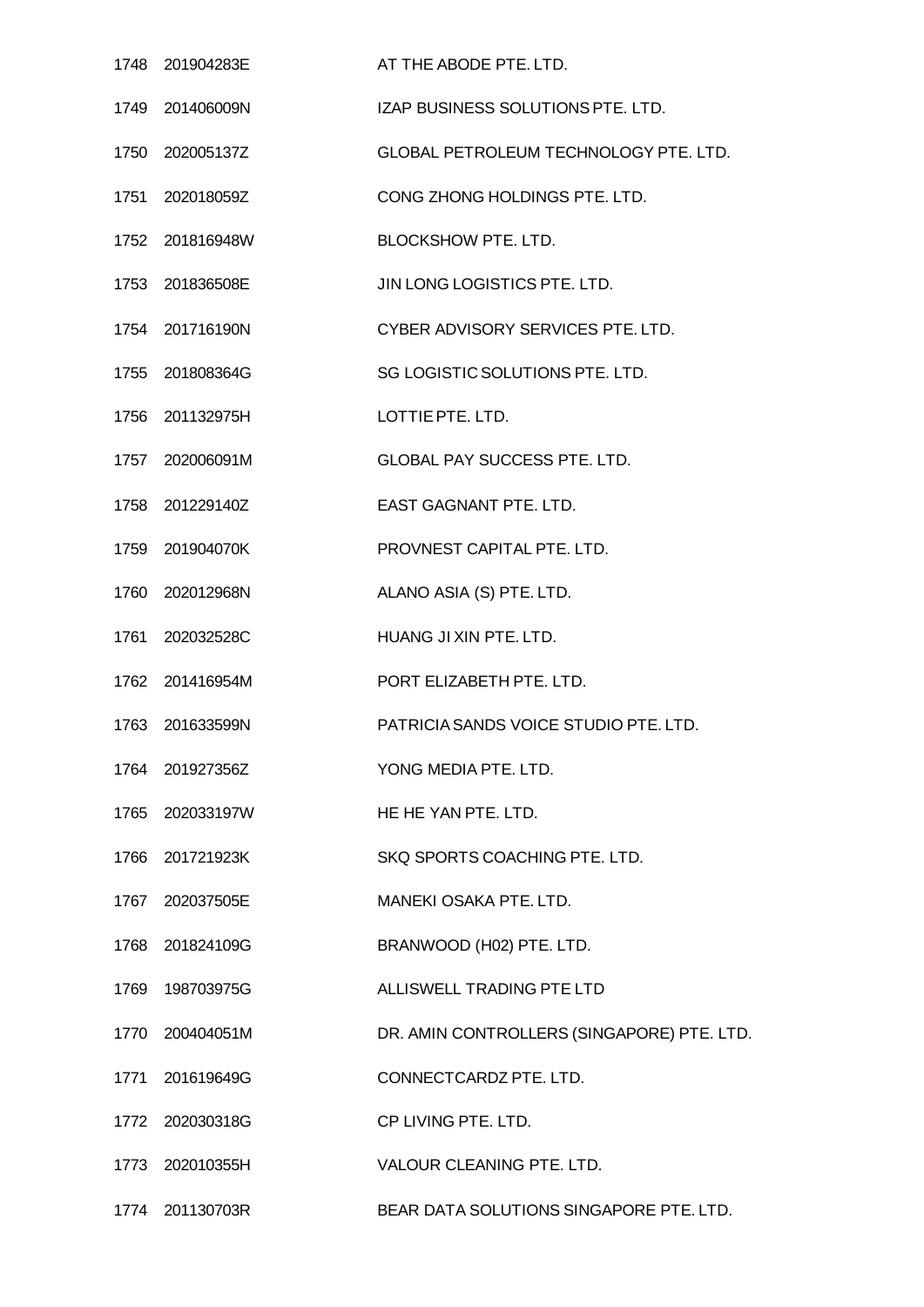|      | 1775 201635020G | SYNAPSEA PTE. LTD.                                 |
|------|-----------------|----------------------------------------------------|
|      | 1776 200602100G | P. V. RAAYAN MACHINERY PTE. LTD.                   |
|      | 1777 200921691R | DELESA SINGAPORE PTE. LTD.                         |
|      | 1778 202020619D | KLEXICON LEARNING PTE. LTD.                        |
|      | 1779 201903254C | 10X CONSULTING PTE. LTD.                           |
|      | 1780 201325987C | HOOTSUITE MEDIA SINGAPORE PTE. LTD.                |
|      | 1781 201221405R | H.J. MEESTER CONSULTING PTE. LTD.                  |
|      | 1782 202011982W | XIN YAO GOLDEN SANDS ASSET MANAGEMENT PTE. LTD.    |
|      | 1783 201829956R | INITIAL 1 INTERNATIONAL PTE. LTD.                  |
|      | 1784 201709427R | HELLO PEEPERS PTE. LTD.                            |
|      | 1785 201719899D | REVIVE AESTHETICS PTE. LTD.                        |
| 1786 | 202010182E      | SECONDMIND (SINGAPORE) PTE. LTD.                   |
|      | 1787 201408748H | OFFICE SETUP AND SUPPLIES PTE. LTD.                |
|      | 1788 201411598G | SEA HARRIER PTE. LTD.                              |
|      | 1789 201815554M | HATTEN BRI TECHNOLOGY PTE. LTD.                    |
|      | 1790 201110232N | <b>GUTEN LAND PTE, LTD.</b>                        |
| 1791 | 200904701H      | WIN STAR INTERNATIONAL TRADING PTE, LTD.           |
|      | 1792 202018478M | PLAME BIOTECH PTE. LTD.                            |
|      | 1793 202013695M | SURGE ANALYTICS PTE, LTD.                          |
| 1794 | 202014552K      | <b>3PEAT HOLDINGS PTE. LTD.</b>                    |
|      | 1795 202025001W | ADOXA INDUSTRY PTE. LTD.                           |
| 1796 | 201936609N      | <b>REFORMING SG LIMITED</b>                        |
| 1797 | 201704268G      | KAZYUIS INTERNATIONAL PTE. LTD.                    |
|      | 1798 201806033C | MAKE IT COUNT PTE. LTD.                            |
| 1799 | 202022715G      | UMOVE INTELLIGENCE PTE. LTD.                       |
| 1800 | 201915278C      | HONG CHUANG HOLDINGS PTE. LTD.                     |
| 1801 | 201713786E      | PALADIN PROPERTY CONSULTANT & MANAGEMENT PTE. LTD. |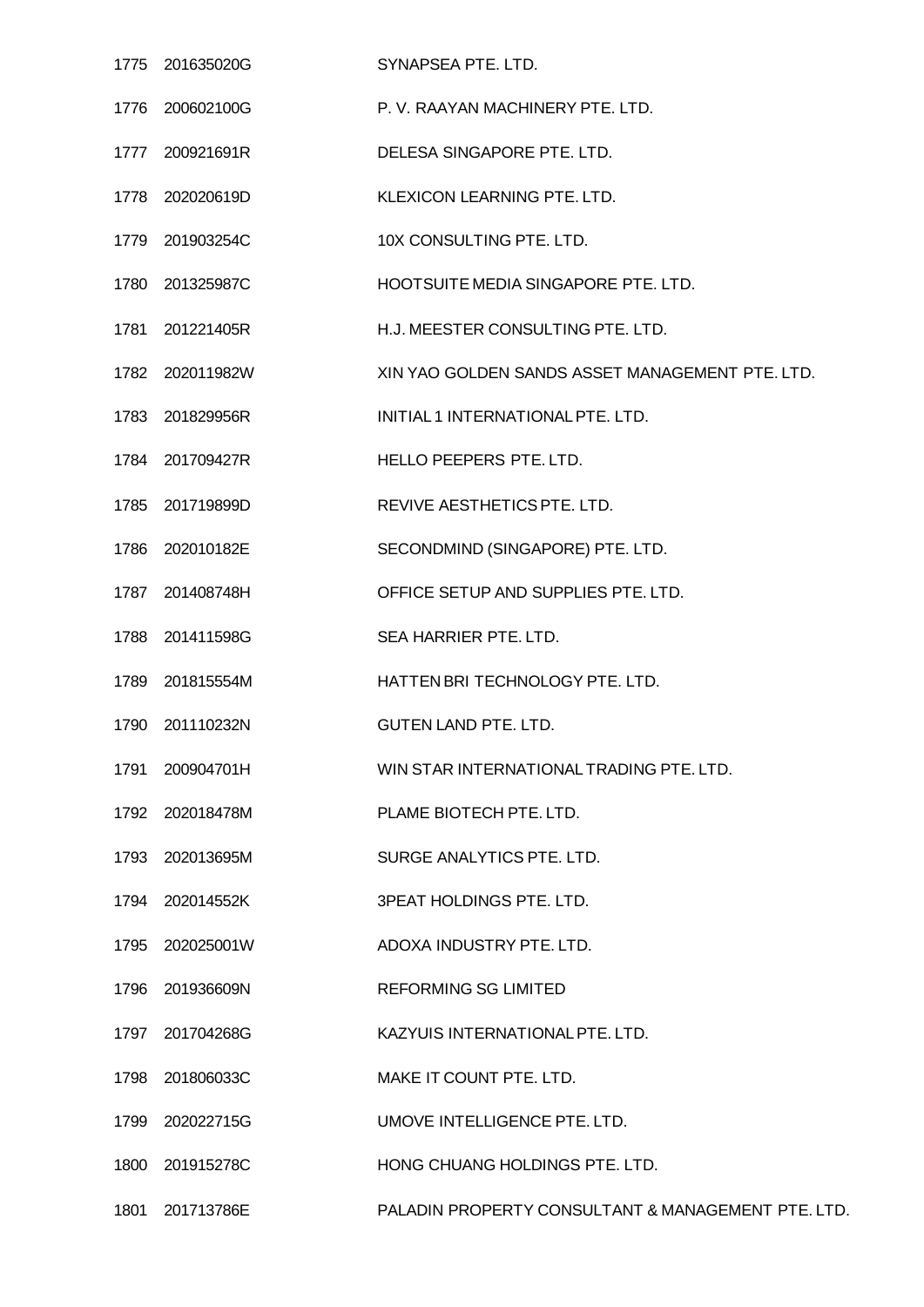| 1802 201727908W | THINKBIZ SOLUTIONS PTE. LTD.                   |
|-----------------|------------------------------------------------|
| 1803 201804396C | WIP TRANSPORT PTE. LTD.                        |
| 1804 200311866C | PARA LIGHT SINGAPORE PTE. LTD.                 |
| 1805 201714904G | YI KE GUAN PTE. LTD.                           |
| 1806 200716759D | SOUTHERN STAR PETROLEUM PTE. LTD.              |
| 1807 201822703R | WITS MEDIA(SG) PRIVATE LIMITED                 |
| 1808 201014831M | PAKSON EDUCATION PTE. LTD.                     |
| 1809 200601570W | FFCS SINGAPORE PTE. LTD.                       |
| 1810 201918823Z | CHINA LUXURY LIQUOR PTE. LTD.                  |
| 1811 201925194G | SWISS HAIRCARE PTE. LTD.                       |
| 1812 202009951C | 3R SUPPLY CHAIN PTE. LTD.                      |
| 1813 200614352M | JULI PTE. LTD.                                 |
| 1814 201939517Z | CHAINVICTORY TECHNOLOGY PTE. LTD.              |
| 1815 201722994G | XENON OVERSEAS PTE. LTD.                       |
| 1816 201616149E | GOOGREEN (S) PTE. LTD.                         |
| 1817 201821750K | SHENGXING INDUSTRIAL PTE. LTD.                 |
| 1818 201836644G | STAR 11 LOUNGE PTE. LTD.                       |
| 1819 201501680G | RND AQUATIC PTE. LTD.                          |
| 1820 198400131R | RICHLIGHT TRADING COMPANY PTE LTD              |
| 1821 202015934C | HZTH PRODUCTIONS PTE. LTD.                     |
| 1822 201914051N | FAR EAST GLOBAL HOSPITALITY SERVICES PTE. LTD. |
| 1823 202036876M | SPACE AND SHAPES PTE. LTD.                     |
| 1824 202015468K | PROJECT D PTE. LTD.                            |
| 1825 201330056W | RS THAGOONA DEVELOPMENT FUNDS PTE. LTD.        |
| 1826 201225214N | OPSTEN ASIA PTE. LTD.                          |
| 1827 201214014K | LIN JUAN HUA (SVC) PTE. LTD.                   |
| 1828 201012796R | CONCEPTS TREE PTE. LTD.                        |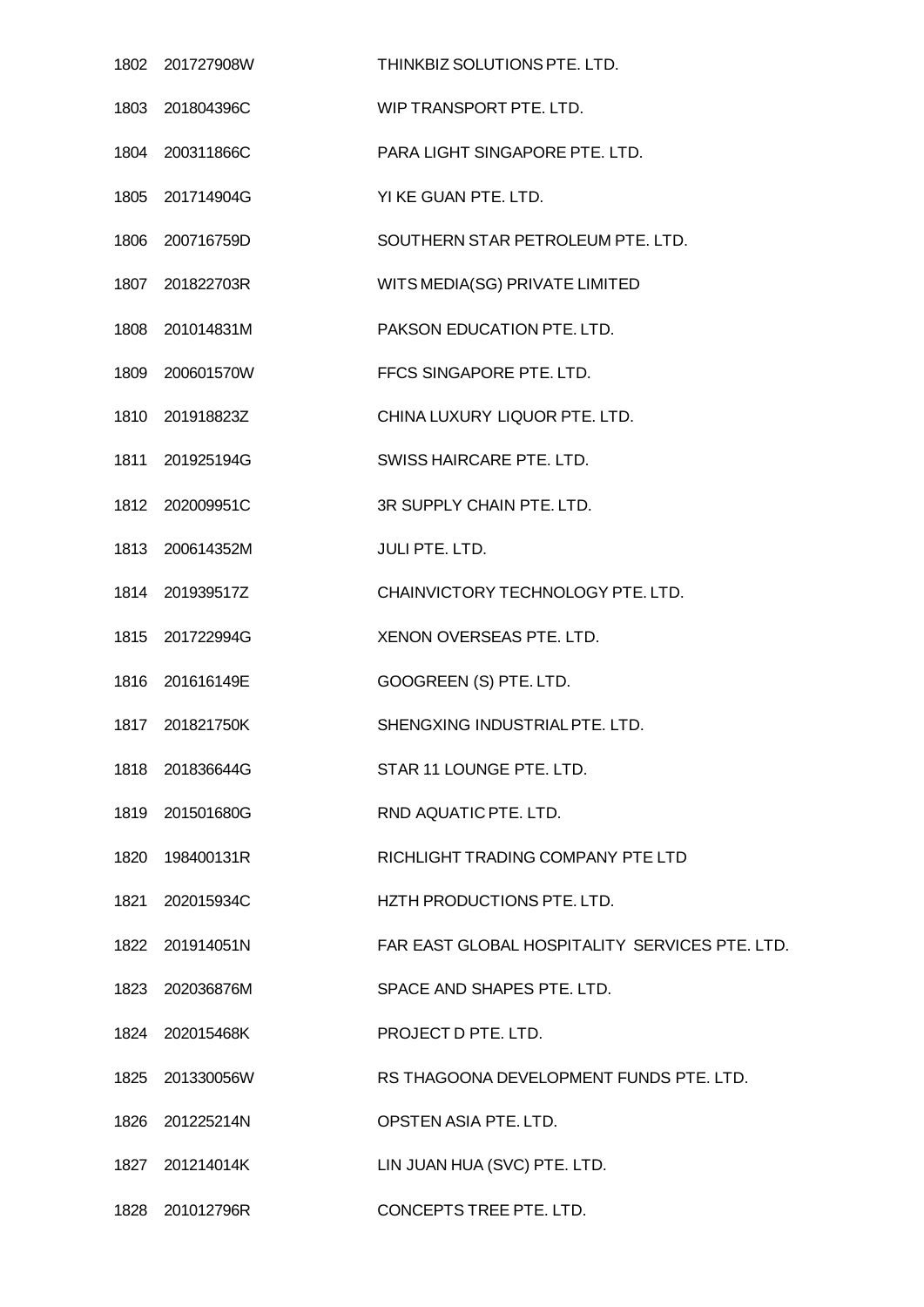|      | 1829 201212694G | LAMB CUPCAKERY PTE. LTD.                  |
|------|-----------------|-------------------------------------------|
|      | 1830 199903212H | SUMMIT SYSTEMS & EQUIPMENT PTE LTD        |
|      | 1831 201821265E | FIN WORLD TECHNOLOGY PTE. LTD.            |
|      | 1832 201528755H | LH EYE & OCULOPLASTIC CENTRE PTE. LTD.    |
|      | 1833 201219495D | LIBERTY MANAGEMENT PTE. LTD.              |
|      | 1834 201600493K | SULTANA TRADE INT'L PTE, LTD.             |
|      | 1835 201700206D | BLUE GARNET CONSULTING PTE. LTD.          |
|      | 1836 200817734D | IN-HOUSE FIRE PROTECTION PTE. LTD.        |
|      | 1837 201018161N | FORTUNE CENTRE PTE, LTD.                  |
|      | 1838 200204102G | WHOLETREE TECHNOLOGIES PTE. LTD.          |
|      | 1839 201940087G | MBK THAI 2 PTE, LTD.                      |
|      | 1840 201931971W | JOY GREAT PTE. LTD.                       |
| 1841 | 201211028W      | <b>KRX ENERGY PTE, LTD.</b>               |
|      | 1842 202032811R | GLOBAL FOUNDERS TECHNOLOGY PTE. LTD.      |
|      | 1843 201820430E | <b>KKOMI PTE, LTD.</b>                    |
|      | 1844 201429725D | OBVIOUSLY STUDIO PTE, LTD.                |
|      | 1845 201918182D | <b>GRUBNATION PTE. LTD.</b>               |
|      | 1846 202009948E | RUBY RAFFLESIA HOLDINGS PTE. LIMITED      |
|      | 1847 201922579E | AHLADIN INNOVATIVE PTE. LTD.              |
|      | 1848 202012363M | PIER GLOBAL PTE. LTD.                     |
|      | 1849 201428743K | ANGEL TRADER PTE. LTD.                    |
|      | 1850 201840265E | FUTURE TECHNOLOGY PTE. LTD.               |
|      | 1851 202002057C | THAWE SOLUTIONS PTE. LTD.                 |
|      | 1852 200911610E | ZANYON PTE. LTD.                          |
|      | 1853 201702653E | CONTINCARE PTE, LTD.                      |
|      | 1854 201502396W | RABBIT FOOT MASSAGE AND THERAPY PTE. LTD. |
|      | 1855 201832674Z | ELITE GAMING PTE. LTD.                    |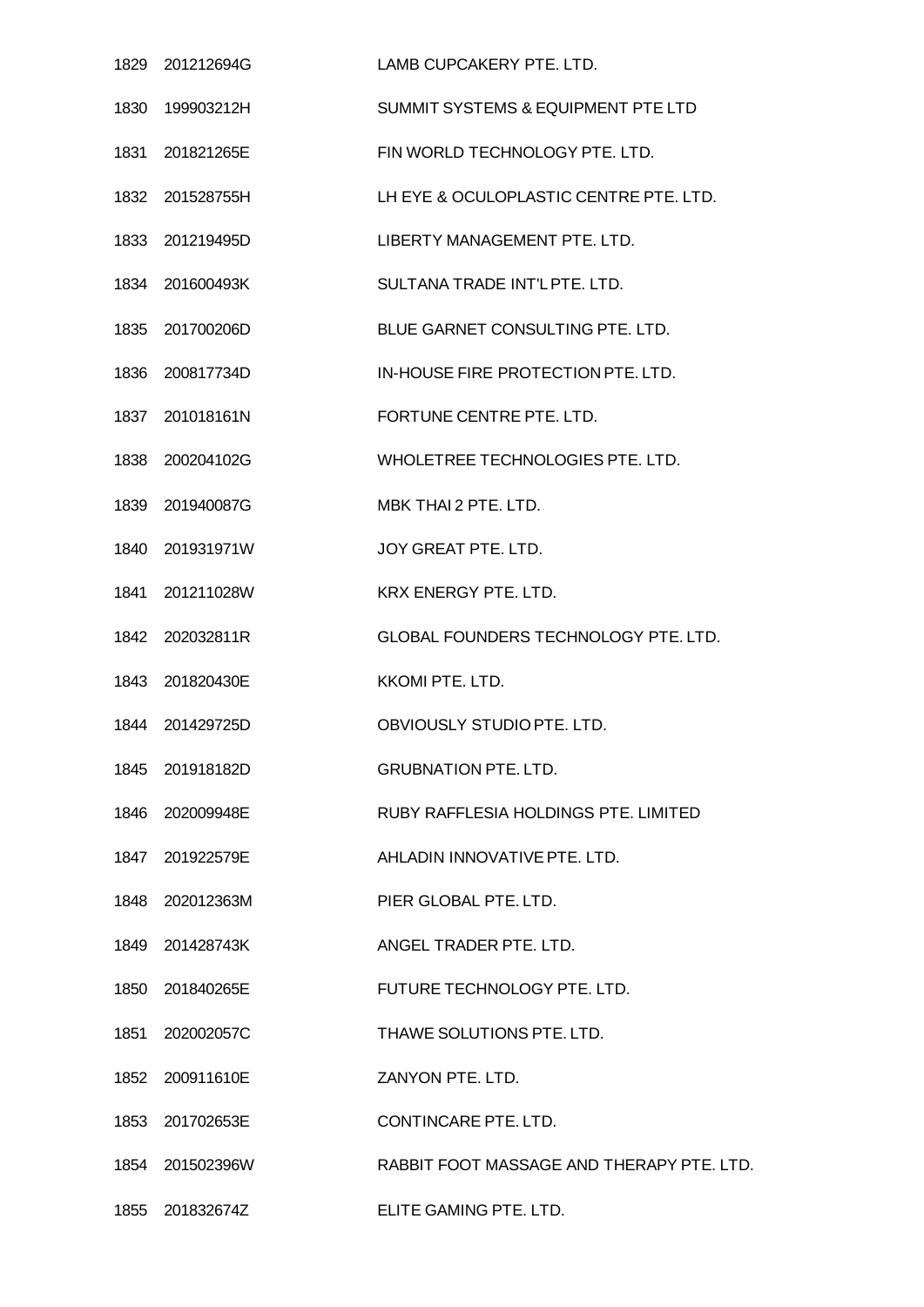| 1856 201436198G | STRO TRADING PTE. LTD.                   |
|-----------------|------------------------------------------|
| 1857 202012137H | KLOUDER PTE. LTD.                        |
| 1858 201301000K | <b>IMAGINE SOLUTIONS PTE, LTD.</b>       |
| 1859 201732601N | RIFF SINGAPORE PTE. LTD.                 |
| 1860 201807545E | ZEALOUS TRAINING HUB PTE, LTD.           |
| 1861 201839793D | PSW RIG SERVICES PTE. LTD.               |
| 1862 201015766G | OP-TECH RESOURCES PTE. LTD.              |
| 1863 201226279C | TRASIM INTERNATIONAL PTE. LTD.           |
| 1864 201539974G | JIAQI WELLNESS PTE. LTD.                 |
| 1865 201823099K | SEA TRADE OVERSEAS PTE. LTD.             |
| 1866 201403058W | EZRA MANAGEMENT SERVICES PTE. LTD.       |
| 1867 201922571W | NEXUS MARKETING AGENCY PTE. LTD.         |
| 1868 199802065R | MUSIC ENSEMBLE PTE LTD                   |
| 1869 201627648C | TRANSFER FAST PTE. LTD.                  |
| 1870 202100817W | SINGAPORE 7 NETWORK TECHNOLOGY PTE, LTD. |
| 1871 201404056M | <b>IGNEOUS ROCKS PTE. LTD.</b>           |
| 1872 201505900N | FAITH EDUCARE CENTRE @BUANGKOK PTE. LTD. |
| 1873 202003793G | XCEL BOWLING INC. PTE. LTD.              |
| 1874 202102730E | GREENHOUSE WELLNESS PTE. LTD.            |
| 1875 201827343K | TRILLIUM ANALYTICA PTE. LTD.             |
| 1876 201736478R | THRIVING FAME DECORATION PTE. LTD.       |
| 1877 202008362C | APAC BAFFIN TOPCO PTE. LTD.              |
| 1878 201422073H | JJ SHIPPING LOGISTICS (S) PTE. LTD.      |
| 1879 201611036D | ARMAAN INVESTMENTS PTE. LTD.             |
| 1880 201903197K | NAVISTA MACHINED PARTS PTE. LTD.         |
| 1881 201710809C | <b>BSREP II PARAGON PTE. LTD.</b>        |
| 1882 201320217H | AERO-VENTURE PTE. LTD.                   |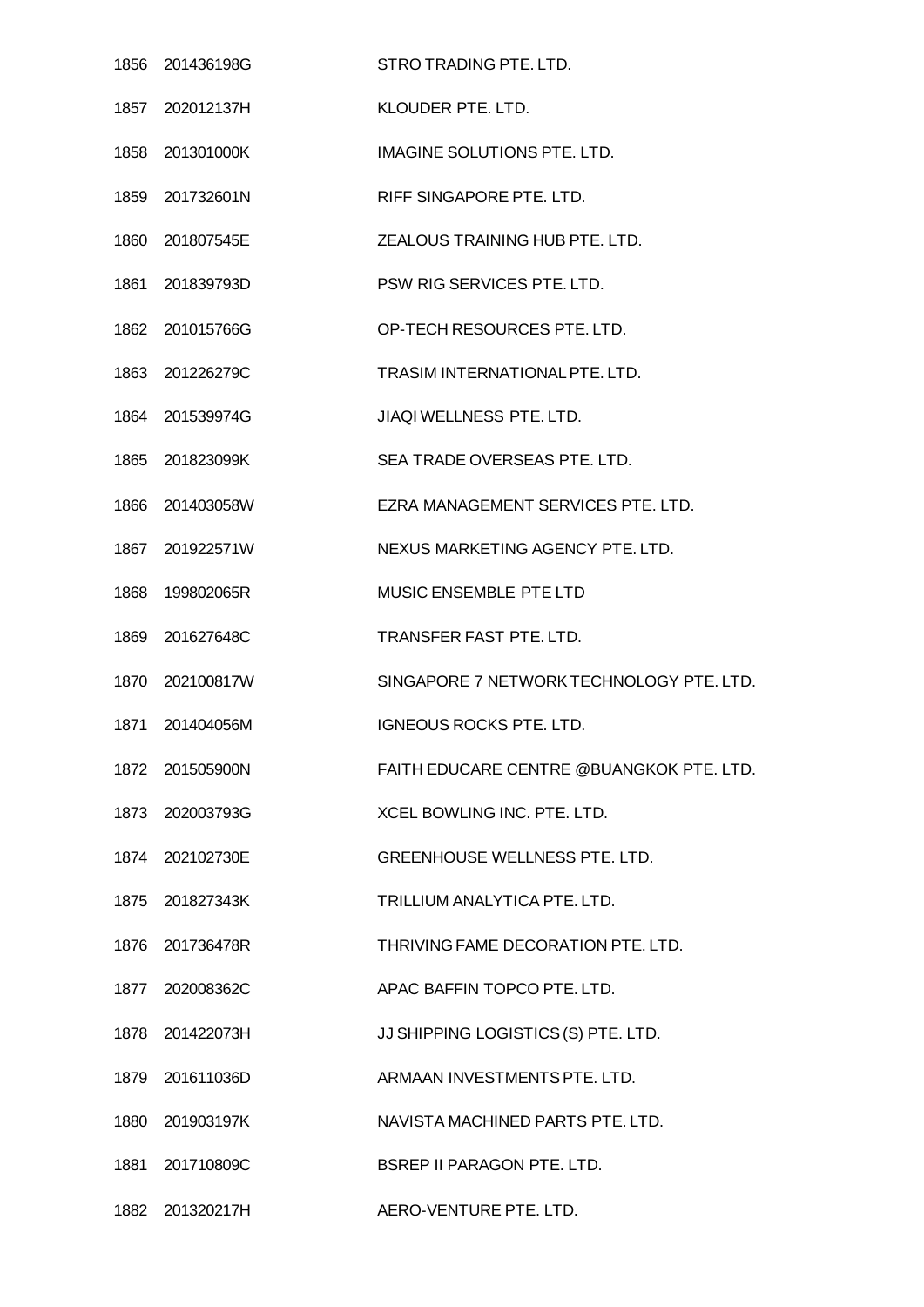|      | 1883 201405392Z | GREEN ORTHO (SINGAPORE) PTE. LTD.       |
|------|-----------------|-----------------------------------------|
|      | 1884 201220820H | ROXTOQ PTE, LTD.                        |
|      | 1885 201000516N | C&B EUREKA INNOVATIONS PTE. LTD.        |
|      | 1886 201616283E | TESTAMENT TRADING PTE. LTD.             |
|      | 1887 201623472Z | PLIM PRIVATE LIMITED                    |
|      | 1888 201611171N | MEGALWEALTH TRADING PTE. LTD.           |
|      | 1889 201801110R | THE BARBERSHOP MUSIC PTE. LTD.          |
|      | 1890 201613874C | OCEAN BLUE GEM PTE. LTD.                |
|      | 1891 201417777W | BRAND BLITZ PTE. LTD.                   |
|      | 1892 200616040G | RICKE ASSOCIATES PTE. LTD.              |
|      | 1893 201501391G | <b>BATIK SURF PTE. LTD.</b>             |
|      | 1894 200804508M | FENIX GROUP HOLDINGS PTE. LTD.          |
| 1895 | 201937477H      | SEGATRONICS PTE. LTD.                   |
|      | 1896 201914049H | 1TODARTS PTE. LTD.                      |
|      | 1897 200816152D | <b>BRIAN YEO PSYCHIATRY PTE, LTD.</b>   |
|      | 1898 201827381Z | HAO JIA (V12) PTE. LTD.                 |
|      | 1899 201941620W | SKYWAYS PTE, LTD.                       |
|      | 1900 202011817H | MATCHBOX ACCESSORIES PTE. LTD.          |
|      | 1901 201300088D | ENG CHAN ENGINEERING PTE. LTD.          |
| 1902 | 199105365D      | HL SHIPBUILDING & ENGINEERING PTE. LTD. |
|      | 1903 201830393W | COILWS CODECLANS PTE. LTD.              |
|      | 1904 201824636E | LAYAN ENTERPRISE PTE. LTD.              |
|      | 1905 200802310R | 110 QSH PTE. LTD.                       |
|      | 1906 202022341D | HINOX TECH PTE. LTD.                    |
|      | 1907 201915927H | TENEO INVESTMENTS PTE. LTD.             |
|      | 1908 201941840M | THE PANDO PTE. LTD.                     |
|      | 1909 201721718D | KATERING PTE. LTD.                      |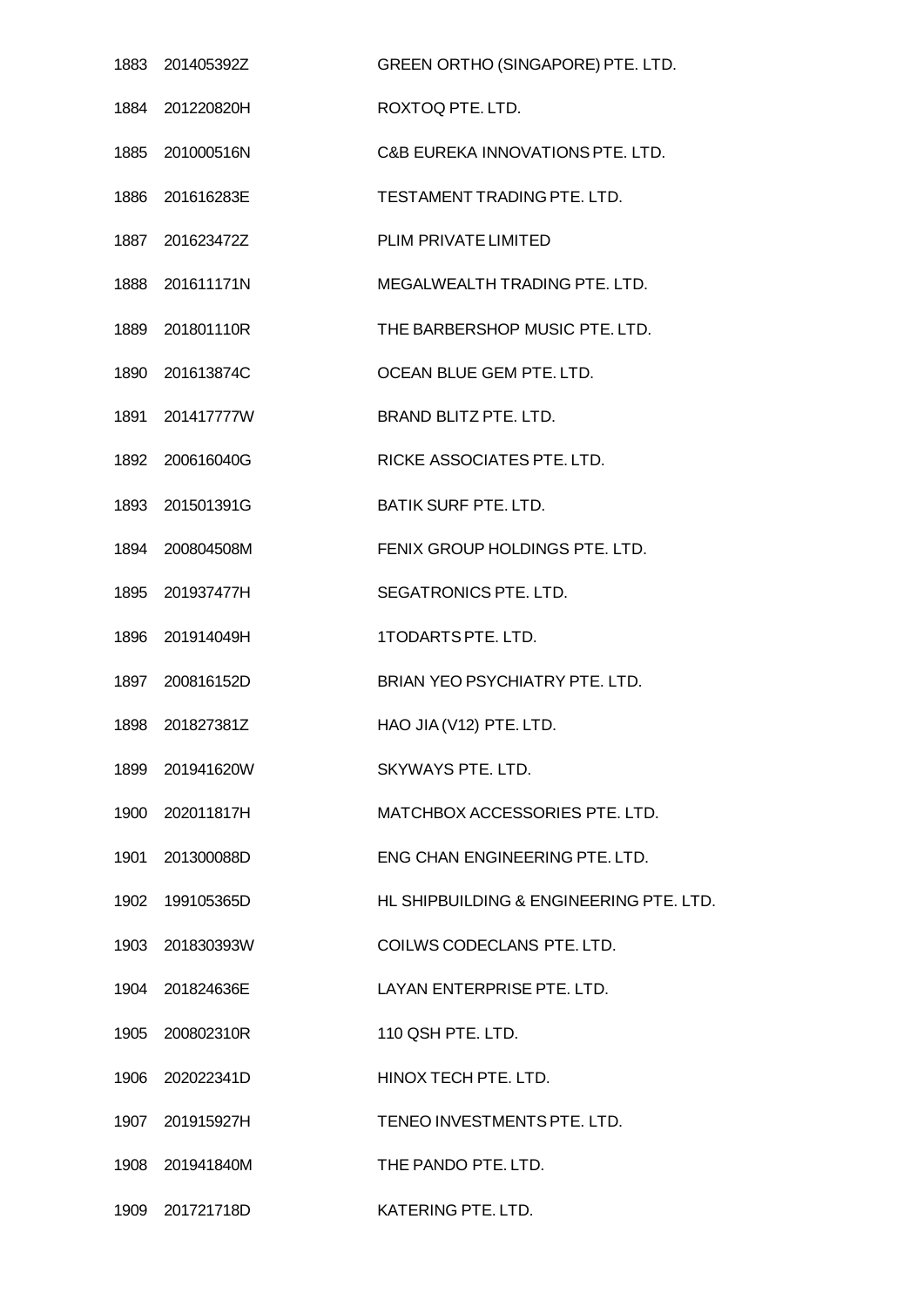|      | 1910 201702114M  | ACG CO PTE. LTD.                                 |
|------|------------------|--------------------------------------------------|
|      | 1911 201903124H  | CIENTIFIC PTE. LTD.                              |
|      | 1912 201836378E  | LIUYU FOUNDATION LTD.                            |
|      | 1913 201737244C  | MANA HOME PTE. LTD.                              |
|      | 1914 201717117E  | <b>ASIANET PTE, LTD.</b>                         |
|      | 1915 201610255K  | THREE ROSE RESTAURANT & CATERING PTE. LTD.       |
|      | 1916 200706458K  | VISISHTA HOLIDAYS SINGAPORE PTE. LTD.            |
|      | 1917 201509203K  | COVE WELLNESS PTE. LTD.                          |
|      | 1918 202001605G  | FLYWHEEL EDGE MANAGEMENT PTE. LTD.               |
|      | 1919  198003499W | <b>STW COMPANY PTE LTD</b>                       |
|      | 1920 202021298M  | POLIM TRADING PTE. LTD.                          |
|      | 1921 201317431N  | <b>ENGMECH PRIVATE LIMITED</b>                   |
|      | 1922 201821922D  | JUE SHENG INTERNATIONAL PTE. LTD.                |
|      | 1923 202021066D  | FORTUNE AND WISDOM COMMODITY PTE. LTD.           |
|      | 1924 201922104D  | TRIP ECOLOGY FOUNDATION PTE. LTD.                |
|      | 1925 202012500M  | MY BIOLIVE PTE. LTD.                             |
|      | 1926 201803996M  | HOYAZ CAPITAL PTE. LTD.                          |
|      | 1927 201715565M  | YU HUANG YAN (SINGAPORE) PTE. LTD.               |
|      | 1928 201301273C  | PHAEDRUS AQUATECH PTE. LTD.                      |
|      | 1929 200922845C  | HUI HUANG CONSTRUCTION & ENGINEERING PTE. LTD.   |
|      | 1930 201805517R  | <b>LIKO FOUNDATION LIMITED</b>                   |
| 1931 | 201319928D       | POWER CONSTRUCT CORPORATION PTE. LTD.            |
|      | 1932 202009539E  | MAKMUR BERSAMA TRADING PTE. LTD.                 |
|      | 1933 201532751E  | OUYA GLOBAL PTE. LTD.                            |
|      | 1934 201535643H  | WECLEAN SERVICES PTE. LTD.                       |
|      | 1935 201909413G  | ACCELERATION EQUITY ADVISORS SINGAPORE PTE. LTD. |
|      | 1936 201936696R  | MAKE CHANGE SG PTE. LTD.                         |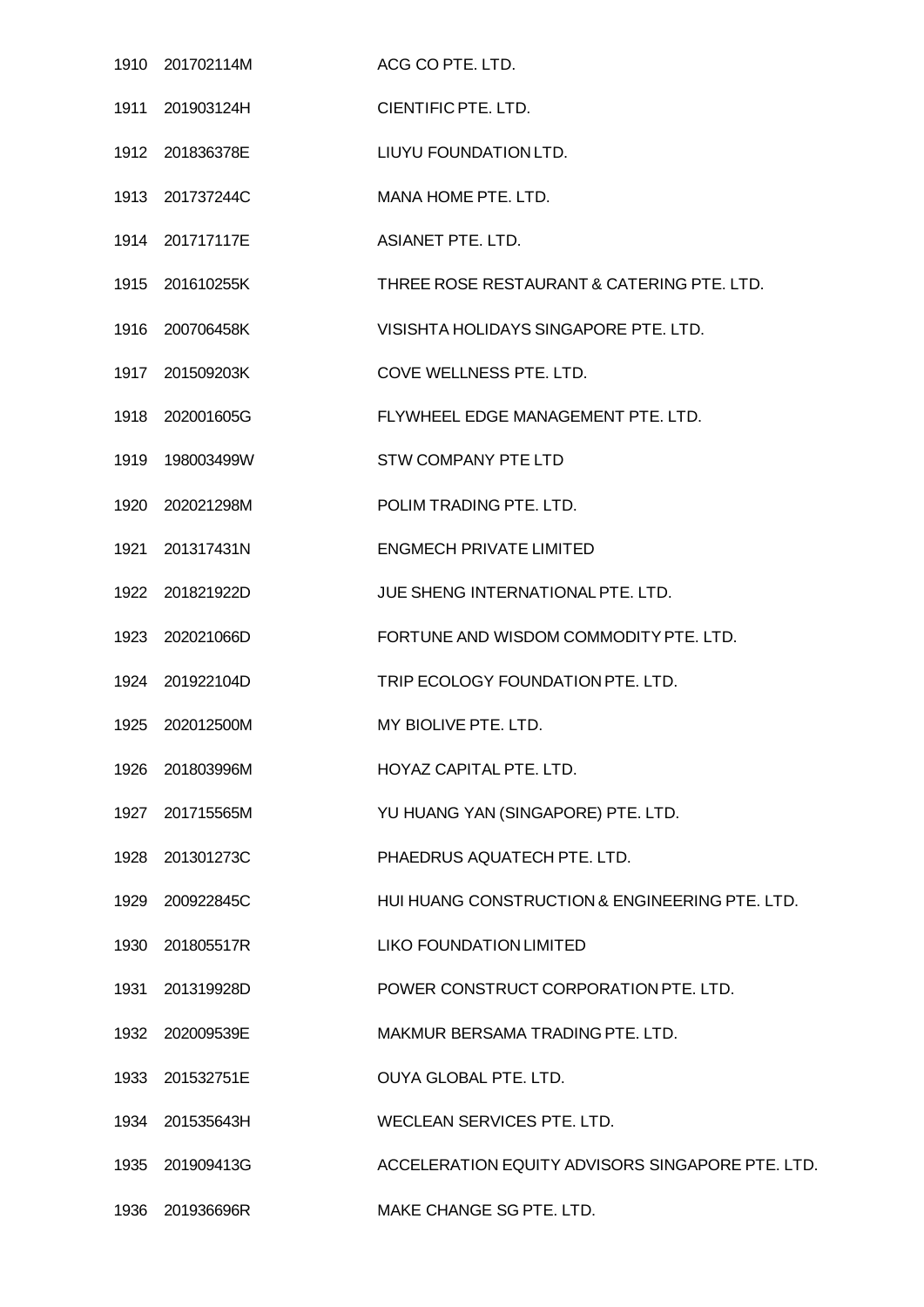| 1937 201412896E | <b>CADRE FOUNT PRIVATE LIMITED</b>         |
|-----------------|--------------------------------------------|
| 1938 201524925N | CORECAM VIETNAM 2 PTE, LTD.                |
| 1939 200000988W | RAFFLES CORPORATE CONSULTANTS PTE LTD      |
| 1940 201921737E | FYU PTE. LTD.                              |
| 1941 200300578W | ALKADRI SERVICES (S) PTE. LTD.             |
| 1942 201614869Z | SUMMERFX PTE. LTD.                         |
| 1943 200311964N | LADBOR TECHNOLOGIES PTE. LTD.              |
| 1944 201716681E | RIDGE88 TECHNOLOGIES PTE, LTD.             |
| 1945 202015479N | WING DONG SPORT PTE. LTD.                  |
| 1946 201322986C | <b>VESTA-HELIOS PTE. LTD.</b>              |
| 1947 201905505E | FENWAY ENGINEERING PTE, LTD.               |
| 1948 201931473G | CTY PTE. LTD.                              |
| 1949 201603780W | THE FRESH PEOPLE PTE. LTD.                 |
| 1950 200303526C | RELIV SINGAPORE PTE. LTD.                  |
| 1951 201809996K | MAXPOWER FOUNDATION LTD.                   |
| 1952 201934334C | NO NAME 2 PTE, LTD.                        |
| 1953 201536430K | KING ARTIFACT SERVICES PTE. LTD.           |
| 1954 201708622N | ERG SALES PTE, LTD.                        |
| 1955 201119868M | FORBON (SINGAPORE) PTE. LTD.               |
| 1956 201938775G | FOOD WAVE PTE. LTD.                        |
| 1957 201626620M | BE FOUND ONLINE PTE. LTD.                  |
| 1958 198104048E | SOLEMATE ORTHOTICS INTERNATIONAL PTE. LTD. |
| 1959 201721349N | RG SHIP CONSULTANCY PTE. LTD.              |
| 1960 201822279W | JINZE CAPITAL FOUNDATION LTD.              |
| 1961 201909048C | SEOW EMPIRE PTE. LTD.                      |
| 1962 201827653G | GWS BUILDING SERVICES PTE. LTD.            |
| 1963 201540701G | COUNTERTACK ASIA PTE. LTD.                 |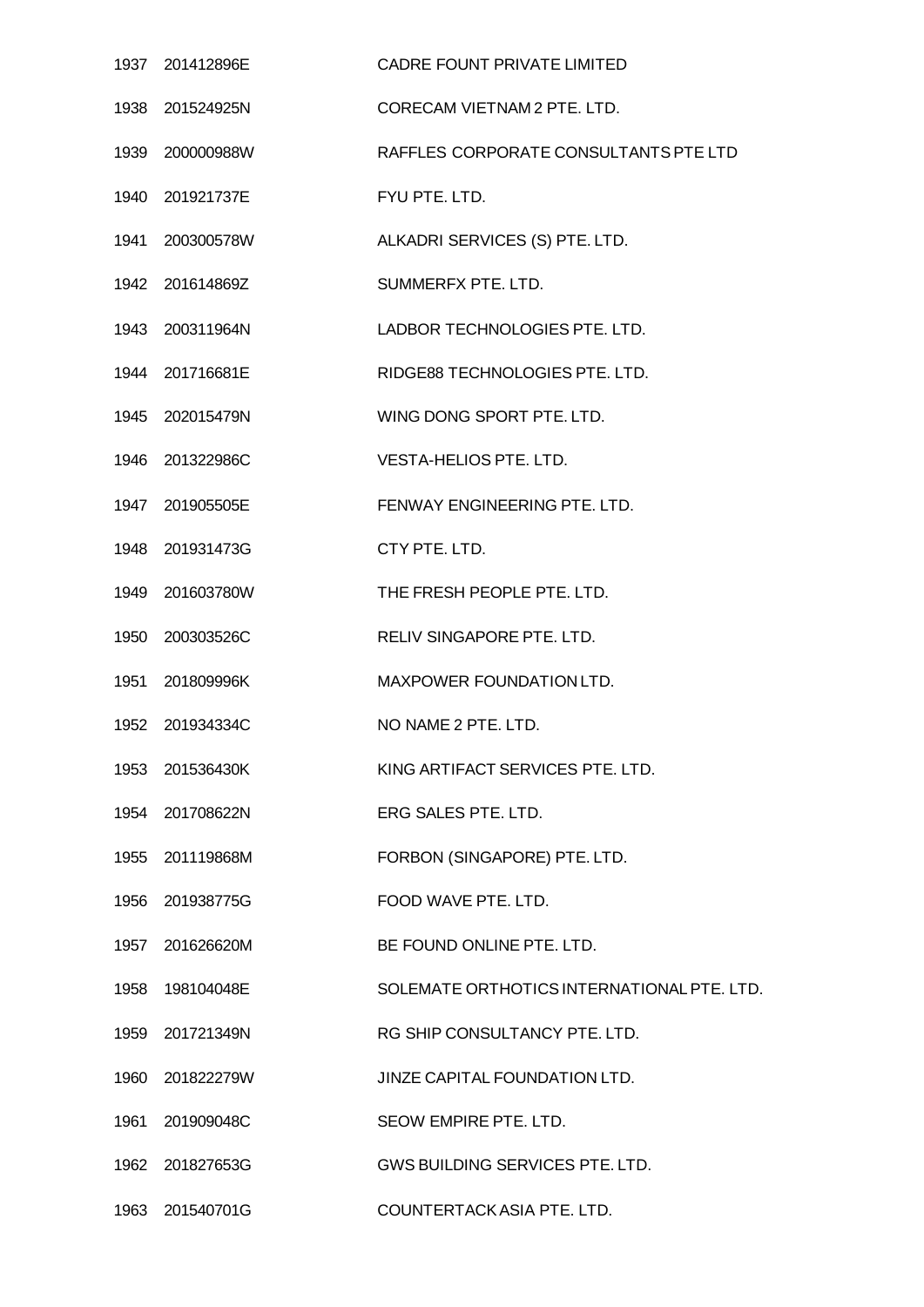|      | 1964 200600190H | <b>I-BLACK &amp; ASSOCIATES PTE. LTD.</b>        |
|------|-----------------|--------------------------------------------------|
|      | 1965 202029716M | RAINMEN CONSULTANCY PTE. LTD.                    |
|      | 1966 202033441M | NAN FEI TAI PTE. LTD.                            |
|      | 1967 201820363C | KEYS TO LIFE PTE. LTD.                           |
| 1968 | 201816271W      | BRILLIANT SMILE DENTAL PTE. LTD.                 |
|      | 1969 201526867E | JS7 ENTERPRISE PTE. LTD.                         |
|      | 1970 200101445C | D'GARDE SECURITY PTE. LTD.                       |
|      | 1971 201840491H | THE ALLEY (LU JIAO XIANG) HOLDINGS PTE. LTD.     |
|      | 1972 201603398Z | LEAPING SCIENCE PTE. LTD.                        |
|      | 1973 201412730H | CYPRESS PEAK HOLDINGS, PTE. LTD.                 |
|      | 1974 201009828Z | ATHABASCA INTERNATIONAL PTE. LTD.                |
|      | 1975 201941628E | MOTOR TECH PERFORMANCE PTE. LTD.                 |
| 1976 | 201736659K      | SITONG AND YUTONG INTERNATIONAL PTE. LTD.        |
|      | 1977 201839121E | ELLA DISTRIBUTION PTE. LTD.                      |
|      | 1978 201615771G | THE GINGER INC. PTE. LTD.                        |
|      | 1979 201727547Z | <b>VIKASH SERVICES PTE. LTD.</b>                 |
|      | 1980 201419011G | BELLO GROUP PTE. LTD.                            |
|      | 1981 201104626K | RED HORSE INVESTMENT PARTNERS PTE. LTD.          |
|      | 1982 201802206Z | COLORFUL HOLDINGS SINGAPORE PTE. LTD.            |
|      | 1983 201806592Z | <b>VIBE TRIBE PTE, LTD.</b>                      |
|      | 1984 202005831R | DESGPORT PTE. LTD.                               |
|      | 1985 201706866E | BUTTERFLY AUTO MOBILE SERVICES PTE. LTD.         |
|      | 1986 201800312K | <b>3MMPARTNERS PRIVATE LIMITED</b>               |
|      | 1987 202025797Z | HORIZON VENTURES PTE. LTD.                       |
|      | 1988 200105796E | VISION MANAGEMENT & TRAINING CONSULTANTS PTE LTD |
|      | 1989 201716035W | JACO-INDUSTRIES PTE. LTD.                        |
|      | 1990 201615467R | FNNLIVE MEDIA PTE. LTD.                          |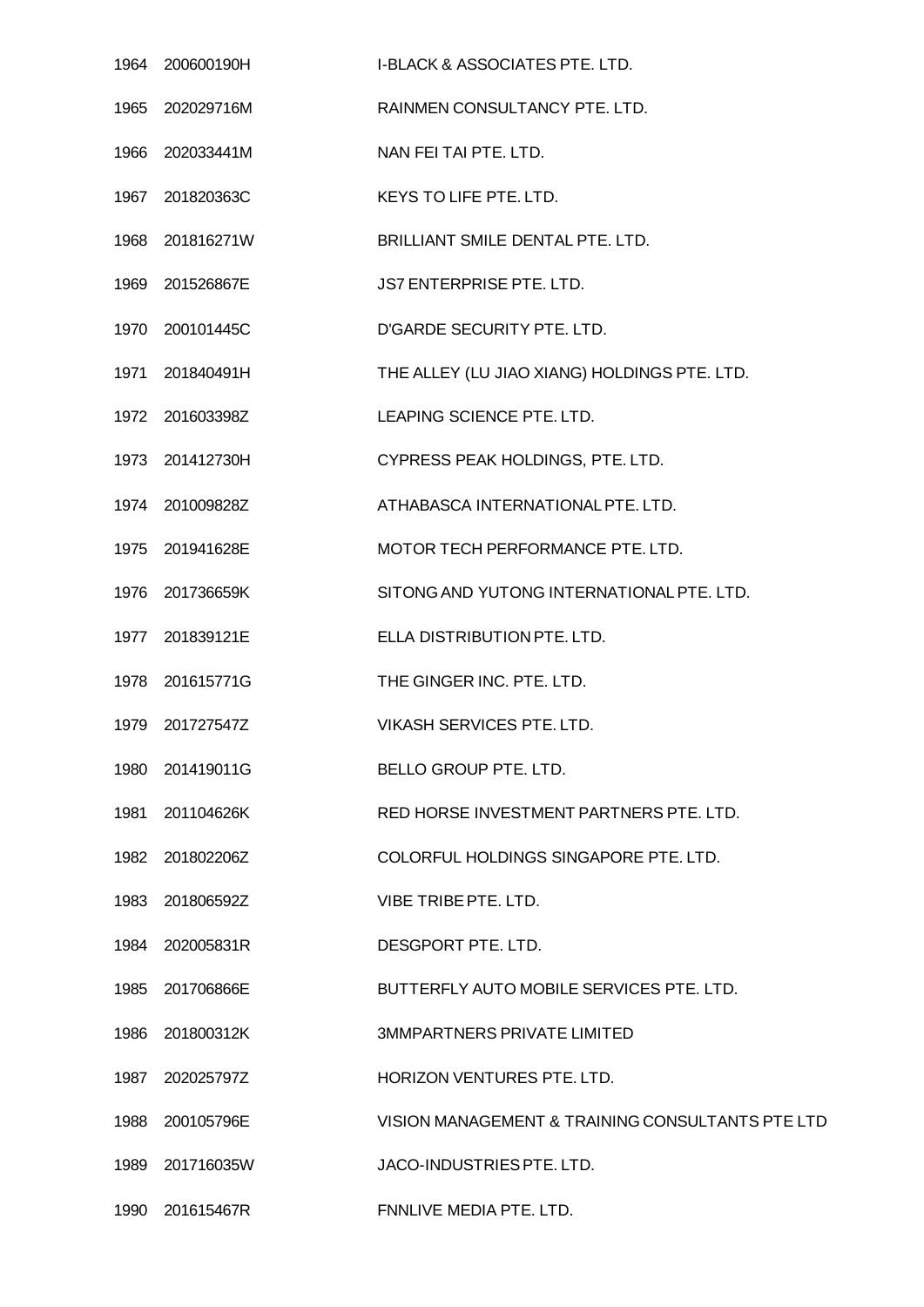| 1991 201132879W | KAMPONG 18 EXPRESS PTE. LTD.               |
|-----------------|--------------------------------------------|
| 1992 201407161N | COOKAL ASIA PTE. LTD.                      |
| 1993 201217019N | AURESO PTE. LTD.                           |
| 1994 201628930C | CMB OCEAN 2 LEASING COMPANY PTE. LTD.      |
| 1995 201702420E | ORIDLE PTE, LTD.                           |
| 1996 201309167H | CONNEXXION (PRIVATE) LTD.                  |
| 1997 201734699H | RYORI FOODS PTE. LTD.                      |
| 1998 201938691N | NEST PROPERTY TECHNOLOGIES PRIVATE LIMITED |
| 1999 201901284G | FACMAN PTE. LTD.                           |
| 2000 202006895M | A&E MOBILE TRADING PTE. LTD.               |
| 2001 201904740N | MAESTRO & CO PTE, LTD.                     |
| 2002 201334309R | SUNFERT PTE. LTD.                          |
| 2003 202013372K | APOLO'S@PARKWAY PARADE PTE. LTD.           |
| 2004 202112524E | KSM LANDSCAPE & CONSTRUCTION PTE. LTD.     |
| 2005 201827493H | DEAN & DELUCA ASIA (SINGAPORE) PTE. LTD.   |
| 2006 201932903G | RECRAFT SERVICES PTE. LTD.                 |
| 2007 201606069W | MATIX PTE. LTD.                            |
| 2008 201227377K | SILVERLAKE GLOBAL EXCHANGE PTE. LTD.       |
| 2009 200815742C | BUANA MEDIA TECHNOLOGY PTE. LTD.           |
| 2010 201924680G | SERANGOON ENTERTAINMENT PTE. LTD.          |
| 2011 202002891D | DIGITWINS PTE, LTD.                        |
| 2012 202104786G | ZEST PIONEER PTE. LTD.                     |
| 2013 201925788E | FI ROPE ACCESS (PRIVATE) LIMITED           |
| 2014 202004079C | Q STONE (SINGAPORE) PTE. LTD.              |
| 2015 201826449N | VIR INFRASTRUCTURE (S) PTE. LTD.           |
| 2016 201419802C | ABSTAR TRAVEL PTE. LTD.                    |
| 2017 201229875N | <b>KELLEK PTE. LIMITED</b>                 |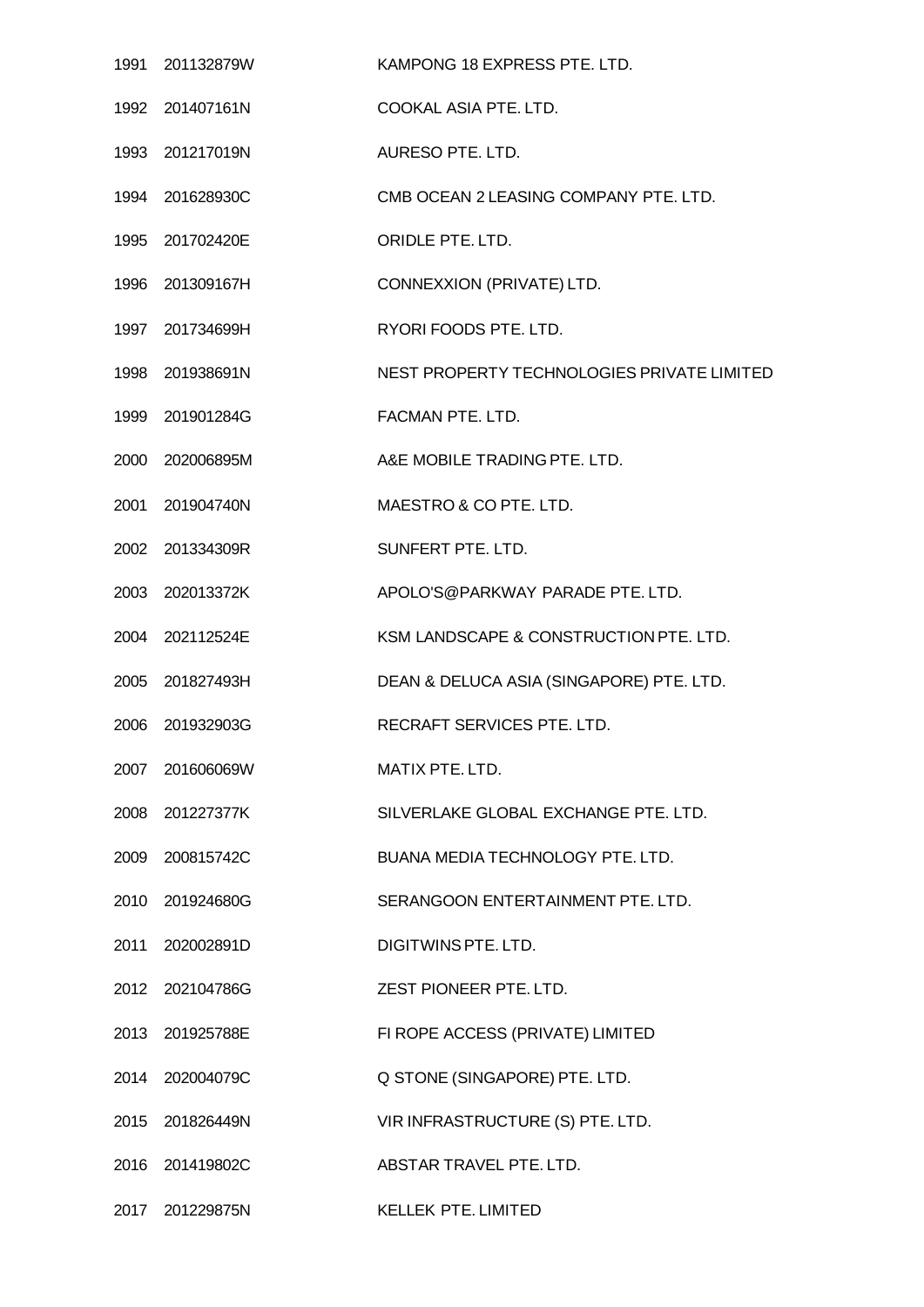|      | 2018 202112357G | FIRST SALT BAKED CHICKEN PTE. LTD.                    |
|------|-----------------|-------------------------------------------------------|
|      | 2019 200904017E | BSP ENTERTAINMENT PTE. LTD.                           |
|      | 2020 199204678Z | INDEX-COOL INTERNATIONAL EQUIPMENT & SERVICES PTE LTD |
|      | 2021 201722223E | TENTHREE PTE. LTD.                                    |
|      | 2022 202031786H | RED WING PTE. LTD.                                    |
|      | 2023 201601965D | MUI NE WIND PTE. LTD.                                 |
|      | 2024 201723124W | NEWAY MSW IP HOLDING PTE. LTD.                        |
|      | 2025 201915449D | AC PLC SINGAPORE PTE. LTD.                            |
|      | 2026 198801652R | FONDUE CAFE 81 PTE LTD                                |
|      | 2027 201532168G | SOON HUAT WITHOUT BORDERS (PTE.) LTD.                 |
|      | 2028 201904046W | SOVEREIGN ASIA PTE. LTD.                              |
|      | 2029 201807109Z | SPACESENSE TECHNOLOGIES PTE. LTD.                     |
| 2030 | 201133813M      | BEXT MANUFACTURING & TRADING PTE. LTD.                |
|      | 2031 201134486M | YJP INTERNATIONAL PTE. LTD.                           |
|      | 2032 201132875N | MONG LEE INVESTMENT HOLDING PTE. LTD.                 |
|      | 2033 201535455N | DREAMWERKZ TECHNOLOGIES PTE, LTD.                     |
|      | 2034 201937420H | EBLOCK SINGAPORE PTE. LTD.                            |
|      | 2035 202023312M | LOTUS HARBOUR PTE. LTD.                               |
|      | 2036 201912969M | HESS PRESCHOOL PTE. LTD.                              |
| 2037 | 202032327C      | WAN LI VEGETABLES PTE. LTD.                           |
|      | 2038 201902418G | <b>I-CLEAN PRIVATE LIMITED</b>                        |
| 2039 | 201900606H      | TOURIO PTE. LTD.                                      |
| 2040 | 201817491H      | EASTASIA SHIPPING & MARINE SERVICE PTE. LTD.          |
|      | 2041 201119944W | TRADE & CONSTRUCTION WELDING - SUPERVISION PTE. LTD.  |
|      | 2042 201913447H | RD BUILDER PTE. LTD.                                  |
|      | 2043 202033596E | YONG CHANG XIN PTE. LTD.                              |
|      | 2044 201817418D | HALEY OVERSEAS PTE. LTD.                              |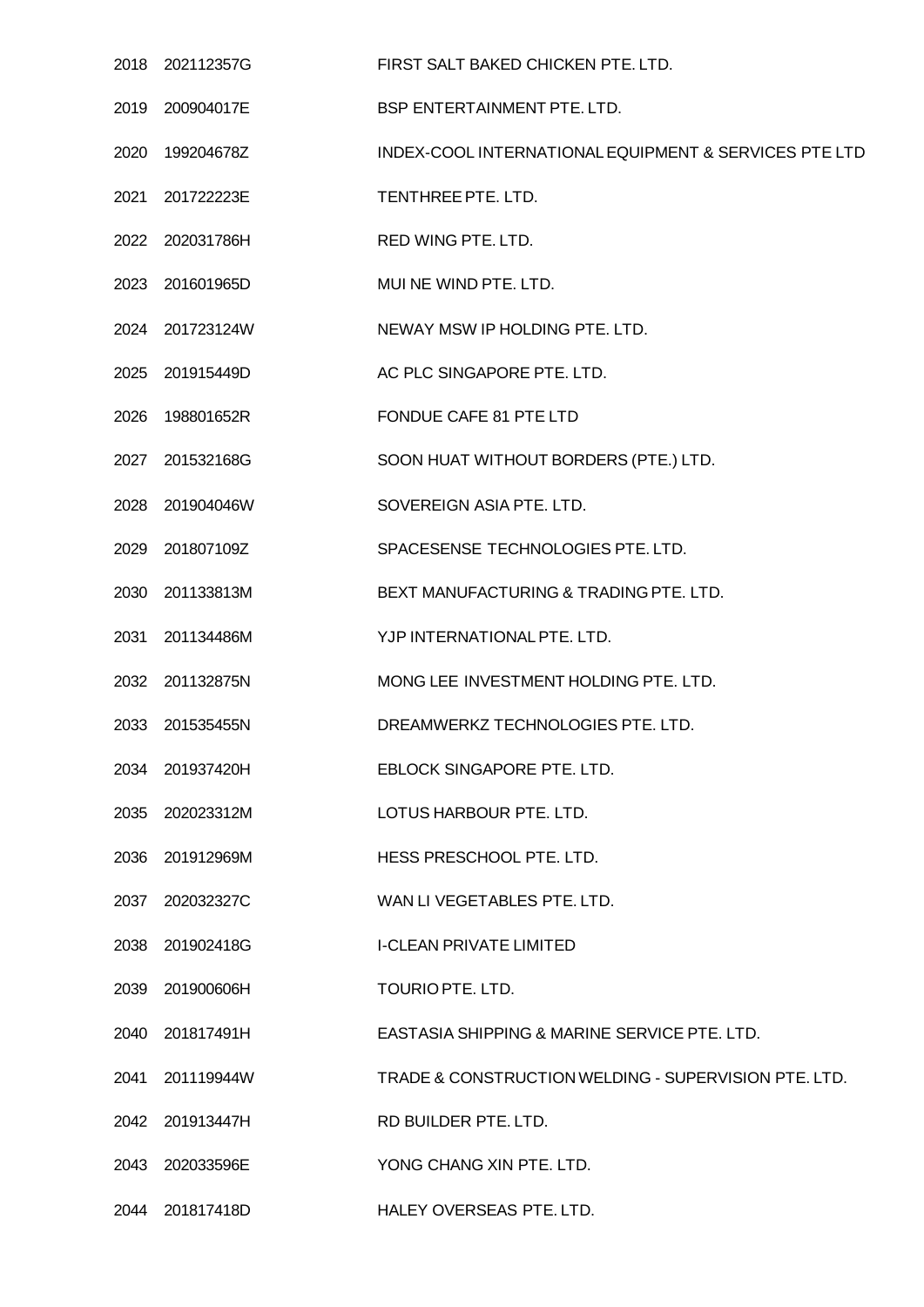| 2045 201525431G | <b>INFINTO PTE. LTD.</b>              |
|-----------------|---------------------------------------|
| 2046 201921141E | TRAVEL BY RAILWAYS PTE, LTD.          |
| 2047 201602644Z | SAN ISN CORPORATION PTE. LTD.         |
| 2048 201908174N | FLOWMIND PTE. LTD.                    |
| 2049 201921542N | EVERHARVEST INFINITY PTE, LTD.        |
| 2050 201934792N | PAW NATION PTE, LTD.                  |
| 2051 201617308H | DR TING O&G SURGERY PTE. LTD.         |
| 2052 201841655G | FINELEISURE PTE, LTD.                 |
| 2053 201422590N | CARDMART.SG PTE. LTD.                 |
| 2054 202019326H | APTYNOS PTE, LTD.                     |
| 2055 201911224H | PRIORITYWHEELS PTE, LTD.              |
| 2056 201808967G | AXXARA PTE. LTD.                      |
| 2057 201611042M | BRILLIANT ALLIANCE SERVICES PTE, LTD. |
| 2058 200000186Z | KS MARINEHUB PTE. LTD.                |
| 2059 200718495Z | CRISTOPHER INVESTMENT PTE, LTD.       |
| 2060 201404656Z | ARGENT SYSTEMS PTE. LTD.              |
| 2061 201205093Z | K-TECH MARINE & ELECTRICAL PTE. LTD.  |
| 2062 202018263R | TAI TONG CULTURE PTE. LTD.            |
| 2063 201908966Z | YALE EDUCATION PTE. LTD.              |
| 2064 201902181R | NAVICS SHIPPING & BROKERS PTE. LTD.   |
| 2065 201821361R | NES FOUNDATION PTE, LTD.              |
| 2066 201827457C | INTERNATIONAL DIPPER FOUNDATION LTD.  |
| 2067 201805763E | CXO LIFE PTE, LTD.                    |
| 2068 201819089W | STARFEED PTE. LTD.                    |
| 2069 201106927W | AEROHAUS TECHNOLOGIES PTE. LTD.       |
| 2070 201434406C | HOCK KEE BAK KUT TEH PTE. LTD.        |
| 2071 201410089R | HIRVA CAR RENTAL & LEASING PTE. LTD.  |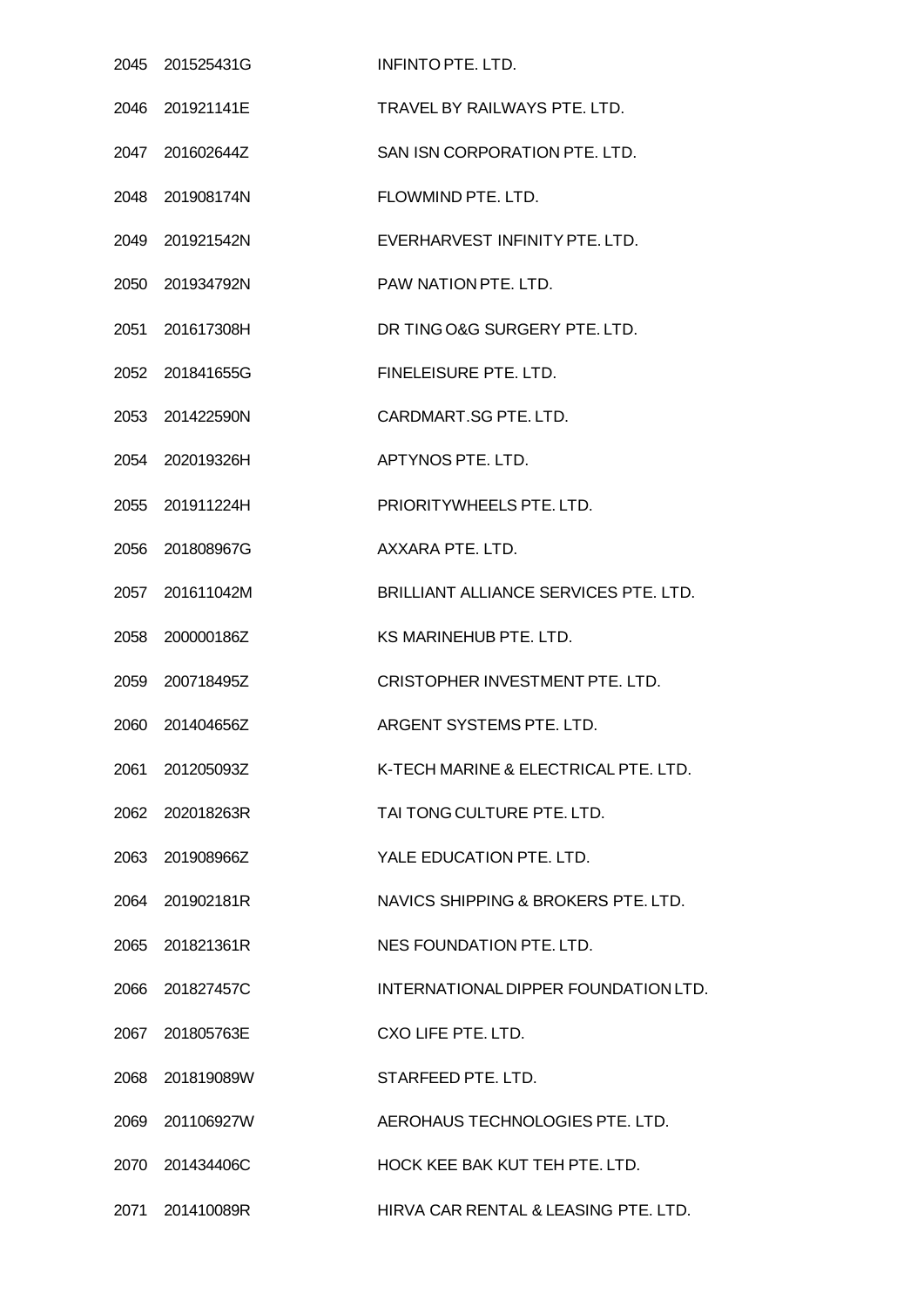|      | 2072 201732017E | KINDAY PTE. LTD.                             |
|------|-----------------|----------------------------------------------|
|      | 2073 202108790Z | SNAP TUTOR GLOBAL PTE, LTD.                  |
|      | 2074 202017399W | YOU LI PTE. LTD.                             |
|      | 2075 201317222D | INTERNATIONAL DRILLING EQUIPMENT PTE. LTD.   |
|      | 2076 201213984N | ENDURE ENGINEERING PTE, LTD.                 |
|      | 2077 200807803K | LIN FONG PTE. LTD.                           |
|      | 2078 201505513C | META INTERNATIONAL PTE. LTD.                 |
|      | 2079 201433548M | <b>GLOBAL RAINFOREST RESOURCES PTE. LTD.</b> |
|      | 2080 201703582N | AIGLON PTE. LTD.                             |
| 2081 | 201918428R      | PLATINUM SUCCESS PTE, LTD.                   |
|      | 2082 202033939Z | AO SI DA PTE. LTD.                           |
|      | 2083 202036890M | DING JI FOOD PTE. LTD.                       |
| 2084 | 201617130K      | SELUNO PTE. LTD.                             |
|      | 2085 201734828W | VIRTUS SHOES PTE. LTD.                       |
| 2086 | 202008076N      | PREETS TRADING PTE, LTD.                     |
|      | 2087 201915331H | FICUS E LOGIC PTE. LTD.                      |
| 2088 | 200001570R      | TFT INTERNATIONAL PTE, LTD.                  |
|      | 2089 201616079H | API PTE. LTD.                                |
|      | 2090 201803556D | <b>BELLELLA PTE. LTD.</b>                    |
| 2091 | 201930880H      | WINNER PTE, LTD.                             |
|      | 2092 201116674D | TRANSCOM NETWORK PTE. LTD.                   |
|      | 2093 201101657K | CERES SUPER PTE. LTD.                        |
|      | 2094 201827385D | BRANWOOD TRADING PTE. LTD.                   |
|      | 2095 201225433W | VIALEBOLOGNA PTE. LTD.                       |
| 2096 | 201935718N      | RIDHUAN'S DELIGHT PTE. LTD.                  |
|      | 2097 201625551K | AME SOLUTIONS PTE. LTD.                      |
|      | 2098 201820959C | OCS LOGISTICS PTE. LTD.                      |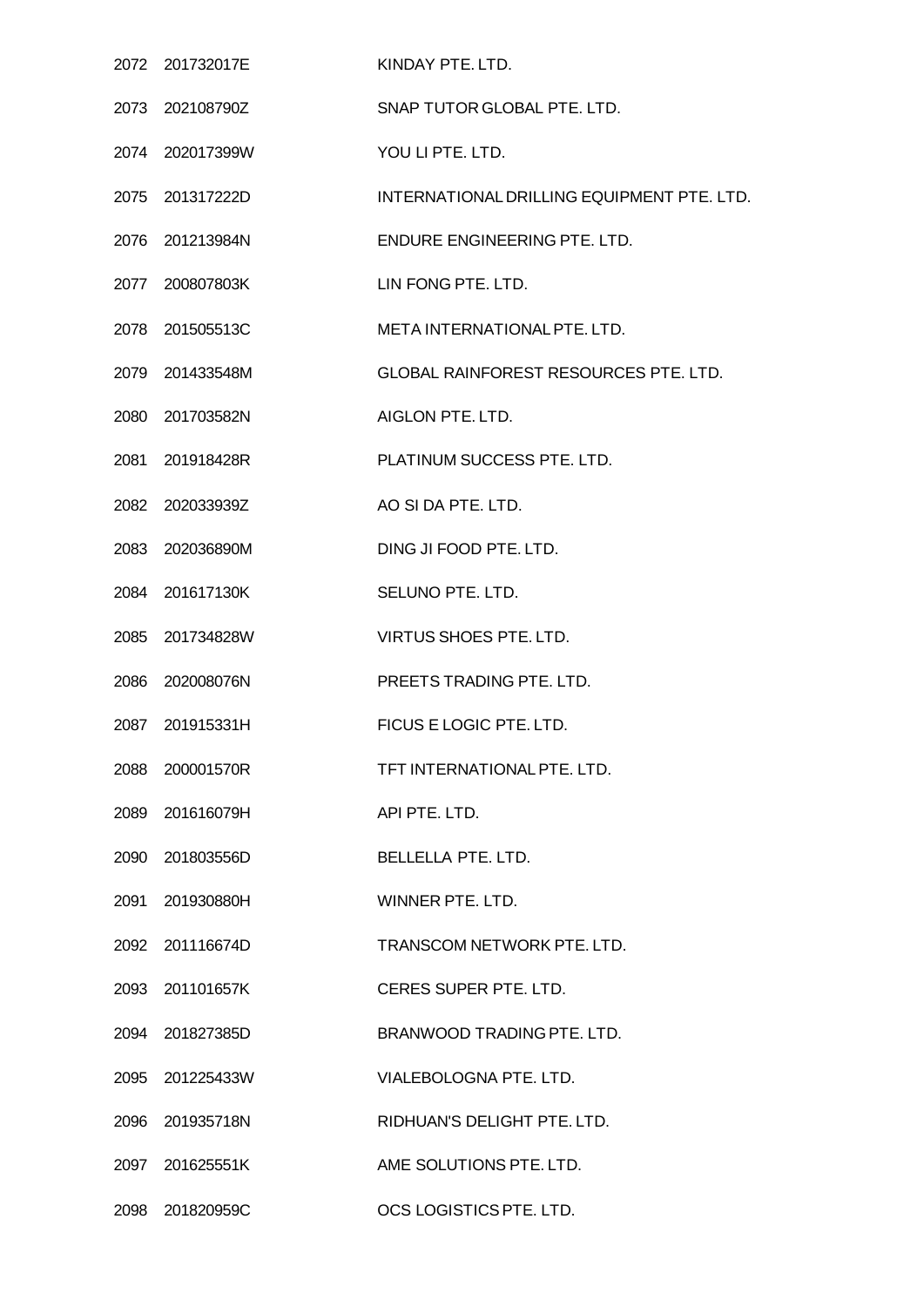| 2099 201842519C | <b>GENG TI BIAK PTE. LTD.</b>            |
|-----------------|------------------------------------------|
| 2100 201630857R | SRI GANGOTREE PTE. LTD.                  |
| 2101 201800519R | TNJ ASIA PACIFIC PTE. LTD.               |
| 2102 202028040G | HEALTH ABA PTE. LTD.                     |
| 2103 201720962N | SYSON TECH PTE. LTD.                     |
| 2104 201706354W | ASIABLOC CONSULTANTS PTE. LTD.           |
| 2105 202014056C | SUBZ PRIVATE LTD.                        |
| 2106 201600495M | GOLDEN HARVEST INTERNATIONAL PTE. LTD.   |
| 2107 201840811E | CROWN TRADECOMM PTE. LTD.                |
| 2108 202010029K | WORLD-WIDE CERTIFICATIONS PTE. LTD.      |
| 2109 202033193N | YI XIN SHI DAI PTE. LTD.                 |
| 2110 200208704C | <b>INFOTOTO SOLUTIONS PTE. LTD.</b>      |
| 2111 201906896K | AUTOMOBILE SPECIALIST SERVICES PTE. LTD. |
| 2112 202018347H | ASIAN AGRITECH PTE, LTD.                 |
| 2113 201100889D | REGAL FLOOR COVERINGS PTE. LTD.          |
| 2114 201940876Z | <b>MVT FOUNDATION LTD.</b>               |
| 2115 201711375K | M & H E-TECH PTE, LTD.                   |
| 2116 200615610Z | MCCARTIN ASSOCIATES PTE. LTD.            |
| 2117 201824091Z | MANICHI PTE. LTD.                        |
| 2118 201624815K | SJP HOLDING PTE, LTD.                    |
| 2119 202035713M | VIVID VESTIRE PTE. LTD.                  |
| 2120 201909014Z | ARUM ORGANICS PTE. LTD.                  |
| 2121 201829411W | MCSK CREATIVE PTE. LTD.                  |
| 2122 201628945H | CMB OCEAN 8 LEASING COMPANY PTE. LTD.    |
| 2123 202000399E | DUALTOP PTE. LTD.                        |
| 2124 202002952W | HYDROFLUX PTE. LTD.                      |
| 2125 201120089D | VIOCORP HOLDINGS ASIA PTE. LTD.          |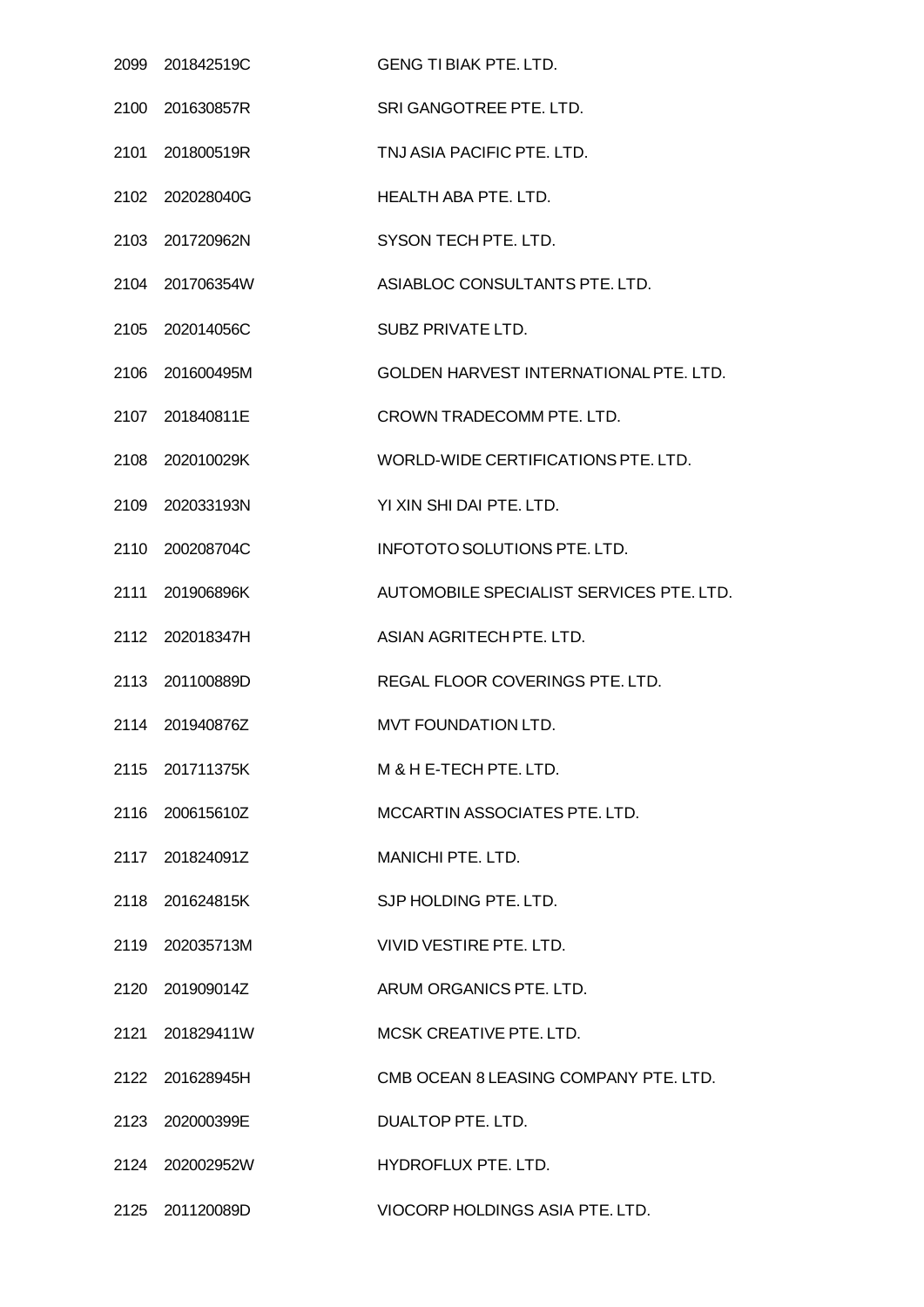| 2126 198903278E | <b>USATECH (S) PTE LTD</b>                                             |
|-----------------|------------------------------------------------------------------------|
| 2127 202103977W | PANDAN REFRESHING CORNER PTE. LTD.                                     |
| 2128 198401514W | RELIANCE EQUIPMENT PRIVATE LIMITED                                     |
| 2129 202015033Z | TWIN VENTURES PTE. LTD.                                                |
| 2130 202023128C | ECOMM CLOUD PTE. LIMITED                                               |
| 2131 201207973W | FIXQUICK PTE. LTD.                                                     |
| 2132 198802147C | ASIAN BUYING CONNEXION PTE LTD                                         |
| 2133 202014527G | DBSG HOLDINGS PRIVATE LIMITED                                          |
| 2134 201505872K | FAITH EDUCARE CENTRE @SENGKANG PTE. LTD.                               |
| 2135 201912922E | GOOD AF RENO PTE. LTD.                                                 |
| 2136 200714890W | STARCAR GLOBAL PTE. LTD.                                               |
| 2137 201203692D | M J REALTY PRIVATE LIMITED                                             |
| 2138 202016989R | SANXIN TIMES HOLDINGS SG CO. PTE. LTD.                                 |
| 2139 201410076K | CENTRA REALTY PTE. LTD.                                                |
| 2140 201325916C | JWH LOGISTICS (S) PTE. LTD.                                            |
| 2141 201939860K | JIANGSU JIAZHENGXIN INTERNATIONAL SUPPLY CHAIN<br>MANAGEMENT PTE. LTD. |
| 2142 201915274W | HALIO INTERNATIONAL ASIA PACIFIC PTE. LTD.                             |
| 2143 201812196W | NYYR SINGAPORE PTE. LTD.                                               |
| 2144 201707714C | VINE CAPITAL PTE. LTD.                                                 |
| 2145 201541842Z | AEGLE COMMUNICATIONS PRIVATE LIMITED                                   |
| 2146 201924053N | THE CHEMISTRY DISTILLERY PTE. LTD.                                     |
| 2147 201940845K | ACE CONSTRUCTIONS PTE. LTD.                                            |
| 2148 201818657H | SMARTADS SOLUTION PTE. LTD.                                            |
| 2149 201914596M | MENS CONSULTANCY MANAGEMENT PTE. LTD.                                  |
| 2150 201821612G | FIDOR SOLUTIONS APAC PTE. LTD.                                         |
| 2151 201610672C | <b>BUSHWICK PTE. LTD.</b>                                              |
| 2152 201841446R | NAVITAS ADVISORS PTE. LTD.                                             |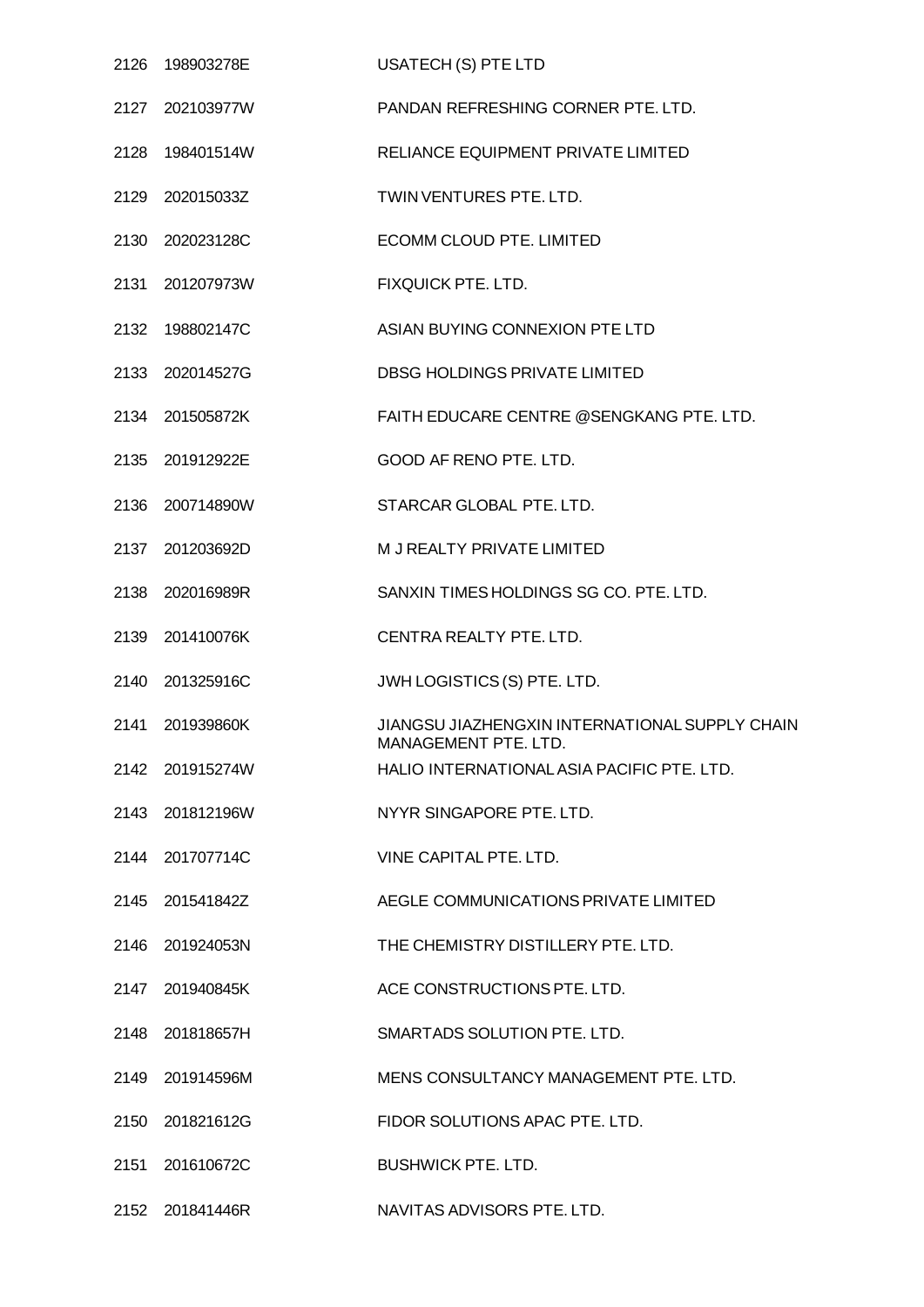|      | 2153 201719288M | FEI YU ENTERPRISE PTE. LTD.                                  |
|------|-----------------|--------------------------------------------------------------|
|      | 2154 201803760Z | EXCEL SOLUTIONS ASIA EVENTS PTE, LTD.                        |
|      | 2155 202041715G | BRIGHT LEARNING CENTRE PRIVATE LIMITED                       |
|      | 2156 201541634Z | SWASTIK ENTERPRISES PTE. LTD.                                |
|      | 2157 201923717M | EAST GROUP (S) PTE. LTD.                                     |
|      | 2158 201932434D | GET PTE. LTD.                                                |
|      | 2159 201904393M | XYMETRIX PTE. LTD.                                           |
|      | 2160 201803058M | JVS IMPEX PTE. LTD.                                          |
|      | 2161 200006906M | PALLADIUM GROUP PTE. LTD.                                    |
| 2162 | 201837244E      | SLIKFLIX STUDIOS PTE. LTD.                                   |
|      | 2163 201221843D | LONGNETT MARKETING PTE. LTD.                                 |
|      | 2164 202002004E | TIANYIHONGYUAN SCIENCE & TECHNOLOGY (SINGAPORE) PTE.<br>LTD. |
| 2165 | 201838889N      | HRIDOY-UDOY CONSTRUCTION (PTE.) LTD.                         |
|      | 2166 202007783Z | GROUP HOLDINGS RENT DIRECT ASIA PTE. LTD.                    |
|      | 2167 202042361E | CPJ FOOD PTE. LTD.                                           |
|      | 2168 201619601H | BEACONMI TECHNOLOGIES PTE. LTD.                              |
|      | 2169 201819985E | NANAYAM TRANSPORT PTE. LTD.                                  |
|      | 2170 201721073D | SOME RANDOM WORKSPACE PTE. LTD.                              |
|      | 2171 200008699H | ALBERT SMITH SIGNS (S) PTE LTD                               |
|      | 2172 201911398R | MUSAI PTE. LTD.                                              |
|      | 2173 201841288Z | GIVEN TO CHERISH PTE. LTD.                                   |
|      | 2174 201628939Z | CMB OCEAN 5 LEASING COMPANY PTE. LTD.                        |
|      | 2175 201206201H | GOODMAN DONALD GROUP PTE. LTD.                               |
|      | 2176 201433958D | 4PLAY PTE. LTD.                                              |
|      | 2177 201924791E | PACIFIC SHOPHOUSE FUND MANAGEMENT PTE. LTD.                  |
|      | 2178 201931265G | KAIZAKI PTE. LTD.                                            |
|      | 2179 201902352W | AIKOO INTERNATIONAL PTE. LTD.                                |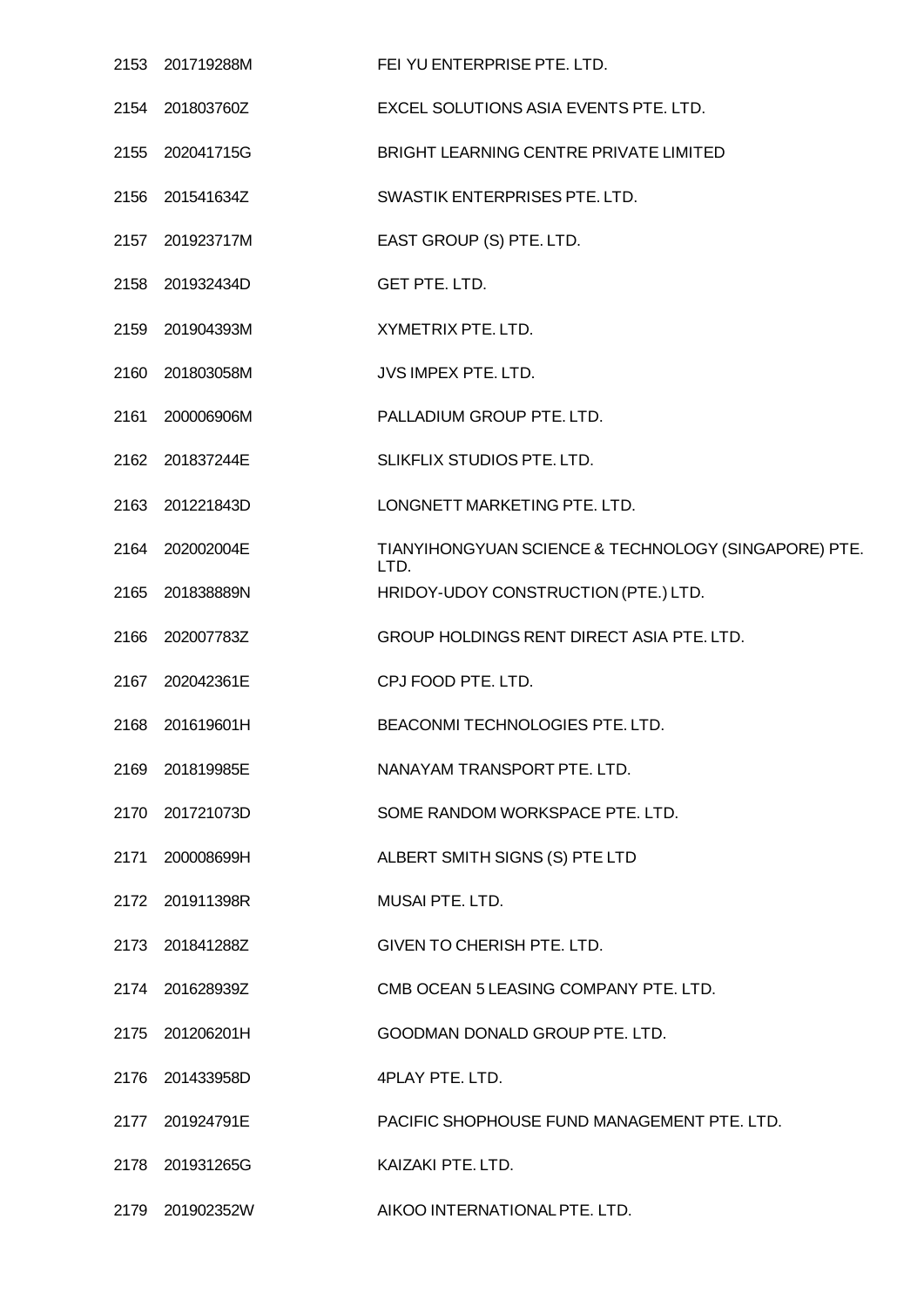|      | 2180 200801639G | MEDICAL AESTHETICS CLINIC (UK) PTE. LTD.                           |
|------|-----------------|--------------------------------------------------------------------|
|      | 2181 201229396W | CRYSTAL JADE INVESTMENT (USA) PTE. LTD.                            |
|      | 2182 201809146K | SKIN REFRESHMENT PTE. LTD.                                         |
|      | 2183 201819404Z | SOCIAL ENGAGE PTE. LTD.                                            |
|      | 2184 201941836E | RICH COIN FOUNDATION LTD.                                          |
|      | 2185 200709942N | SHRIDEVI INTERNATIONAL PTE. LTD.                                   |
|      | 2186 201837286W | HBACCESS PTE. LTD.                                                 |
|      | 2187 201201214M | UNITED CAMBODIAN PLANTATIONS PTE. LTD.                             |
|      | 2188 201623403C | COMOSING PTE. LTD.                                                 |
|      | 2189 201732870C | INTELLICODE TECHNOLOGY PTE. LTD.                                   |
|      | 2190 202001779N | S&H HOLDING PTE. LTD.                                              |
|      | 2191 201900312N | ONE FACEPASS TECHNOLOGIES PTE. LTD.                                |
| 2192 | 198703098N      | HOCK HIN FOODS, WAREHOUSING & TRANSPORTATION (S) PTE<br><b>LTD</b> |
|      | 2193 201821892W | RDP SOLUTIONS PTE. LTD.                                            |
|      | 2194 201837962K | THUNDERBIRD TECH PTE. LTD.                                         |
|      | 2195 201423331R | PRECISION MAKER PTE. LTD.                                          |
|      | 2196 199602757Z | STAMFORD TECHNOLOGIES PTE LTD                                      |
|      | 2197 201905378W | <b>BLACK RAT PTE, LTD.</b>                                         |
|      | 2198 202012675K | CYRA VENDING PTE. LTD.                                             |
|      | 2199 200400176C | MEKI CORP PTE, LTD.                                                |
|      | 2200 201619540N | STAG INTERNATIONAL PTE. LTD.                                       |
|      | 2201 199403523W | <b>IMAGING SUPPLIES &amp; TRADING PTE LTD</b>                      |
|      | 2202 201631760N | ZODIAC ZEN PTE. LTD.                                               |
|      | 2203 202003224R | CLIMATE ACTION MEDIA PTE. LTD.                                     |
|      | 2204 201809750E | ANGLO OBS PTE. LTD.                                                |
|      | 2205 201710645Z | CASATECH ENGINEERING PTE. LTD.                                     |
|      | 2206 202108786M | RAYISM TECHNOLOGIES PTE. LTD.                                      |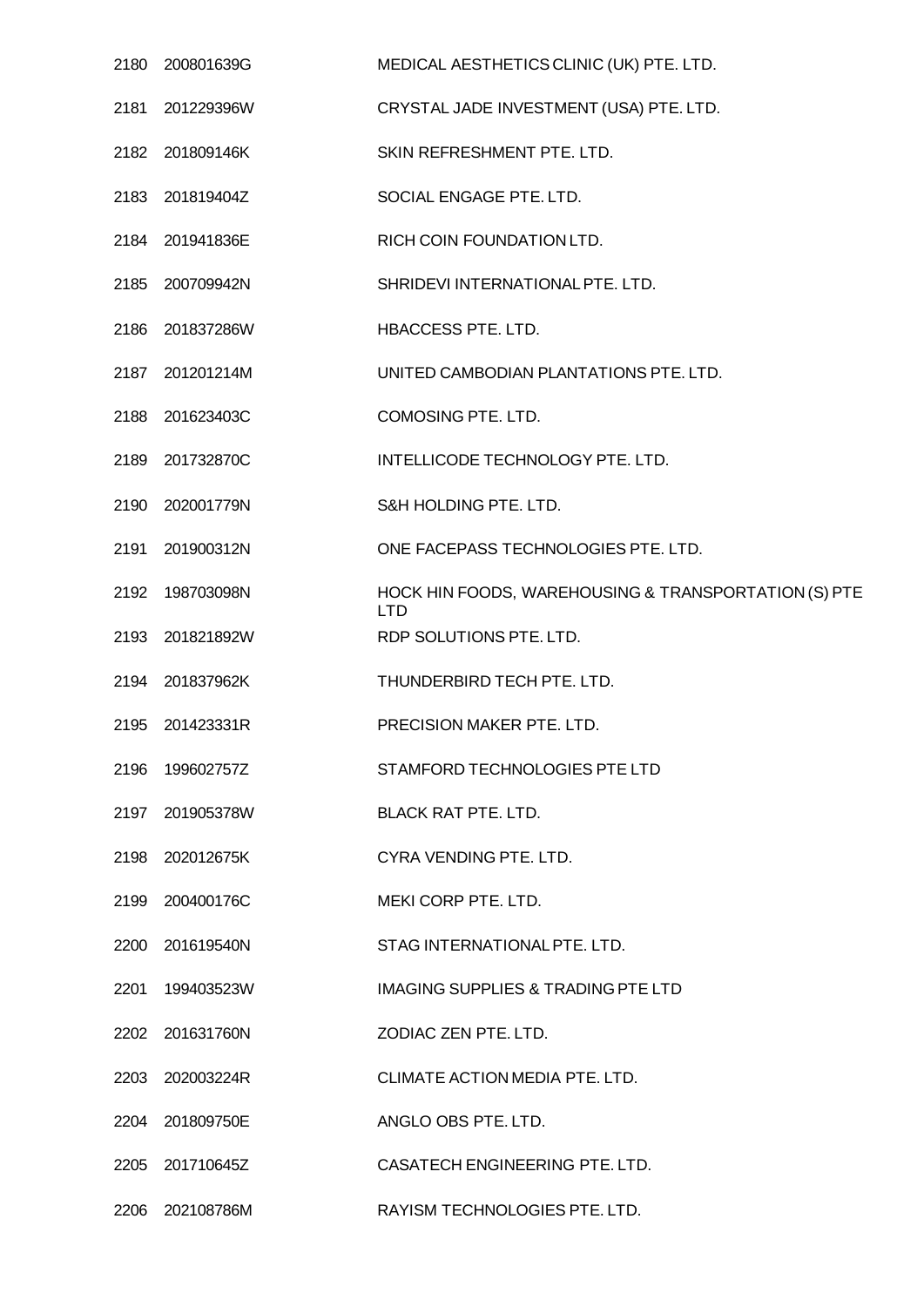| 2207 202021128H | CHINA ETECH INNOVATION PTE. LTD.              |
|-----------------|-----------------------------------------------|
| 2208 201920164G | ORECAS PTE. LTD.                              |
| 2209 201811329N | YES.T PTE. LTD.                               |
| 2210 201839266E | SONDER MEDIA PTE. LTD.                        |
| 2211 201434563Z | XIAMEN QIAN DAO (I&E) CO PTE. LTD.            |
| 2212 202002946H | BROOKS STONET PTE. LTD.                       |
| 2213 201613121D | 77 TECHNOLOGY PTE. LTD.                       |
| 2214 201438055C | ANAMETRICS POWERBANK PRIVATE LIMITED          |
| 2215 201941234R | <b>GM GRANITE PTE. LTD.</b>                   |
| 2216 201523356Z | SG HOME LOANS & SERVICES PTE. LTD.            |
| 2217 201915929K | BRONZE EAGLE HOSPITALITY, PTE. LTD.           |
| 2218 201504999K | INTERNATIONAL BUSINESS UNION PTE. LTD.        |
| 2219 201613396R | SINGINDO INVESTMENT HOLDINGS PTE. LTD.        |
| 2220 201623781E | WILCOX HOLDINGS PTE. LTD.                     |
| 2221 201012581Z | G12 ASIA PTE. LTD.                            |
| 2222 198401494E | HIGH PERFORMANCE IMPORTS (FAR EAST) PTE. LTD. |
| 2223 202012270W | YOUAN INTERNATIONAL PTE. LTD.                 |
| 2224 202014778K | WXL INTERNATIONAL INDUSTRIAL PTE, LTD.        |
| 2225 201904775G | XY95 SINGAPORE PTE. LTD.                      |
| 2226 201720996R | EAST MANAGEMENT ENTERPRISE PTE. LTD.          |
| 2227 202026276G | AT EDU CENTRE PTE. LTD.                       |
| 2228 201902542N | SKYLINE HIRE PURCHASE PTE. LTD.               |
| 2229 201021489N | <b>CONSILIUM LAW CORPORATION</b>              |
| 2230 201841884D | SHOPSENSE RETAIL TECHNOLOGIES PTE. LTD.       |
| 2231 201523384R | THE UNDERGROUND BEDOK PTE. LTD.               |
| 2232 201925604E | W RENO PTE. LTD.                              |
| 2233 202021169K | MYTRADE PTE. LTD.                             |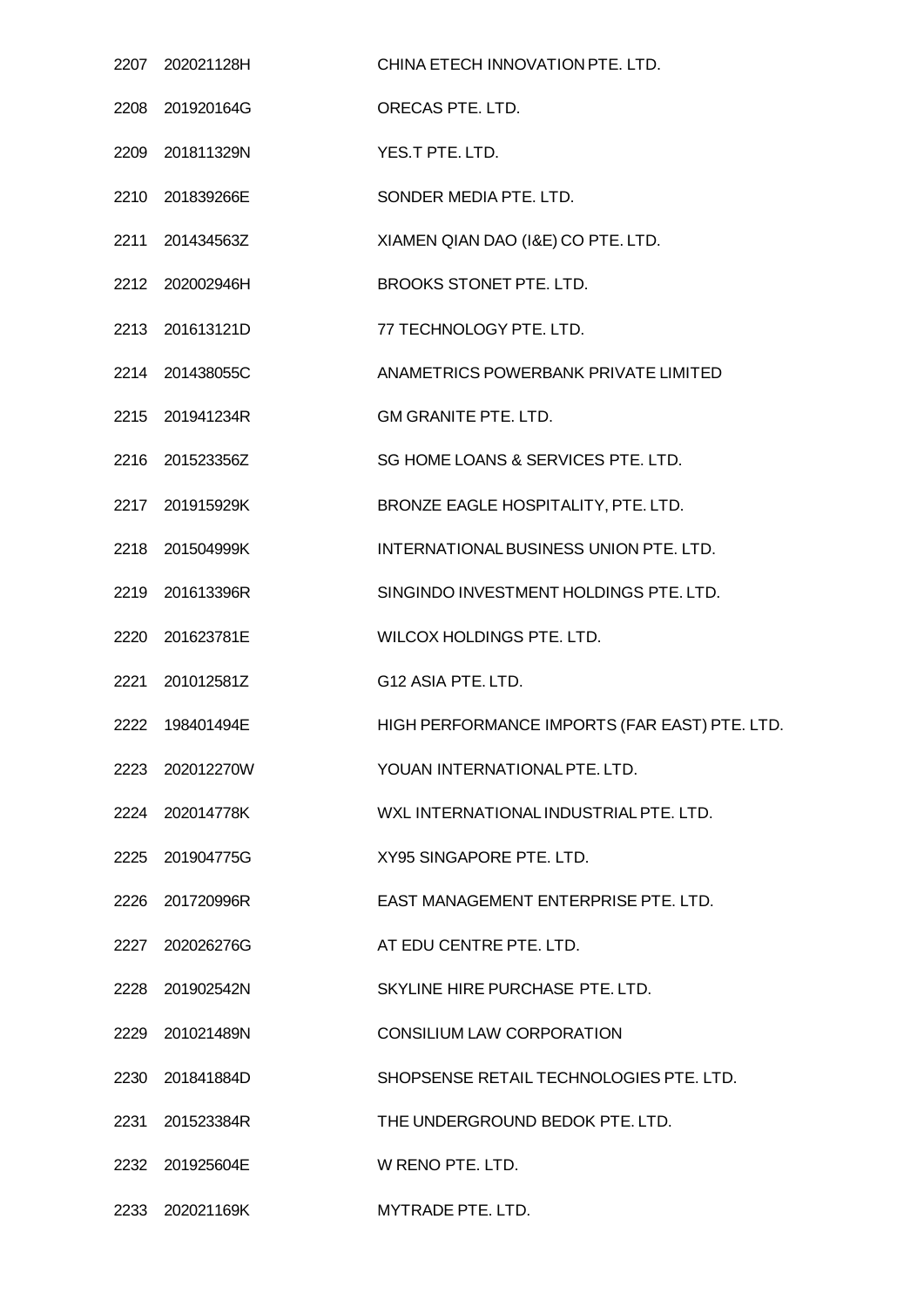| 2234 201624559C | PING TAN CHAMBER OF COMMERCE (S) PTE. LTD. |
|-----------------|--------------------------------------------|
| 2235 201200326E | HYDRO3D SOLUTION PTE. LTD.                 |
| 2236 200304189H | TEKSPRING PTE. LTD.                        |
| 2237 201700574N | SHIOK PIZZA PTE. LTD.                      |
| 2238 200818214C | TOA PAYOH TE177 PTE. LTD.                  |
| 2239 201221265D | FLOOW CREATIVE PTE. LTD.                   |
| 2240 201925611E | PASSIONE MOTORE PTE. LTD.                  |
| 2241 201618588R | ADCOIN TECHNOLOGIES PTE. LTD.              |
| 2242 202108608W | WAW ACCOUNTING & AUDIT PTE. LTD.           |
| 2243 202007880C | TY SERVICES PTE. LTD.                      |
| 2244 201841096C | AQUIFER SUBSEA SOLUTIONS PTE. LTD.         |
| 2245 201119134H | PLANET PARADISE PTE. LTD.                  |
| 2246 202009995R | PROVONSYS CONSULTING PTE. LTD.             |
| 2247 201431832E | WONDERWALL CONSTRUCTION PTE. LTD.          |
| 2248 201901048K | <b>CARLTON SHIPPING PTE, LTD.</b>          |
| 2249 202041808C | <b>GEN-R LOGISTICS PTE, LTD.</b>           |
| 2250 201734982D | TRISTAR SMART HOME PTE. LTD.               |
| 2251 201807380M | SHOWHAND FOUNDATION LIMITED                |
| 2252 201826084M | DEM DESIGN PTE. LTD.                       |
| 2253 199501733K | JAZREEL LOW'S COLLECTIONS PTE LTD          |
| 2254 201732487M | MARK SPACE PTE. LTD.                       |
| 2255 201718257G | CORNERSTONE WISDOM PTE. LTD.               |
| 2256 201941925R | GREEN WIN HOLDINGS SINGAPORE PTE, LTD.     |
| 2257 201222139K | SIM LIAN (FOCUS) PTE. LTD.                 |
| 2258 201631037K | THE APPLICATION PLATFORM PRIVATE LIMITED   |
| 2259 200009618M | ELS DEFENCE EQUIPMENT PTE LTD              |
| 2260 201436720W | 3THIRTYSEVEN PTE. LTD.                     |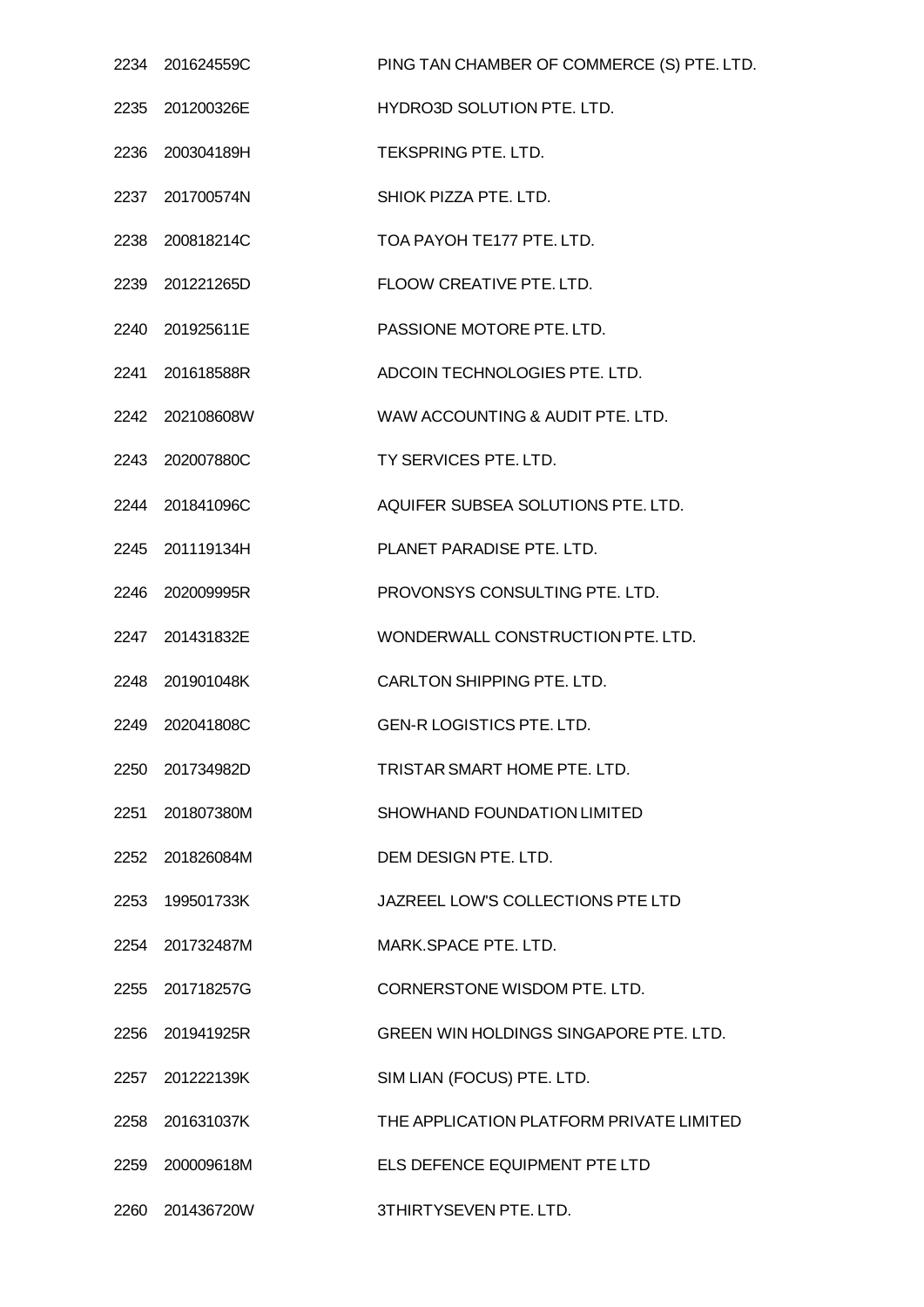| 2261 201840086M | D&E TECHNOLOGY GROUP PTE. LTD.          |
|-----------------|-----------------------------------------|
| 2262 202016160R | <b>GUIDEHIVE PTE. LTD.</b>              |
| 2263 201408593H | FAMILY ALLIANCE PTE. LTD.               |
| 2264 198800824M | ORIENT MARINE PTE LTD                   |
| 2265 201705845M | PERIMETER PAYMENTS PTE. LTD.            |
| 2266 201837361M | SEMI WEIGHT MANAGEMENT PTE. LTD.        |
| 2267 201703383R | JVP FORCE PTE. LTD.                     |
| 2268 200509296M | S. J. MA PTE. LTD.                      |
| 2269 202104816M | FLYING SLATE PTE. LTD.                  |
| 2270 201105487E | K-BIZ GLOBAL PTE. LTD.                  |
| 2271 201216088R | PEINTURE SINGAPORE PTE. LTD.            |
| 2272 201213957H | SPLENDID HEALTHCARE PTE. LTD.           |
| 2273 201809619W | SEACROSS GRAINS SINGAPORE PTE. LTD.     |
| 2274 201902327N | AIRBLOOMING PTE. LTD.                   |
| 2275 201626566N | ADDICTS ANONYMOUS PTE. LTD.             |
| 2276 201822508C | DK UNITED (S) PTE. LTD.                 |
| 2277 201933737R | AGENCY DESIGN AND INNOVATION PTE, LTD.  |
| 2278 201007505E | CONNET PTE, LTD.                        |
| 2279 201830927Z | SINGAPORE NANYANG BAH KUT TEH PTE. LTD. |
| 2280 201702127W | <b>FRANSING PTE, LTD.</b>               |
| 2281 201619334R | WILIKE FOOD MANAGEMENT PTE. LTD.        |
| 2282 201322050G | <b>GREKA DRILLING PTE. LTD.</b>         |
| 2283 201217739C | CARBON GRAPHITE INVESTMENTS PTE, LTD.   |
| 2284 202041037M | CASSIOPEA PTE. LTD.                     |
| 2285 201611524C | SINGAPORE HOLLY BIOTECHNOLOGY PTE. LTD. |
| 2286 201934228W | BELEZA PTE, LTD.                        |
| 2287 201941048D | GSRS PTE. LTD.                          |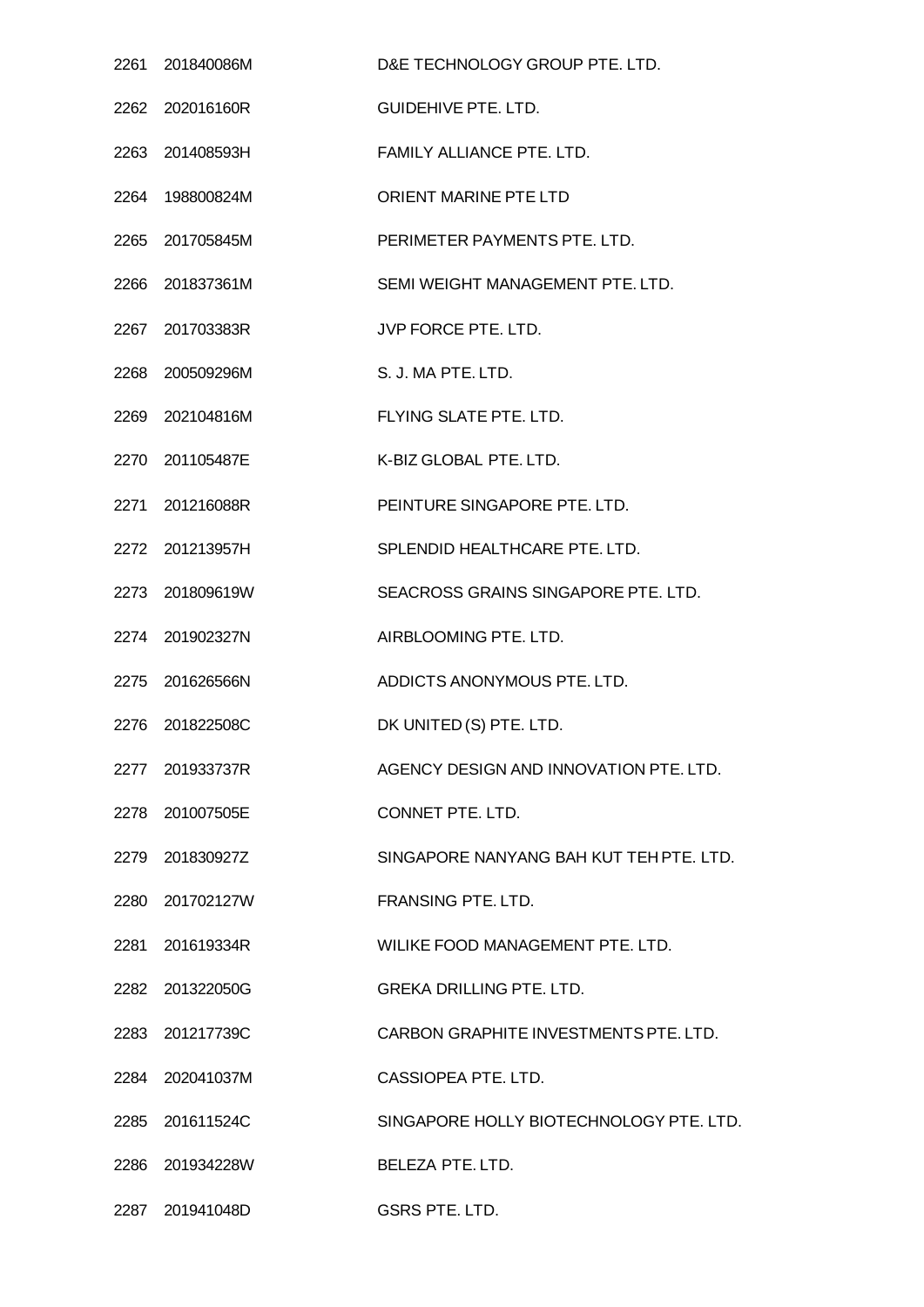| 2288 201532099C | VANGUARD CONSULTING PTE. LTD.               |
|-----------------|---------------------------------------------|
| 2289 201540710H | GGVFM FUND II FEEDER PTE. LTD.              |
| 2290 201929024H | RI FIF UNION TECHNOLOGIES PTE. LTD.         |
| 2291 201609428D | BHATTACHARYA SPACE ENTERPRISES PTE. LTD.    |
| 2292 201307259Z | <b>CREACON ENTERPRISES PTE. LTD.</b>        |
| 2293 201011899G | NANYANG STAR INVESTMENT HOLDING PTE. LTD.   |
| 2294 201113125H | FRESH STREAM PTE. LTD.                      |
| 2295 202107725H | 33 CONSTRUCTIONS & PLUMBING PTE. LTD.       |
| 2296 202034145H | AT GLOBAL PTE. LTD.                         |
| 2297 200706185M | <b>BAN GEOK HOLDINGS PTE, LTD.</b>          |
| 2298 201631249N | LING INTERIOR DESIGN PTE. LTD.              |
| 2299 201024920C | FRESH OCEAN PTE. LTD.                       |
| 2300 201920589E | TMT GLOBAL TRADING PTE. LTD.                |
| 2301 201531973E | MAN TRANSPORT & SERVICES PTE. LTD.          |
| 2302 201835626G | <b>BLOCK WALLET PTE, LTD.</b>               |
| 2303 202021478R | 888 FINEST MART PTE, LTD.                   |
| 2304 199005868E | HUA (SIMEX TRADER) PTE LTD                  |
| 2305 200001495C | COFLEXIP SINGAPORE PTE LTD                  |
| 2306 201706703C | INDO INTERNATIONAL TRADING PTE. LTD.        |
| 2307 201831734G | EFFECTA PTE. LTD.                           |
| 2308 202021450D | QUIPU PTE. LTD.                             |
| 2309 202022532K | DENSE TRADING PTE. LTD.                     |
| 2310 201415513R | SIONG TONG PTE, LTD.                        |
| 2311 200106236M | TAMPINES 24-HR FAMILY CLINIC PTE LTD        |
| 2312 201604086W | GAVIN DE BECKER & ASSOCIATES ASIA PTE. LTD. |
| 2313 200310259W | ADDED MARKETING PTE, LTD.                   |
| 2314 201826069C | SG MERLIN IMPEX (S) PTE. LTD.               |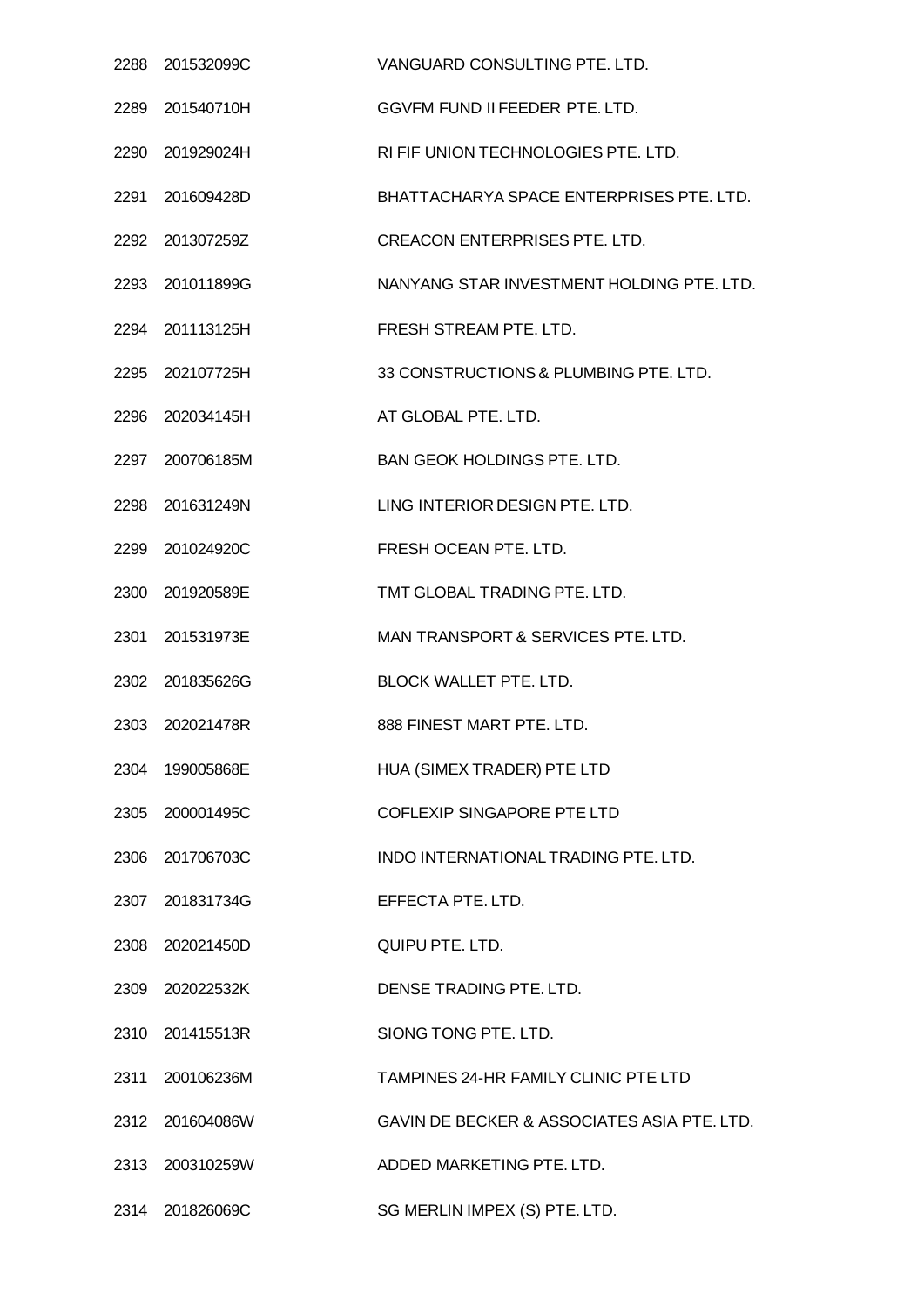|      | 2315 201938599G | OVERLON INVESTMENTS PTE. LTD.                        |
|------|-----------------|------------------------------------------------------|
|      | 2316 201837008H | SI YOUNG PTE. LTD.                                   |
|      | 2317 201913770N | WILLS & MITCH ENTERTAINMENT PTE. LTD.                |
|      | 2318 200800845H | BIOTOPE SERVICES PTE. LTD.                           |
|      | 2319 202037258W | SGTANG ENTERPRISE PTE. LTD.                          |
|      | 2320 201801586H | NUTRIFJORD PTE. LTD.                                 |
|      | 2321 199205085H | EYE IMAGE PTE LTD                                    |
|      | 2322 201820879M | PESHS PTE, LTD.                                      |
|      | 2323 202020360E | NAZBAHR INTERNATIONAL PTE. LTD.                      |
|      | 2324 201020575R | TOKYO SHOMEI DESIGN PTE. LTD.                        |
|      | 2325 201931900W | LEYIOSA GLOBAL PTE. LTD.                             |
|      | 2326 202011981G | HARVEST VICTORY PTE. LTD.                            |
|      | 2327 199406284K | TAP DESIGN PTE LTD                                   |
|      | 2328 202024745W | JT FAMILY OFFICE PTE. LTD.                           |
|      | 2329 200413167G | REYKA WAHANA DIGDJAYA PTE. LTD.                      |
|      | 2330 202040697Z | THE FIRSTACK PTE. LTD.                               |
|      | 2331 202033585C | XING JIA MING PTE. LTD.                              |
|      | 2332 200924031C | BELVORY CONSULTING PTE. LTD.                         |
|      | 2333 201729561M | CL SERVICE & MAINTENANCE PTE, LTD.                   |
|      | 2334 202017343H | SUBSTANCE CAPITAL PTE. LTD.                          |
|      | 2335 200401235K | YIHANDA INTERNATIONAL INVESTMENT SINGAPORE PTE. LTD. |
|      | 2336 201132415Z | CACTUS PRINT PTE. LTD.                               |
|      | 2337 201915162H | SHIJIU JIE WANTON NOODLES PTE. LTD.                  |
|      | 2338 201903465N | MINEDE EDUCATION ACADEMIC PTE. LTD.                  |
| 2339 | 201103011Z      | <b>CRANMORE ASIA PTE. LIMITED</b>                    |
|      | 2340 201224764N | SENA IMPORT EXPORT PTE. LTD.                         |
| 2341 | 201536029W      | FUN TOAST (ROCHOR) PTE. LTD.                         |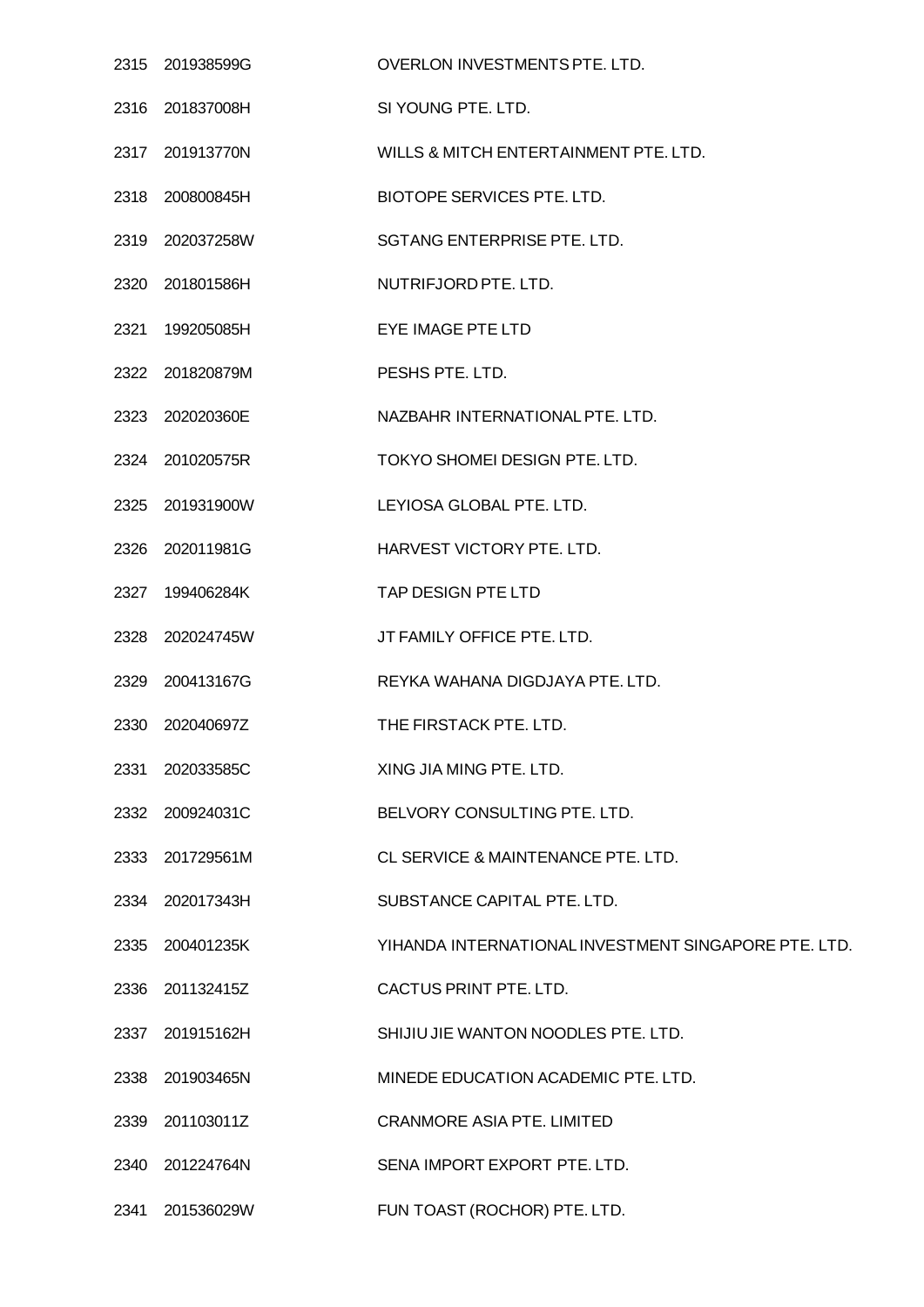| 2342 200907616K | AFIKO PTE. LTD.                               |
|-----------------|-----------------------------------------------|
| 2343 201925300W | COLORFUL ASIA TRAVEL PTE. LTD.                |
| 2344 201823944D | HENOSIS MEDICAL PTE. LTD.                     |
| 2345 201733328H | PRIME ITALY PTE. LTD.                         |
| 2346 201710581M | MINGLESTAR IMPORT & EXPORT TRADE PTE. LTD.    |
| 2347 201923125R | BITBEN CHAIN FOUNDATION LTD.                  |
| 2348 201431193K | EDINBURGH TECHNOLOGY (ASIA PACIFIC) PTE. LTD. |
| 2349 198101193Z | SU E-MIN & CO (NOMINEES) PTE LTD              |
| 2350 199600196Z | <b>DOUBLE I PTE LTD</b>                       |
| 2351 201532971Z | BALI PERMAI CEMERLANG PTE. LTD.               |
| 2352 201938852D | SINGAPORE PAYMENT PTE. LTD.                   |
| 2353 201803511W | TWO LANE PTE. LTD.                            |
| 2354 201904023Z | PLAN B FOOD JOURNEY PTE. LTD.                 |
| 2355 201935992Z | XPRIME PTE. LTD.                              |
| 2356 201725132C | LEGACY GLOBAL TRADING PTE, LTD.               |
| 2357 201810424W | NEW LIFE LUXE PTE, LTD.                       |
| 2358 201807540K | SWEEDEN RETAIL (SINGAPORE) PTE. LTD.          |
| 2359 202018815C | ZHL GROUP CO., PTE. LTD.                      |
| 2360 201842152W | KWANG YANG PTE. LTD.                          |
| 2361 200705962N | ZAMDYCO SOLUTIONS PTE. LTD.                   |
| 2362 201930572N | SILVRSKETCH TECHNOLOGY PTE. LTD.              |
| 2363 201829573K | NJ SOCCER FOR KIDS PTE. LTD.                  |
| 2364 201925955D | SCHMOOZE COFFEE PRIVATE LIMITED               |
| 2365 200922327E | ALLIANCE LAW PTE. LTD.                        |
| 2366 199600020K | PT ARNACO INTI GEMILANG PRIVATE LIMITED       |
| 2367 201943755W | PXM GLOBAL PTE. LTD.                          |
| 2368 202015462E | SAM REN XING SPORT PTE. LTD.                  |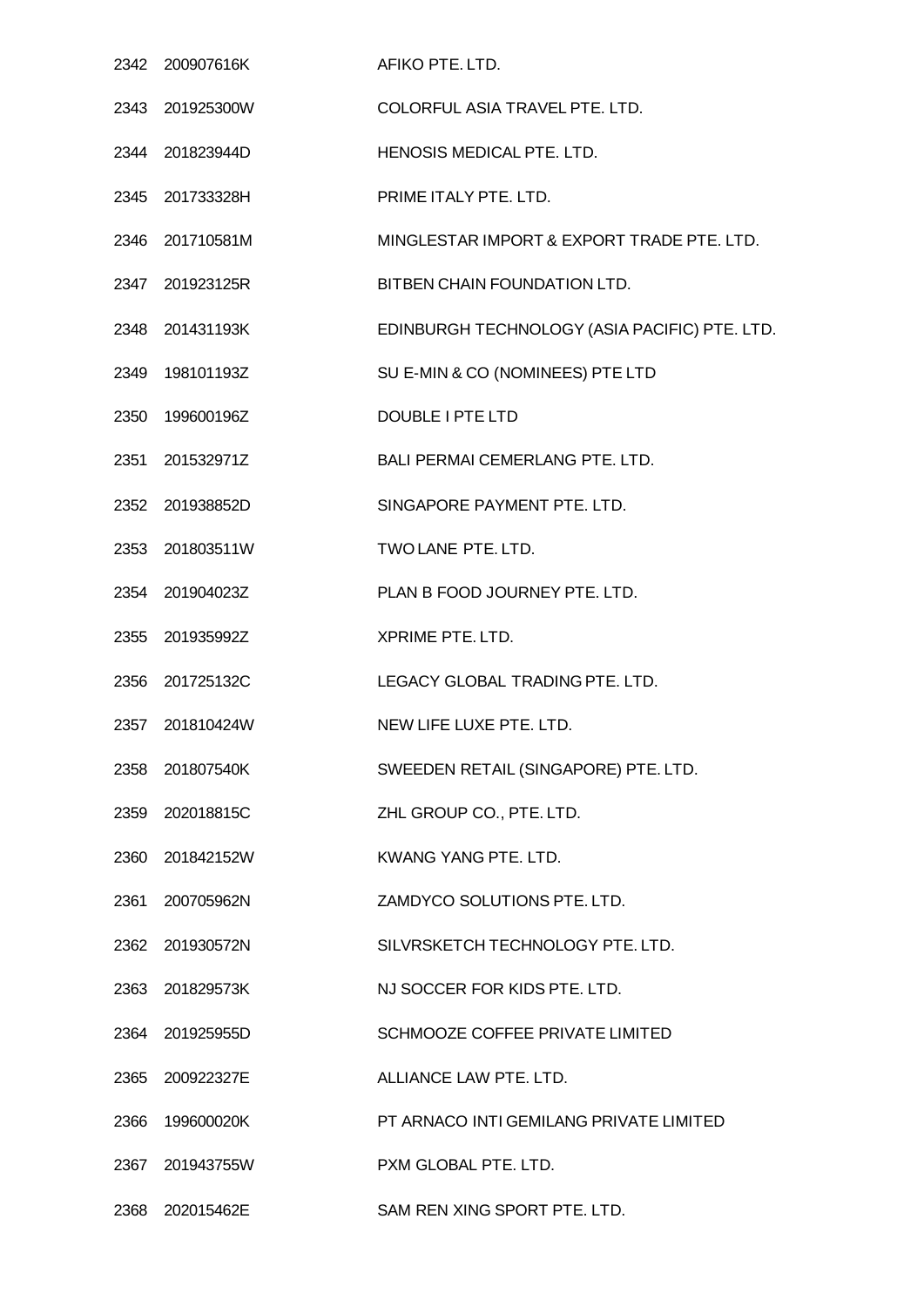| 2369 | 197300954C      | TAI SAN TRADING COMPANY PRIVATE LIMITED          |
|------|-----------------|--------------------------------------------------|
|      | 2370 202102742Z | PARABOX PTE. LTD.                                |
|      | 2371 201215364N | EPITECH INTERNATIONAL PTE. LTD.                  |
|      | 2372 201721494W | SH MEDICAL SUPPLIES PTE. LIMITED                 |
|      | 2373 201609790H | HONG NGIN PTE. LTD.                              |
|      | 2374 201924711D | BLOUDAN CONTROL SYSTEMS INDUSTRY (BCS) PTE. LTD. |
|      | 2375 201720608Z | YABO FURNITURE SINGAPORE PTE. LTD.               |
|      | 2376 201820847M | SWISSWARE INTERNATIONAL PTE. LTD.                |
|      | 2377 201926400H | ARIVA-ARA HOSPITALITY PTE. LTD.                  |
|      | 2378 201618789R | CLOUTNINE OUTREACH PTE. LTD.                     |
|      | 2379 202021773E | ZHENGYUAN CHUANGSHI CONSULTING PTE. LTD.         |
|      | 2380 198601559K | CONTAINER LEASING PTE. LTD.                      |
|      | 2381 201700149M | CAPE SMART SOLUTIONS PTE. LTD.                   |
|      | 2382 201817495M | SEI ROBOTICS PTE. LTD.                           |
|      | 2383 199305794R | YAMUKNI TRANSPORT PTE LTD                        |
| 2384 | 201110179G      | DEEPSEAS (PTE.) LTD.                             |
| 2385 | 200618407D      | BOURBON SUPPLY ASIA PTE. LTD.                    |
| 2386 | 200512451Z      | SYNPRO (SINGAPORE) PTE. LTD.                     |
|      | 2387 201622942W | POWERBAR BUSBAR PTE. LTD.                        |
| 2388 | 201906980G      | COCONUT PTE. LTD.                                |
|      | 2389 201215765D | TOUAX CONTAINER FINANCING PTE. LTD.              |
|      | 2390 202006446C | MCASH INTERNATIONAL TRADING PTE. LTD.            |
|      | 2391 201428526H | C AUDIO PTE. LTD.                                |
|      | 2392 201734270G | VEDRA PTE. LTD.                                  |
|      | 2393 202018330Z | WRIGGLE COM PTE. LTD.                            |
|      | 2394 201112973K | VETEC ASIA PACIFIC PTE. LTD.                     |
|      | 2395 202035998W | VIET G PTE. LTD.                                 |